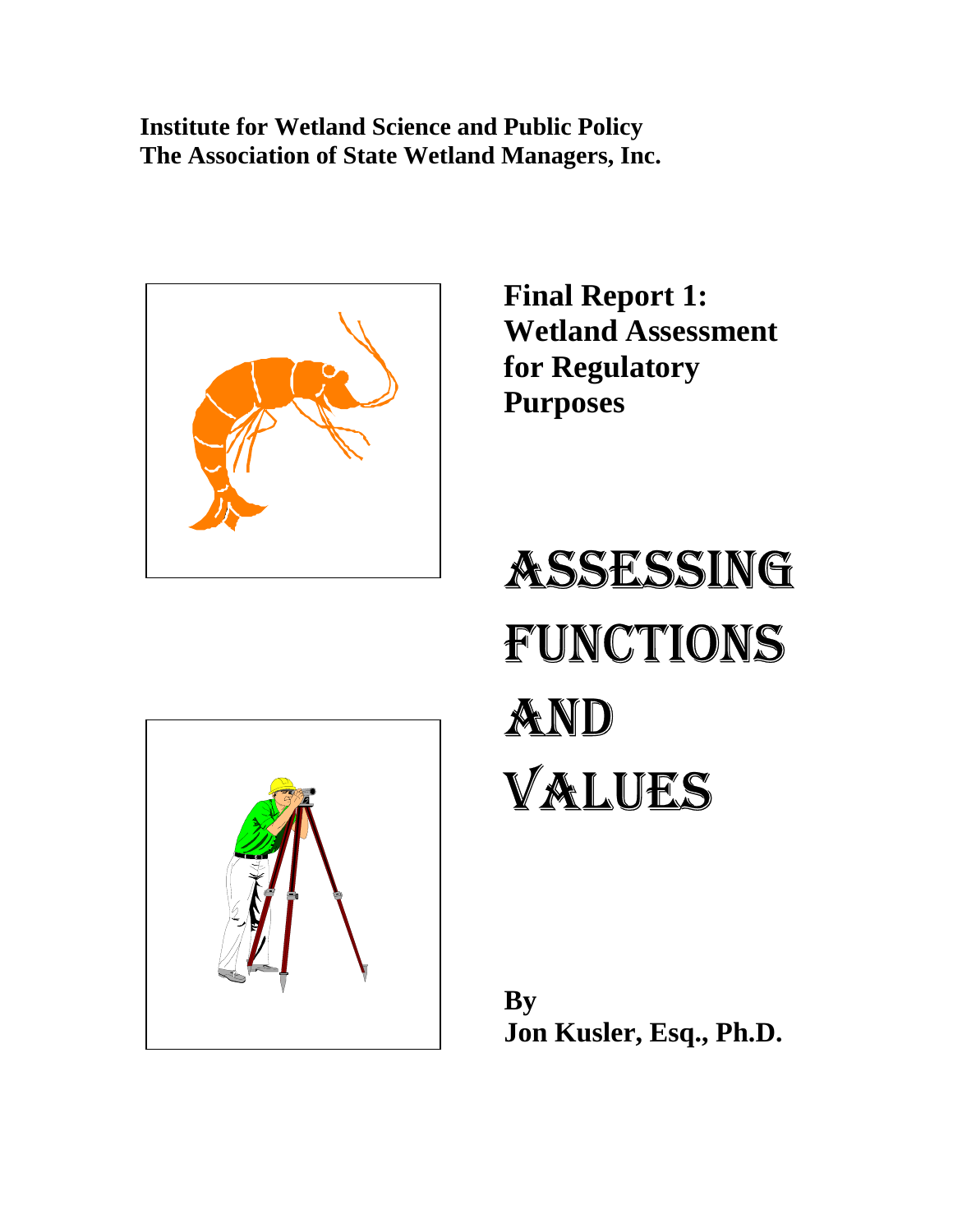**September 1, 2004** 

# **FINAL REPORT 1: WETLAND ASSESSMENT FOR REGULATORY PURPOSES**

# **ASSESSING FUNCTIONS AND VALUES**

*By:*  **Jon Kusler, Esq., Ph.D.** 



*Available from the:* 

**Association of State Wetland Managers 1434 Helderberg Trail Berne, NY 12023 518-872-1804; Fax: 518-872-2171; aswm@aswm.org** 

> *Limited hard copies: \$20.00 Limited copies on CD: \$5.00*

**Please visit our website to access this and other reports at [http://www.aswm.org](http://www.aswm.org/) Direct site:<http://www.aswm.org/propub/functionsvalues.pdf>**

> **Final Report 2: Wetland Assessment in the Courts: <http://www.aswm.org/propub/courts.pdf>**

**Final Report 3: Integrating Wetland Assessment into Regulatory Permitting: <http://www.aswm.org/propub/integrating.pdf>**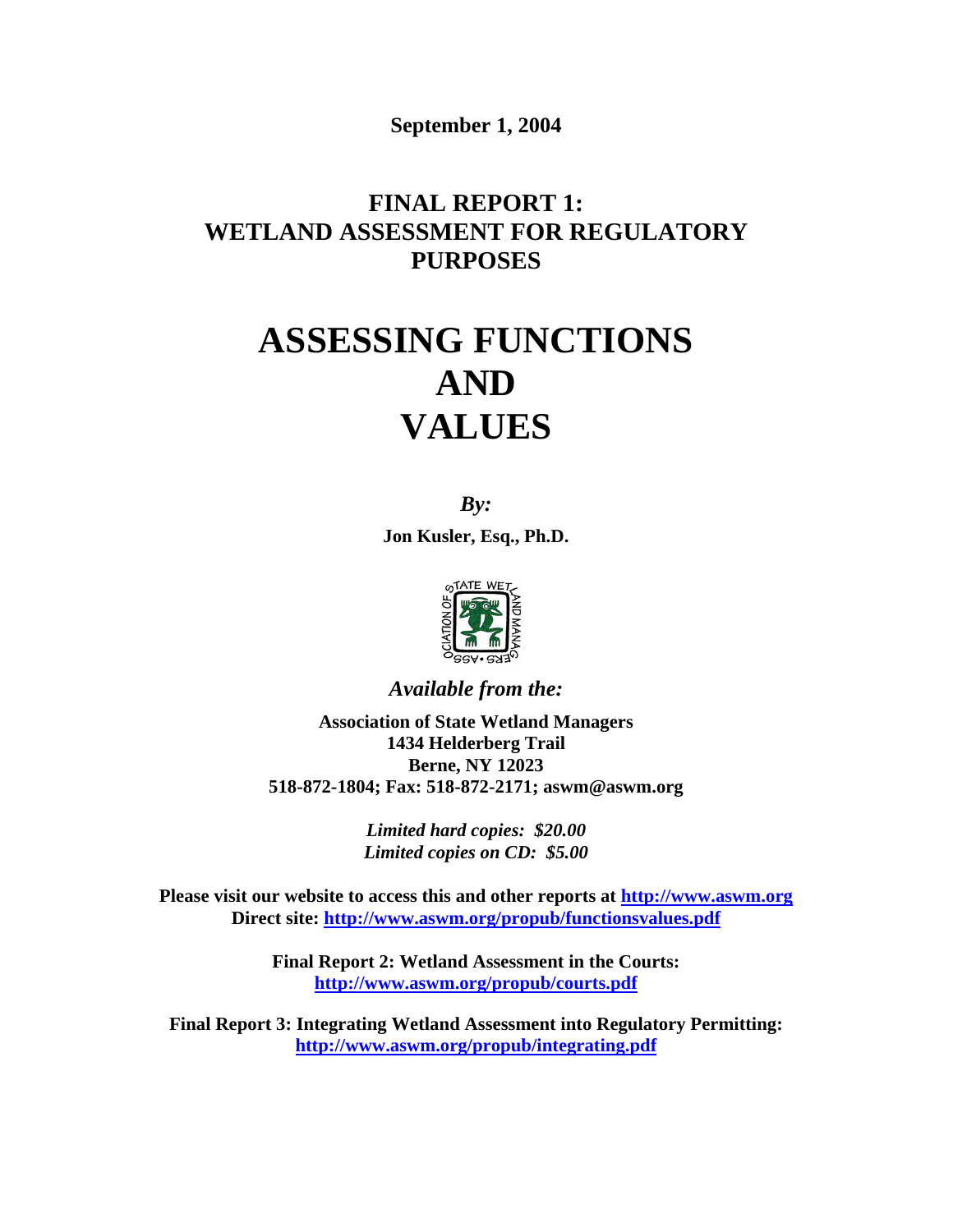#### **DISCLAIMER**

The views expressed in this report are those of the author and do not necessarily represent those of the sponsoring agencies and organizations or reviewers.

#### **ACKNOWLEDGMENTS**

Principal financial support for this final report has been provided by the U.S. Environmental Protection Agency, Wetlands Division. Additional funding was provided by the U.S. Environmental Protection Agency, Region 2, the USDA Natural Resources Conservation Service, and the Federal Emergency Management Agency. This support is gratefully acknowledged.

The report draws upon a number of sources of information. These include:

- A review of the literature (reports, articles, books, web pages) dealing with assessment of wetland functions and values (See Bibliography).
- Interviews and field visits with those who have developed and used various assessment methods and techniques.
- A national symposium concerning wetland assessment conducted by the Association of State Wetland Managers in 1997 and three national workshops conducted in l996 and l998 concerning the HGM approach, landscape level wetland assessment, and the use of reference in wetland assessment.
- Many individual workshops and symposia conducted by ASWM over the last decade concerning various aspects of assessment such as wetland hydrology, restoration, classification, and delineation.
- Helpful insights of many wetland regulators and wetland scientists who reviewed earlier drafts of this report. Over one hundred individuals reviewed the draft working paper. We particularly thank Mark Brinson, Paul Adamus, Anna Hicks, Joe Larson, Terry Huffman, Robin Lewis, Paul Schmidt, Dale Simon, Tom Kelsch, and Andy McMillan for their comments and help.

We thank you all for your help.

Sincerely,

Jon Kusler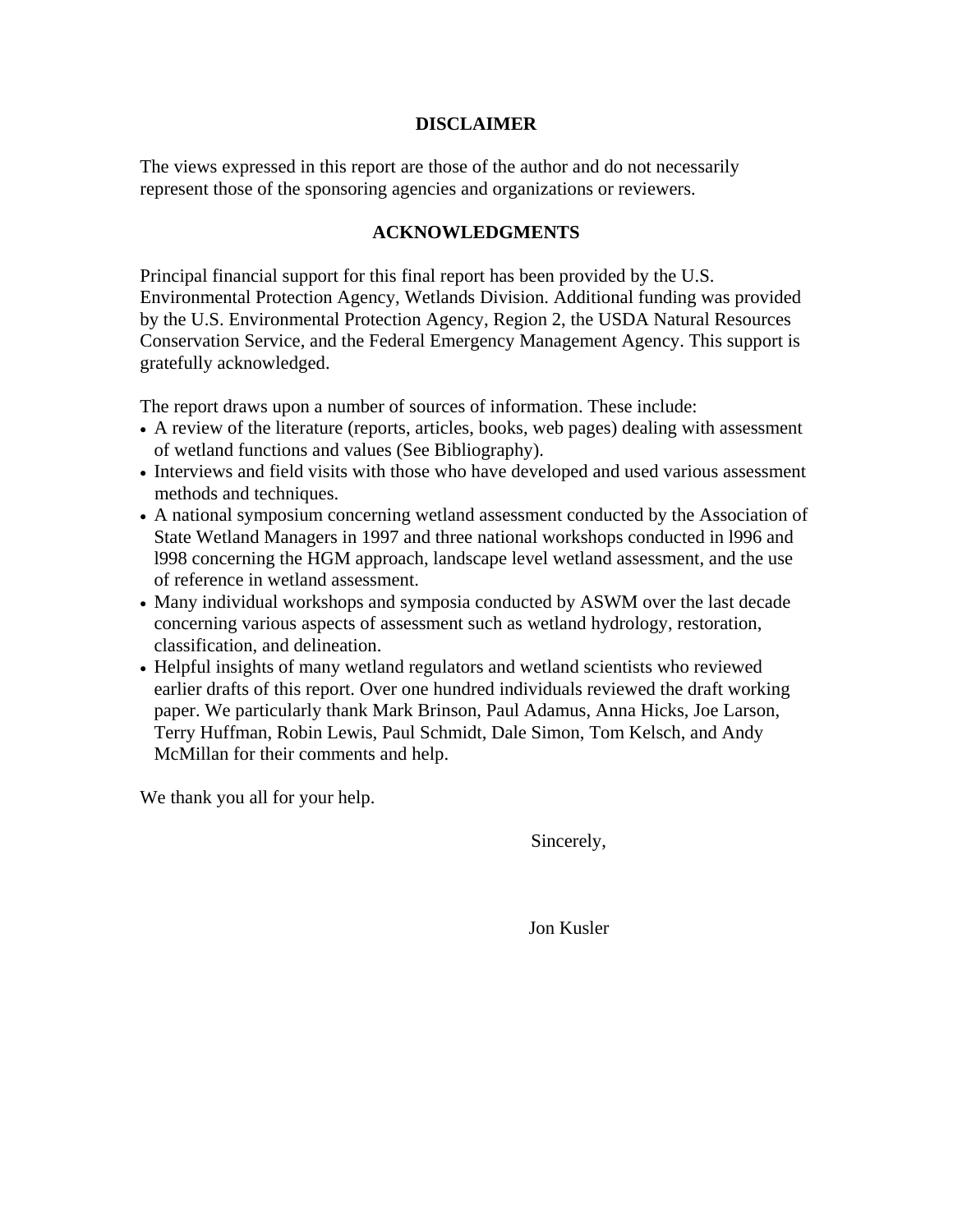#### **PREFACE**

In 1996 the Association of State Wetland Managers began a four-year project to help local, state, and federal resource agency personnel, legislators, planners, lawyers, and others understand and improve wetland information gathering for regulatory purposes. The goal was to identify measures to improve the full range of information gathering needs for regulatory purposes—mapping, planning, alternatives analysis, impact assessment, evaluation of impact reduction measures, compensation, and monitoring. Information needs and approaches for meeting the needs were examined from a variety of perspectives including legal requirements, scientific issues and problems, and agency budgets and staffing capabilities. Four draft reports were produced by this project. The drafts received quite extensive review. They were updated in late 2003 and early 2004.

The following report is one of three final reports produced by this project. It was originally prepared as a working paper for the project. Some materials contained in this report were used in the two later reports. Nevertheless, there is much additional material. We have, therefore, reproduced the entire report.

In addition to this report, two final project reports include Final Report 2, Wetland Assessment in the Courts, which addresses legal (Constitutional, statutory, administrative regulation, or ordinance) needs and requirements. The third final report, Integrating Wetland Assessment into Regulations makes recommendations for integrating wetland assessment into regulations and proposes a five-step wetland regulatory assessment process. All are being posted to the ASWM web site as PDF files: www.aswm.org

The report which follows focuses upon assessment of wetland "functions" and "values" for regulatory purposes. What are regulatory assessment needs for assessing "functions and values? What assessment methods and techniques are available? Which methods, if any, are being used by regulators? What are the restraints upon assessment and various assessment techniques? What approaches are being taken by scientists and regulatory agencies to deal with restraints? What are productive future directions?

We hope that the report and the other reports in the series will be useful and will stimulate your thinking in addressing this important but complex and difficult subject.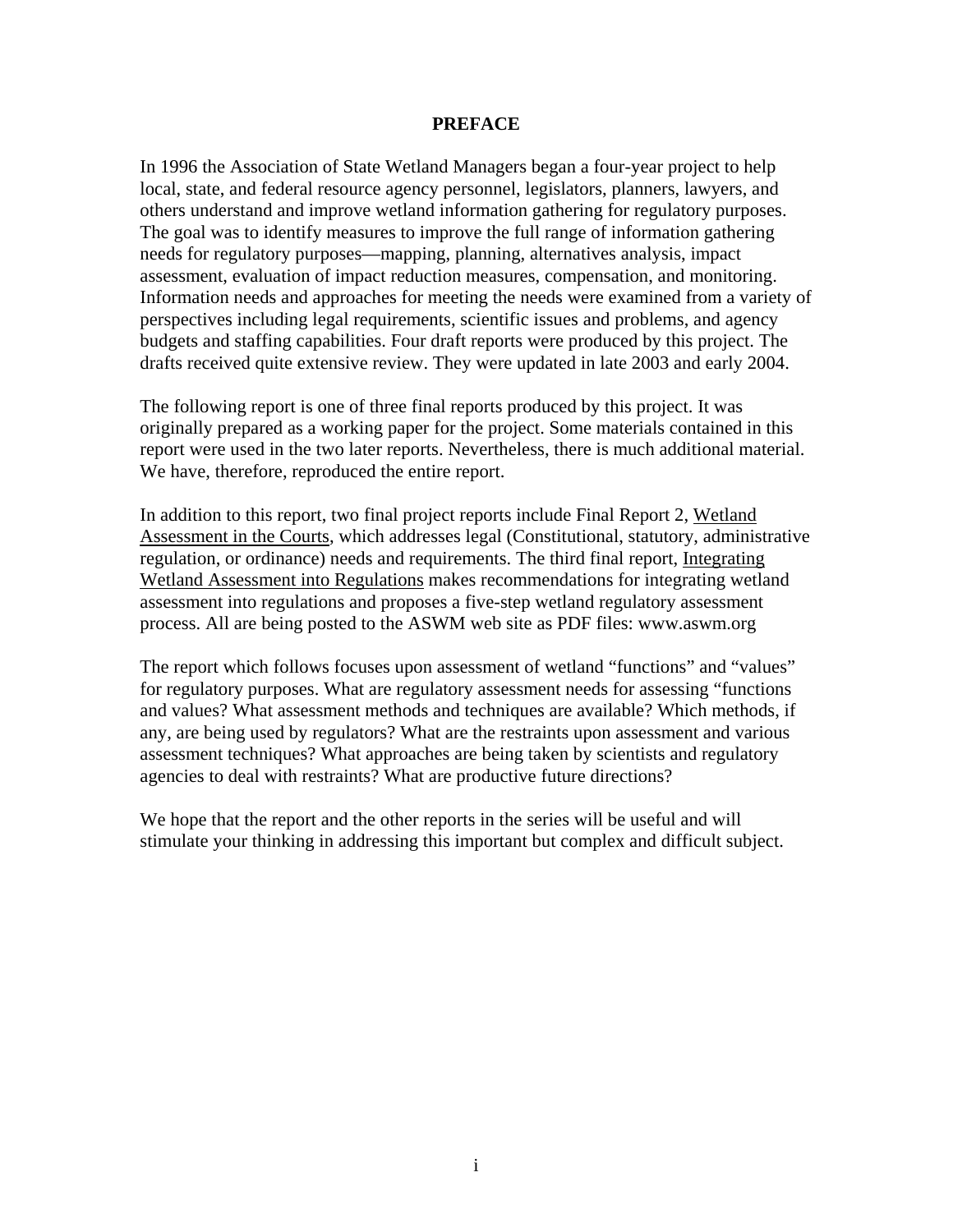#### **EXECUTIVE SUMMARY; RECOMMENDATIONS**

There is great interest in improved techniques for assessing wetlands "functions" and "values" by regulatory agencies, resource management agencies, not-for-profit environmental organizations, wetland landowners, and others. These groups and individuals seek improved wetland assessment techniques to meet a variety of wetland analysis and decision-making needs including, but not limited to, regulatory purposes. For regulatory purposes, agencies need to evaluate the impact of proposed projects in wetland areas upon "functions" and "values" (See 1989 M.O.U. Between the Army Corps of Engineers and EPA) and the adequacy of proposed impact reduction and compensation (wetland restoration, creation, enhancement) measures.

In response to this interest, scientists and regulators have attempted to develop, during the last two decades, a "silver bullet" rapid assessment approach for wetland functions and values which would permit inexpensive and accurate assessment of project impacts and the adequacy of impact reduction and compensation measures. These include more than 100 efforts including WET, state versions of WET, HGM, Bio Assessment, and other approaches. Forty of these methods were profiled in a report by Candy Bartoldus in 1999 (Bartoldus, 1999). Dozen of additional methods HGI, IBI, GIS and other methods have been developed since then. In addition, many hydrologic, stream stability, and other natural resource assessment methods have been used, to a greater of lesser extent, by wetland regulators. All told, there may be more than 90 methods in use or proposed. Despite these efforts, no silver bullet approach has emerged.

Methods developed specifically for wetlands and those developed for other purposes but applied to wetlands vary considerably in terms of their goals, the issues addressed, the types of information provided, the levels of detail and accuracy of the information, costs, necessary expertise, and other characteristics. Regulators have attempted to use some of these methods. For example, Washington, Oregon and Alaska have developed HGMrelated models. Ohio and Minnesota are using IBI models. Wisconsin, Minnesota and many other states have developed WET-related models.

However, none of the "rapid" assessment approaches for assessing functions and values have been widely used by regulators for a variety of reasons including high cost, conceptual problems with the approaches, too many simplifying assumptions, narrow scope, and inaccuracies. Approaches have too often provided little of the information needed for regulation although they have been ostensibly developed for regulatory purposes.

If scientists are to be faulted in their efforts, it is not for lack of trying. The technical and budgetary problems encountered with wetland assessment are considerable. Wetlands are extremely complicated and dynamic systems and this makes assessment difficult. There are millions of individual wetlands (an estimated 25 million in the Prairie Pothole Region alone) and detailed assessment for even a small number is expensive. Many important wetland features such a long term hydrology cannot be readily assessed from air photos,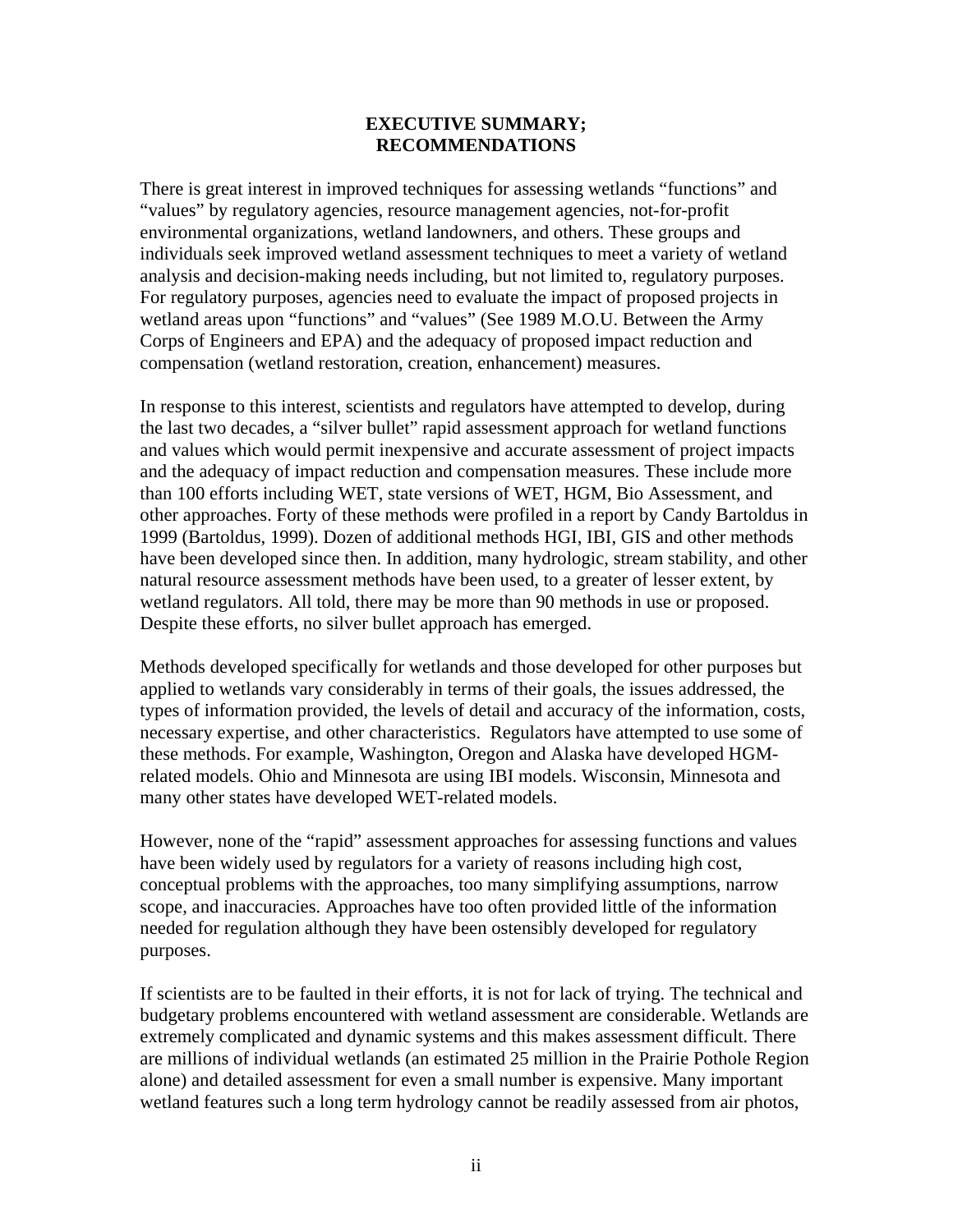satellite imagery, or even a single field visit. Time series information is needed for accurate assessment.

The Hydrogeomorphic Wetland Assessment Method (HGM) epitomizes a dilemma faced by scientists and regulators. In 1996 federal agencies announced in the Federal Register their intent to develop the HGM methodology and use it on 80% of the Section 404 permits by 1998. The HGM approach includes many innovative features and holds promise, if implemented, for more accurate evaluation of wetland natural processes and for improved determination of project impacts and wetland mitigation needs. But, it employs highly technical language and is complicated, time consuming, and expensive (at least for early phases). It contains simplifying but not totally accurate assumptions such as a close relationship between wetland condition and the goods and services (functions/values) produced by wetlands. The method also does not necessarily (in its present form) develop species-specific information needed to apply Endangered Species Act and species-specific regulatory criteria such as biocriteria in state water quality standards. HGM does not assess "values" including opportunity and social significance for functions. It does not address aesthetic, archaeological, historic, or other cultural features of wetlands. It does not consider who benefits and who suffers costs when decisions are made to destroy or degrade wetlands. In short, HGM holds much promise in developing certain types of valuable ecological and other "process" information but is costly and develops only a portion of the functions/values information needed by regulators in applying the federal Section 404 "public interest" review process and similar processes at state and local levels.

The issue for federal, state, or local regulators with HGM and other approaches is not whether an assessment approach for evaluating functions and values is somewhat useful. The issue is whether the approach develops enough essential information and can be practically utilized, given the many other information needs and the limited budgets, time frames, and staffing of regulatory agencies.

Looking to the future, scientists and others designing wetland assessment techniques should (See Chapter 7 for more in depth discussion of selected recommendations):

#### **1. Better Define and Reflect the Special Needs of Regulators.**

Scientists and regulators designing and implementing wetland assessment techniques for functions and values should:

• Recognize that the functions and functions/values assessment needs of regulators (federal, state, and local) are somewhat different from those of wildlife agencies, public land managers, watershed planners, transportation and infrastructure agencies, and other land/water decision makers. Regulators need to comply with the goals, criteria, and procedures contained in regulatory statutes. They need information which will help them comply with the Constitutional protections for private property. They need sufficient information to evaluate the impact of proposed projects impacts on wetland functions and values specified in statutes and regulations and the adequacy of proposed impact reduction and compensation measures to apply a "no net loss" goal.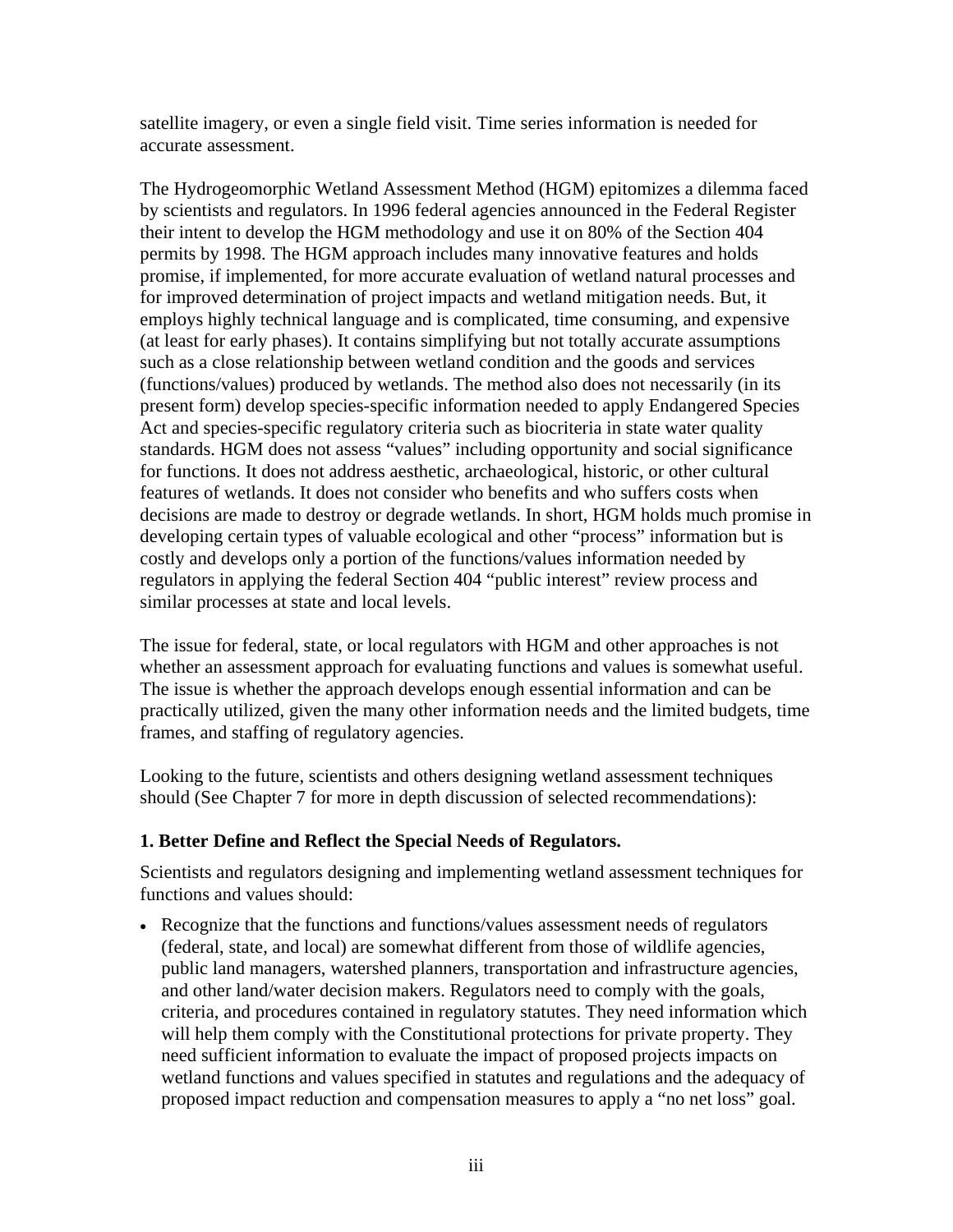Regulators require more detailed and accurate information and, in some instances, different types of information (e.g., health and safety impacts), where denial or conditioning of a permit may deny all economic use of private lands or where a proposed permit may be precedent setting or may significantly impact society. They require time-series information to monitor conditions attached to permits such as replanting and restoration and to enforce permits. Regulators do not (in general) need to compare wetlands with one another although such comparisons are useful in wetland acquisition, restoration, and other management programs.

- Design assessment methods and approaches consistent with the capabilities and needs of the people who must apply such methods and approaches. Function/values assessment methods and guidebooks and training materials must be designed so they are understandable and useable not only by technical regulatory agencies but by landowners and their consultants as well as regulatory and other resource agencies if landowners/consultants are to continue to carry out much of the actual assessment (now the case).
- Develop assessment techniques which address not only basic wetland functions (processes) but also "opportunity" and "social significance" to help determine the "public interest" in issuing or denying permits by relating wetland processes to the needs of mankind. Regulators need to know, at least qualitatively, "who" is affected, how they are affected, how much they are affected, and how society feels about these impacts to determine the "public interest". It is not enough to evaluate wetland "processes" or other natural resource characteristics alone in determining the "public interest".
- Develop assessment techniques which better address the typical regulatory situations (e.g., a small fill for urban or urbanizing, freshwater, partially altered wetland with changing hydrology) rather than simply mid to large projects in rural or semi-rural environments. They also need to design assessment approaches to better help regulators better determine the impact of activities on portions of wetlands (the typical situation) including the adequacy of impact reduction and compensation measures. Little guidance is now available for regulators concerning impact of activities on portions of wetlands and techniques for reducing these impacts.
- Develop assessment techniques which can be simultaneously and collaboratively used at federal, state, and local levels to make better use of staff and information at all levels to cut down on duplication and to facilitate multilevel decision-making which simultaneously reflects national, state, and local interests.
- Test assessment techniques, methods, and processes in the field with regulatory users (agencies, consultants, landowners) for relevance, accuracy, cost, and overall practicality before broad deployment. Scientists and regulators also need to monitor the performance of assessment methods, techniques, and processes and modify them in light of such knowledge.

#### **2. Make Better Use of Available Information, Assessment Techniques, and Expertise.**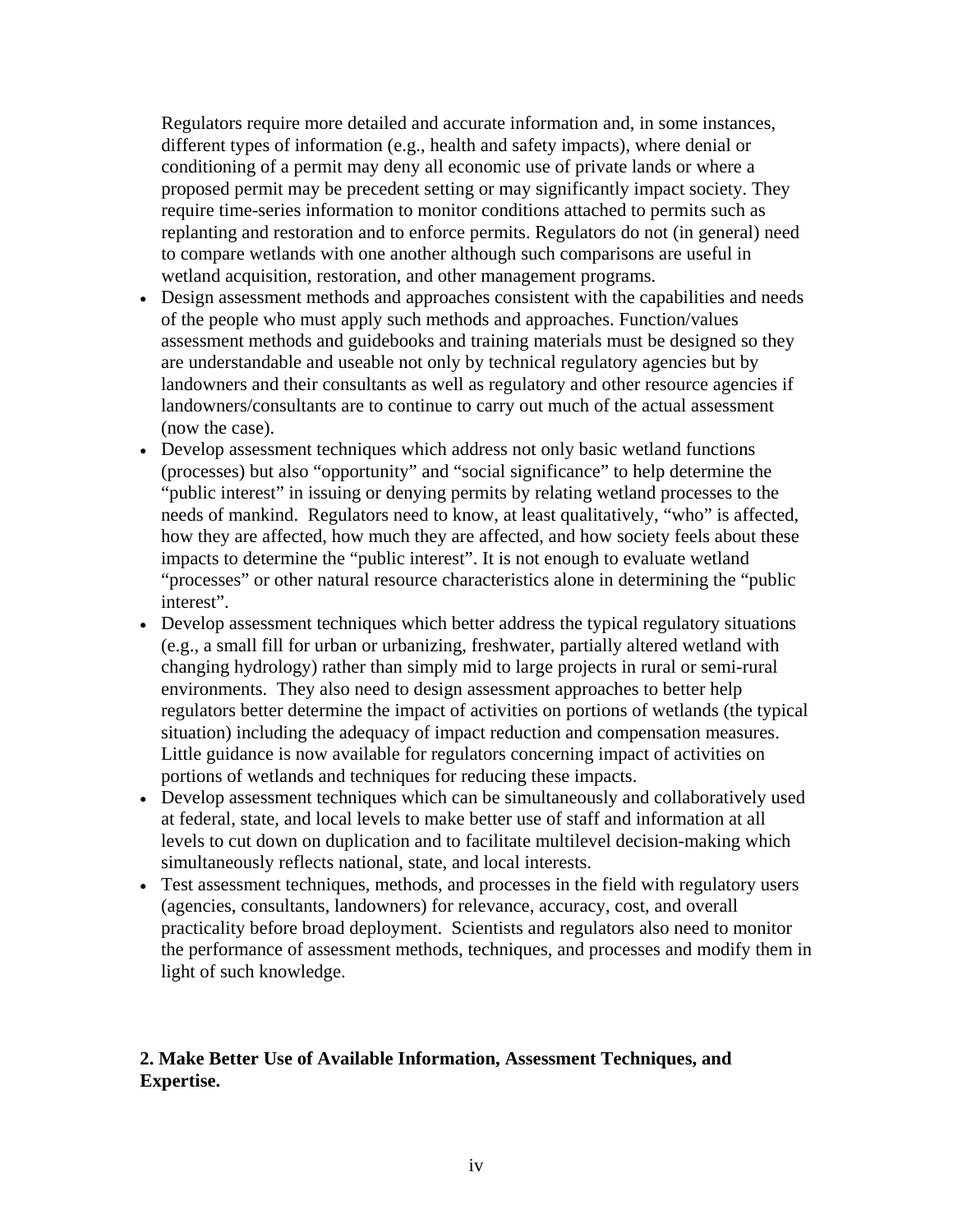Scientists and regulators designing wetland assessment techniques should:

- Make better use of available information. Wetland regulators need to better tap and utilize natural resource information presently available and under development throughout the nation such as wetland maps (NWI and other maps), topographic maps, geologic maps, flood maps, floodway maps, water resources inventory data, existing use maps, natural area inventories, rare and endangered species inventories, air photos, satellite imagery, orthophotos and other sources of information. To do this, wetland regulators need to help develop and implement state, regional, or local information networks which allow rapid access to such information in permitting contexts such as posting the information to the Internet in readily retrievable form. They should use joint permitting procedures and collaborative, multidisciplinary "team" approaches to tap expertise and information in agencies. See Integrating Wetland Assessment into Regulatory Permitting, a companion report.
- Develop guidance for use of various assessment methods in specific contexts. Regulators and scientists should develop guidance for use of available assessment techniques to analyze specific wetland functions/values or functions and values at specific sites (e.g., HEC models for flood conveyance.) These include techniques for landscape profiling, general ecological characterization (e.g., HGM), species characterization (e.g., WETHINGS), hydrologic investigation (e.g. HEC, other), and stream characterization and restoration (e.g., Rosgen, other). To make better, selective use of existing assessment methods and techniques, regulators need to apply improved, "early-on", qualitative evaluation procedures which can help determine if more detailed examinations are needed and, if so, what sorts of more detailed assessment methods are most appropriate.
- Make use of available expertise. Regulatory agencies need to make better use of the "pool" of wetland experts in government agencies, academic institutions, consulting firms, and environmental not for profits. This pool has increased greatly in the last decade. To tap this expertise, regulatory agencies need to make better use of "notice" procedures and hearings to tap other resource agencies, regulatory agencies, not for profits, and other groups and individuals. They need to undertake "collaborative" permitting and planning with other regulatory agencies (state, federal, local). They need to coordinate wetland and function assessment efforts with other resource assessment efforts such as information gathering for local comprehensive planning.

#### **3. Acknowledge Limitations on Assessment; Reflect these Limitations in "Alternatives Analysis" Requirements, Calculation of Compensation Ratios, Use of Conservancy Zoning, and Adoption of Other Measures.**

Scientists and regulators designing assessment techniques should more clearly acknowledge the limitations upon assessment techniques rather than imply that accurate assessment can be accomplished in many circumstances where it is not possible. This is particularly true for "quasi-quantitative" models which give the appearance of accuracy but often fail to consider a broad range of critical factors, greatly reducing their accuracy. Due to the dynamic nature of wetlands due to fluctuating water levels and changing landscape contexts, accurate long term determination of functions/values is very difficult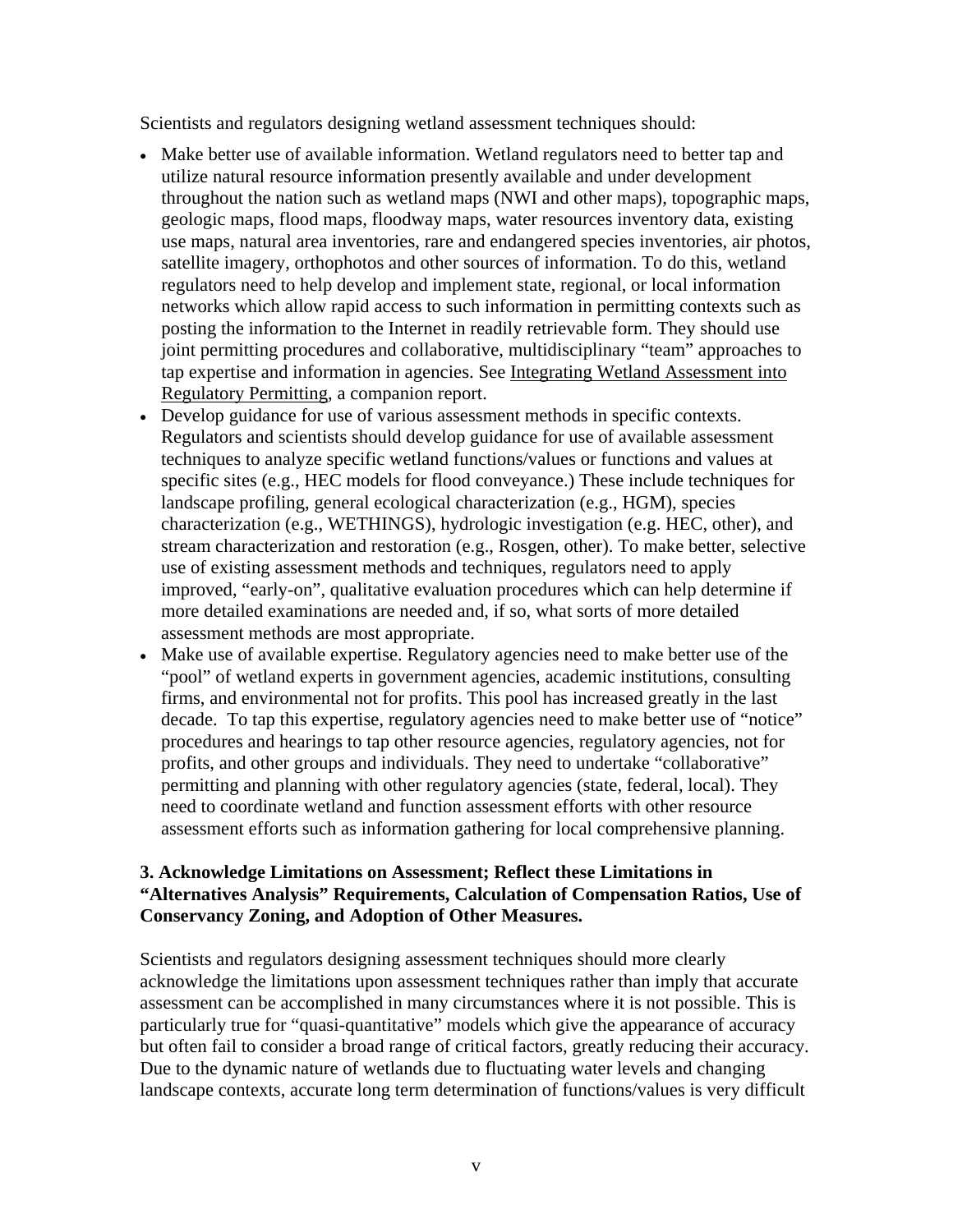for many wetlands. Budgetary restraints are also a severe limitation upon detailed, accurate assessment. More specifically, scientists and regulators should:

- Acknowledge the overall gaps in scientific knowledge and other restraints upon assessment of functions and values.
- Honestly represent the capabilities and limitations of functions/values assessment techniques and methods including assumptions and simplifications in assessing project impacts and the adequacy of mitigation measures.
- Avoid the use of quasi quantitative models which have the appearance of accuracy but are often very inaccurate.
- Continue to apply alternative analysis requirements and other avoidance strategies in regulatory permitting particularly for sensitive wetland systems where project impacts or the adequacy of mitigation and compensation measures are unclear.
- Use other "forgiving" approaches in regulation such as multiobjective conservancy zoning which can be based upon natural hazards, soils, topographic, and other types of information and does not detailed and accurate assessment of functions/values at every site because assessment of all functions/values of wetlands is often beyond the technical and financial capabilities of local regulatory agencies.

#### **4. Better Utilize A Combination of Initial, Broad Qualitative Assessment with More Detailed Analysis for Specific Functions, Functions/Values and Problems (As Needed).**

Experience indicates that "a one size fits all" approach to assessment involving the same analysis of the same functions/values and same level of detail and accuracy for all permits does not adequately reflect the wide variations encountered in wetland ecosystems nor the differences in the amounts and scale of functions and values information needed in specific contexts. There is not enough money or time or need for detailed assessment of all in all contexts. More specifically, scientists and regulators in developing future assessment methods should:

- Develop and utilize procedures which identify, early-on in a regulatory permitting situation, the types and amount of information and the needed accuracy. These include improved red flag, yellow flag, screening, and other mechanisms to identify, early on, significant functions/values, issues, and problems and the possible magnitude of project impact. Decisions should be based upon known or more easily obtained information wherever possible.
- Group (scientifically classify) wetlands to help with preliminary and more detailed analysis. For example, the HGM overall classification of wetland types is useful (See Appendix D of Final Report 3: Integrating Wetland Assessment Into Regulatory Permitting to help characterize ecological functions and values but it may be possible to use other classifications such as the National Wetland Classification system and National Wetland Inventory as well.
- Develop guidance for use of assessment methods in specific contexts. See discussion above.
- Move (over time) toward improved wetland assessment methods for specific functions and values which provide real, numerical evaluation of wetlands (e.g. use of HEC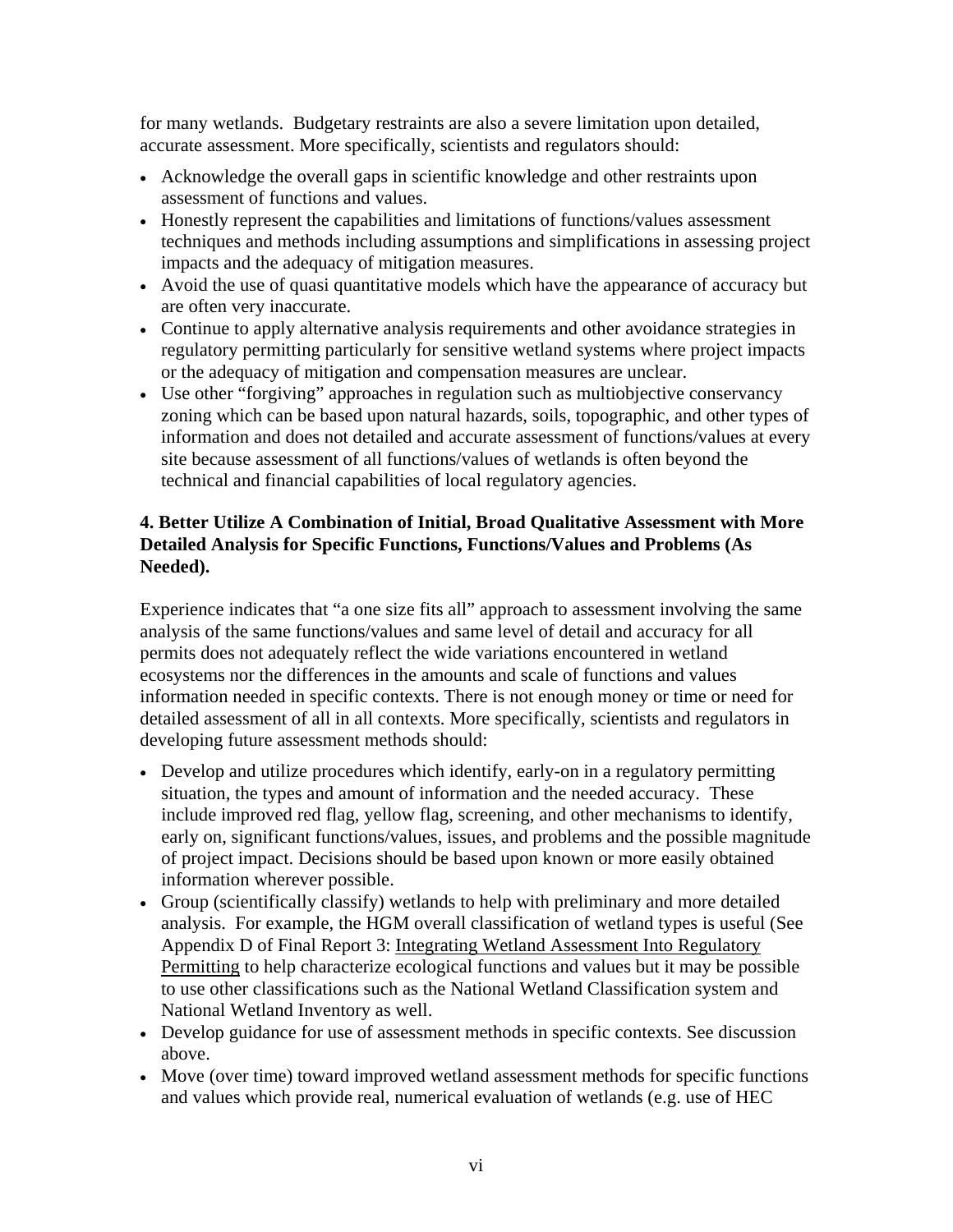models for assessing flood conveyance) where possible and not simply ordinal numbers which are often misleading and misused.

#### **5. Combine Case-by-Case Analysis With Upfront Information Gathering and Landscape Profiling Techniques for Wetlands and Broader Areas.**

More specifically, scientists and regulators should, over time:

- Prepare and make more broadly available various types of "up front" information which identifies specific functions and values at specific sites or can help regulators identify functions and values on a case by case basis. This may include many types of information in map, digital, and written form such as wetland maps, flood hazard maps, erosion hazard maps, inventories of endangered species, ecosystem studies, identification and description of fish and shellfish habitat, historic and archaeological site inventories, source water supply inventories, existing land use data, hydrologic regime information, water quality information, and wetland restoration site information. This up front information cannot only facilitate case-by-case assessments but provide greater up front certainty to landowners. This information can also be used not only for regulation but water and land use planning and management, wetland restoration, public land management and other purposes.
- Develop improved wetland/landscape wetland characterization techniques which can be used both up front and on a case by case basis to suggest functions/values including the "opportunity" and "social significance". These techniques should include improved function/values assessment techniques and methods which are applicable to not only wetlands but adjacent deep water habitats and uplands.
- Over time, establish regional systems of reference wetland sites (as recommended by HGM, IBI, other methods) to develop factually-based profiles of wetlands, provide models and other information for restoration and creation, facilitate monitoring, and serve other objectives.
- Develop "bio-criteria" for various plant and animal species in wetlands. Bio-criteria can help agencies establish specific wetland goals, establish water quality standards for wetlands, assist agencies evaluate project impact and the adequacy of impact reduction measures, help design and evaluate the success of wetland restoration, creation, and enhancement projects.

There are limits to the amount of detail and accuracy which can be provided by upfront assessments. Limitations upon funding and the dynamic nature of wetlands will require that some measure of continued, detailed case-by-case assessment for delineation, functional assessment, mitigation, and compensation will also be needed. Techniques for efficiently combining broad scale, up front surveys and some measure of detailed caseby-case assessment are needed.

## **6. Fill the Gaps in Scientific Knowledge.**

Collaborative agency, academic institution, not for profit, and other scientific research is needed to fill gaps in scientific knowledge. Some priority wetland scientific research issues relevant to assessment of functions and values include: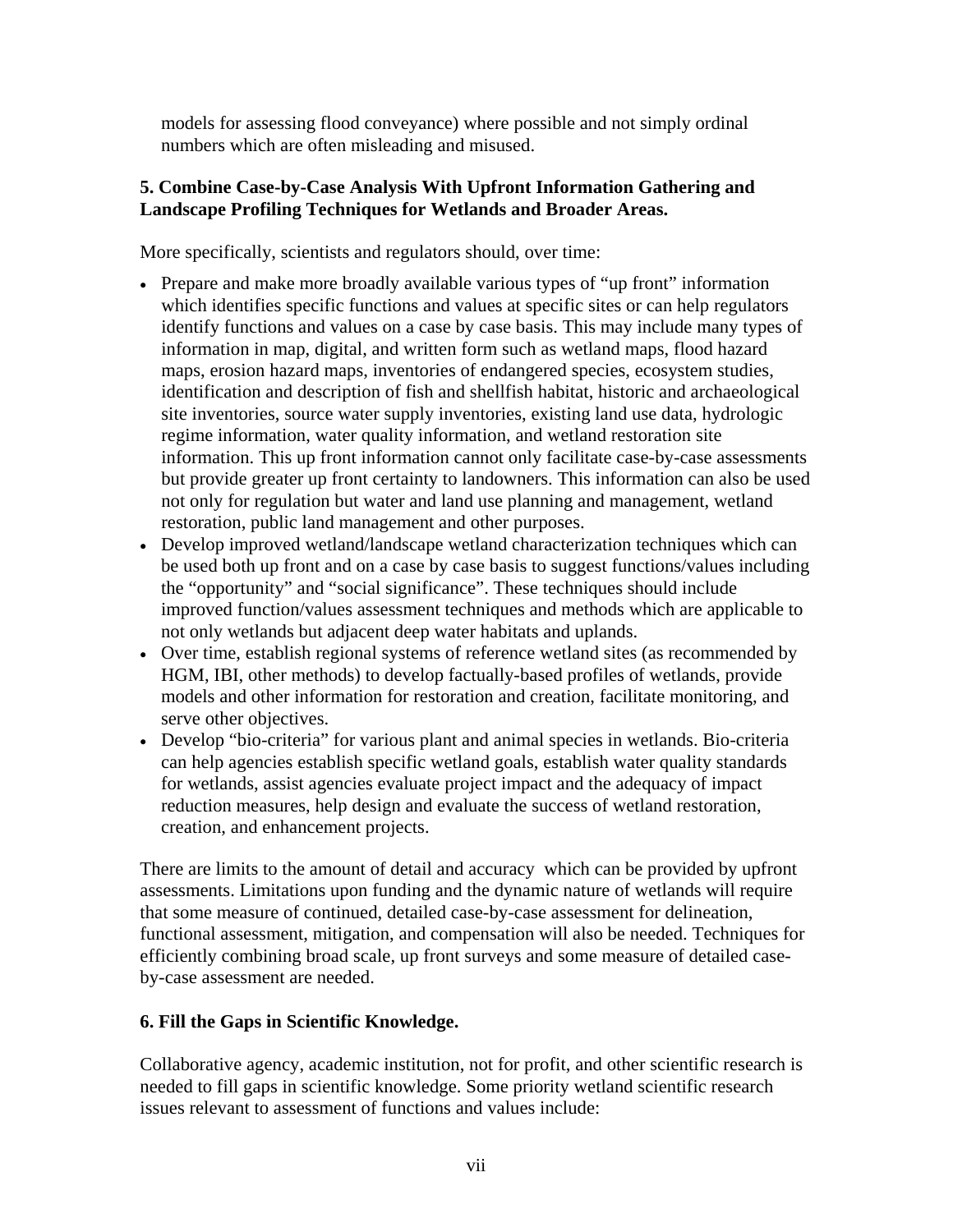- Determine the hydrologic and ecological requirements of various "priority" wetland plant and animal species (e.g., rare and endangered species, species of commercial or recreational importance). This has, to some extent, been done. But, more work is needed.
- Help regulators predict changes in wetland hydrology from watershed urbanization, deforestation of rural areas, channelization and other activities. Regulators also need to be able to predict the impacts of such changes.
- Identify indicators for specific functions/values in particular contexts such as the use of vegetation, flood frequency, and various animal species and determine their accuracy.
- Determine to what extent wetland "condition" is an accurate indicator of wetland function/values and, if so, how it is best evaluated.
- Compare the accuracy of various wetland function and value assessment approaches.
- Determine the extent to which offsite and out of kind mitigation maintains or compromises the functions/values and overall ecological integrity of wetland systems.
- Conduct long-term, multidisciplinary research concerning the impacts of various types activities on wetlands and the adequacy of various impact reduction and compensation measures.

## **7. Improve Information Dissemination and Training.**

To improve assessment information dissemination and training, scientists and regulators should:

- Translate highly complicated assessment concepts and approaches into understandable language and guidance with case study, "how to" examples. Guidance documents and materials should be posted to the Internet where they are can be available to all free of charge. Improved assessment of wetland functions and values can occur only if those responsible for such assessment receive training and education in assessment methods and techniques.
- Broadly distribute, through the Internet, available wetland-related resource information such as wetland, flood, erosion, endangered species, and other maps relevant to assessment of wetland functions and values.
- Provide training and education in assessment of functions and values simultaneously to federal agencies, states, local governments, and consultants to encourage crosscommunication and partnerships which can be continued in the years to come.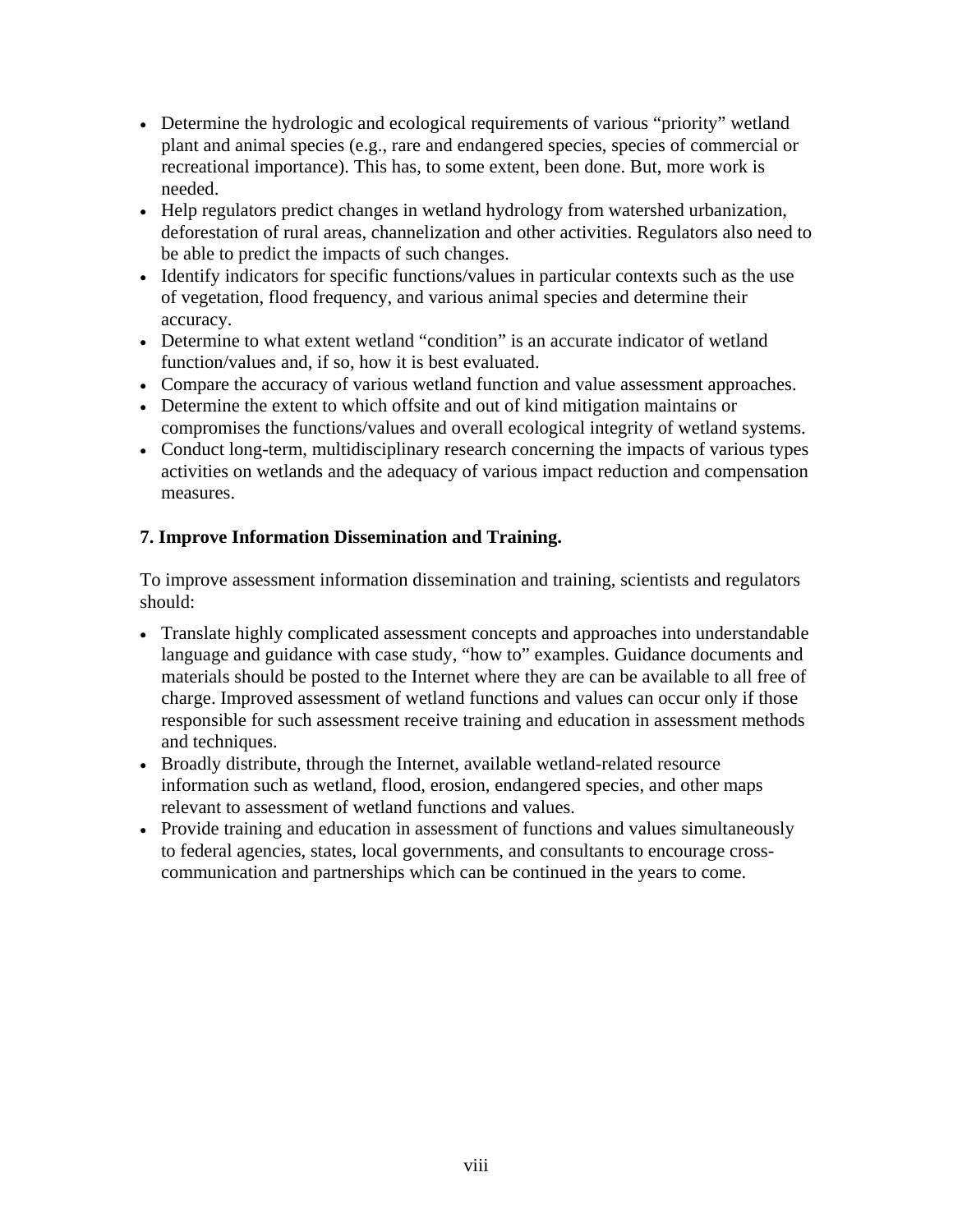# **TABLE OF CONTENTS**

| A "Functions" or "Functions/Values" Focus In Rapid Assessment Methods4       |  |
|------------------------------------------------------------------------------|--|
|                                                                              |  |
|                                                                              |  |
|                                                                              |  |
|                                                                              |  |
|                                                                              |  |
|                                                                              |  |
|                                                                              |  |
|                                                                              |  |
|                                                                              |  |
|                                                                              |  |
|                                                                              |  |
| <b>CHAPTER 3: STRATEGIES FOR DEALING WITH PROBLEMS/LIMITATIONS36</b>         |  |
|                                                                              |  |
|                                                                              |  |
|                                                                              |  |
|                                                                              |  |
|                                                                              |  |
|                                                                              |  |
|                                                                              |  |
|                                                                              |  |
|                                                                              |  |
|                                                                              |  |
|                                                                              |  |
| Assess the Adequacy of Impact Reduction and Compensation Measures 57         |  |
|                                                                              |  |
|                                                                              |  |
|                                                                              |  |
|                                                                              |  |
|                                                                              |  |
|                                                                              |  |
|                                                                              |  |
|                                                                              |  |
| Do Resource-Based Rapid Assessment Techniques Provide All of the Information |  |
|                                                                              |  |
|                                                                              |  |
|                                                                              |  |
|                                                                              |  |
|                                                                              |  |
|                                                                              |  |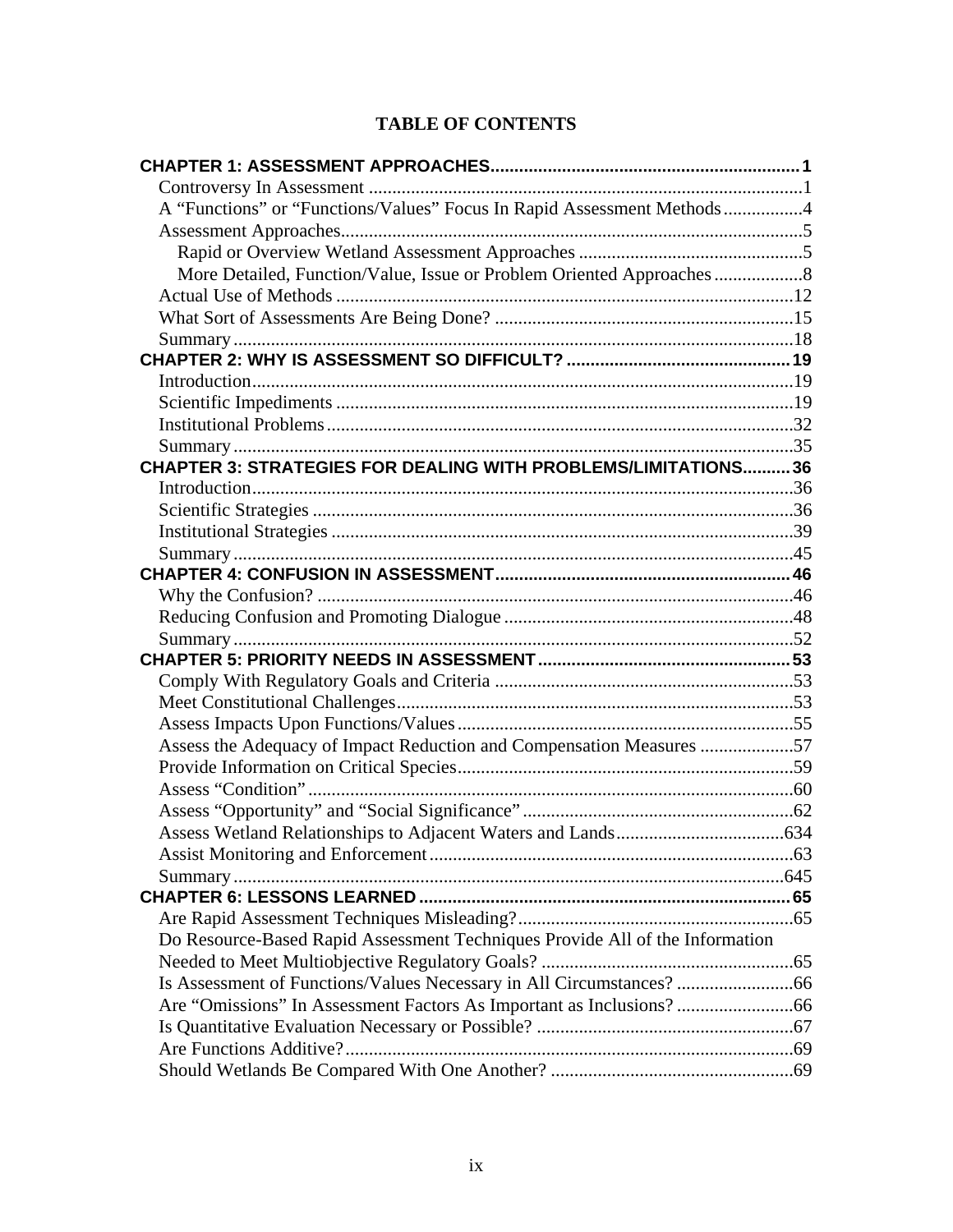| Should Restoration Potential and Compensation Ratios Be Based Upon Relative        |  |
|------------------------------------------------------------------------------------|--|
|                                                                                    |  |
| Should It Be Assumed That Natural Wetlands Are Operating at the "Highest Level" in |  |
|                                                                                    |  |
| Should Partially "Subjective" As Well As "Objective" Data Be Used in               |  |
|                                                                                    |  |
| Should Objective Fact-Finding Be Separated From More Subjective Determination of   |  |
|                                                                                    |  |
| Are There Shortcuts in Determining The Specific Functions/Values Needing Analysis  |  |
|                                                                                    |  |
|                                                                                    |  |
|                                                                                    |  |
| CHAPTER 7: COMPROMISES, SIMPLIFICATIONS, AND TRADEOFFS  790                        |  |
|                                                                                    |  |
|                                                                                    |  |
|                                                                                    |  |
|                                                                                    |  |
|                                                                                    |  |
|                                                                                    |  |
|                                                                                    |  |
|                                                                                    |  |
|                                                                                    |  |
|                                                                                    |  |
|                                                                                    |  |
|                                                                                    |  |
|                                                                                    |  |
|                                                                                    |  |
|                                                                                    |  |
| Combine Case by Case Area Wide Information Gathering Approaches978                 |  |
|                                                                                    |  |
|                                                                                    |  |
|                                                                                    |  |
| APPENDIX B: OVERVIEW OF SELECTED ASSESSMENT APPROACHES AND                         |  |
|                                                                                    |  |
|                                                                                    |  |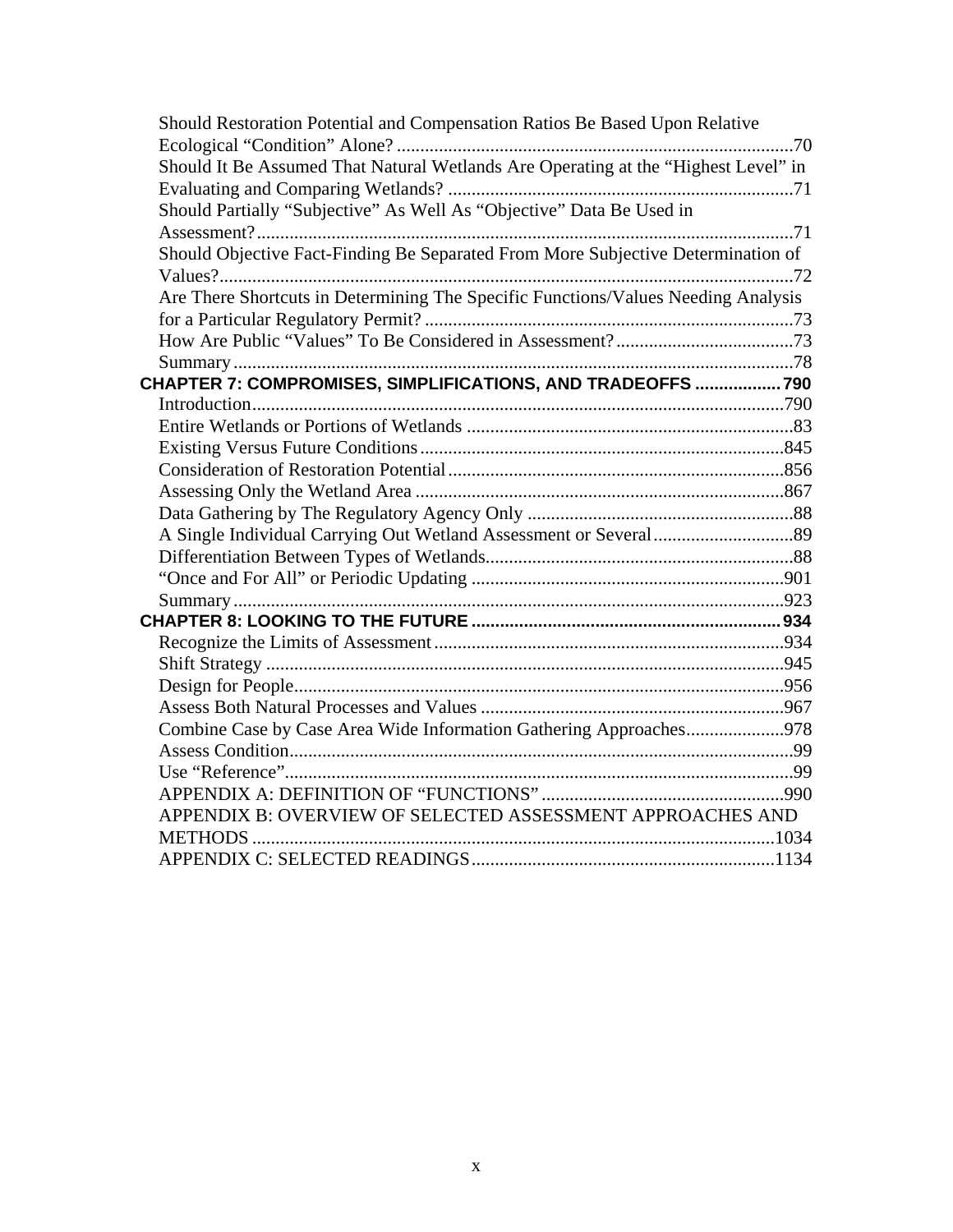# **LIST OF TABLES**

| Box 2 Examples of Wetland Animal Species of Particular Importance21                |  |
|------------------------------------------------------------------------------------|--|
|                                                                                    |  |
|                                                                                    |  |
| Box 5 Observing Versus "Deducing" Wetland Hydrology, Wildlife, and                 |  |
|                                                                                    |  |
|                                                                                    |  |
| Box 7 Goals for "Red Flagging", "Yellow Flagging", and "Filtering" Mechanisms44    |  |
|                                                                                    |  |
|                                                                                    |  |
| Box 10 Present Ability and Future Ability to Produce Goods and Services56          |  |
| Box 11 Wetland/Related Resource Characteristics Important to "Capacity" to Produce |  |
|                                                                                    |  |
| Box 12 Factors Relevant to the Establishment of Mitigation (Compensation) Ratios58 |  |
|                                                                                    |  |
|                                                                                    |  |
|                                                                                    |  |
| Box 16 Is Examinatin of Natural Processes Alone Sufficient In Establishing         |  |
|                                                                                    |  |
|                                                                                    |  |
|                                                                                    |  |
| Box 19 Importance of the Position of an Activity Within a Wetland on               |  |
|                                                                                    |  |
|                                                                                    |  |
|                                                                                    |  |
| Box 22 Protecting Functions/Values Where Limited Information Exists Concerning     |  |
|                                                                                    |  |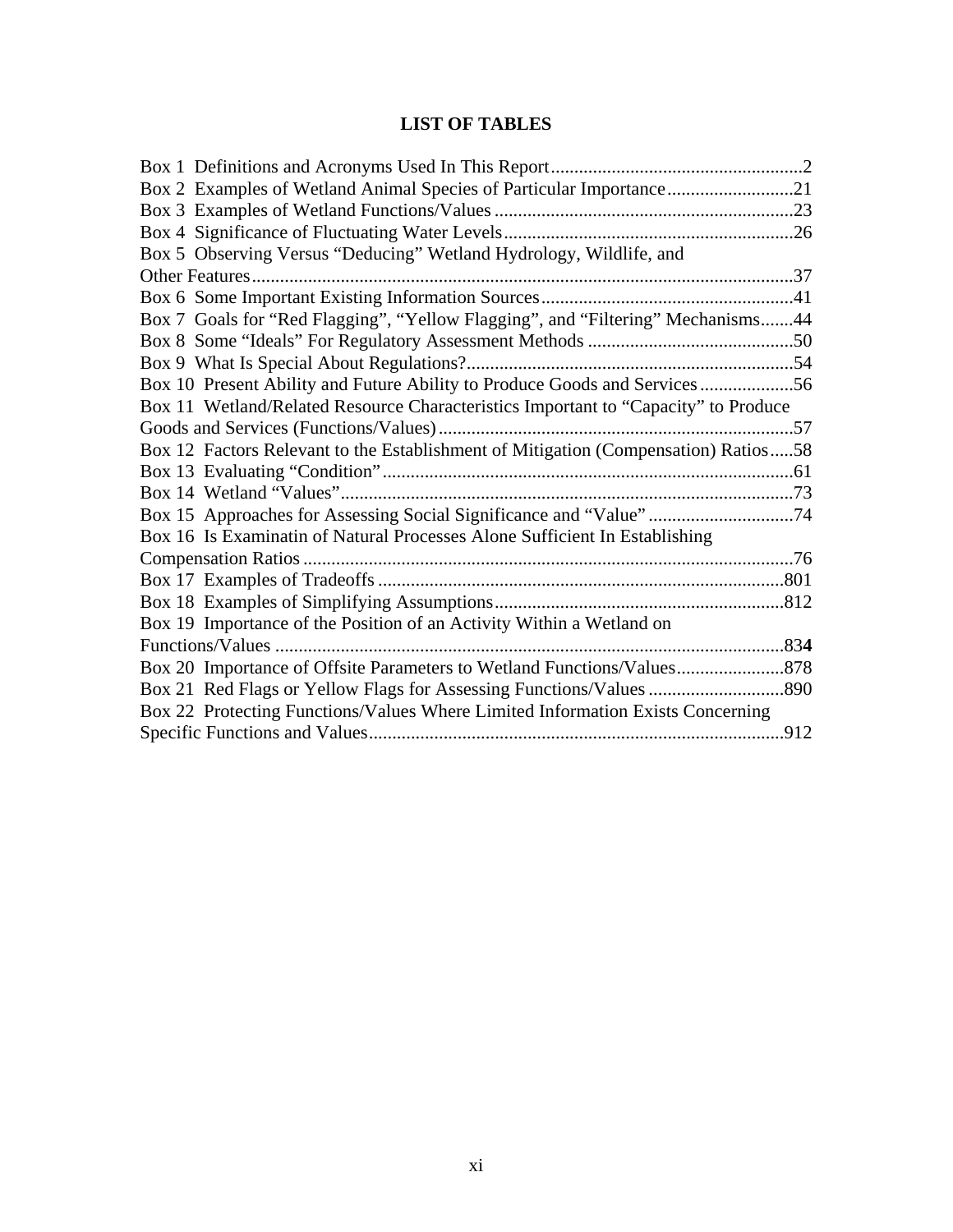# <span id="page-14-0"></span>**CHAPTER 1: ASSESSMENT APPROACHES**

# *Controversy In Assessment*

No topic in wetland management has during the last two decades spawned more controversy, reports or papers than assessment of wetland functions and values. See Appendix D for a partial listing of publications.

To the landowner, legislator, or member of the public, assessment of wetland functions and values may appear a straight-forward task. The reasoning goes: "We are told that wetlands are, in general, useful to society because they have the ability to provide certain goods or services (i.e., "functions/values") such as water pollution control, flood storage, and waterfowl production. O.k. the lets identify wetlands. Let's also inventory wetlands to determine functions and values once and for all. Having accomplished this, we can classify wetlands and help regulatory agencies decide what wetlands to save and destroy while providing certainty to landowners." Such an approach is called for in House Bill 961 which was adopted by the U.S House of Representatives in 1995.

If assessment of functions and functions/values were only this simple! Unfortunately, assessment of functions and values involves a variety of conceptual questions (i.e., definition of "function" and "value"), assumptions, and data gathering and analysis challenges which are not easily resolved and there is no general agreement among scientists on how to resolve them. In addition detailed, accurate site-specific assessment of functions/values is complicated and requires the gathering of a great deal of time series information (e.g., hydrology, species) which is rarely available and cannot be easily generated. There are significant gaps in scientific knowledge pertaining to the assessment of specific functions such as habitat requirements for particular plant and animal species.

A publication by Candy Bartoldus in 1999 described 40 rapid assessment methods for assessing wetland functions and values at that time. There are now probably 90 or more approaches. In developing these methods, scientists have made many simplifying assumptions and utilized a great many "short cuts" in analyses. They have done so because the funds and time available for wetland assessment are limited. Unfortunately, the resulting methods have often not met the needs of regulators and the short cuts and simplifications have greatly reduced the accuracy of the assessment methods. The combination of narrow perspectives, time consuming procedures, failure of models to fit the situations encountered by regulators, high costs in use, and relatively low levels of accuracy have been unacceptable to regulators and there has been limited use of these techniques. See discussion below.

It hasn't taken long for regulatory agencies to lose confidence in an assessment method when the results applied to a particular permit don't make any sense or can be generated more quickly with field observations and a "little common sense". Regulatory agencies have often found that a quick, holistic look at a wetland and a qualitative evaluation with other resource agencies provides a more accurate, focused, and common sense evaluation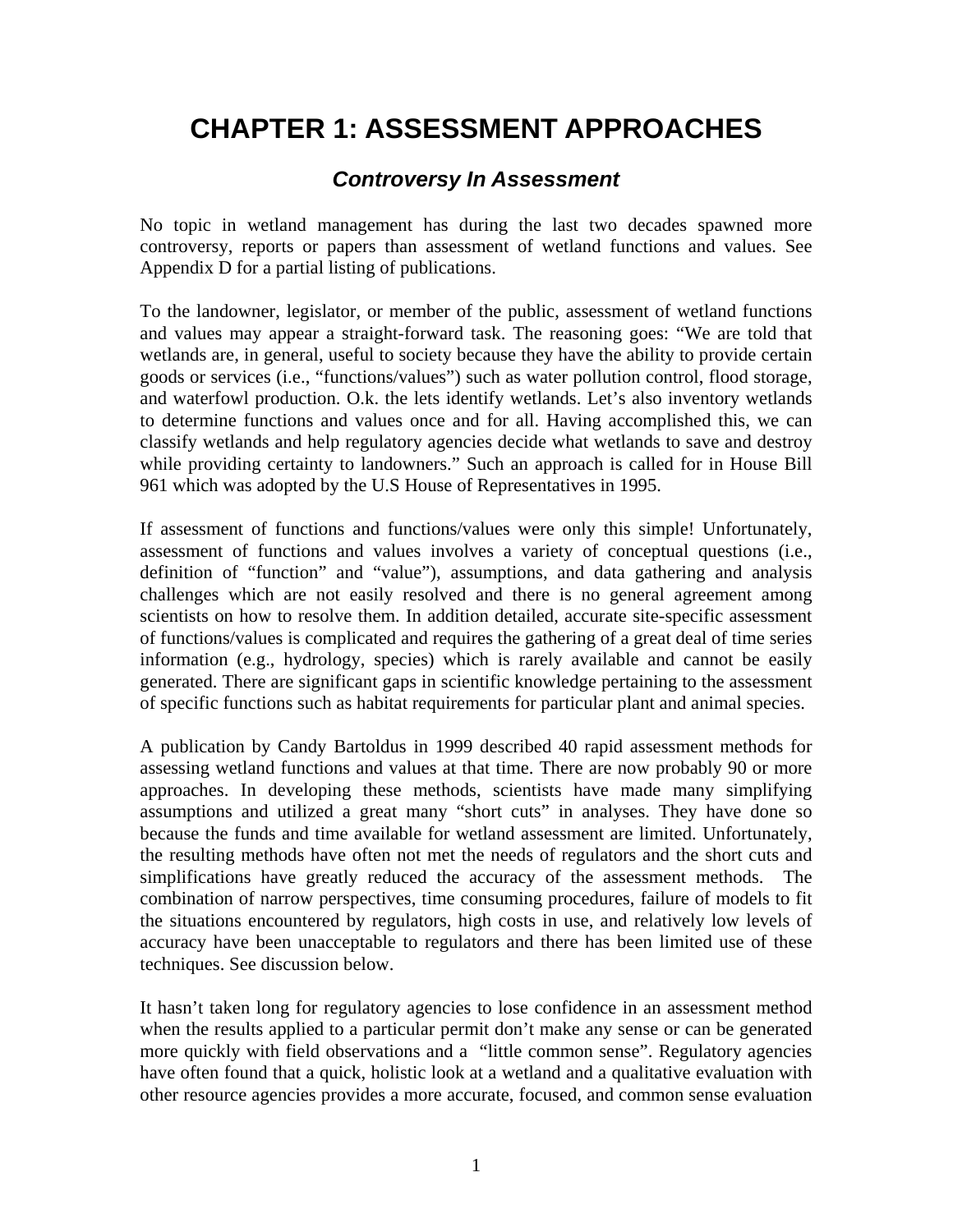<span id="page-15-0"></span>of functions and values than the use of a narrow but more quasi-quantitative, rapid assessment approach. See, the New England District Corps of Engineers, The Highway Methodology Workbook Supplement for an example of such a qualitative approach.

While writing this report, the author interviewed hundreds of regulators at state, tribal, federal, and local levels. Regulators commonly used the words "unrealistic", "unusable", and "impractical" in describing the many of the proposals for rapid assessment although most were also keenly interested in the development of improved assessment methods. The author also interviewed many wetland consultants working for private and public landowners. Four prominent consultants indicated that they or their firms had been collectively responsible for more than 6,000 wetland permits. They reported that they had never used one of the available formal rapid wetland assessment techniques nor had they been asked to do so by a regulatory agency. This should, at a minimum, suggest that rapid assessment techniques are not meeting the needs of the intended audiences.

## **Box 1 Definitions and Acronyms Used In This Report**

**Definitions:** In this report, terms are used in the following ways:

- *Assessment.* The term wetland "assessment" is broadly used in this report to include wetland-related data gathering, data analysis, and the presentation of resulting information to regulatory decision-makers. It includes but is not limited to mapping, delineation, determination of ownership, natural hazards analysis, project impact analysis, analysis of functions and values, alternatives analysis, determination of mitigation needs and the design of mitigation measures, the determination of "compensation needs" including compensation ratios, and monitoring, and enforcement of regulations.
- *Capacity*. The ability of a wetland and related water and floodplain/riparian resources to produce various goods and services of use to society. Capacity is primarily dependent upon natural hydrologic, biological, and chemical processes but also depends on other characteristics such as soils, topography, and size.
- *Data.* "Raw information" such as air photos, vegetation information, soils information, topography, etc. not yet analyzed for a specific purpose.
- *Function*. The term function is primarily used in this report as a noun to refer to natural processes contributing to the "capacity" of a wetland and related ecosystems to provide certain goods and services.
- *Functions/values.* As used in this report, the term "functions/values" or "functional values" is used generally to refer to the goods and services provided by wetlands and their value to society. Functions/values are also referred to elsewhere in the wetland literature as "functions", "values", "functional values", or "valuable functions".
- *Information*. Data analyzed for a specific purpose; the results of such analysis.
- *Natural.* In an unaltered or relatively unaltered condition.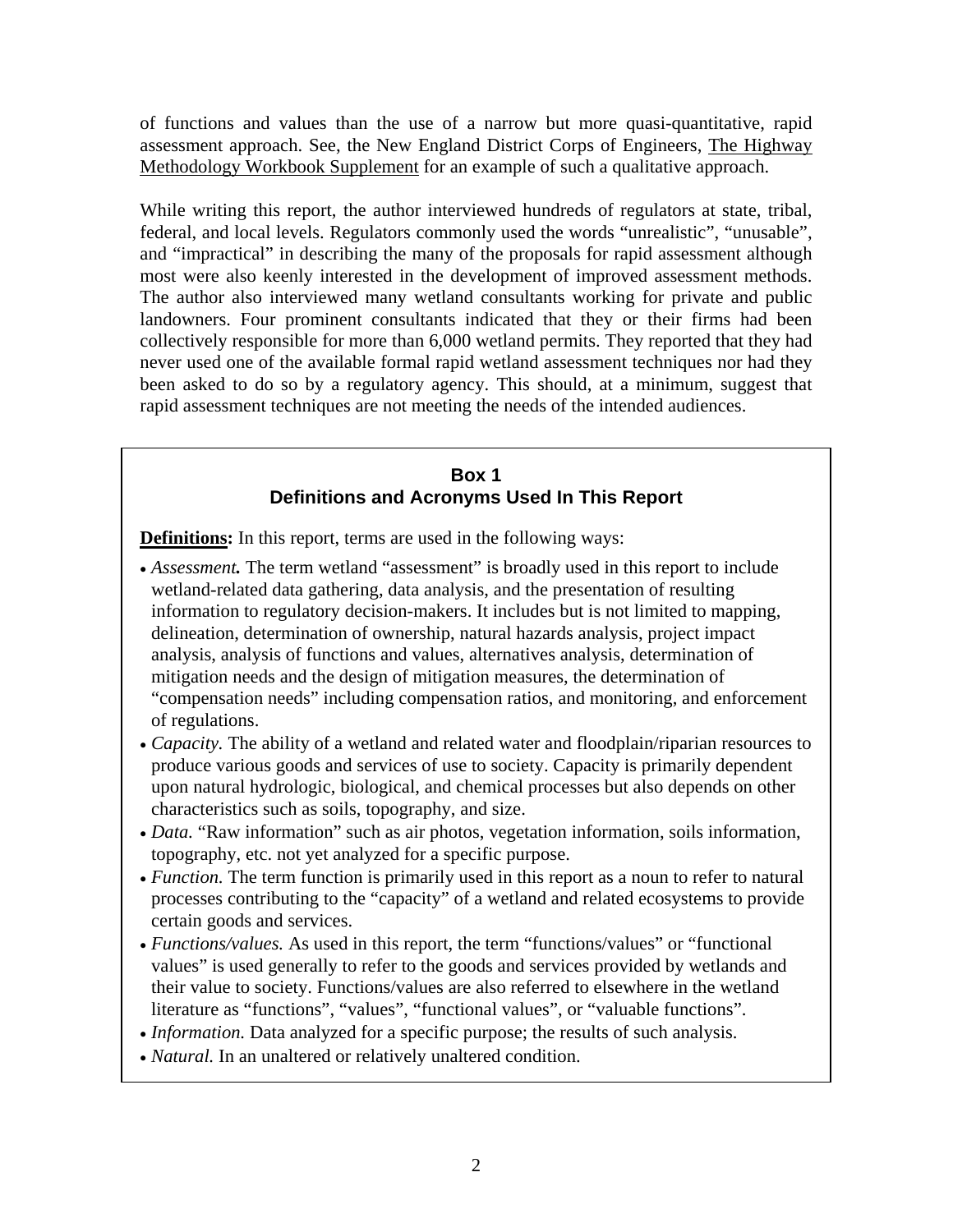- *Opportunity*. The present or reasonably foreseen ability of a wetland with certain "capacities" to actually deliver goods or services to society. Opportunity depends upon overall context. For example, a wetland may have the natural capacity to intercept pollution but may not do so because there are no pollution sources. The presence of existing or reasonably anticipated up-slope pollution sources provides the "opportunity" for actually doing so.
- *Red flag*. In this guide, an issue or problem sufficient to warrant denial of a regulatory permit. Also see, yellow flag.
- *Social significance.* The existing and reasonably foreseen benefits and costs to people and their attitudes toward these benefits and costs. Social significance in a wetland function/value context depends upon not only capacity and opportunity but who benefits and suffers adverse impacts, how many benefit and suffer adverse impacts, how they benefit or suffer costs, how much they benefit and suffer costs, and how strongly segments of society feel about the benefits and costs.
- *Value.* In this report, "value" is primarily used to describe the attitudes of society toward various wetland goods and services. In other contexts, it is often used synonymously (or in approximately the same way) as *functions* (used in the broadest sense) or *functions/values.*
- *Yellow flag.* In this report, an issue or problem requiring more detailed investigation or study. A yellow flag issue may become a red flag after additional data gathering (e.g., confirmation of an endangered species)

\_\_\_\_\_\_\_\_\_\_\_\_\_\_\_\_\_\_\_\_\_\_\_\_\_\_\_\_\_\_\_\_\_\_\_\_\_\_\_\_\_\_\_\_\_\_\_\_\_\_\_\_\_\_\_\_\_\_\_\_\_\_\_\_\_\_\_\_\_\_\_\_

**Acronyms.** This report uses the following acronyms.

*EPA***.** The U.S. Environmental Protection Agency.

**GIS.** Geoinformation System. A geo-referenced information storage and analytical system, usually computerized.

*HGM.* Hydrogeomorphic Assessment Method. This method is being developed by the U.S. Army Corps of Engineers in cooperation with other agencies.

*IBI*. Index of Biological Integrity. This is a biological reference standard of biological health and condition developed pursuant to various biological indicator assessment approaches (collectively referred to in this report as IBI assessment approaches).

*NRCS***.** The Natural Resources Conservation Service, United States Department of Agriculture.

*HEP.* Habitat Evaluation Procedure. This is a wildlife assessment procedure developed by the U.S. Fish and Wildlife Service.

**HEC**. Hydrologic Engineering Center. A series of hydrologic and hydraulic assessment techniques developed by the Hydrologic Engineering Center, U.S. Army Corps of Engineers.

*WET***.** Wetland Evaluation Technique. This is a rapid assessment approach which was developed by the Federal Highway Administration in cooperation with the U.S. Army Corps of Engineers and other agencies.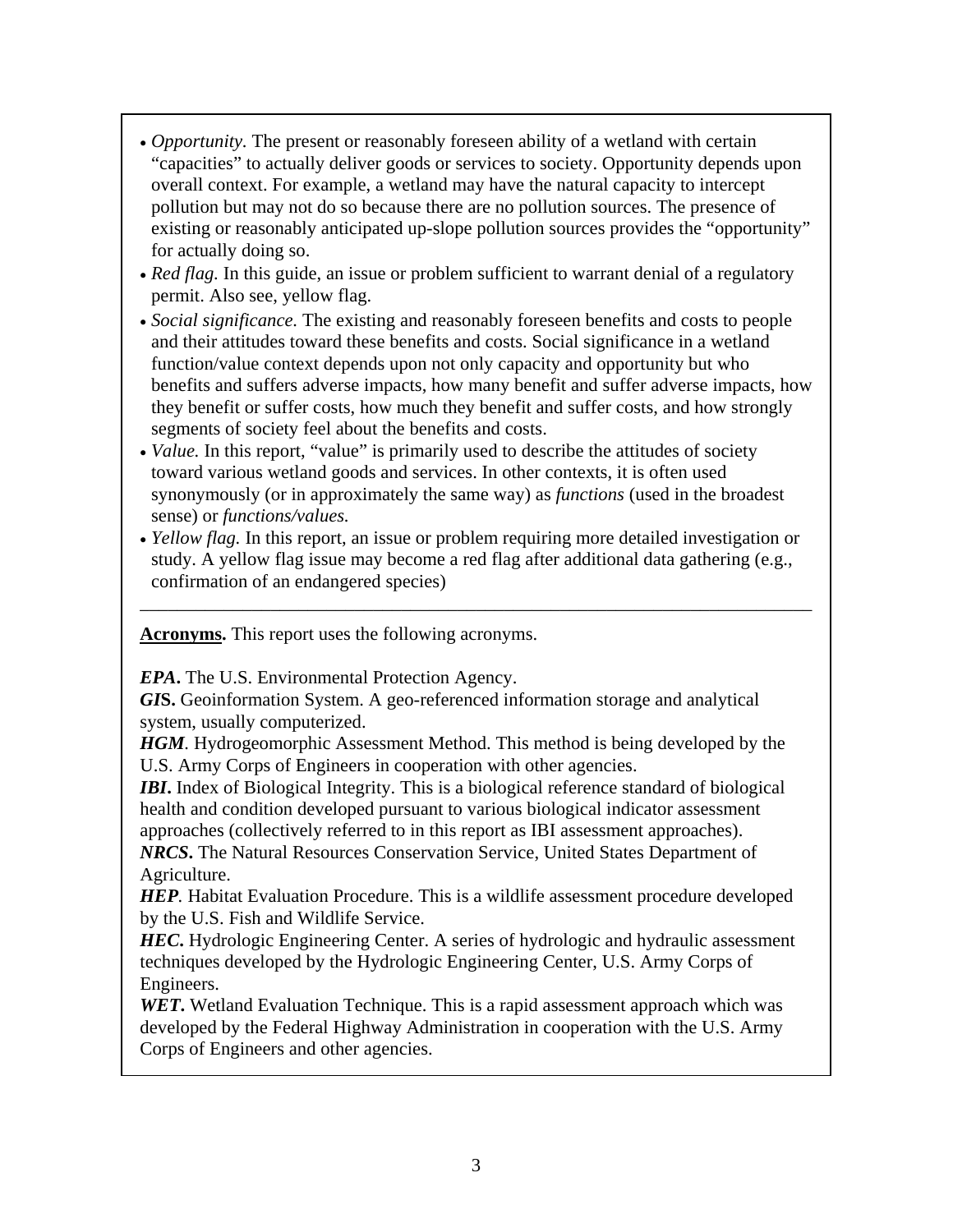# *A "Functions" or "Functions/Values" Focus In Rapid Assessment Methods*

<span id="page-17-0"></span>Rapid wetland assessment techniques have focused upon "functions/values" or, more recently upon "functions" alone (e.g., HGM). Unfortunately, as discussed in Appendix Note A, there is no agreement between assessment approaches concerning what should be assessed or even basic terms such as "functions". HGM and some other assessment models focus on "functions" which are defined to include chemical, physical, and biological "processes". Other models focus on the end-product of such processes such as flood storage, food chain support, fish production, and rare and endangered species habitat. These end products are also, typically called "functions", "values", "functional values" or by some other similar terms.

The definitions adopted for "function" and "value" in a regulatory program requiring "no net loss of function" is not a semantic exercise. The definitions determine no net loss of "what". Definitions determine what is and is not assessed and ultimately what is and is not protected including calculation of compensation ratios.

Various definitions for "functions" are considered in Appendix A. For the purpose of consistency, this report will use the term "function" to refer primarily to natural processes and the combined term "functions/values" to generally refer to the goods and services which are produced by such natural processes combined with other factors such as topography and landscape context.

The focus in rapid assessment models upon functions/values has, perhaps, been understandable for reasons discussed below, but it has also obscured the importance of assessing other features of wetlands in determining land and water planning and management needs such as land ownership, natural hazards, general hydrology, and restoration potential. Functions/values information is only one type of information needed to meet statutory, administrative regulation and ordinance goals, and criteria. It is only one type of information needed to meet Constitutional challenges (i.e., provide data sufficient to defend regulations against takings challenges). Wetland function/value information is important. But regulators cannot spend limited funds and staff resources in meeting a single type of information need when they much satisfy the full range of critical information needs, not just one type.

A focus on wetland functions/values in rapid assessment approaches has been understandable and partially justified by several factors:

(1) Wetland publicity campaigns over the last 20 years by environmental organizations and resource agencies have largely focused upon wetland functions/values (e.g., wildlife, pollution control, waterfowl). These campaigns have encouraged the public, legislators, and landowners to think of wetlands in terms of certain natural ecological or environmental functions/values such as waterfowl, fisheries, wildlife, recreation, water pollution control, flood storage, etc. Scientists designing wetland assessment efforts have, therefore, also approached wetlands in terms of functions/values.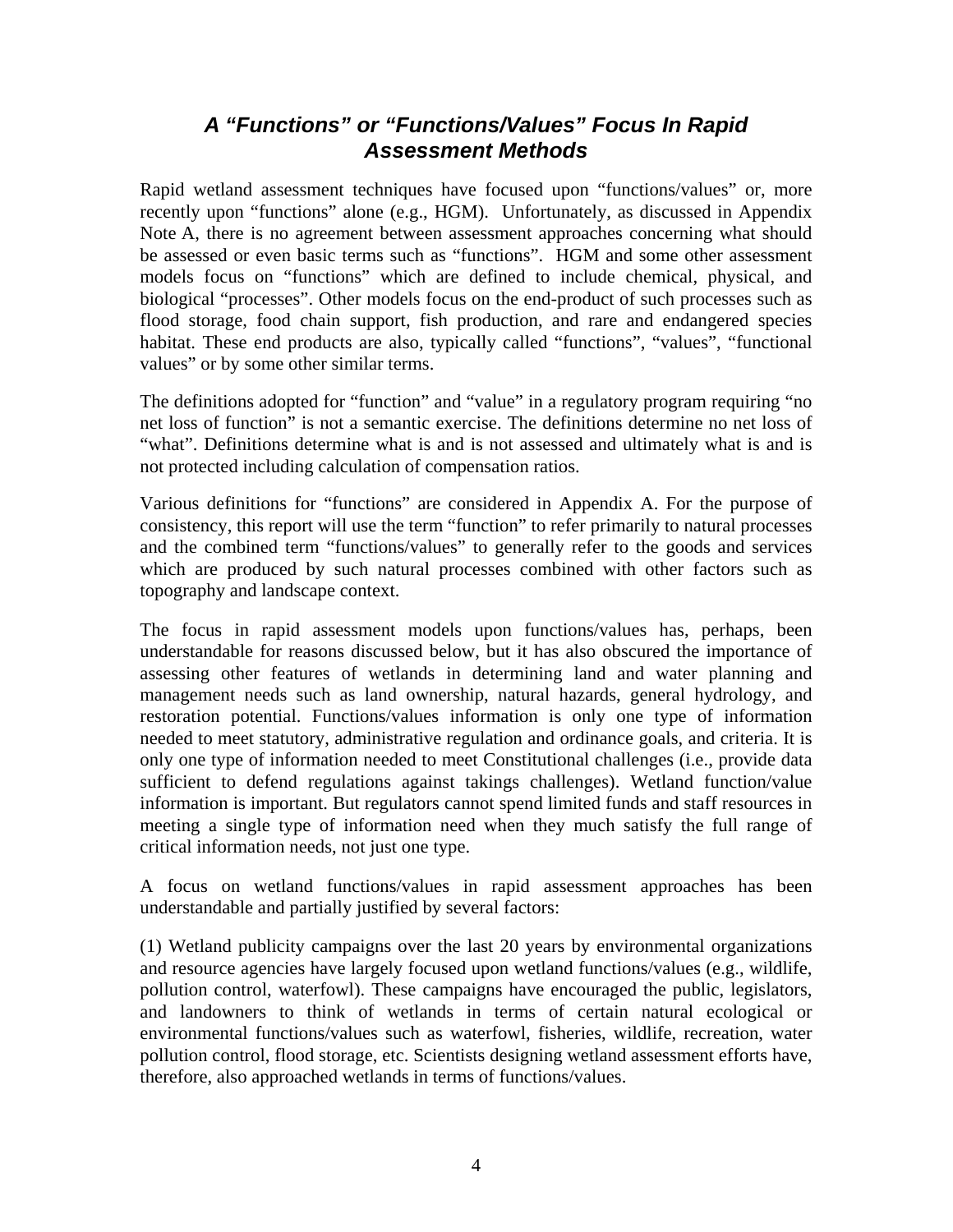<span id="page-18-0"></span>(2) The first "wetland assessment" models developed more than 20 years ago were initially designed to help guide wildlife and waterfowl management and wildlife and waterfowl land acquisition efforts. These efforts focused on wetland habitat functions and values and the relative "value" of one wetland versus another to help guide land management efforts (e.g., management of waterfowl production) and the expenditure of scarce land acquisition monies. Features of these early efforts such as relative ranking have been carried forward to many more recent regulatory assessment methods, due, in part, to historical precedent.

(3) Efforts to develop wetland assessment models and guidebooks have been developed primarily by agency, academic, and consultant biologists and botanists with expertise and interest in habitat "functions" or functions/values, not in other aspects of wetlands assessment such as assessment of natural hazards.

(4) Since 1989 with the advent of the "no net loss" of "functions" and "values" goal, emphasis in wetland regulatory programs at the federal level has shifted from either/or decision-making (either you are in a wetland and don't get a permit or you are out of a wetland and get a permit) to the conditional granting of permits subject to mitigation and restoration of functions and values and/or acreage. Qualitative and quantitative assessment of functions/values for the original wetland (which will be impacted) and the replacement or restored wetland are needed for such evaluations.

# *Assessment Approaches*

Over the last several decades, wetland scientists at federal, state, and local levels have developed a range of approaches to assess wetland functions and values. These may be broadly categorized as:

- "Rapid" wetland function/value assessment approaches.
- Issue-specific assessment approaches focusing on a specific issue or aspect, function/value, or problem.

# **Rapid or Overview Wetland Assessment Approaches**

As noted above, more than 40 wetland rapid assessment techniques (Bartoldus, 1999) have been developed by scientists in the last two decades for use in regulatory and nonregulatory contexts. Most of the assessment methods attempt to rapidly evaluate a broad range of functions and values. Many attempt to compare the functions and values of some wetlands with those of other wetlands. This is useful in helping an acquisition agency decide what wetlands to acquire. It is also helpful to a transportation agency attempting to decide which proposed road "corridor" would have least impact. But, comparison of the functions and values of one wetland with another is of limited value in many regulatory contexts where the issue is whether an activity should be located on an upland rather than a specific wetland rather than in one wetland rather than another.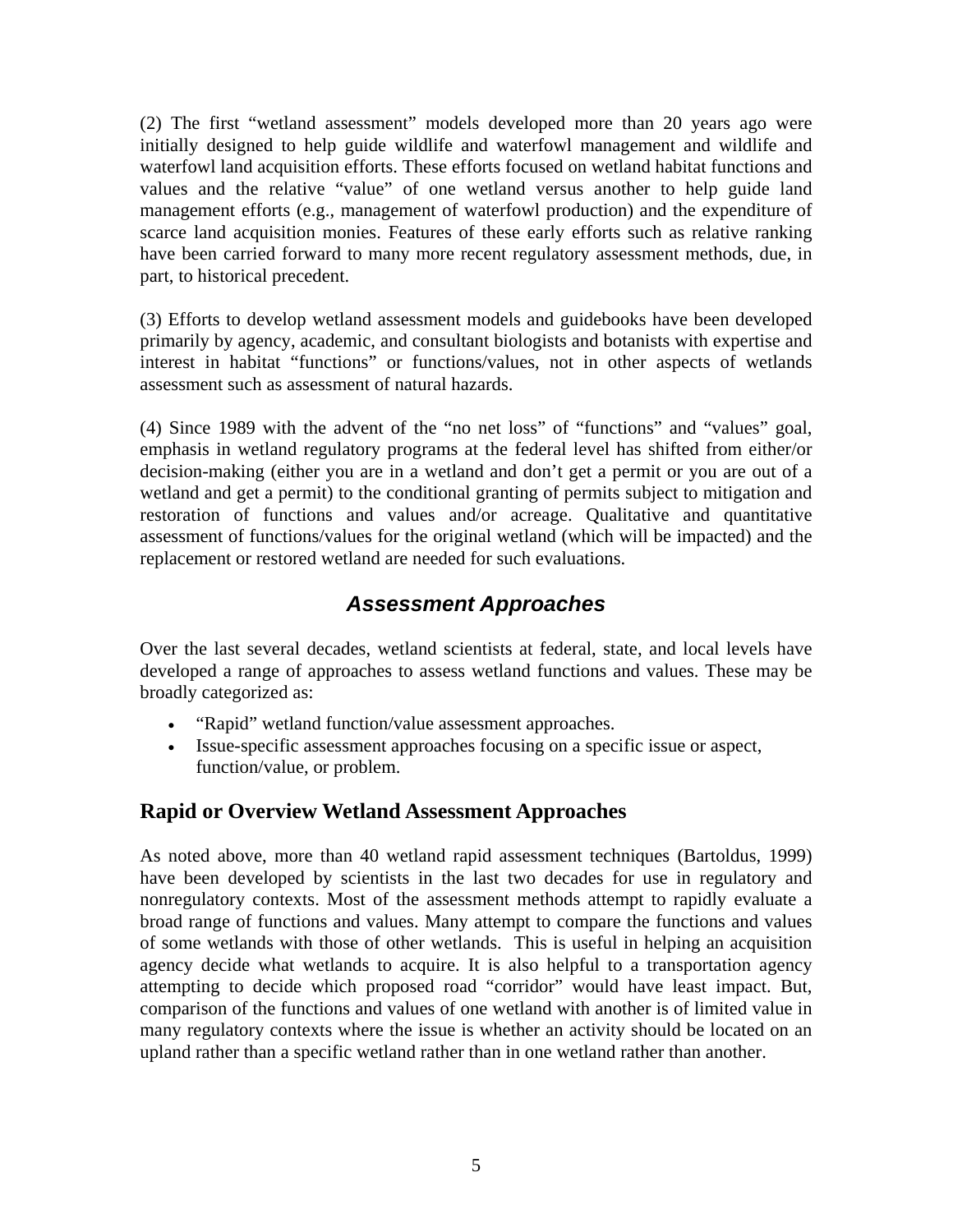These approaches include the following. See also Appendix C for a more detailed description of some of these techniques.

• **Generalized assessment of functions/values using lists of questions and matrices.** A relatively large number of rapid assessment methods have been developed to provide generalized assessment of wetland functions/values using various lists of questions and matrices analyses. See Larson, J.S. (ed.) 1976. Models for Assessment of Freshwater Wetlands, Publication No. 32, Water Resources Research Center, University of Massachusetts, Amherst, MA.

WET and WET2 were the first broad scale wetland assessment approaches developed to evaluate the broad range of functions/values for specific wetlands in a regulatory context. See Adamus, P.R. et al. 1987. Wetland Evaluation Technique (WET), Technical Report Y-87, Volume II. U.S. Army Corps of Engineers, Waterways Experiment Station, Vicksburg, MS. It was designed to evaluate 11 functions/values and the impact of proposed activities upon a number of targeted animal species. Wetlands are qualitatively evaluated through the use of a series of questions which must be answered by the assessor. Capacity, opportunity, and social significance are considered.

A somewhat similar approach with numerical scores and weights was developed by Hollands Magee. See Hollands, G.G., and D.W. Magee. 1985. "A Method for Assessing the Functions of Wetlands," pp. 108-118 in J. Kusler and P. Riexinger (eds.), Proceedings of the National Wetland Assessment Symposium (1985), Association of State Wetland Managers, Berne, NY.

Many state and academic matrices analysis models were subsequently developed in Connecticut, New Hampshire, Maryland, Wisconsin, Oregon, Minnesota, and Ontario based upon the Larson, WET, and Hollands Magee approaches. See, e.g., U.S. Army Corps of Engineers. 1988. The Minnesota Wetland Evaluation Methodology for the North Central United States. Minnesota Wetland Evaluation Methodology Task Force and U.S. Army Corps of Engineers, St. Paul District; N Y; Ammann, A.P. and A.L. Stone. 1991. Method for the Comparative Evaluation of Nontidal Wetlands in New Hampshire, NHDES-WRD-1991-3, New Hampshire Department of Environmental Services, Concord, NH; Euler, D.L. et al. 1983. An Evaluation System for Wetlands of Ontario South of the Precambrian Shield. Ontario Ministry of Natural Resources and Canadian Wildlife Service, Ontario, Canada.

With some of these matrices approaches (e.g., WET), wetlands are rated as high, medium, and low with regard to specific functions and values. With others (e.g., Hollands, Magee) "nominal" (non interval) numeric scores are assigned to specific functions and values. Some approaches then weigh function scores to provide overall scores by function or wetland.

WET and similar matrices analysis approaches were used quite extensively in the late 1980's and early 1990's by consultants and by some state, federal, and local regulatory agencies for not only regulatory permitting but assessment of wetlands for planning purposes (Advanced I.D.'s, Special Area Management). Use has diminished over time,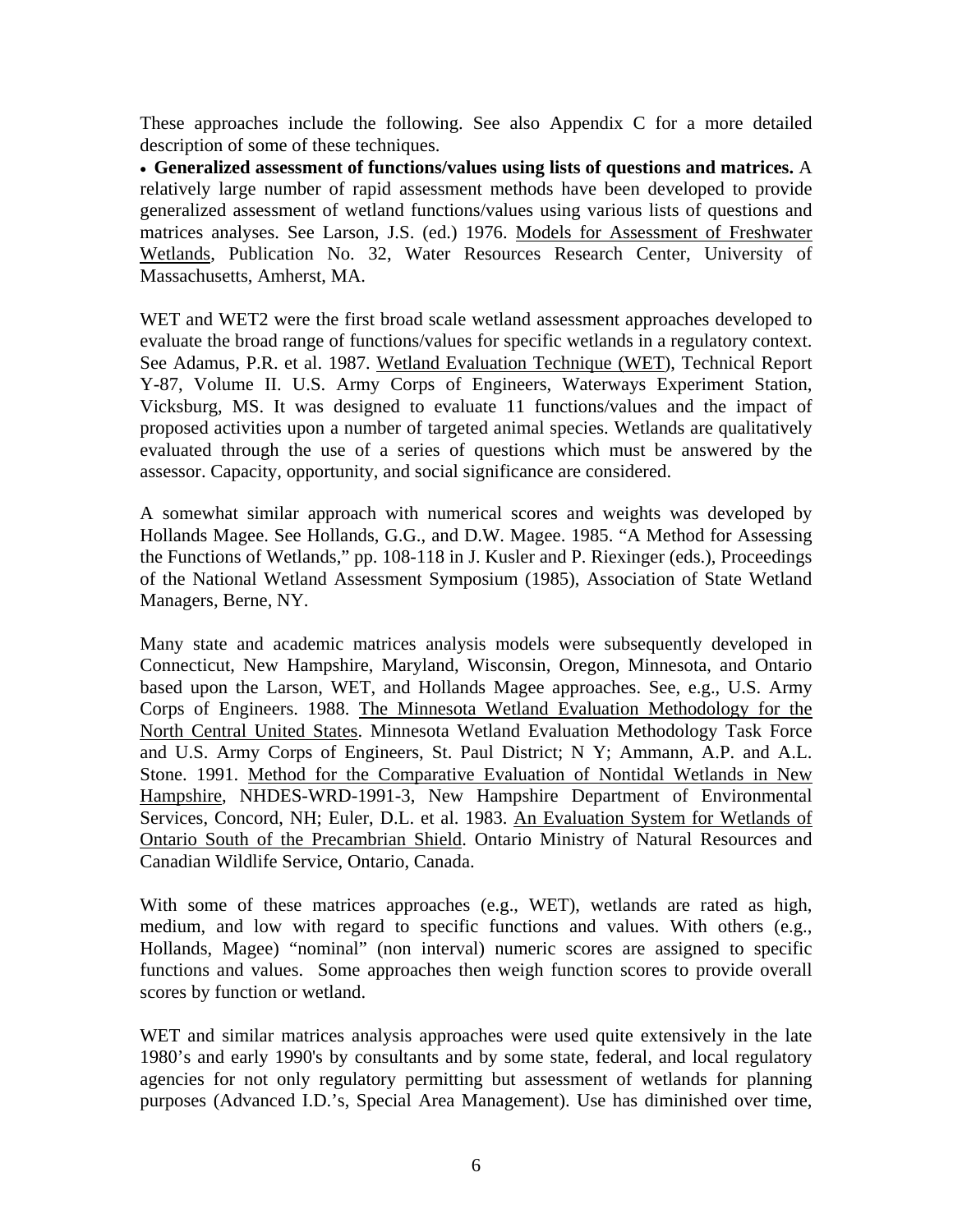however, because these procedures are time consuming and complicated and have proven inadequate for evaluating the adequacy of impact reduction and compensation measures including compensation ratios. In addition, the accuracy of evaluations is limited by the simplifications and assumptions contained in the techniques, and the failure of some techniques to consider many relevant factors. Nevertheless, some elements of these approaches such as lists of functions, list of "red flag" issues, indicators, and annotated bibliographies continue to be used.

• **Broad qualitative analysis of functions/values.** The U.S. Army Corps of Engineers. 1995. The Highway Methodology Workbook Supplement, Wetland Functions and Values, A Descriptive Approach, NEDEP-360-1-30a. The New England Division's descriptive approach is quite different from other approaches and retreats from the attempt to assign numerical scores (ordinal) to functions and values. It is more qualitative and it is the only approach that has been developed primarily by regulators and users. It was developed in a region of the country where there has been extensive experimentation with WET, Hollands/Magee, and other approaches. It is based upon much of what has proven to be "workable" on individual permits.

This approach uses a multidisciplinary regulatory team (applicant's consultant, Corps of Engineers staff, and State and Federal agency staff) to evaluate the impact of project proposals upon 13 wetland functions and values including ground water recharge/discharge, flood flow alteration, fish and shellfish habitat, sediment/toxicant/pathogen retention, nutrient removal/retention/transformation, production export, sediment/shoreline stabilization, wildlife habitat, recreation, education/scientific value, uniqueness/heritage, visual quality/aesthetics, and threatened or endangered species habitat.

The document setting forth the assessment method recommends that the project consultant first seek guidance from the Corps of Engineers, then evaluate the wetlands. The team will either be a party to this assessment effort or review work products and offer comments.

The evaluation is to be a qualitative description of the physical characteristics of the wetlands including a determination of the "principal" functions and values exhibited. The method rejects "numerical methods" unless the data is available to support the analysis. It prohibits arbitrary weighing of wetland functions and the ranking of dissimilar functions. The guide provides a simple evaluation form and calls for attachments such as a sketch of a wetland in relation to the impact area and surrounding landscape and an inventory of vegetation and potential wildlife species. It calls for a graphical approach to wetland evaluation.

The document sets forth a draft evaluation form and provides an example of "considerations" that were taken into account for a New Hampshire highway project. This approach ties into regulatory processes and can be used in conjunction with comment and notice and hearings. It is flexible and depends upon discussion and negotiation. It uses a hierarchical, sorting approach to first determine relevant functions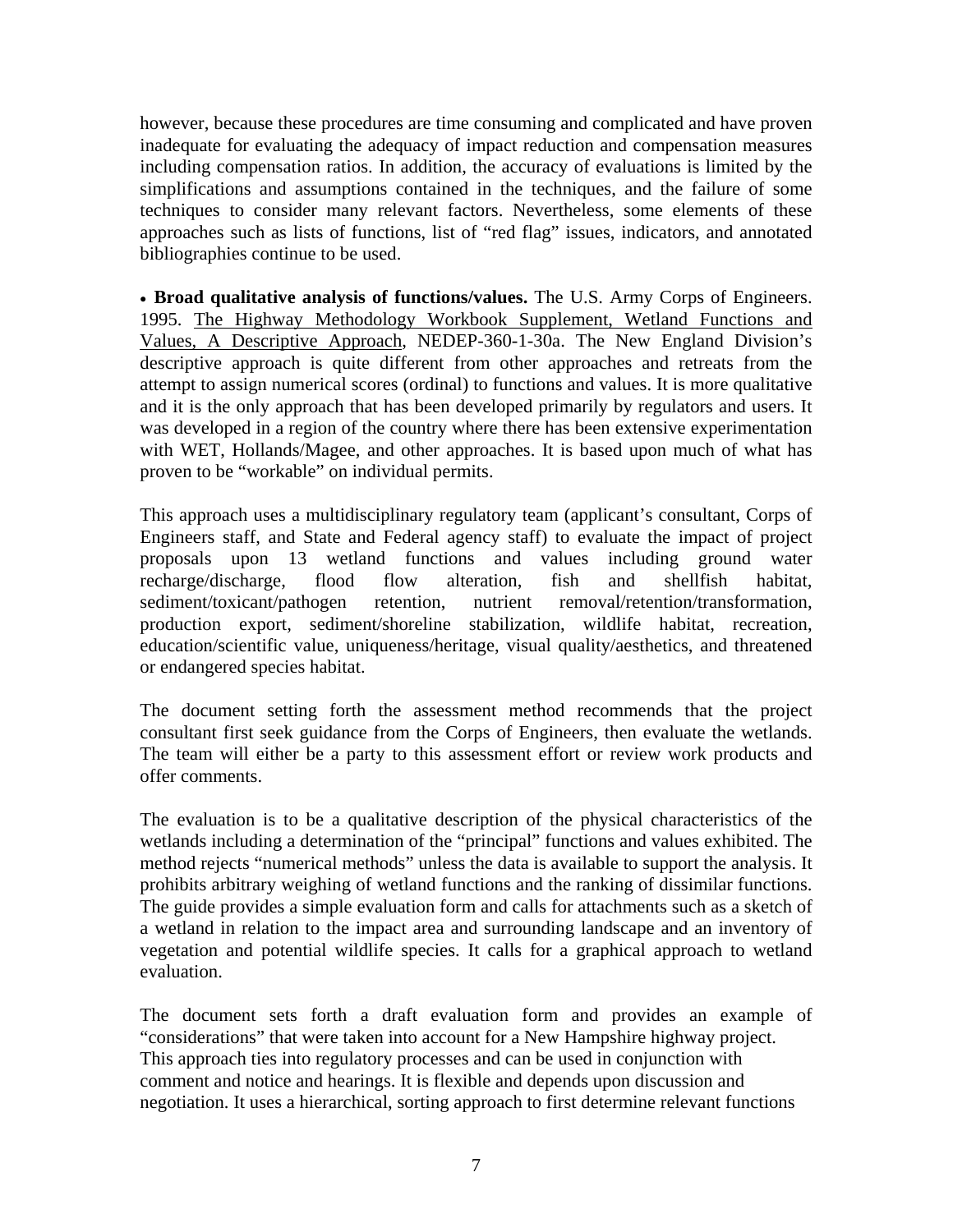<span id="page-21-0"></span>and then to focus on those factors in greater depth. It asks for graphic, qualitative analysis from a project proponent which can be understood by all members of a team. It relies on professional judgment and does not attempt to rigorously separate policy from fact. It considers a broad range of functions such as recreation, heritage, education, and archaeological values.

# **More Detailed, Function/Value, Issue or Problem Oriented Approaches**

Regulatory agencies have also applied a variety of more detailed approaches to address specific functions/values, issues, or problems. Examples include:

• **More Detailed Field Observations/Surveys.** The most common approach for gathering more detailed information concerning a particular wetland function/values, feature, problem, or issue is to carry out (or to require a landowner/consultant to carry out) a more detailed field survey of the site to directly observe waterfowl, fish, mammals, reptiles, etc. or other features.

Field observations are highly persuasive in court and provide "hard" information for denial or conditioning of permits.

More detailed field observations and surveys may be used to determine:

- presence of rare or endangered species or representative ecosystems,
- presence of archaeological or historical sites,
- use of wetlands by waterfowl for breeding, nesting, and feeding,
- use of wetlands by fish, fish and shellfish propagation in wetlands,
- use of wetlands by mammals, reptiles, amphibians, and other species,
- recreational use of wetlands by birders, canoeists, and fisherman,
- presence of natural crops such as wild rice, cranberries and timber, and
- evidence of flooding or erosion (natural hazards),

Some field surveys may involve the use of "named" techniques or approaches. More often, field surveys primarily involve visual observations with note-taking and photographs rather than "named" assessment methods.

Although useful, field observations can also be time consuming and expensive. In addition, single field observations may be misleading since water levels, vegetation, and animal use fluctuate over time.

• **Hydrologic and hydraulic models (e.g., HEC, TR 20 others).** Regulatory agencies (or landowners/consultants) have used, in some instances, a variety of hydrologic and hydraulic models to investigate flood conveyance, flood storage, erosion control, wave attenuation, and other hydrologic functions/values. They have also used models to determine flood and erosion natural hazards at a site and determine the impact of a proposed activity upon flood, wave, and erosion hazards.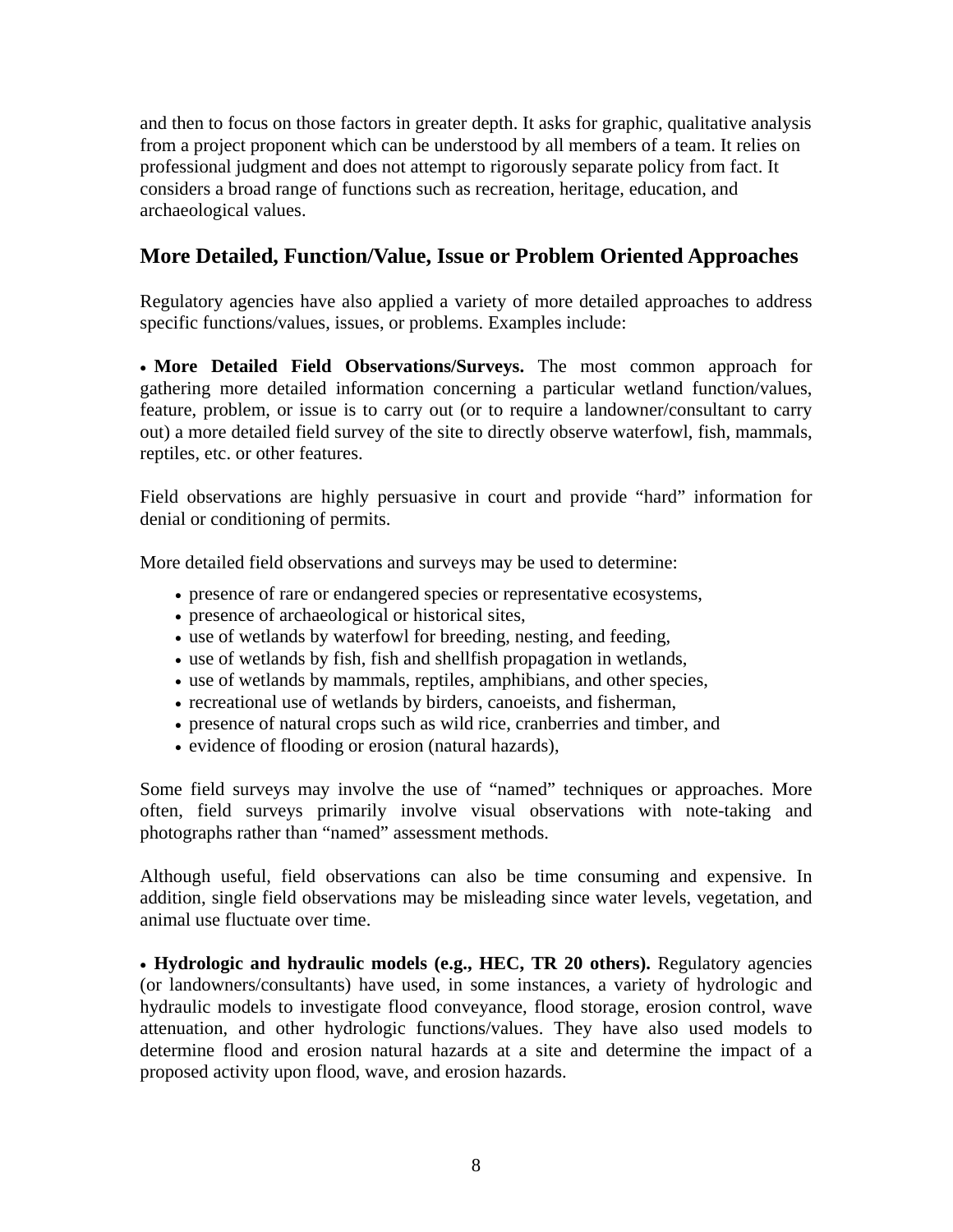For example, the "Rational Formula" and various variations and computerized models can be used to compute the quantity of runoff from a defined watershed area based upon rainfall, slope, area, and other factors. See, for example, NRCS (SCS) TR-20 computer program for Project Formulation Hydrology and TR-55 Urban Hydrology for Small Watersheds.

Also see Appendix B.

• **Stream hydrologic/geomorphic assessment approaches (e.g., Rosgen).** Regulatory agencies can use several models to evaluate the morphology and condition of streams to help determine functions/values and restoration and management needs. The models evaluate the condition of streams versus natural streams in terms of stream slope and form. These approaches are increasingly used to determine possible erosion, flooding and other problems, the impact of activities upon these problems, and the adequacy of compensation measure**.** See Dave Rosgen, Applied River Morphology, Wildland Hydrology, Pagosa Springs, Colorado (1997); L.B. Leopold, A View of the River, Harvard University Press, Cambridge, Mass. (1994).

• **Animal species and biological community evaluation models (e.g., HEP, WETHINGS, IBI, Instream Flow Models).** Regulators can use a combination of field observations (see above) and various inferential (deductive) models to determine the capacity of particular wetland environments to serve as habitat for particular fish, amphibian, mammal, or species or assemblages of species (e.g., IBI). These models can be used not only to determine functions but to establish water quality standards for wetlands, to enforce such standards, and to assist monitoring efforts. These models do not evaluate opportunity or social significance.

For examples of these models see HEP (Habitat Evaluation Procedures), U.S. Fish and Wildlife Service. 1980. Habitat Evaluation Procedures (HEP) Manual (102ESM), U.S. Fish and Wildlife Service, Washington, D.C.; Cable, T.T., V. Brack, Jr., and V.R. Holmes. 1989. "Simplified Method for Wetland Assessment", Environmental Management 13, 207-213; Whitlock, A.L, N. Jarman, J.A. Medina, and J. Larson. 1995. WETHINGS. The Environmental Institute, University of Massachusetts; Adamus, P.R. and K. Brandt, Impacts on Quality of Inland Wetlands of the United States: A Survey of Indicators, Techniques, and Applications of Community-Level Biomonitoring Data. EPA/600/3-90. Office of Research and Development, U.S. Environmental Protection Agency, Washington, D.C. (l990); Davis, W.S., and T.P. Simon (eds.). Biological Assessment and Criteria. Tools for Water Resource Planning and Decision Making. Lewis Publishers, Boca Raton, FL. (1995).

Habitat models have been principally used for mid-sized or large projects such as proposed dams, dikes and levees. They have generally been quite expensive and time consuming.

Also see Appendix B.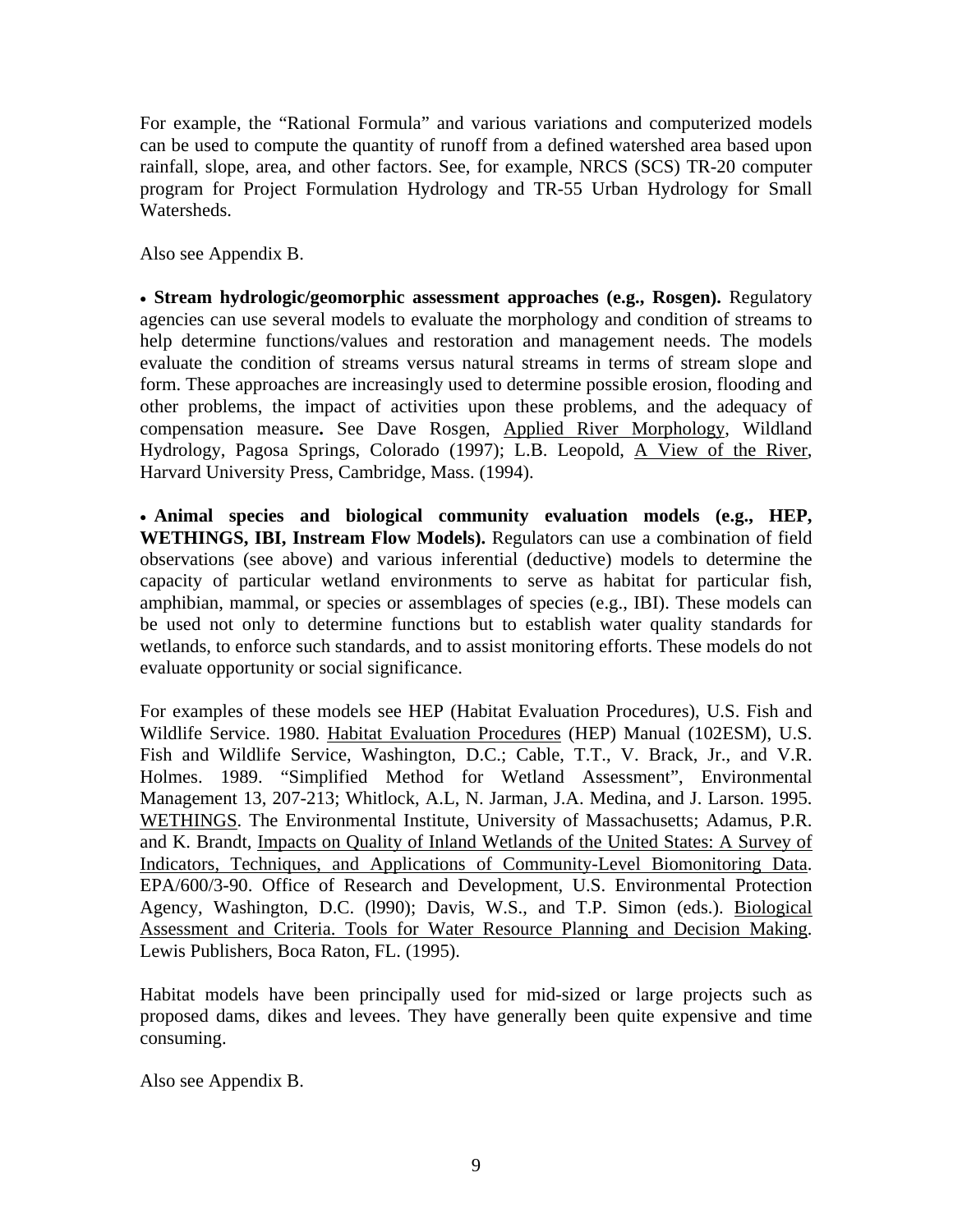• **Approaches to evaluate restoration potential and identify restoration sites.** A number of models have been developed to help identify potential wetland restoration sites and to evaluate the restoration potential and needs of wetlands and related floodplains and aquatic ecosystems. See for example, C. Bartoldus, E.W. Garbish, M. Kraus, Wetland Replacement Evaluation Procedure, Environmental Concern, St. Michaels, Maryland (1994) which recommends a procedure for calculating differences between the wetland to be impacted and replacement wetland in terms of six functions and 82 determinants. These functions include shoreline bank erosion control, sediment stabilization, water quality, wildlife, fish, and uniqueness/heritage.

For other guidance concerning evaluation of restoration potential see, Bureau of Land Management, Riparian Area Management, Process for Assessing Proper Functioning Condition, U.S. Department of Interior, Bureau of Land Management, Service Center, Denver, Colorado (1993, 1995); Dave Rosgen, Applied River Morphology, Wildland Hydrology, Pagosa Springs, Colorado (1997); C. R. Brown, F.O. Stayner, C.L. Page, C.A. Aulback-Smith, Toward No Net Loss, A Methodology for Identifying Potential Wetland Mitigation Sites Using a Geographic Information System, South Carolina Water Resources Commission Report No. 178, USEPA Report No. EPA904-R-94-001 (1993); and the HGM approach described below.

• **Assessment of ecological processes ("functions") and relative condition through HGM.** See Appendix C for more detailed discussion. The HGM wetland assessment method was proposed by the Corps of Engineers and other federal agencies for use on Section 404 regulatory permits (see work plan published in the Federal Register, August 16, 1996). So far, two documents in addition to this action plan have been published by the Corps of Engineers describing this approach in greater detail. The first is a "procedural" HGM document: Smith, D., A. Ammann, C. Bartoldus, and M. Brinson. 1995. An Approach for Assessing Wetland Functions Using Hydrogeomorphic Classification, Reference Wetlands, and Functional Indices, U.S. Army Corps of Engineers, Waterways Experiment Station, Wetlands Research Program Technical Report WRP-DE-9. More documents are in publication or preparation. At least nine states are attempting to implement HGM or HGM-related approaches.

HGM was designed to help regulators assess overall wetland ecological condition and to establish compensation ratios. This approach has a number of significant new and interesting features in comparison with earlier rapid wetland assessment approaches. See Appendix C. However, it has received limited use in a regulatory context to date and questions remain concerning its application. Several features are particularly attractive for improving assessment of not only wetland functions/values but those of related aquatic and floodplain/riparian ecosystems--the classification system and the establishment of "reference" sites hold potential. Regional subclass guidebooks should also be very useful in helping regulatory agencies evaluate capacity and the impact of activities upon capacity. But, other features pose problems.

**Indices of Biological Integrity.** Many efforts are also underway across the nation to develop models for measuring the biological integrity and relative condition of wetlands.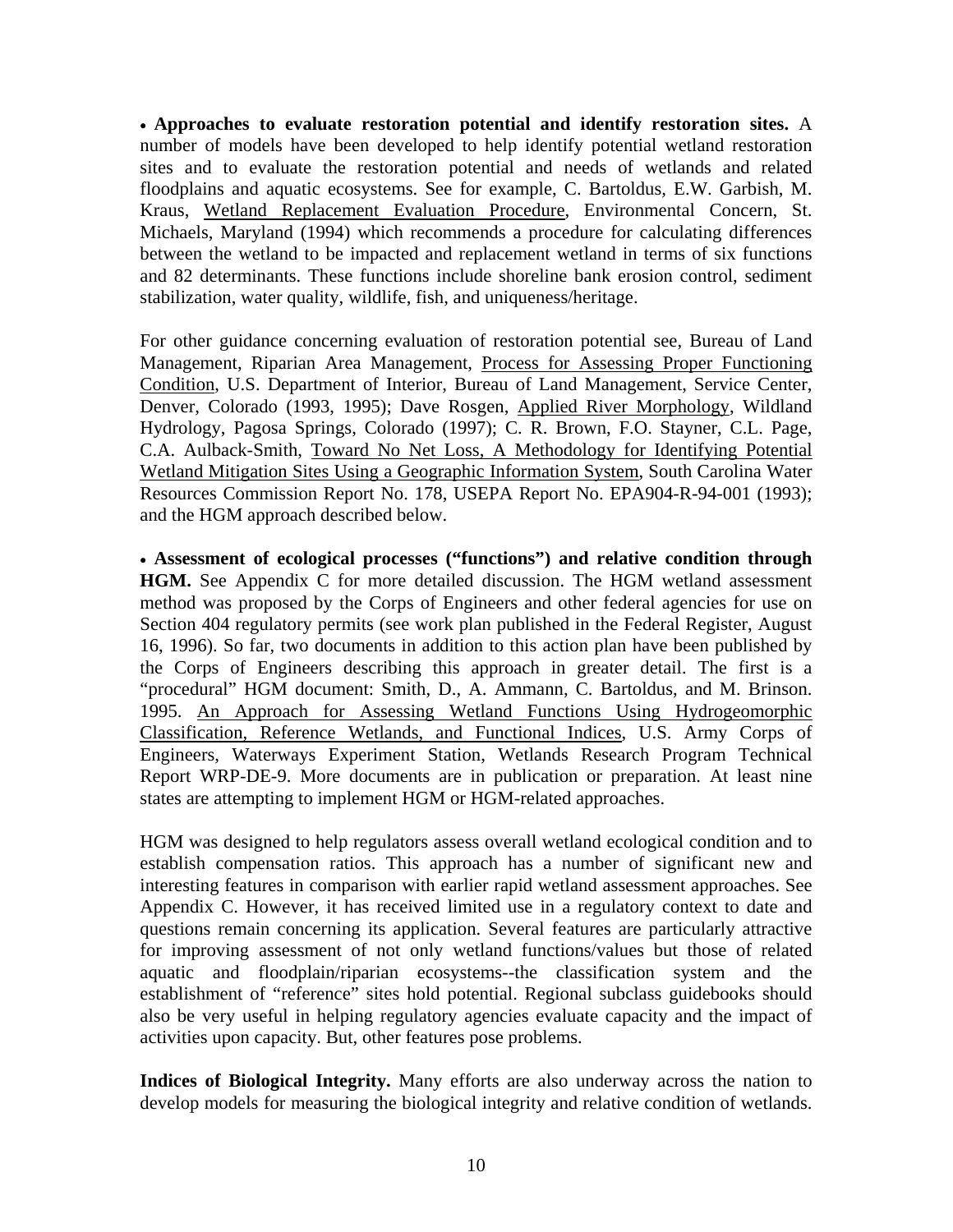These efforts involve information gathering for particular plant and animal species for a broad range of similar sites with various levels of anthropogenic impacts (different conditions). Information gathering typically pertains to not only plants and animals but to hydrogeomorphic setting, hydrology. "Reference" sites are identified with no or little disturbance; a suite of similar sites representing various levels of disturbance are also identified. Plants, insects, amphibians, birds and other forms of life are compared at the various sites. Indicator species are identified which can be used to compare the relative condition or sites. Quantitative indices are also typically developed which allow the comparison of sites.

These biological surveys and indices have a number of important uses. First, the biological information gathered at site of a proposed activity can be used to determine whether there are endangered species at the site and the impact of a proposed activity at the site upon fish and wildlife. Biological information is also proving useful as a surrogate for the types and magnitudes of other wetland functions (e.g., food chain support, pollution control.) Indices can also be used to establish water quality standards for a wetland. For example, such standards can specify that water quality and other features (e.g. depth, vegetation) cannot be degraded to the point that there will be a loss of specific indicator species in a wetland, lake, or stretch of stream. Alternatively, standards can specify that water quality and other features must be restored to the point that the water body will again support specific indicator species. Emergence of indicator species will indicate success.

Biological indices, reference sites used to prepare such indices, and the background information gathered to prepare the indices hold broad promise for improving wetland assessment procedures for habitat functions and values. However, development of such indices is proving difficult, time consuming, and expensive. It is also very difficult to develop accurate indices because there are often many ecological zones within a single wetland and these zones shift by season and over a period of years as rainfall varies. Finally, the correspondence between biological integrity and many other wetland functions/values such as flood storage, flood conveyance, erosion control, and natural crop production is yet to be demonstrated.

• **Area wide assessment of functions/values through the Synoptic Approach, various GIS approaches, and other approaches.** The U.S. Environmental Protection Agency has proposed a "synoptic" approach to wetland assessment. This approach looks at wetland position in the landscape and overall landscape features to help evaluate wetland functions/values. See Abbruzzese, B., S.G. Leibowitz and R. Sumner. 1990. Application of the Synoptic Approach to Wetland Designation: A Case Study Approach, EPA/600/3- 90/072, U.S. EPA Environmental Research Lab, Corvallis, OR. It does not attempt to evaluate the functions/values of individual wetlands. The Synoptic Approach is broad brush but has strengths in evaluating wetlands in broader hydrologic, ecological, and policy contexts.

A variety of other area wide approaches utilizing GIS systems to provide landscape level analyses have been developed in Michigan, Missouri, North Carolina, Maryland, and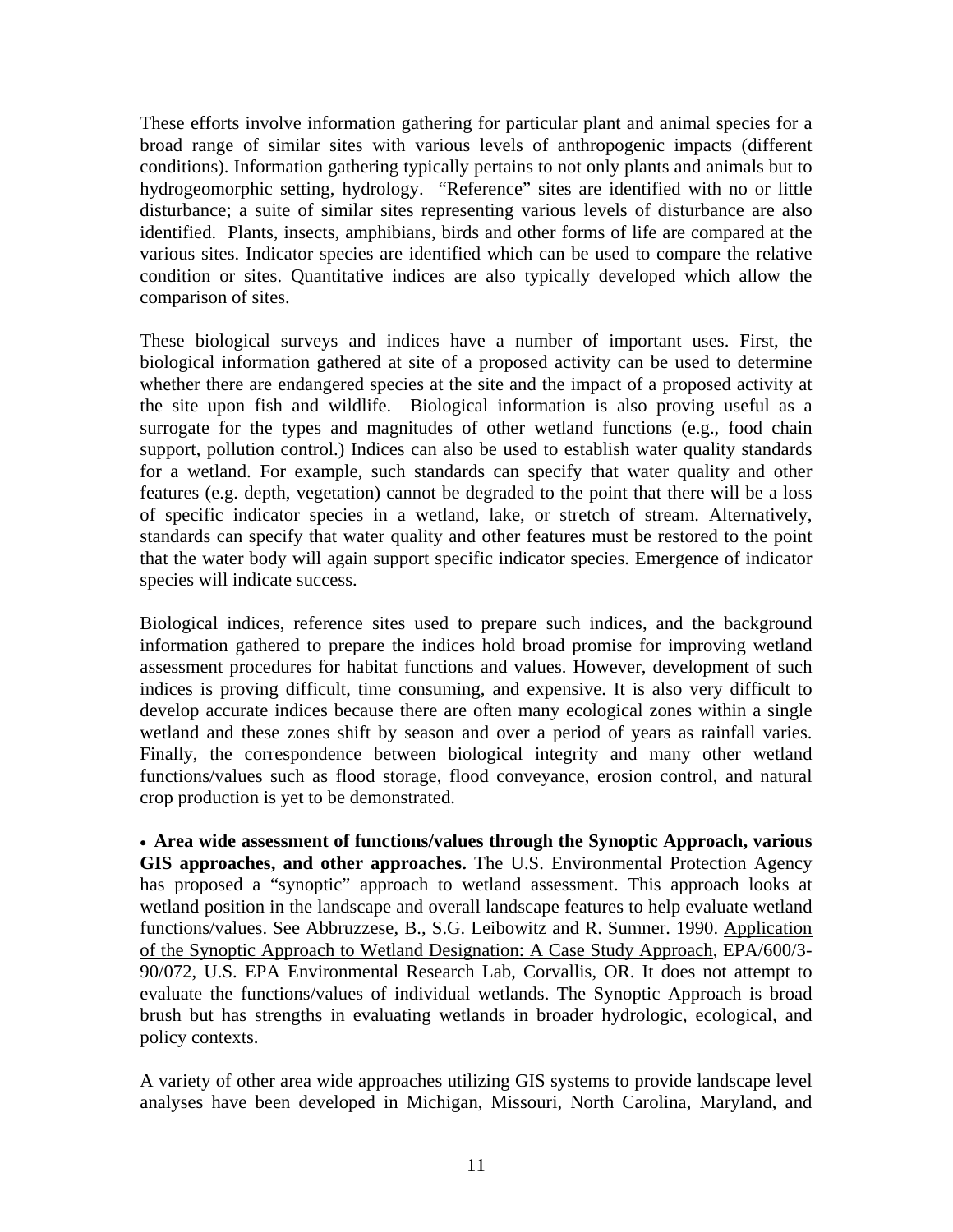<span id="page-25-0"></span>elsewhere. These, like the Synoptic Approach, consider soils, topography, location, and other factors. GIS models have been used in regulatory permitting in North Carolina and Maryland, but not as a complete substitute for case-by-case, on the ground analysis.

# *Actual Use of Methods*

As noted above, most of the focus in the wetland scientific community in developing wetland assessment methods and models over the last decade has been upon rapid assessment methods for wetland functions and values.

Despite widespread interest in improved techniques and methods to rapidly assess functions/values by planners, academics, regulators and others, rapid approaches developed to date have been rarely used by regulatory agencies on specific permits for the following reasons although some techniques such as WET and "state" WETs and more recently HGM has been used in some situations. Regulatory agencies are likely to avoid use of future rapid assessment approaches for the many of the same reasons.

• **Analysis of wetland functions and values becomes unnecessary where there are other clear grounds for denial of a permit.** This is particularly true where a regulatory agency uses a formal or informal hierarchical sequential evaluation process that "screens" permit applications through a variety of tests and rejects outright some permits before functional analysis is needed. A permit may be rejected outright for a variety of reasons before analysis of wetland functions and values becomes necessary such as presence of alternative sites for proposed activities, lack of water dependency, natural hazards (blockage of floodway), incompatibility of proposed uses with other regulations (e.g., an industry in a residential zone), failure of landowner to establish land ownership (wetland on public lake bed rather than private shoreland), or incompatibility with a single, prominent function/value such as habitat for an endangered species.

• **The impact of a project may be so small (e.g., 1,000 square feet of fill for a driveway) that a systematic assessment of wetland functions/values is not considered financially or technically justified by the regulatory agency.**

• **A wetland conservancy zone approach is used which prohibits outright and upfront, most activities in wetlands based upon overall wetland functions and values, natural hazards, and other factors.** This obviates the need for case-by-case evaluation of functions and values in individual wetlands. With such an approach, case-by-case evaluation may be needed only for a small number of "special exceptions" and "variances".

• **Rapid assessment techniques are too often complicated and complex for use by regulators, consultants, and others.** Regulators and other users will not use techniques which they cannot understand or which exceed their expertise.

• "**Rapid" wetland assessment methods are too time-consuming and expensive,** despite being called "rapid". The term "rapid" has been used very loosely to mean hours to days of analysis. Regulatory agencies lack the time, money, expertise, and data to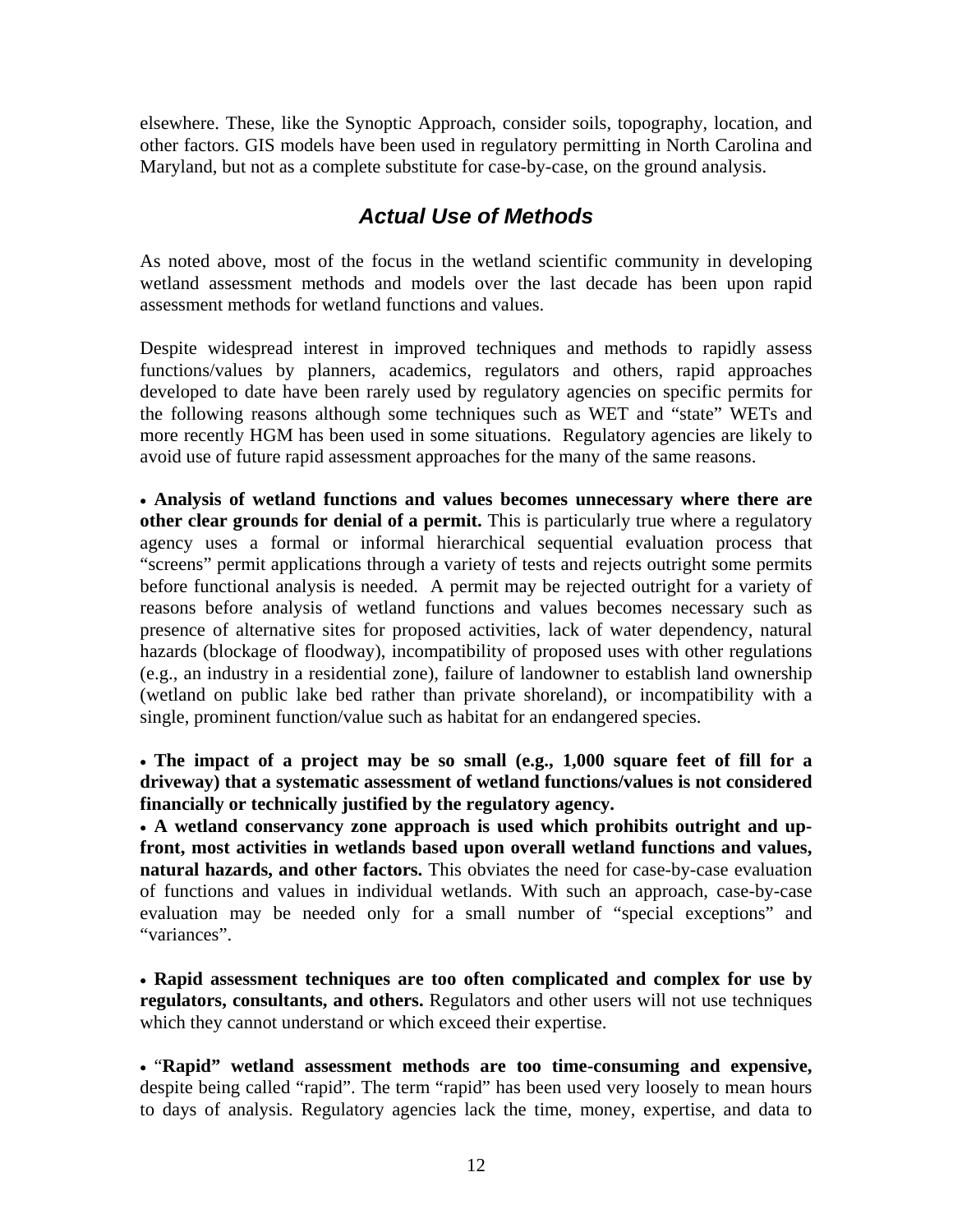carry out systematic analyses of functions/values pursuant to these methods and techniques in light of all of the rest of the critical information-generation needs such as determination of regulatory jurisdiction, natural hazards analysis, etc. And, agencies have not considered it reasonable to shift this burden to landowners for small scale projects (perhaps 90% of all permit applications). Regulatory agencies typically spend much of their financial and staffing resources in determining whether a proposed activity is located in a wetland subject to the regulatory jurisdiction of the agency (not all wetlands are regulated under most programs) the precise boundaries of that wetland at the proposed permit application site, whether the proposed activity is consistent with other regulations, whether the site is in public or private ownership, and in other fact-finding.

• Rapid assessment methods have **not provided the right sorts of wetland information (e.g., endangered species, impacts on hydrology, permanency of impacts) with enough detail and accuracy** needed by regulators. This is the most serious complaint with many assessment techniques which are too time consuming and expensive to be acceptable financially but are also too general to be of much use in determining the adequacy of impact reduction or compensation measures to apply a no net loss goal.

• Rapid assessment methods **have focused exclusively upon wetlands although many projects impact both wetlands and adjacent waters, riparian areas, floodplains, and uplands and many regulatory programs (e.g., the Section 404 program, local zoning) regulate not only wetlands but adjacent waters and uplands.** This has limited the use of the techniques because a regulatory agency needs to evaluate all of the project impacts, not just a small portion.

• Rapid assessment techniques have not contained methods **for assessing the functions/values of only portions of wetlands and the impact and impact compensation measures on these portions.** This is important because fill projects typically impact only a portion of a wetland.

• Rapid assessment approaches have utilized a **broad range of simplifying assumptions and rely upon a series of poorly tested indicators or surrogates to predict wetland functions thereby producing inaccurate results.** See Chapter 6 below.

• Rapid assessment methods have been generally developed for use by a **single regulator and a single regulatory agency** while wetland assessment quite often also involves the landowner/consultant and other agencies. See Chapter 5 of Wetland Assessment: The Broader Context. Consequently, assessment methods are not designed to tap multiple sources of expertise and information. They also do not contain consensus-building mechanisms.

• Wetland **comparative ranking procedures originally developed for acquisition and highway corridor analysis programs are only partially applicable in typical regulatory contexts.** For example, the practice to "rank" wetlands by function/value in comparison with other assessment procedures is important for determining the highest priority acquisition sites or the lowest impact transportation corridor but misses the real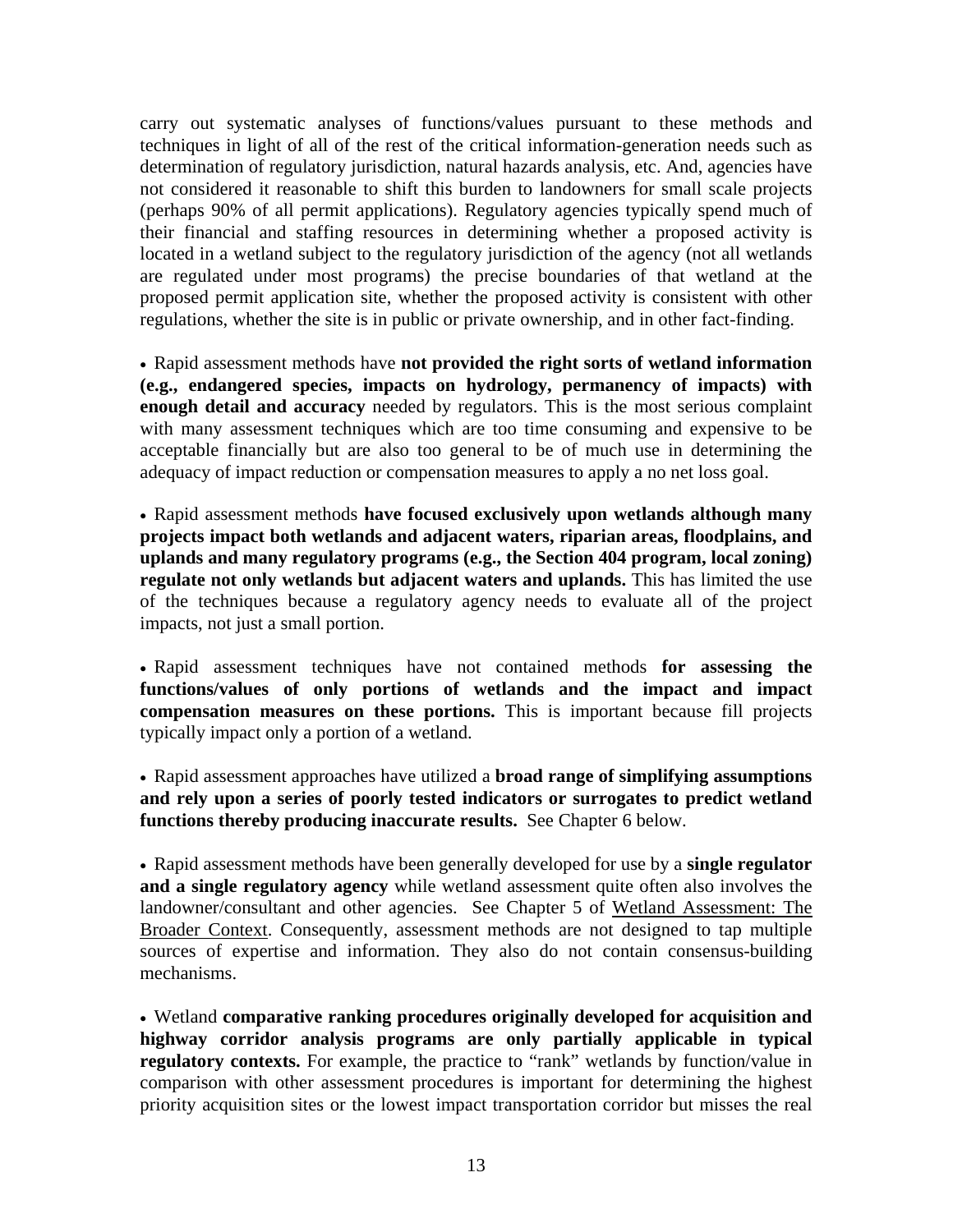issue in regulatory permitting. As suggested above, the issue in regulation is not whether a proposed activity should be placed in one wetland rather than another wetland but whether a proposed activity should be located on a wetland versus an upland site. Knowing that one wetland has a higher ranking than another wetland in meeting certain societal goals (e.g., habitat) may help to "red flag" functions or values and help determine the magnitude of the public interest in a public interest review but does little to indicate the value of the wetland versus an upland or aquatic system.

• Assessment methods often **mix apples and oranges** when they attempt to "add" various function/values (approaches which assign numerical weights) and **allow subjective combination of factors.** This has meant that the assessment methods which allow adding have been, to a considerable extent, "black box" exercises and susceptible to large enormous amount of manipulation. Regulators quickly lose confidence in an assessment approach when they see results being manipulated by consultants and they cannot reproduce results.

• Assessment methods have **not reflected the dynamic nature of wetlands** and have little predictive capability in urban contexts where hydrology and hydraulics (and resulting wetland functions and values) are rapidly changing and no formal consideration is given to these changes.

• Efforts to develop assessment methods have **not defined key terms such as "value", "function", and "process" consistent with critical regulatory decision-making needs.** Regulators need to assess scientific processes (i.e., functions) but they also need to relate the impact of changes in wetlands to the needs of mankind to comply with broad "public interest" permitting criteria and to satisfy political and legal needs. They need to carry out information gathering which not only documents wetland natural resource characteristics, but the impacts of changes upon flooding of adjacent or downstream properties, and possible water pollution for wells and nearby streams due to inadequate septic tank systems, possible water pollution of water supply streams or lakes, etc.

#### • **Limited guidance materials and training have been provided to regulators for most wetland assessment methods, discouraging their use.**

This is not to suggest that rapid assessment efforts developed to date do not have some strengths or that they have not received some use in regulatory contexts (and greater use in nonregulatory contexts). The lists of questions or indicators pertaining to particular functions and attributes contained in the assessment techniques have also proven useful to regulators for several purposes although the techniques as a whole have not been used:

- To "red flag", "yellow flag", highlight, and screen possible problems and functions of particular importance,
- To identify groups and individuals who should be provided with public notice on permit application, and
- To help "scope" and design more detailed data gathering efforts by the regulatory agency, the project applicant, or other groups and individuals.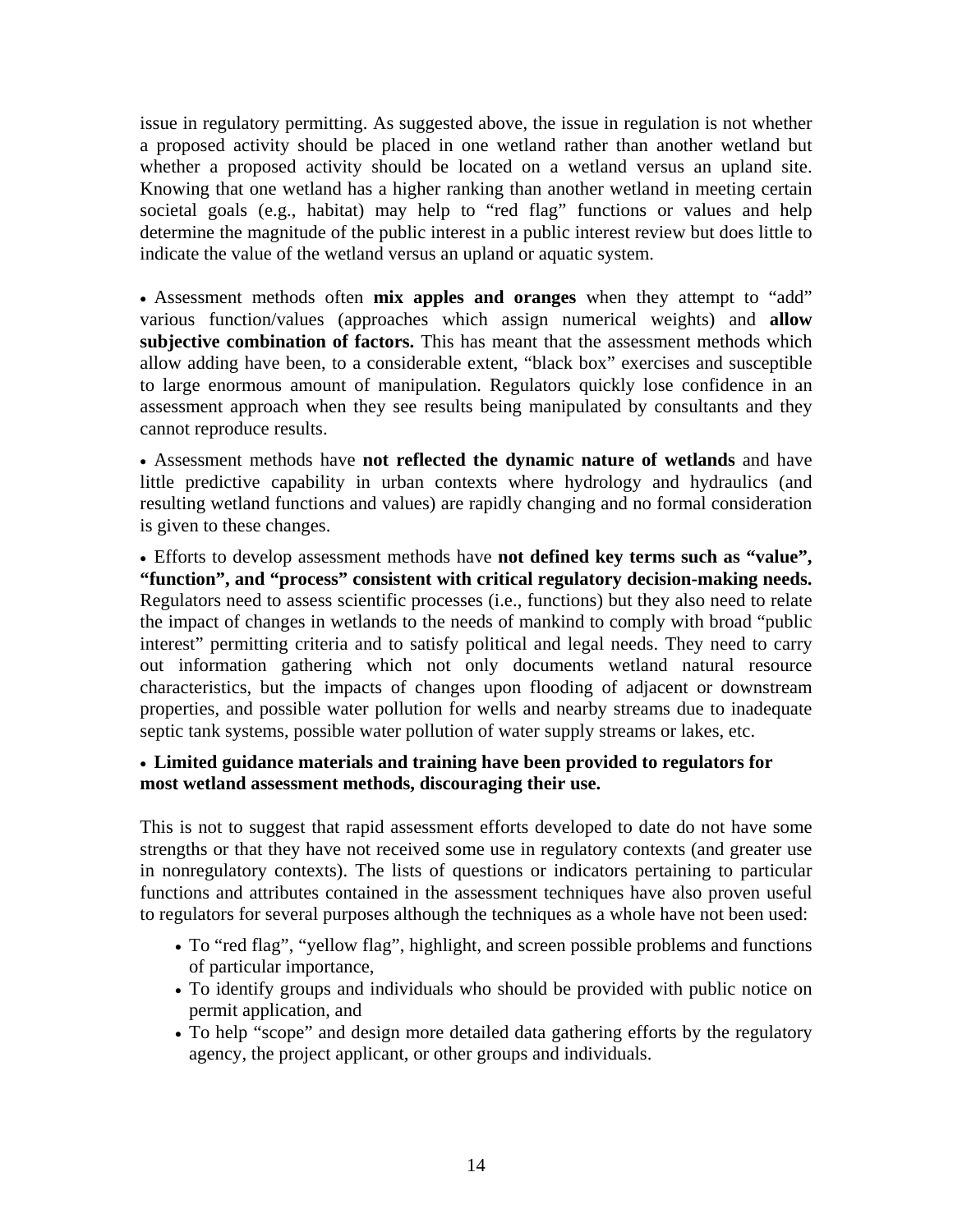# *What Sort of Assessments Are Being Done?*

<span id="page-28-0"></span>If regulatory agencies are not using the rapid assessment techniques developed to date, what are they doing?

• Regulatory agencies rarely undertake systematic assessment of all wetland functions and values for any project. This is due to the complexities encountered in analyzing functions/values, limitations upon staff and financial resources, limited time frames, and the need to spend limited funds on other critical assessments that need to be carried out such as delineation of boundaries. The degree of functions/values analysis actually undertaken depends, in large measure, upon the size and type of project and whether "red flags" or "yellow flags" are identified early-on in the regulatory process. See discussion below.

• Regulatory agencies use a variety of informal sorts of "red flagging", "yellow flagging", "screening", and "scoping" processes including informal checklists to determine whether significant functions/values may be present at a site and whether impacts may be significant. These procedures often involve soliciting comments (for mid-size to larger projects) not only from the regulatory agency staff but other resource agencies, the landowners, not-for-profits, academics, and many others. These procedures typically involve not only some measure of "office" analysis and often a field visit by the regulatory agency, but the use of notice procedures, public hearings, and various team evaluation procedures.

• If a regulatory agency determines that specific significant functions/values may be present at a site, there may then be a more detailed investigation of those functions/values by the regulatory agency, the project applicant, other regulatory agencies, or other resource agencies. More detailed input from academics, not-for-profits, and the public may be solicited through public notice and hearing processes. One or more hearings may be held.

• Regulators attempt to use "common sense" to take into account hard to address considerations not typically considered in rapid assessment methods such as changing watershed hydrology, the possibility that a wetland may disappear, and natural restoration potential.

The ultimate regulatory agency decision on a permit including conditions attached to a permit is usually based upon a combination of factual information and "values" information. The determination of "public interest" requires that not only impacts be known but the acceptability of the impacts to the public be taken into account.

The analyses of wetland functions/values differs considerably not only upon the type of wetland and location but upon the type and size of project:

1. **Small fills and other alterations for residential, noncommercial purposes.** For small fills and other alterations for residential or other noncommercial purposes proposed by individual lot owners, a regulatory agency typically conducts only a "red flag/yellow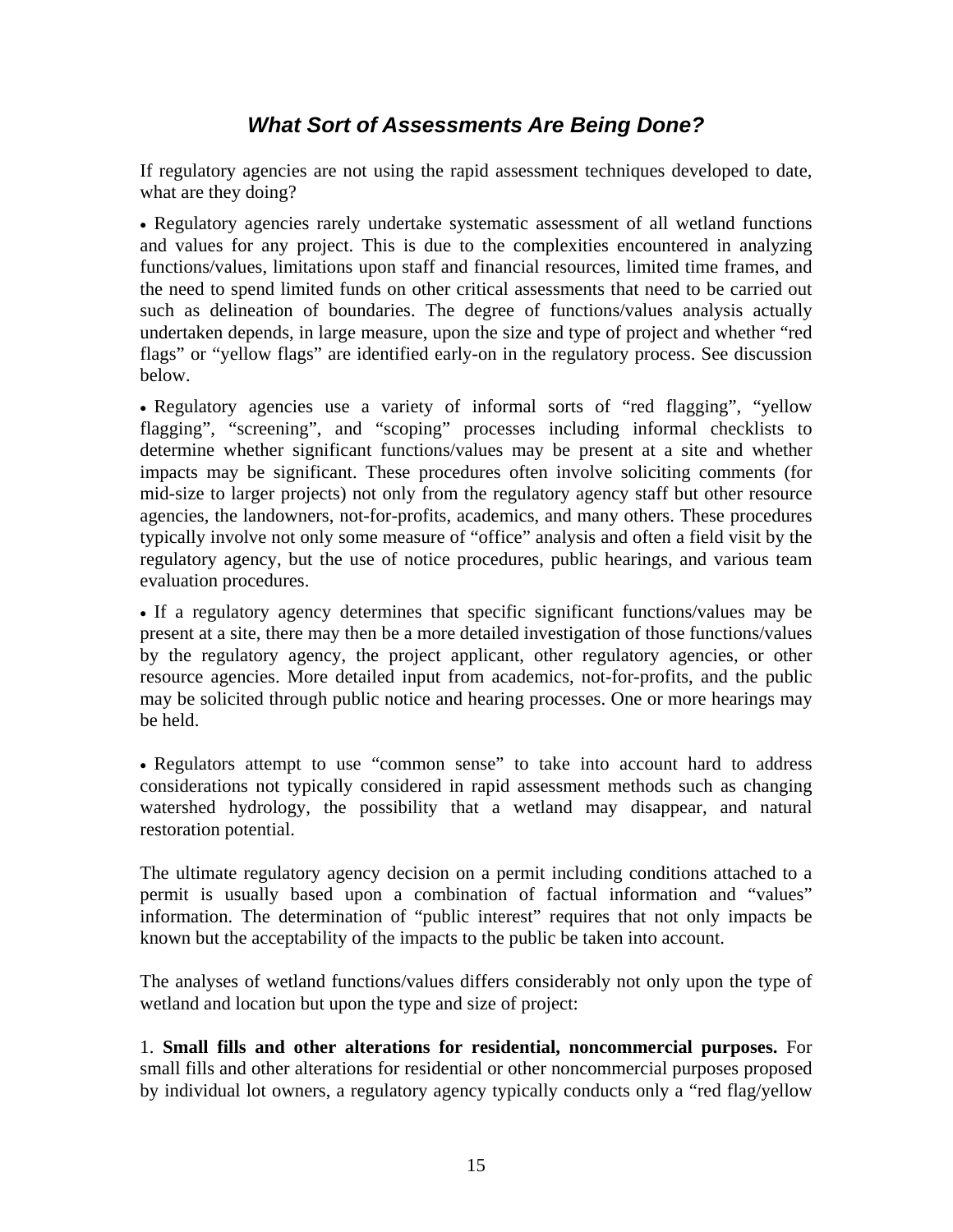flag" review of wetland functions/values to detect significant functions/values or glaring problems which might be caused by the activity. The review is limited for several reasons:

- Many of these activities are totally or partially exempt from individual permit review pursuant to Nationwide Permits or state or local exemptions based on the types of regulated activities, size of regulated activities, or type or size of wetland.
- Regulators lack the time and finances to carry out a detailed review,
- The impact of the individual proposed fill upon functions and values (whatever they may be) is often quite small (although cumulative impacts may be significant).
- It is not possible to shift the data-gathering and analysis burden to individual lot owners who lack the financial resources and expertise necessary to carry out detailed functional assessment.
- There are financial and other practical limits to what an individual lot owner can do to mitigate impacts if such impacts are known. In other words, there are limited practical options available for onsite restoration/creation or enhancement.
- There are often few practical location or design "alternatives" for individual lot owners, making functions/values information somewhat irrelevant.
- There is a concern that denial of a permit, particularly if a small lot with a large amount of wetland is involved, will result in a successful "taking" challenge in court.

Public hearings are usually not held on these projects unless one or more red flags or yellow flags are identified.

Permits for such small projects are often granted unless serious red flags emerge from the analysis. Permits may be subject to "generic" impact reduction measures and, in some instances, compensation measures.

Typically, small proposals for fill or drainage for lake fringe, estuarine or coastal fringe, or river fringe wetlands receive more detailed review due to the high incidence of fishery, waterfowl, and water recreation functions/values of these wetlands and because the beds of many of these wetlands are in public ownership and the wetlands are subject to navigable servitude and trust values. Proposals for alteration of small depressional, slope, and "flats" wetlands typically receive less review.

 2. **Mid-sized fills, dredging, and drainage.** For larger fills, dredging and drainage projects (particularly projects proposed by developers and other commercial ventures and those proposed by public agencies or public utilities), there is often both a "red flag/yellow flag" analysis of functions/values and a more detailed analysis by the regulatory agency, by other resource and regulatory agencies, or required by the project proponent. This is particularly true if lake fringe, estuarine or coastal fringe, or river fringe wetlands are involved or major hydrologic modifications are involved.

Depending upon the nature of the project and the state, an environmental impact analysis and statement may be required for such projects.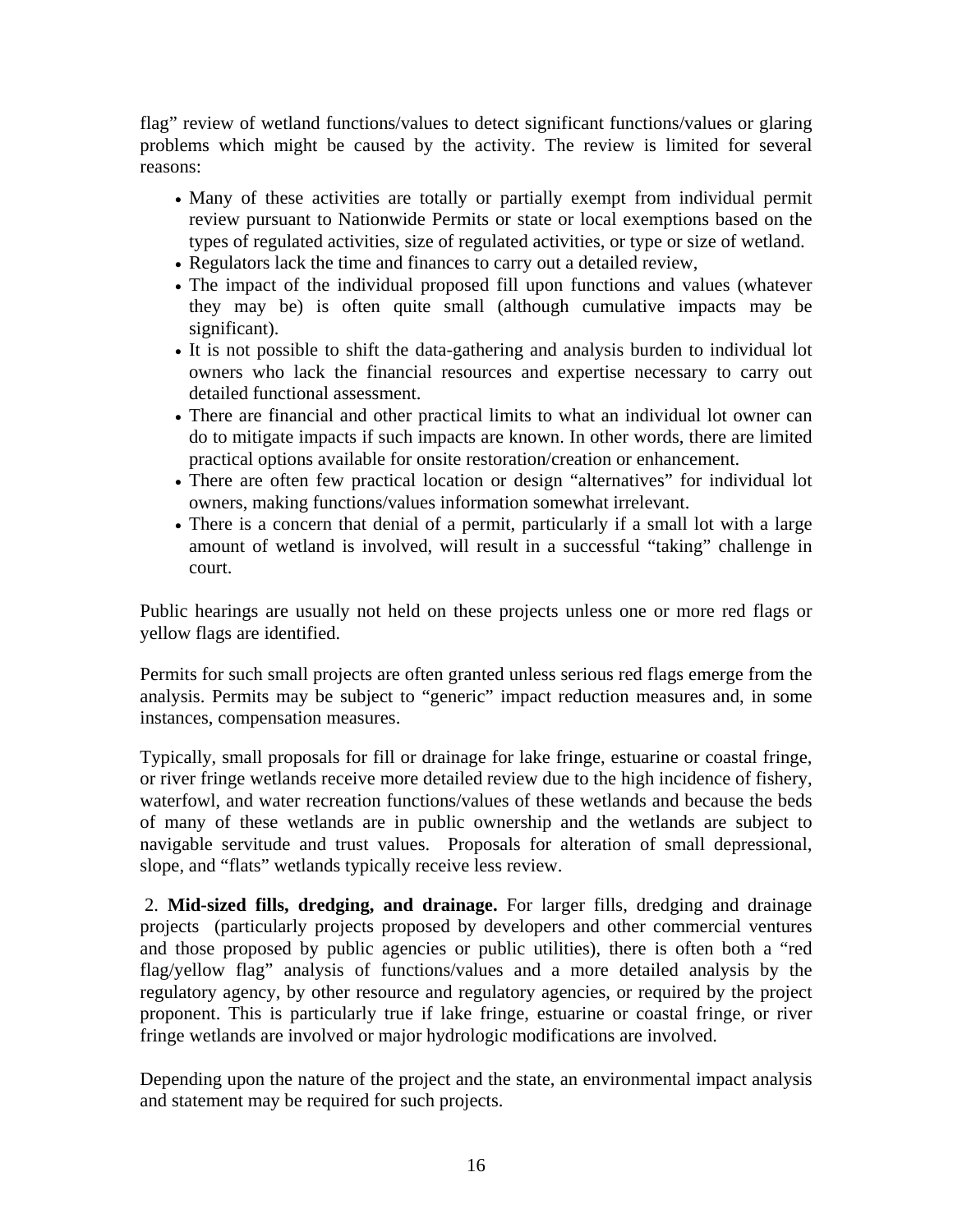The regulatory agency will often undertake more detailed office analysis of wetland functions/values based upon topographic maps, soils maps, endangered species maps and listings, NWI maps, and other sources of information. This will be supplemented with a site visit (or perhaps more than one). Typically, the regulatory agency will not conduct a full-scale rapid assessment analysis for the entire wetland for a variety of reasons discussed above but may use some of the "questions" and indicators set forth in these methods. If this is a fairly large project and the project proponent has hired a wetland consultant, the consultant may be required to prepare an analysis of wetland functions/values and additional problems or issues. This will be submitted to the regulatory agency.

3. **Large projects (reservoirs, major dikes and levees, major highways, airports, malls, major subdivisions).** Typically, regulatory agencies require that project proponents and their consultants carry out quite extensive studies of wetland functions/values for very large projects affecting whole wetlands or many wetlands. Often these projects require many different sorts of regulatory permits and regulatory agencies may jointly form an official or unofficial interagency and multigovernment review team for the project. An environmental impact statement is quite often required.

Typically, a "red flag/yellow flag" procedure will be used by the regulatory agency or review team to help determine more detailed data gathering needs. One or more public notices and hearings are common. The project proponent is often required to carry out more detailed supplementary data gathering and analysis for functions/values identified by red flag procedures, notice or hearing, or intergovernmental review as particularly important.

The higher level of scrutiny for mid and large size projects and low levels of scrutiny for other projects may seem unfair but makes sense from several perspectives.

First, the impact of a large scale project such as a subdivision, major road, or industrial park upon wetland and associated ecosystems is likely to be much greater than that of a small or mid-size project not only because of fills or alterations within the wetland or wetlands, but alterations to the surrounding upland ecosystems, and changes in the watershed hydrology and water quality. Size of impact, of course, is not the only consideration. Large scale projects often involve major fills and/or drainage or flooding which irreversibly damage or destroy wetlands.

Second, the ability of various landowners to carry out certain types of assessments and to absorb the costs of assessment and compensation measures varies greatly. Developers and public infrastructure agencies (roads, sewers, water resources projects) typically employ surveyors, engineers, landscape architects and other consultants to design and construct a subdivision, mall, industrial park, road, airport, or other large scale development. Detailed topographic, soils, and other information are typically gathered for the site for a broad range of purposes. Determination of wetland boundaries and functions and values and mitigation and compensation for impacts may be carried out as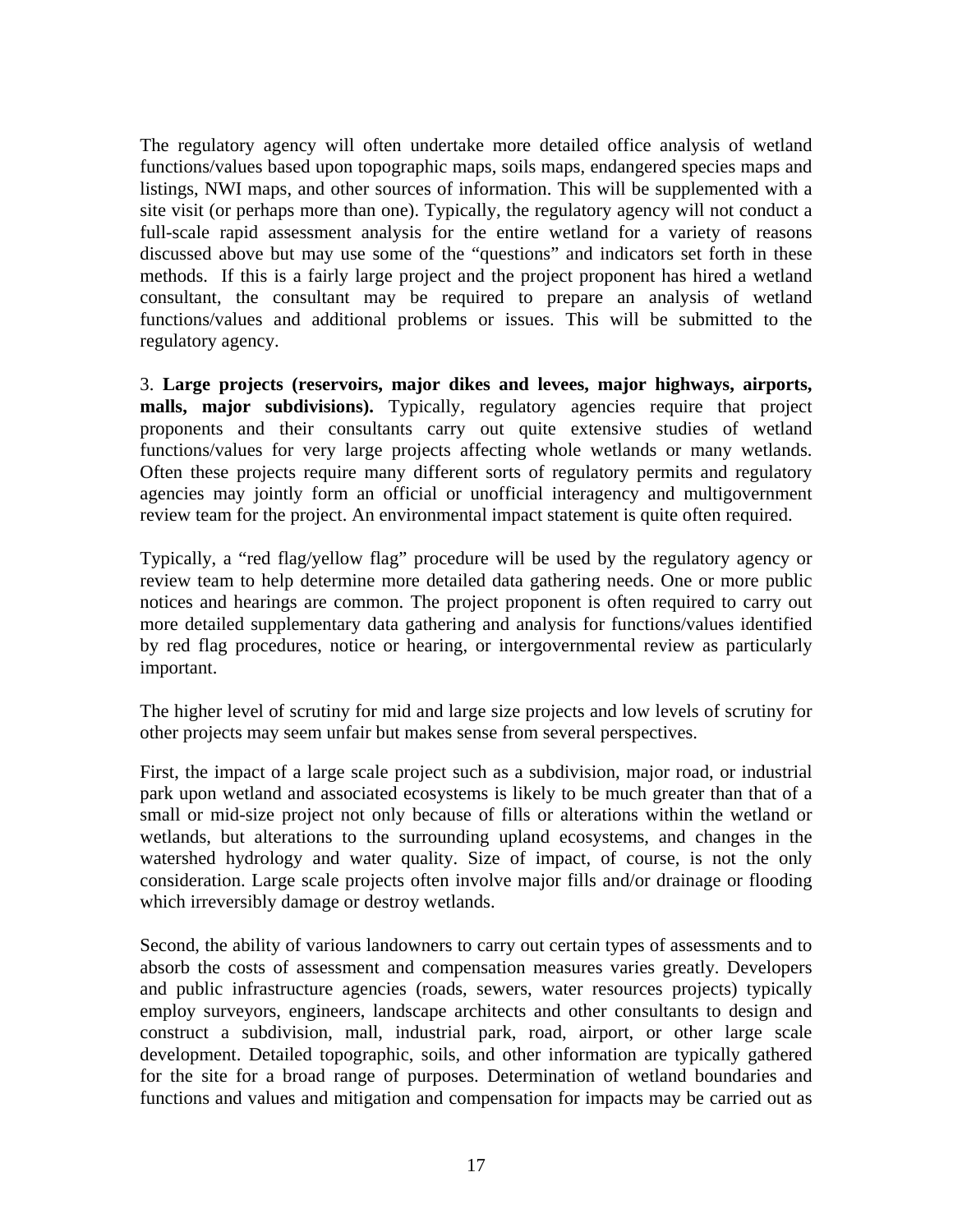<span id="page-31-0"></span>part of these broader activities. Costs may, to some extent, be passed on to buyers or the general public.

In contrast, the owners of residential lots, farmers, and small scale commercial operations do not typically carry out detailed resource assessments before they construct a house, a small road, or activity use of the land for forestry, agriculture, or other purposes. They have limited funds and expertise.

Somewhat different assessment issues are also raised by proposals for offsite as well as onsite mitigation which are now common for mid-sized and large projects. As long as compensation (restoration, creation, enhancement) are onsite and at least roughly "in kind" there is a greater likelihood that impacts to the ecosystem will be minimized and that the same segments of society will continue to be benefited by wetland functions and values. With offsite restoration or creation, more serious issues are raised with regard to "no net loss" of ecosystem function.

# *Summary*

There is great interest in improving assessment of wetland functions and values by scientists, regulators, landowners, legislators, and others due in part, to the need to determine the adequacy of impact reduction and compensation measures to comply with "no net loss of function" or comparable regulatory standard.

A variety of assessment approaches have been developed and/or used by federal, state, and local regulators to help meet these assessment needs. Broad resource assessment techniques, informal rapid wetland assessment techniques, and more detailed assessment techniques have been used to a greater or lesser extent. However, the formal "rapid" assessment techniques developed by scientists over the last two decades have been rarely applied by regulators or landowners/consultants for a variety of reasons.

Regulators have, instead, used a variety of informal assessment approaches which involve "red flagging", "yellow flagging" and other screening procedures during initial phases of assessment with more detailed investigation of particular functions and values with more specific assessment approaches as needed. Much of the information gathering burden is typically shifted to permit applicants, particularly for mid sized and large projects.

Looking to the future, the use of more rigorous red flagging, yellow flagging and other screening procedures followed by the selective application of more specific methods and approaches to particular issues, problems, or values identified in the early phase hold promise. See Final Report 3. Integrating Wetland Assessment Into Regulatory Permitting.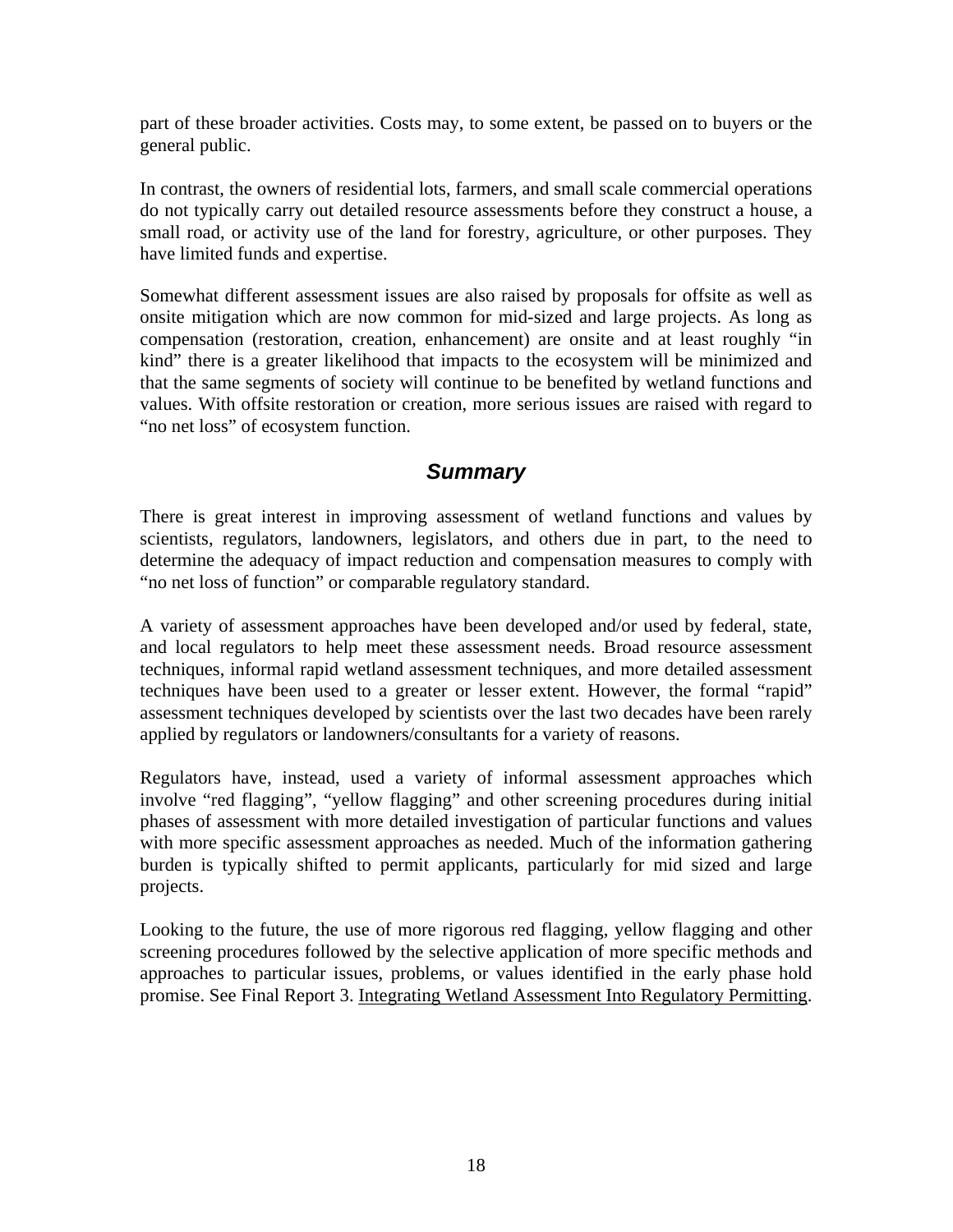# <span id="page-32-0"></span>**CHAPTER 2: WHY IS ASSESSMENT SO DIFFICULT?**

Why has assessment of wetland functions/values in regulatory contexts proven so difficult? Chapter 2 discusses in greater depth some of the reasons why scientists and regulators have struggled and will continue to struggle to develop and apply methods and techniques.

# *Introduction*

The reasons why assessment of wetland functions and functions/values has proven so difficult (and will prove to be in the future) may be grouped in two broad categories:

- (1) Scientific problems and restraints (e.g., the complex and dynamic nature of wetlands, gaps in scientific knowledge, the high cost of information gathering), and
- (2) Institutional problems and restraints (e.g., inadequate funding, limited staffing, short regulatory permitting time frames, etc.)

We will examine scientific impediments first.

# *Scientific Impediments*

Scientists have had great difficulty in developing accurate wetland assessment methods to document functions and values for individual wetlands due, in part, to the varied and complex physical characteristics of wetlands and their dynamic nature. Some scientific characteristics of wetlands posing severe challenges to rapid and accurate assessment include:

**(A) Large amounts of data are needed to describe all of the characteristics, functions, and combinations of functions taking place within a single wetland much less all wetlands within a local government or state. Choices must be made in the wetland characteristics which are to be assessed including various "functions" and the types, scales, and levels of the data gathering.** 

It is not exaggerated to suggest that an almost unlimited amount of data may be gathered to describe even a single small wetland if "all" characteristics are to be described in an assessment effort. Wetlands are extremely diverse and complex systems hydrologically, geologically, botanically, and biologically. Wetland hydrology, soils, vegetation, and biota combine to produce thousands of "mini" ecological niches and subniches for specific plants, insects, birds, fish, and other animals in even a single wetland. Assessment of all characteristics of even a small wetland including those niches and subniches is almost impossible and even a focused effort can consume huge amounts of money and time.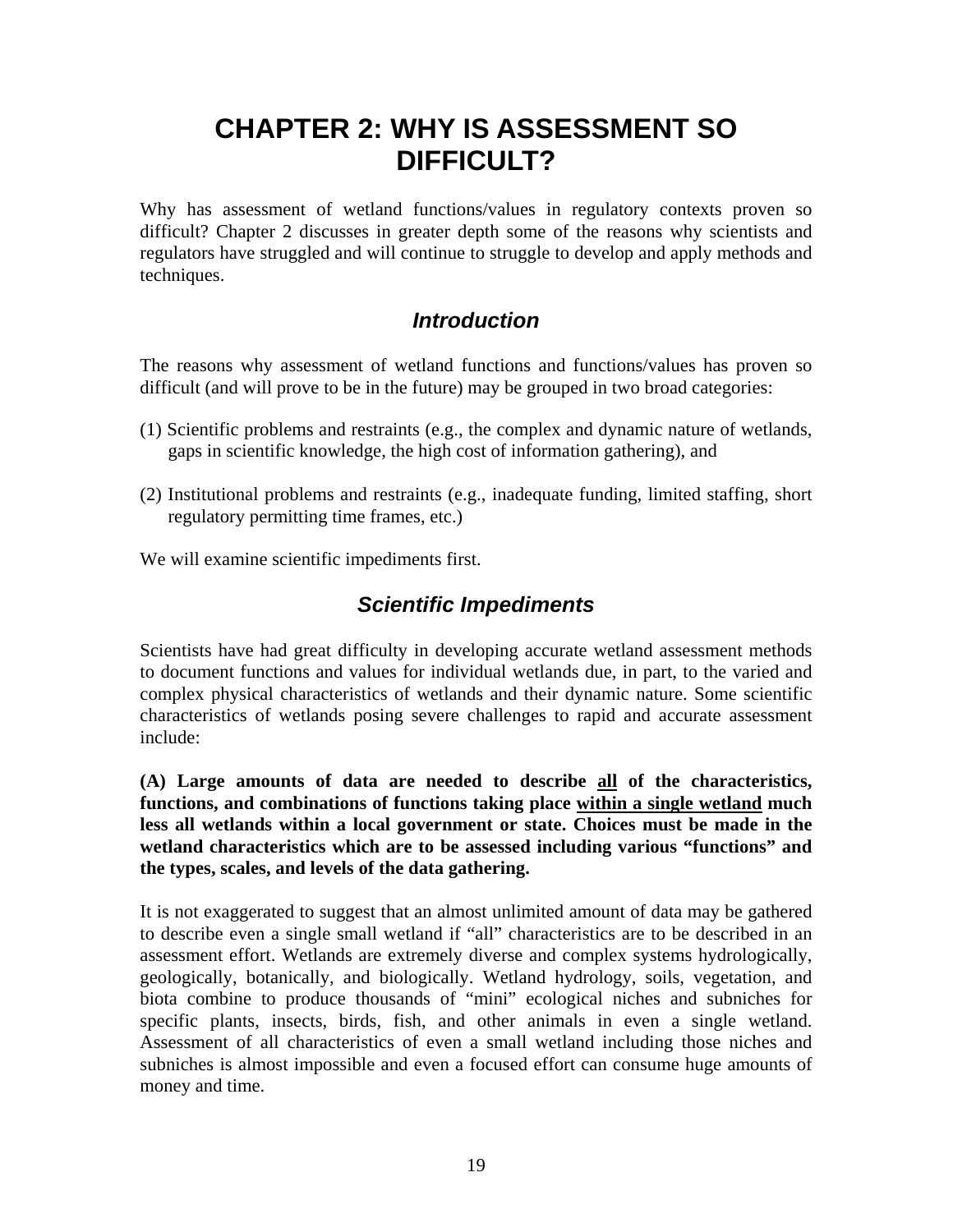For example, it is not unusual for a masters degree or doctoral degree graduate student to study the propagation, growth, feeding or nutrient uptake, distribution or other characteristics of a **single type of plant, insect, or animal for several years with the investment of thousands of man or woman hours.** Assessment of the ground water regime of a single wetland including recharge and discharge interrelationships through nests of piezometer test wells typically costs hundreds of thousands of dollars and takes years because of the costs of instrumentation and monitoring and because quite lengthy time-series information is needed.

It is for this reason that scientists and regulators cannot simply accurately inventory "wetland characteristics" of all wetlands in a region including all natural processes and worry about the purposes of such an inventory later on--the dream of some data-gathers, planners, and legislators. It is also the reason why efforts to assess wetlands without specific goals which focus on a particular type of data gathering such as identification of vegetation based upon relatively inexpensive air photos are of limited value.

To be useful, data gathering efforts must not simply gather data but must focus on "information" needed to serve a particular purpose or answer a specific question or series of questions. Experience has indicated that a sorting and focusing process is needed to identify high priority versus low priority information for particular purposes and (in many instances) a hierarchical approach is needed for gathering data for a wetland, group of wetlands or region with increasing degrees of specificity as various functions/values, problems, or issues emerge from this analysis.

#### **(B) Assessment of wetlands is difficult due to a large number of wetland plants and animals found in individual wetlands or wetlands throughout a region and relatively narrow habitat requirements for many; inches in surface water elevation often make a big difference to specific species.**

Efforts to characterize wetland habitat and other values based upon remote sensing or limited field surveys are complicated by the varying habitat requirements of the enormous number of wetland plants and animals found in the United States. Over 6,000 plants species have been characterized as wetland plants in the U.S. Thousands of amphibians, mammals, and reptiles live in wetlands. See Box 3 for a short list of a few significant animal species (and this is a limited list). Hundreds of thousands of insect species also live in wetlands.

Water levels in a wetland often vary from ground water saturation to or near the surface at the landward edge to water depths of several feet or more. These differences create a broad range of hydrologic and ecological niches, resembling terrestrial niches on the landward edge, "wetland" niches in the middle, and deeper water habitat niches in the deeper portions. Different portions of a single wetland typically serve as habitat for quite different plants, insects, amphibians, and birds.

Many wetland-dependent plant and animal species such as certain water birds, salamanders, reptiles, and plants have relatively narrow acceptable or desirable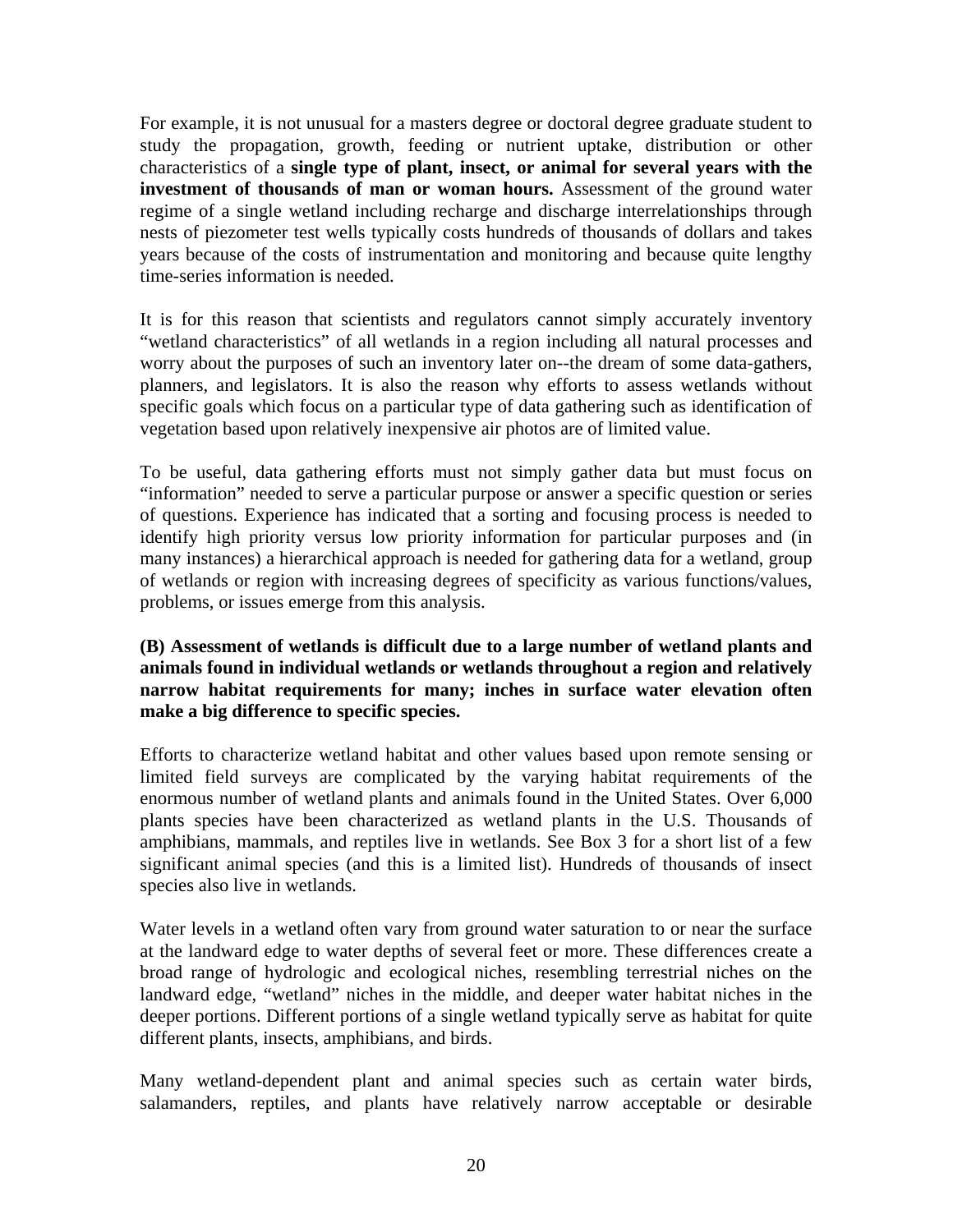<span id="page-34-0"></span>hydrologic ranges for propagation, feeding, or growth in terms of water depths, duration of flooding, or other variables (water velocities, sediment regimes, salinity, nutrient levels, soils, and water temperature). Inches of difference in water depth or depth to ground water and days per year of flooding or saturation may make a significant difference in plant and animal species and resulting functions and values (e.g., pollution control, fisheries, waterfowl, endangered species).

To further complicate the matter, these ecological niches shift during the year and over a period of years as water levels fluctuate due to short and long-term cycles in precipitation occur. This complexity in ecological niches and shifts in niches greatly complicate assessment in a regulatory context because a project proposal is typically for a particular portion of a wetland, not a wetland as a whole, and different niches and functions may be affected by different project locations. Knowing that a 5-acre wetland as a whole serves as "duck habitat" may have some use in evaluating a proposed 15,000 square foot fill at the margin of the wetland, but this overall information provides only limited help in projecting project impact on particular plants or animals over a several year period or the adequacy of mitigation measures.

| Box 2<br><b>Examples of Wetland Animal Species of Particular Importance</b><br>(Source: USFWS, unpubl. data)<br><b>Extracted from WET 2</b>                                                                                                                   |                                                                                                                                                                                                                                                                                                                                                                                                                                                      |  |  |  |
|---------------------------------------------------------------------------------------------------------------------------------------------------------------------------------------------------------------------------------------------------------------|------------------------------------------------------------------------------------------------------------------------------------------------------------------------------------------------------------------------------------------------------------------------------------------------------------------------------------------------------------------------------------------------------------------------------------------------------|--|--|--|
| <b>MAMMALS:</b><br><b>Grizzly Bear</b><br>Polar Bear<br><b>Blackfooted Ferret</b><br>Sea Otter:<br>• Southern Alaskan Population<br>Gray Wolf:<br>• Eastern<br>• Rocky Mountain<br>• Mexican<br>Pacific Walrus<br><b>West Indian Manatee</b><br><b>BIRDS:</b> | <b>Greater White-Fronted Goose:</b><br>• Eastern Mid-Continent Population<br>• Western Mid-Continent Population<br>$\bullet$ Tule<br>• Pacific Flyway Population<br><b>Snow Goose:</b><br>• Greater, Atlantic Flyway Population<br>• Lesser, Mid-Continent<br>• Western Central Flyway Population<br>• Western Canadian Arctic Population<br>• Wrangel Island Population<br>Brant:<br>• Atlantic Population<br>• Pacific Population<br>Canada Goose: |  |  |  |
| <b>Brown Pelican:</b><br>• Eastern<br>California Tundra Swan:<br>• Eastern Population<br>• Western Population                                                                                                                                                 | • Atlantic Flyway Population<br>• Tennessee Valley Population<br>• Mississippi Valley Population<br>• Eastern Prairie Population                                                                                                                                                                                                                                                                                                                     |  |  |  |
| • Trumpeter Swan:<br>• Interior Population<br>• Pacific Coast Population<br>• Rocky Mountain Population                                                                                                                                                       | • Rocky Mountain Population<br>• Pacific Population<br>• Lesser (Pacific Flyway Population)<br>• Vancouver                                                                                                                                                                                                                                                                                                                                           |  |  |  |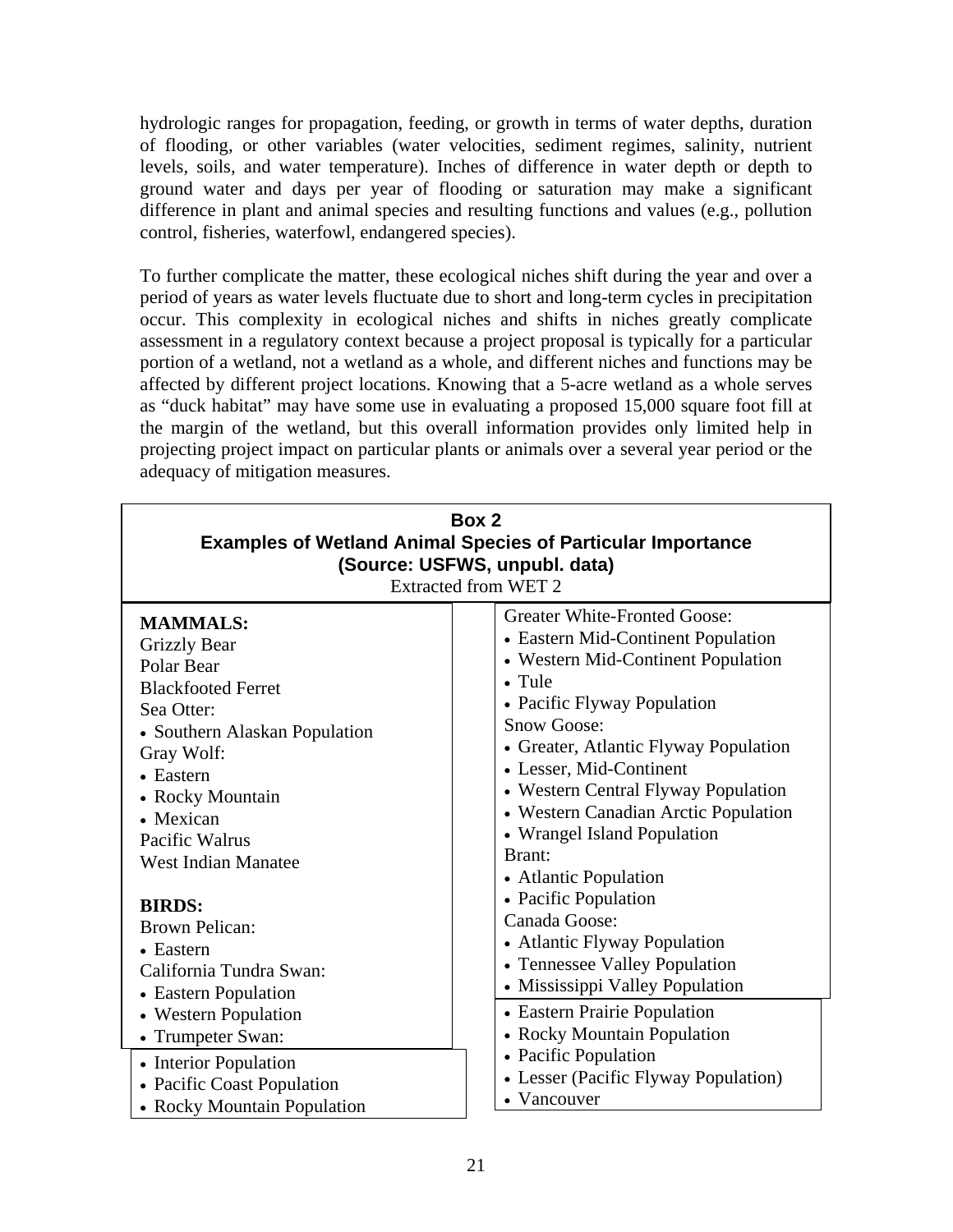| • Dusky                                |
|----------------------------------------|
| • Cackling<br>• Aleutian               |
|                                        |
| <b>Northern Pintail</b>                |
| <b>Wood Duck</b>                       |
| <b>Black Duck</b>                      |
| Mallard                                |
| Canvasback:                            |
| • Eastern Population                   |
| • Western Population                   |
| <b>Ring-Necked Duck</b>                |
| Redhead                                |
| California Condor                      |
| Osprey                                 |
| <b>Bald Eagle:</b>                     |
| • Southeastern Population              |
| • Chesapeake Bay Population            |
| • Northern Population                  |
| • Southwestern Population              |
| • Pacific State Population             |
| • Alaskan Population                   |
| Golden Eagle:                          |
| • Western Population                   |
| Peregrine Falcon:                      |
| • Eastern Population                   |
| • Rocky Mountain Population            |
| • Southwestern Population              |
| • Pacific Coast Population             |
| • Alaskan Population (Arctic, American |
| and Peal's)                            |
| Attwater's Greater Prairie Chicken     |
| <b>Masked Bobwhite</b>                 |
| Clapper Rail:                          |
| • Yuma                                 |
| • Light-Footed                         |

• Central Valley Population-Greater • Pacific Flyway Population-Greater Whooping Crane American Woodcock Piping Plover Least Tern: • Interior • Eastern • California Roseate Tern White-Winged Dove Spotted Owl (Northern) Red-Cockaded Woodpecker

#### **REPTILES AND AMPHIBIANS:**

American Alligator

Kirtland's Warbler

#### **FISH:**

Sockeye Salmon (Alaskan) Coho Salmon: • Non-Alaskan U.S. Stock

• Alaskan Stock Chinook Salmon Cutthroat Trout (Western United States) Steelhead Trout

### **ATLANTIC SALMON:**

Lake Trout (Great Lakes) Striped Bass Cui-ui

Sandhill Crane:

- Eastern Population-Greater
- Mid-Continent Population-Lesser
- Canadian-Greater
- Rocky Mountain Population-Greater
- Lower Colorado Population-Greater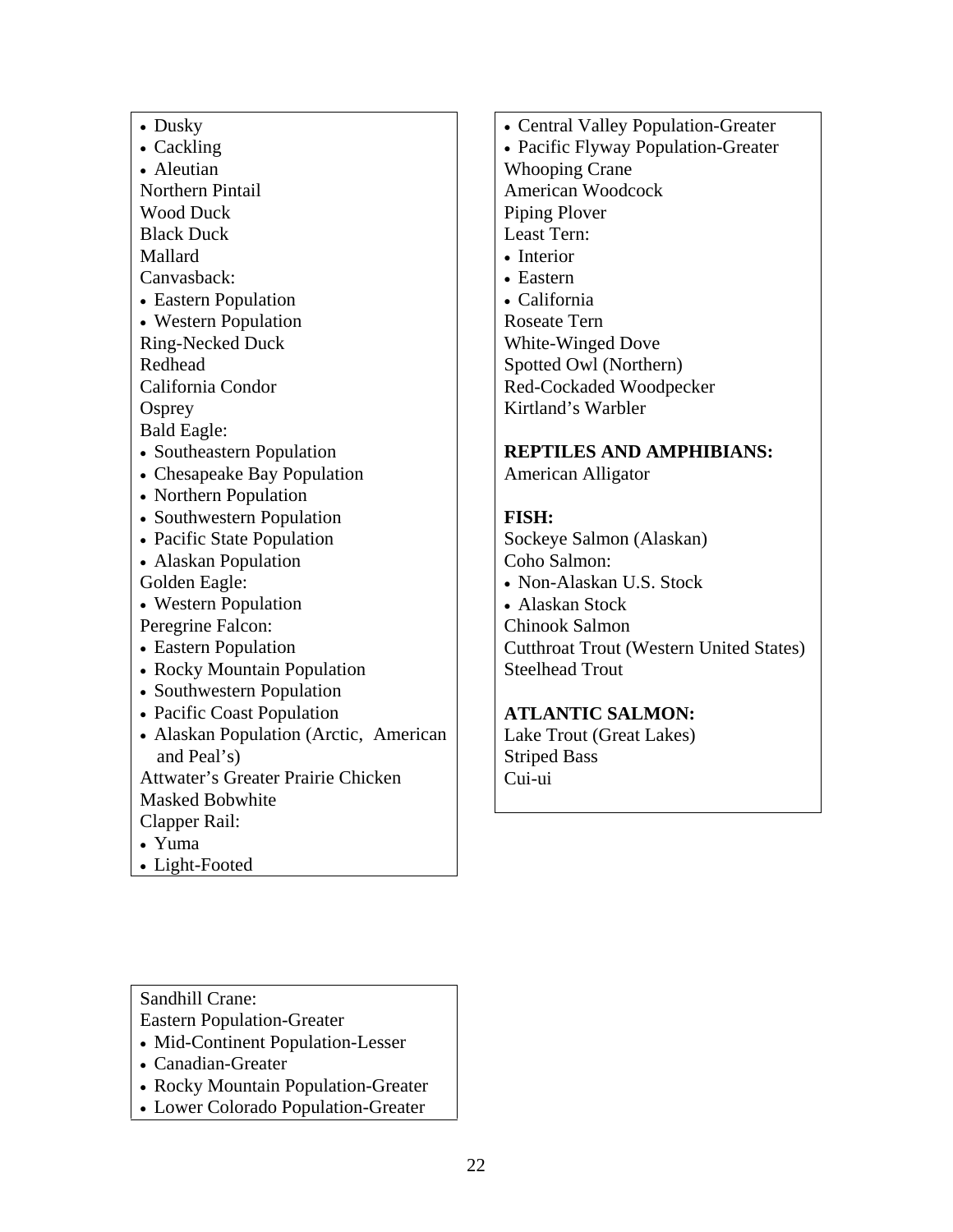### **(C) Assessment is difficult because of the large potential list of functions/values for even a single wetland.**

Many types of information and a variety of analytical approaches are needed to assess the full range of possible functions/values for even a single wetland much less thousands or tens of thousands of wetlands throughout a locality of region. Each of the functions/values listed in Box 3 has quite specific information and analysis requirements. See Appendix F of Final Report 3: Integrating Wetland Assessment Into Regulatory Permitting for a more detailed description of some of these needs.

### **Box 3 Examples of Wetland Functions/Values**

The following is a list of natural or "environmental" or "natural" goods and services provided by wetlands. The list has been drawn from statutes, ordinances, regulations, and literature. Some major habitat functions/values indicated by \* are listed separately rather than grouped as "habitat".

**Provide flood storage.** Some riverine, depressional, and other types of wetlands temporarily store flood waters and reduce flood heights and velocities for downstream and adjacent lands.

**Provide flood conveyance.** Some riverine wetlands convey flood waters and reduce flood heights and velocities at upstream, adjacent, and downstream lands.

**Reduce wave damage.** Some estuarine and coastal fringe, lake fringe, and river fringe wetlands reduce the force of waves and wave and erosion damage to backlying properties and structures.

**Provide erosion control.** Many estuarine, coastal fringe, lake fringe, and river fringe wetlands help control stream bank, lake shore, estuarine shore, and other types of erosion by reducing water velocities and binding the soil.

**Reduce sediment loadings in lakes, reservoirs, streams, estuaries, and coastal systems.** Many fringing wetlands and other wetlands (depressional, flats) reduce the sediment flowing into lakes, streams, and estuaries by intercepting and trapping sediment from upland sources before it can reach wetlands.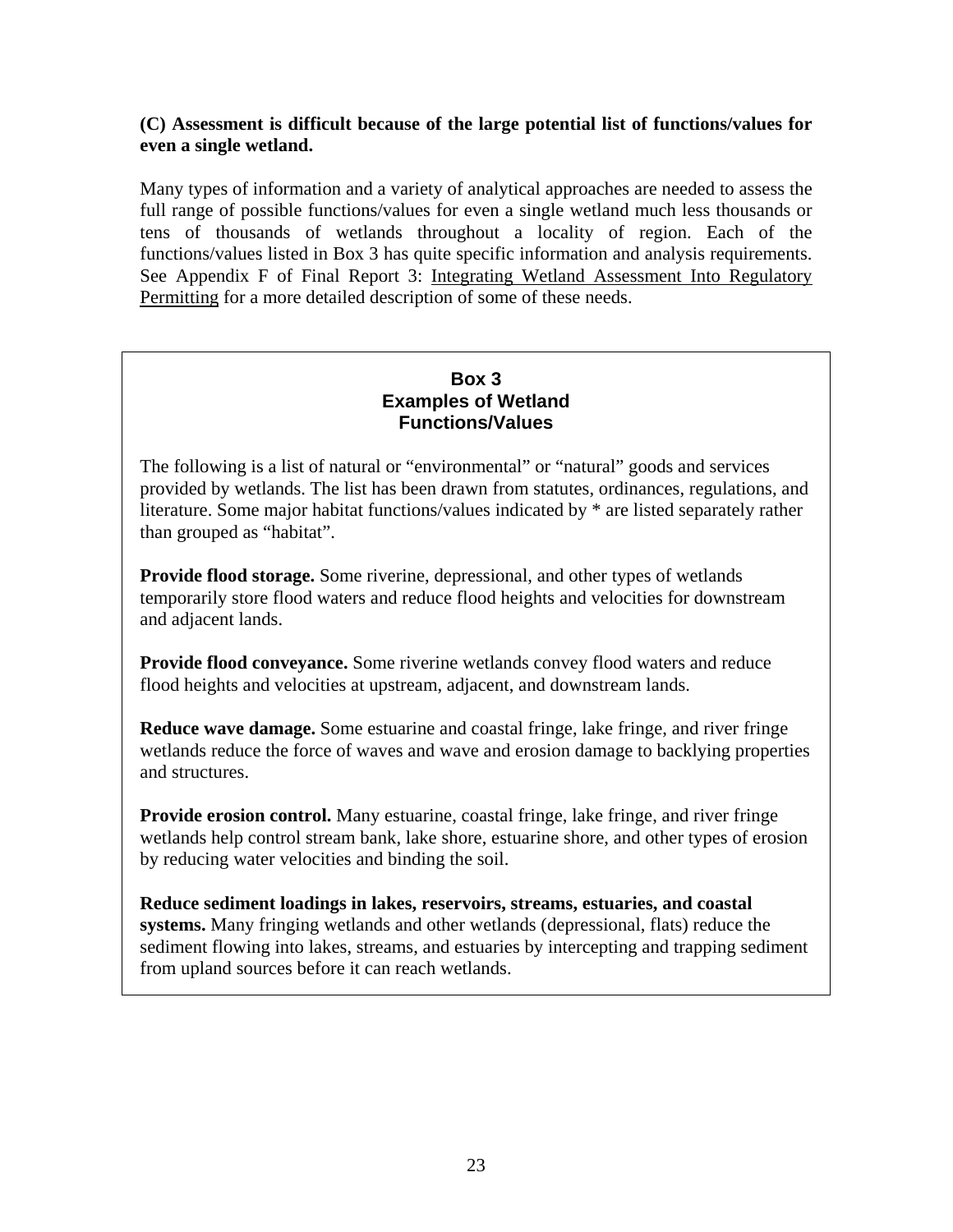#### **Prevent and treat pollution:**

- **Prevent pollution from entering a water body.** Virtually all types of wetlands may (under the right circumstances) intercept nutrients, debris, chemicals, etc. from upland sources before they reach rivers, streams, lakes, estuaries, and oceans.
- **Treat (remove) pollution in a water body.** Wetlands located in lakes, streams, estuaries, depressions, and at other locations where they are periodically flooded by surface waters from these water bodies may remove some pollutants (e.g., denitrification) from these waters.

**Produce natural crops and timber.** Many types of wetlands produce cranberry, blueberry, saltmarsh hay, aquaculture species, wild rice, forestry, other natural crops, and time.

**Provide groundwater recharge.** Some riverine and depressional wetlands provide groundwater recharge although most wetlands are discharge areas most of the year.

**Provide groundwater discharge.** Some wetlands help maintain the base flow of streams and help to reduce ground water levels (which would otherwise flood basements and cause other flooding) by providing groundwater discharge.

**Provide habitat for fish, produce fish.\*** Wetlands (primarily those adjacent to lakes, streams, estuaries, oceans) provide food chain support, spawning areas, rearing areas, and shelter for fish.

**Provide habitat for shellfish, produce shellfish.\*** Wetlands (primarily those adjacent to oceans) provide food chain support, spawning areas, rearing areas, and shelter for shellfish.

**Provide habitat for mammals, reptiles, amphibians, birds.\*** Virtually all types of wetlands may provide food chain support, feeding, nesting, and substrate for mammals, reptiles, amphibians, and birds.

**Provide habitat for endangered and threatened species.\*** Virtually all types of wetlands may provide food chain support, feeding, nesting, substrate for endangered and threatened animals and plants.

**Provide habitat for waterfowl; produce waterfowl.\*** Many depression, river fringe, lake fringe, coastal, and estuarine fringe wetlands provide food supply, nesting, water etc. for waterfowl.

**Provide scenic beauty.** Many wetlands have aesthetic value. Scenic beauty when viewed from a car, a path, a structure, or a boat. Aesthetic values may enhance real estate values and provide recreation and ecotourism opportunities.

**Provide recreational opportunities.** Many wetlands provide canoeing, boating, birding, hiking, wildlife viewing, and other water and land-based recreational opportunities.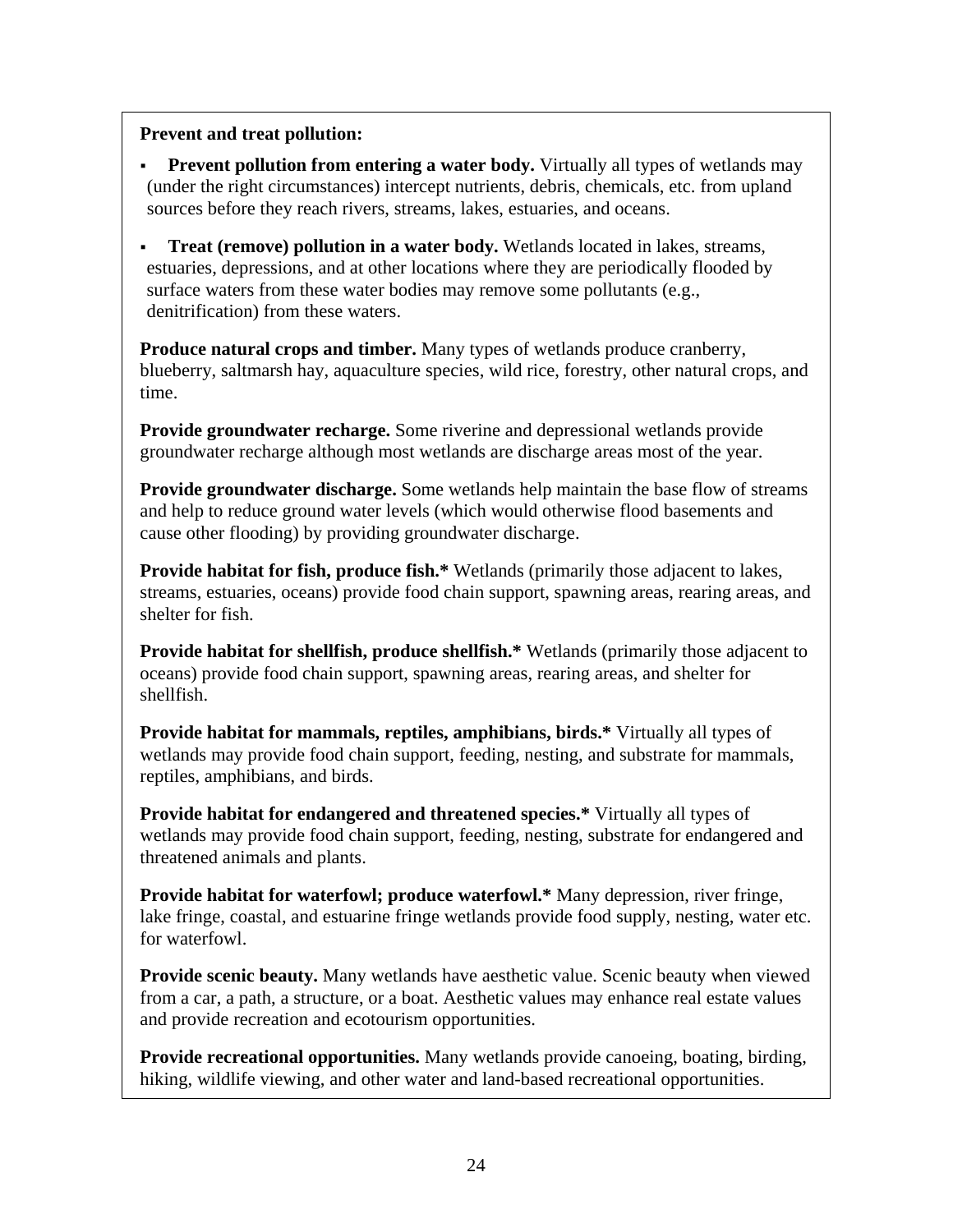**Provide historical, archaeological, heritage, and cultural opportunities.** Some wetlands such as the Concord Marshes or the Everglades have historical value; others have archaeological values (shell mounds, burial sites).

**Provide educational and research opportunities.** Many wetlands provide education and research opportunities for schools (K-graduate schools) and government agencies.

**Provide atmospheric gas exchange potentially important to moderation of global warming.** Wetlands produce oxygen due to photosynthesis by plants; some wetlands are carbon or methane sinks.

**Provide micro-climate modification.** Wetlands, particularly those near cities, may reduce temperatures and air pollution levels.

#### **(D) Assessment of wetlands is made difficult by seasonal and longer-term climatic variations and the resulting fluctuations in water regimes, vegetation, and wildlife.**

Many of the scientific problems encountered in assessing wetlands are due to seasonal and longer term climatic variations in temperature and rainfall. Natural fluctuations in temperature over the seasons results in changes in vegetation and the temporary occupation or use of wetlands by migratory waterfowl and song birds and fish. Natural fluctuations in precipitation result in natural fluctuations in water levels and resulting further fluctuations in vegetation and plant and animal uses that occur in these systems.

These changes are extremely significant from a wetland assessment perspective and greatly complicate assessment. What is seen at any given point in time in an air photo or field visit often does not necessarily represent long-term conditions. It merely captures a "stage" or temporary condition of the wetland.

For example, a field visit to a wetland during flooding or high water reveals one set of conditions (e.g., use of the wetland by fish from an adjacent stream). A second field visit in mid-summer with much lower water levels may reveal no use by fish, but use by nesting ducks. Still another visit during the fall may reveal again partially elevated water levels and use by migratory song birds. All are valid states and characteristics of the wetland.

Similarly, severe flooding and loss of vegetation during a 100-year flood or, alternatively, "dry conditions" during a drought year with the invasion of upland plants are also natural conditions of the wetland and contribute to the long-term functions of the wetland (e.g., flood storage, ground water recharge). All of these conditions are important in assessing the suitability of activities at wetland sites in terms of property ownership (e.g., high water mark), natural hazards, functions/values, and restoration potential.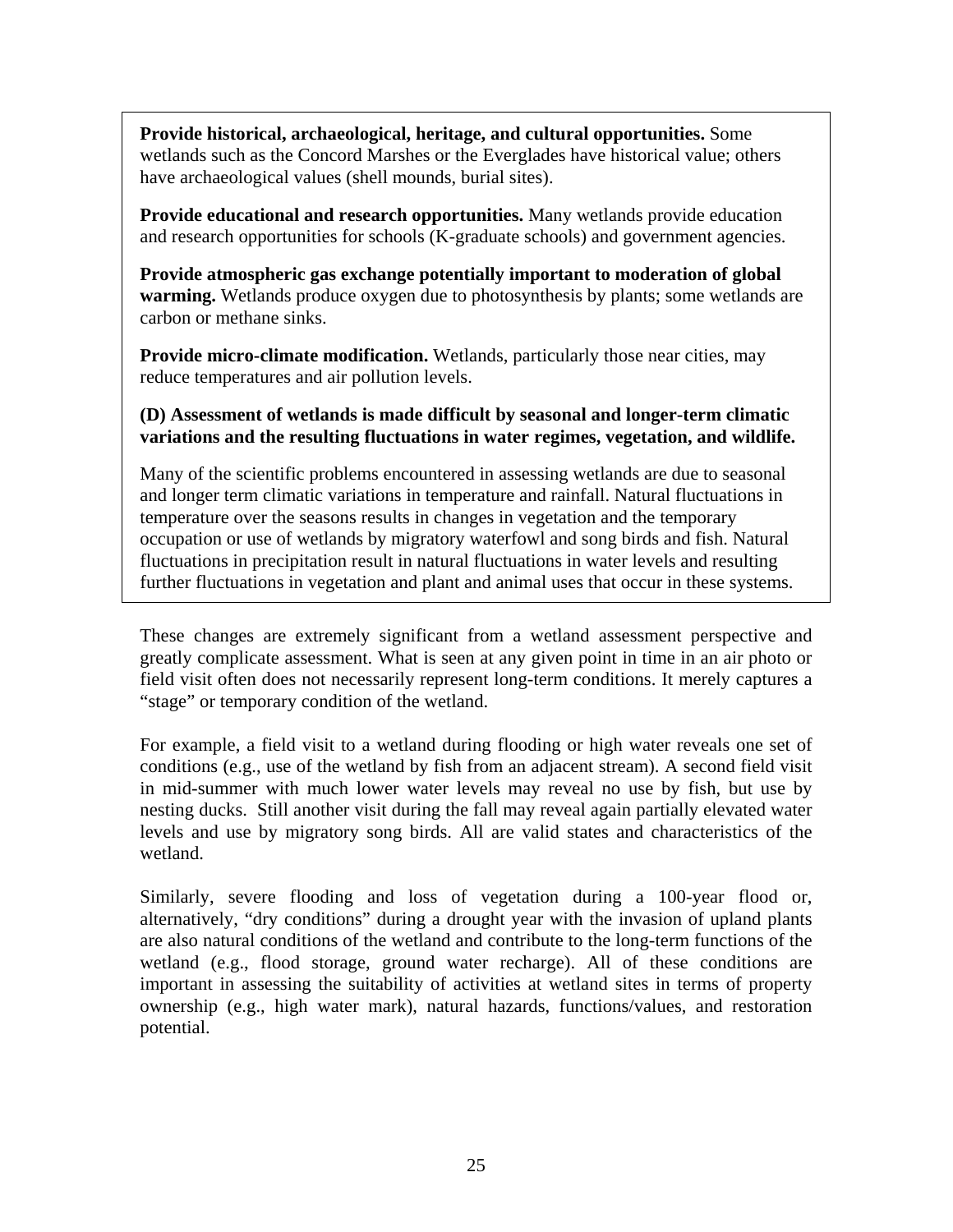But changing conditions and the need for time-series information (or surrogates for such information) to accurately characterize wetlands make assessment difficult and expensive.

### **Box 4 Significance of Fluctuating Water Levels**

Precipitation and resulting runoff and ground water levels vary throughout the seasons and from year to year. This has major implications for wetland assessment. The need for time-series information and the consideration of long-term as well as immediate, "oneshot" observable characteristics of wetlands ais due, in large measure, to these changes.

Unlike lakes and streams, wetlands are, in fact, defined by the presence of shallow surface water and high ground water in contrast with deep, persistent water (aquatic systems). They also differ from uplands because of shallow inundation or flooding. This makes the wetlands and wetland plant and animal life sensitive to permanent water level changes.

Small differences in surface or ground water levels from week-to-week, month-to-month, season-to-season, and year-to-year change dominant vegetation, visible hydrology, and use of wetlands by different insect, fish, reptile, amphibian, bird, and mammal species. Seasonal fluctuations in water levels in wetland systems often exceed one foot and longer term fluctuations of many feet during floods and droughts are common. These fluctuations, in turn, substantially change the short-term hazards, functions and values, and other characteristics although overall characteristics may remain relatively permanent on a long-term basis.

Water levels also fluctuate in lakes, streams, and the oceans. But, the impact and resulting changes are less dramatic. Lakes, streams, and oceans continue (with the exception of some severe droughts for lakes or perennial streams) to be aquatic ecosystems. The overall, ecological niches and plant and animal life also remain the same.

In contrast, water level fluctuations of less than one foot may have dramatic impact on a relatively flat gradient wetland including the plant and animal species. During a dry season or a series of dry years, a wetland may have little or no surface water. Upland plant species may temporarily invade the entire wetland. It may be very difficult to determine the boundary of the wetland or (in a few cases) whether an area is a wetland at all.But, during the wet season or during wet years, the wetland may more closely resemble a lake. Aquatic plant and animal species may also inhabit the wetland.

**(E) Assessment of wetlands is made difficult by lack of historical, time-series information for the vast majority of wetlands and the lack of low cost and reliable indicators, surrogates, or modeling techniques to suggest long-term hydrologic or vegetative conditions.**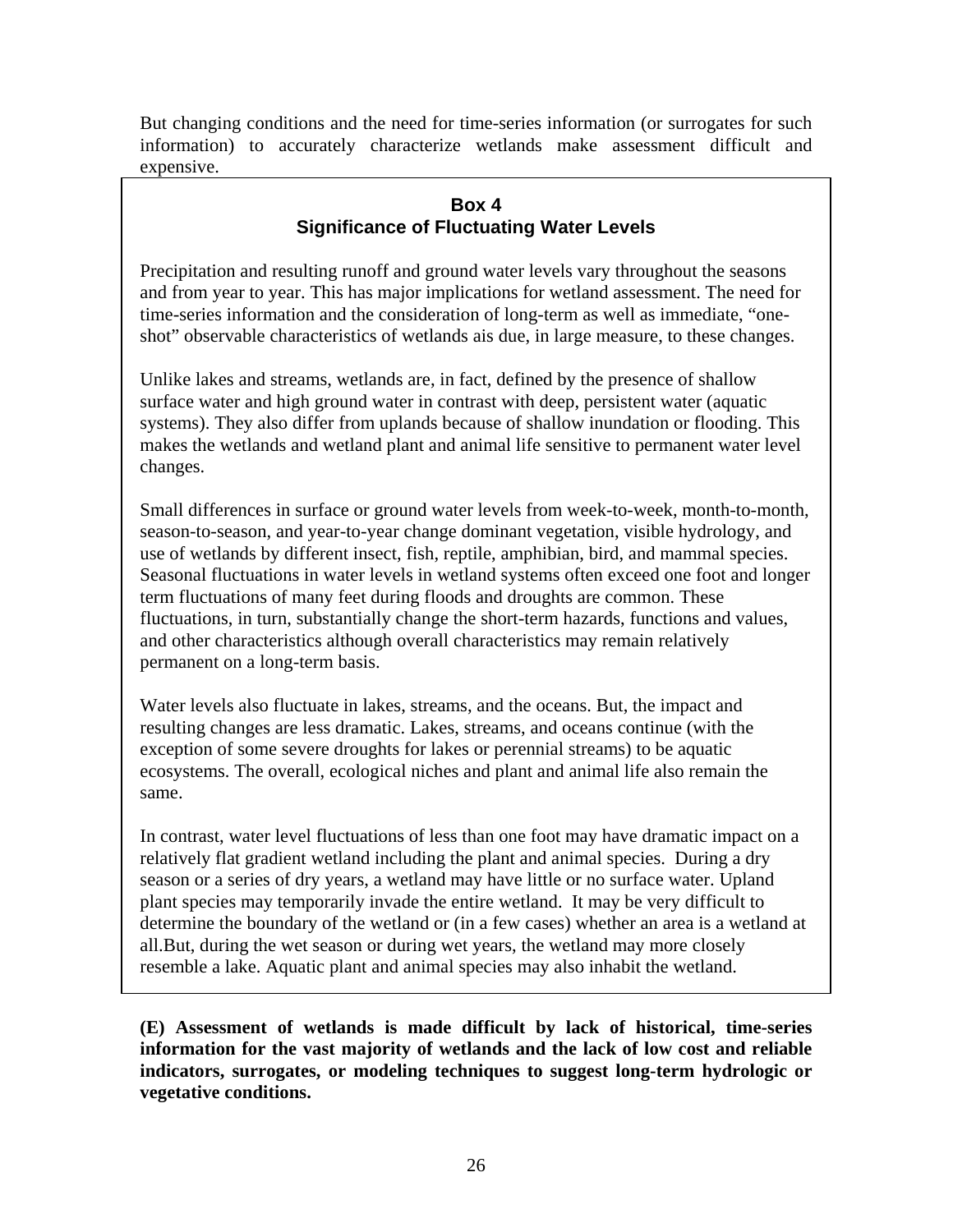There is little or no time series information pertaining to water levels, water depths, or particular plant or animal species for most isolated and headwater wetlands. Water level information is more available for lake, river, and estuarine/coastal fringe wetlands where there has been gauging of adjacent water levels.

Regulators rarely have the time or money to gather time-series information concerning water level fluctuations, vegetation changes, and use of wetlands by various wildlife over a single season much less many years (relevant to flood analysis, restoration potential).

Regulators have, in some instances, been able to use historic records such as stream gauge records, lake level records, tide records, duck counts, etc. to provide a portion of the desired information. But historic water level records and other historic records are available for only a tiny portion of the wetlands. They are more common for lake fringe, river fringe, and coastal/estuarine fringe wetlands but extremely rare for most depressional, slope, or "flats" wetlands.

Regulators have attempted to deal with this lack of time series information in several ways:

First, they have, for the purposes of simplicity, ignored fluctuations other than those readily observable such as tidal fluctuations in coastal wetlands. But, ignoring short and long-term fluctuations often results in major inaccuracies in boundary delineation and assessment of functions/values. Also, the number one reason for wetland restoration project failures is the failure to anticipate long-term as well as short-term hydrology.

Second, they have used various "indicators" or "surrogates" for longer term conditions. For example, they use various indicators of fluctuations in water levels for boundary delineation such as flood marks on trees, flood debris, and soils information. Unfortunately, such indicators are often hard to find and interpret and provide only a generalized indication of fluctuating conditions, not a quantified estimate such as 14 days of flooding to a certain elevation.

Third, they have used various hydrologic, quantitative models such as flood models that predict water level fluctuations based upon rainfall estimates and runoff/retention calculations. These are expensive and typically require a great deal of data but are increasingly available from flood, stormwater management, pollution control, and other broader watershed management efforts.

Fourth, they have attempted to characterize wetlands utilizing general assessment models which attempt to imply overall, long-term conditions from the class and subclass of wetlands and other indicators.

Regulators have used still another technique to deal with difficulties in assessing longterm conditions--the adoption of wetland management and restoration requirements which reflect margins of uncertainty such as the use of "freeboard" in flood protection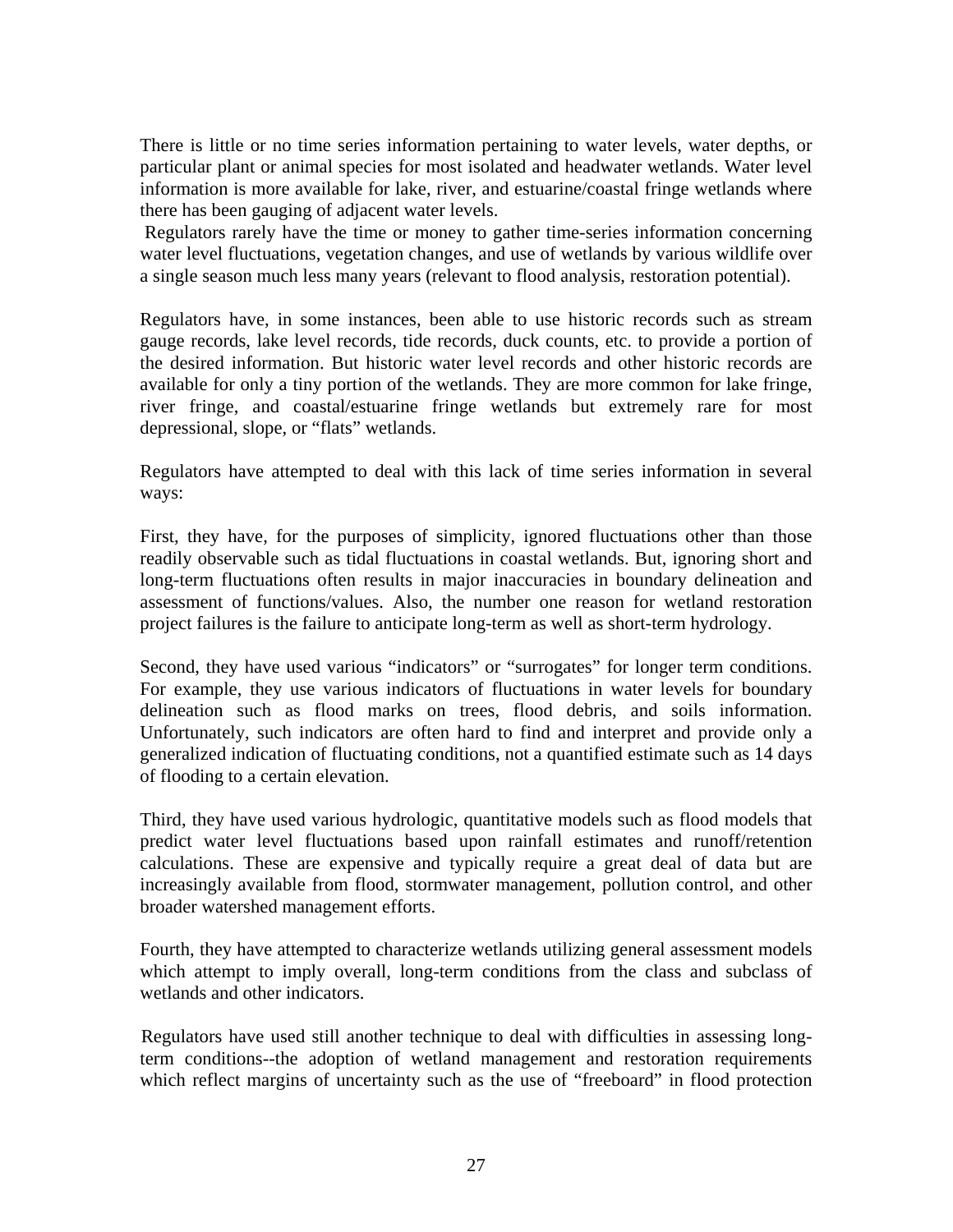elevations for structures. A one or two foot freeboard will help avoid future flood damage even if future fluctuations are not accurately known.

Similarly, many states and local governments now require wetland buffers of 25-100 feet. Buffers provide a hedge against fluctuating water levels in the location of septic tank/soil absorption fields and structures that may be flooded. Such buffers also provide protection from the wetland from upland pollution and "ecotone" for many plant and animal species which utilize wetlands only a portion of the time.

#### **(F) Assessment of wetlands is difficult due to anthropomorphic changes in water levels which have already occurred in many wetlands and are likely to occur in many others in the typical permitting situation--an urban or urbanizing area. Significant changes in hydrology often accompany the activities of man.**

Assessment of wetlands is difficult not only because of natural fluctuations in water levels but because of changes in wetland hydrology due to the activities of man. Temporary and permanent changes in wetland hydrologic and sediment regimes are caused by direct alteration of wetlands and indirectly by watershed changes which affect runoff and water quality. Direct hydrologic changes in wetlands are caused by drainage, fills, dikes, levees, channelization, impoundments, and other activities in wetlands. Indirect changes are caused by water diversion, impoundment of lakes and streams, impervious surfaces, grading, filling, construction of houses and a broad range of other activities.

Consideration of anthropomorphic changes is particularly important in the typical regulatory context---urban areas, urbanizing areas, and areas undergoing intense development adjacent to lakes, rivers, and coasts.

Knowing what changes have already occurred in a wetland or are likely to occur is important in the determination of hazards, functions/values, project impacts, and restoration potential. For example, it makes no sense to require replanting of historic wetland vegetation as part of a restoration project if a wetland has become drier or wetter due to hydrologic changes which has already occurred.

It is possible to determine some of the hydrologic changes that have already occurred in a wetland at the time of permitting by examining the wetland (e.g., visible evidence of drains, ditches, fills, etc.).

But, it is much more difficult to anticipate future anthropomorphic changes because they depend upon federal, state, and local water and land use decision-making which cannot be easily predicted.

Nevertheless, it is possible in some instances to make some "common sense" assumptions based upon the position of a development in relationship to likely development. For example, it is a fair assumption that the hydrology will be substantially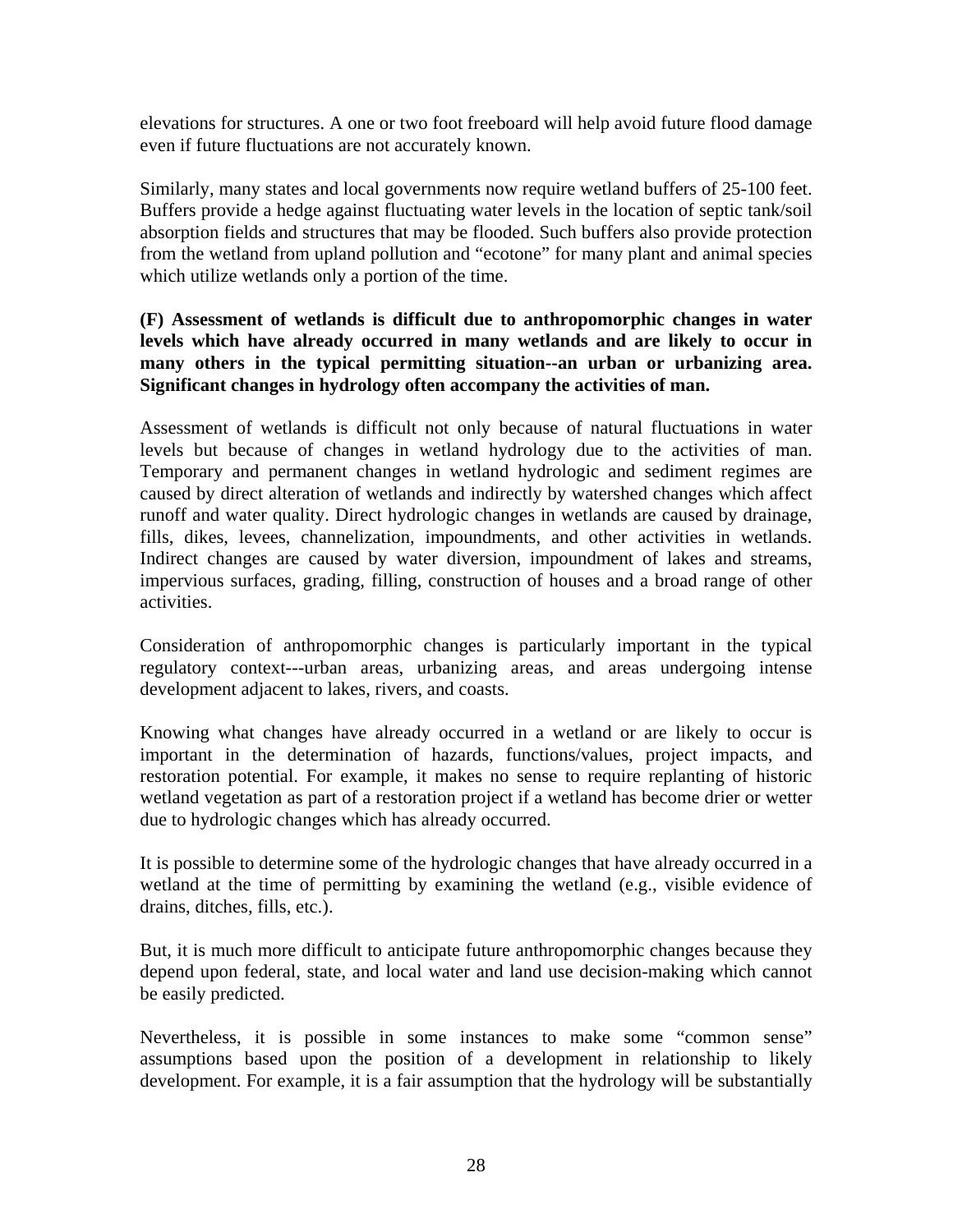changed for a small, isolated wetland in the midst of a large residential subdivision where building will take place on most lots.

It is also possible to make use, in some instances, of various water modeling efforts and land planning efforts under way such as:

- •Floodplain and stormwater hydrologic modeling efforts which anticipate "build out" conditions based upon land use plans and regulations and other techniques.
- •Other watershed modeling and planning efforts which set forth specific criteria for diversions, pumping, and reservoir releases and levels.
- •Land use planning and regulatory efforts which establish the types and densities of uses including impervious surface limits.

#### **B) Assessment of wetlands is difficult because there are often no simple relationships between wetland vegetation, soils and other readily observable characteristics and wetland functions (natural processes). There are also no simple relationships between functions and the functions/values**.

It was widely asserted a decade ago that reliable surrogates could be found for certain wetland processes and that processes could be easily linked to wetland functions and values. But, few really good surrogates had been found and there are often no simply links between individual processes and functions/values which depend upon large numbers of interrelating processes. Efforts to develop numerical HGM models have proven difficult and few have been empirically validated at this point in time. This is one of the reasons why HGM models have not progressed beyond the "interim" stage.

Because of lack of detailed data on most wetlands and the extreme complexity and dynamic nature of wetland systems, scientists have attempted, over the last 30 years, to find various "indicators" or surrogates to suggest broader wetland characteristics or functions.

This has been, at times, referred to as the search for the ecological "canary". The "canary" refers to the success of coal miners in the 19th century in using canaries as a cheap and easy way to detect lethal or dangerous levels of coal gas in coalmines.

The search for wetland "canaries" is not new. And, a variety of "canaries" have been postulated. For example, in the 1970's wetland scientists postulated that wildlife habitat values could be used as a surrogate or indicator of all wetland functions and values. But, wildlife habitat values have proven of only limited value in indicating flood storage, flood conveyance, erosion control, and pollution control potential. And, habitat value for one type of wildlife (e.g., ducks, fish) has quite often not proven a good indicator for other wildlife.

Similarly, wetland vegetation has been broadly used as a surrogate for wetland functions and values in determining the "success" of wetland restoration or creation projects. But, experience with restoration and creation suggests that restoration or creation of certain types of wetland vegetation for a short period of time (usually a year or two) may be a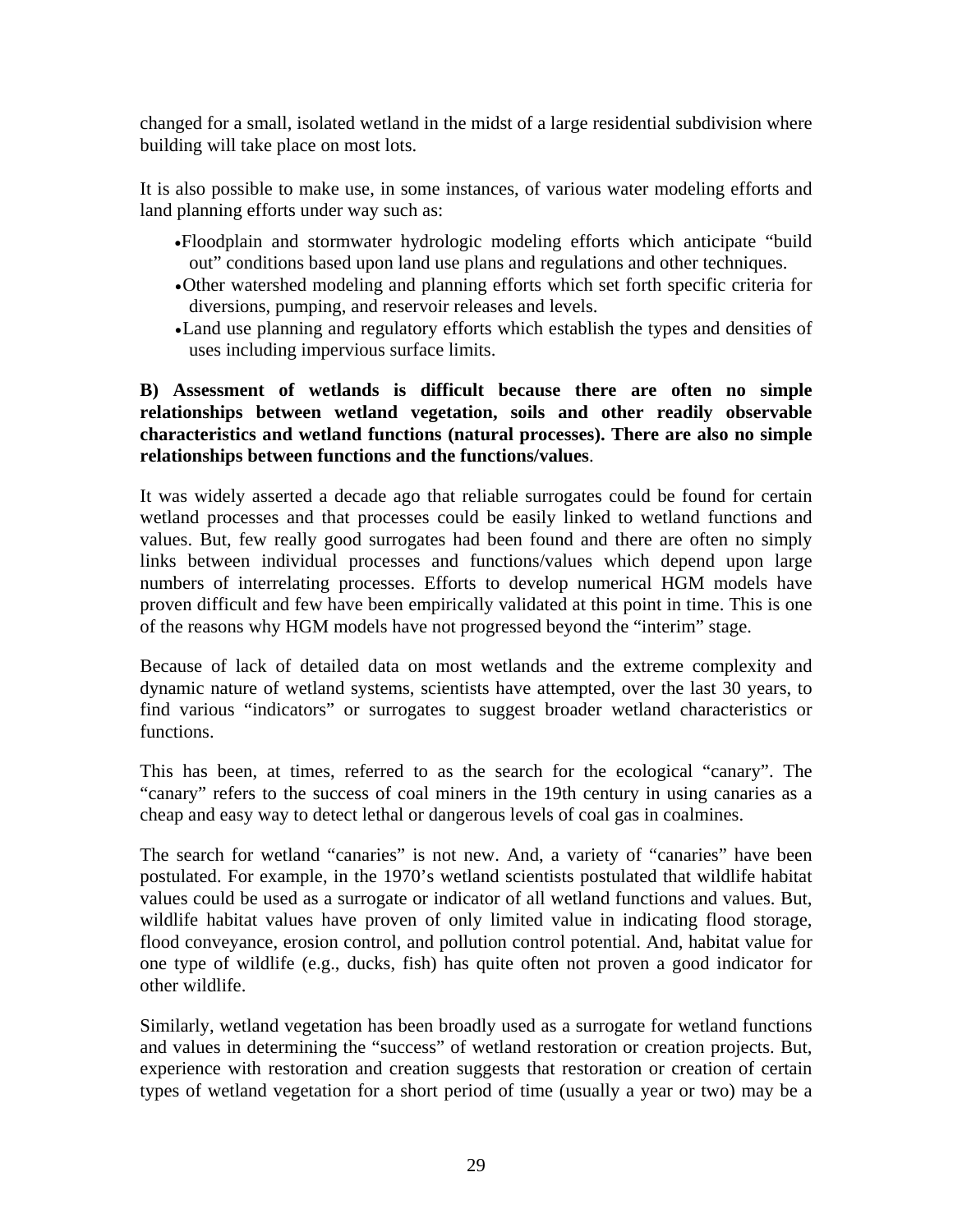relatively poor indicator of long-term vegetation and also a relatively poor indicator of many long-term wetland functions (e.g., flood storage, flood conveyance) including habitat functions.

Attempts to use habitat as an indicator of other wetland characteristics relevant to regulatory permitting have also proven tenuous. For example, an urban wetland with no or little habitat value due to pollution, high rates of sedimentation, no vegetation, and little wildlife may, nevertheless, be subject to deep and high velocity flood hazards and may play important flood conveyance roles. Such a wetland is not a good development site, despite the limited habitat value. Any characterization of the wetland for development based solely on habitat value would be misleading.

Finally, many wetlands with limited present functions may have high restoration potential--e.g., a coastal wetland behind a dike; a partially drained and farmed wetland. Assessment based upon use of "existing conditions" understates the long use potential for a wetland to society.

This is not to suggest that all indicators or surrogates are not useful or that the search for indicators is invalid. An aggressive effort is now being made to search for indicators to help implement the HGM method. The discovery of good surrogates or indicators are key to low cost implementation of this approach. But, experiences to date with efforts to find simple, easily applied indicators are not very encouraging and future efforts should be subject to careful field-testing.

### **(H) Area wide assessment of wetlands is made difficult due to the huge number of wetlands found in some areas of the country.**

There are many tens millions of wetlands in the U.S. It has been estimated that the Prairie Pothole region alone may contain more than twenty five million wetland basins. To appreciate the magnitude of the task of assessing all wetland characteristics or even selected wetland characteristics in detail at a local government, regional, state, or national scale, consider the challenge facing even a single state such as Illinois. An inventory of wetlands in this state revealed almost 1,000,000 wetlands despite wetland losses. And, Illinois has a modest number of wetlands in comparison to Wisconsin, Minnesota, and Michigan.

Given the complexity and dynamic nature of wetlands, how could detailed assessment of all characteristics relevant to functions and values and suitability for particular uses take place for all of these wetlands by a federal, state, or local agency with limited staff and budgets? How can a regulatory agency determine all of the functions and values if it receives 3,000 regulatory permit applications a year? How could it keep this information up to date as changes occur? The answer is: it cannot.

Some low cost techniques for mapping and assessment such as use of satellite imagery or air photos have proven useful in gathering certain types of wetland information needed for regulatory and planning purposes such as wetland vegetation. But, few real short cuts have been found in assessing the detailed wetland characteristics relevant to certain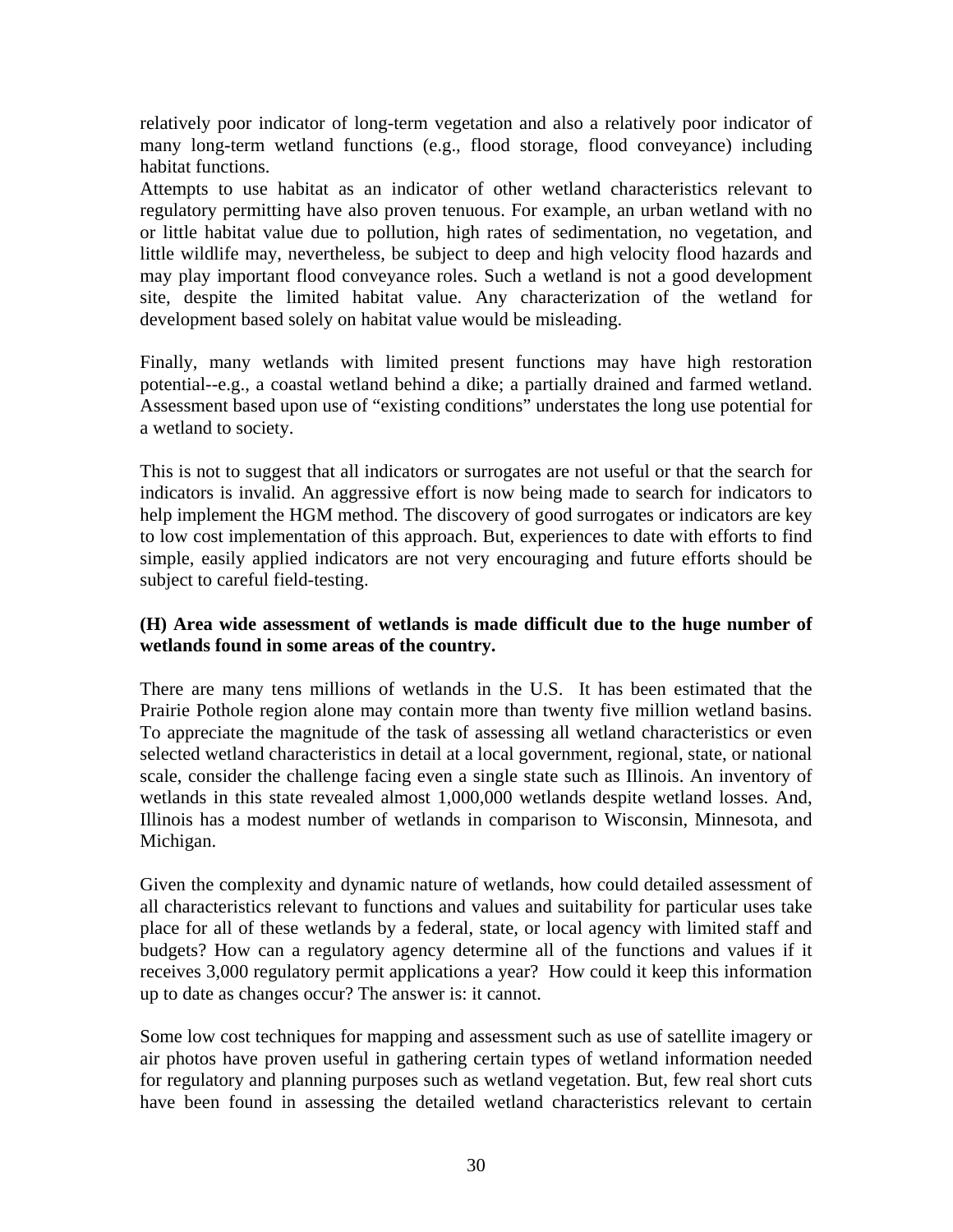functions as values such as presence of many endangered species and biodiversity (they don't appear on satellites or photos), ground and surface water interrelationships (some clues are possible for remote sensing) or wetland soils (air photos, topography, and vegetation provide clues but there is no substitute for detailed field investigations).

### **(I) Assessment of wetlands is difficult because there are many gaps in scientific knowledge.**

Despite increases in wetland scientific knowledge over the last decade, there are many continued gaps in scientific knowledge. For example, little is known concerning the ecological "niches" of the tens of thousands of amphibians, birds, insects, mammals, and various forms of plant life that inhabit wetlands on a part-time or full-time basis.

There have been limited monitoring and follow-up studies for hundreds of thousands of wetland projects permitted by federal, state, and local wetland regulatory programs over the last 20 years for several reasons. First, regulatory agencies typically lack the funds to carry out even superficial post permit monitoring much less detailed scientific studies concerning project impacts and the adequacy of various mitigation measures. Second, project applicants rarely wish to spend funds to monitor the project impacts nor do they necessarily want other groups (e.g., academics, students) to monitor those impacts. Third, academics and students often prefer to study relatively "pristine" wetland systems for scientific research and graduate degrees rather than impacted systems. There are limited scientific journals and other publications interested in specific impact studies.

Finally, most research is relatively short-term (e.g., one or two years) and involves a single discipline (e.g., botany, biology). Measurement of long-term impact requires longer term analysis and multidisciplinary approaches.

The result is that relatively little "cause and effect" information has been gathered concerning interrelationships between species and the impacts and effectiveness of "mitigation" measures.

There are also continued, serious gaps in restoration, creation, and enhancement knowledge including the ability to replicate habitat for specific species.

The most that can be hoped for in most restoration or creation projects is that creating similar overall hydrologic and ecological conditions with similar vegetation will result in similar animal use. However, there is no guarantee that the same species will inhabit the replacement system and there is strong evidence this often will not happen.

This means that destruction of wetlands based upon assertions of total "restoration" or "creation" must be approached with care, particularly when specific plant or animal species or suites of species are at stake. And, wetland assessment for the purpose of making the initial decision whether a wetland should be destroyed or altered should be as species-specific as possible (e.g., HEP, WETHINGS). On the other hand, once a decision is made that a wetland can be destroyed or altered, an overall ecological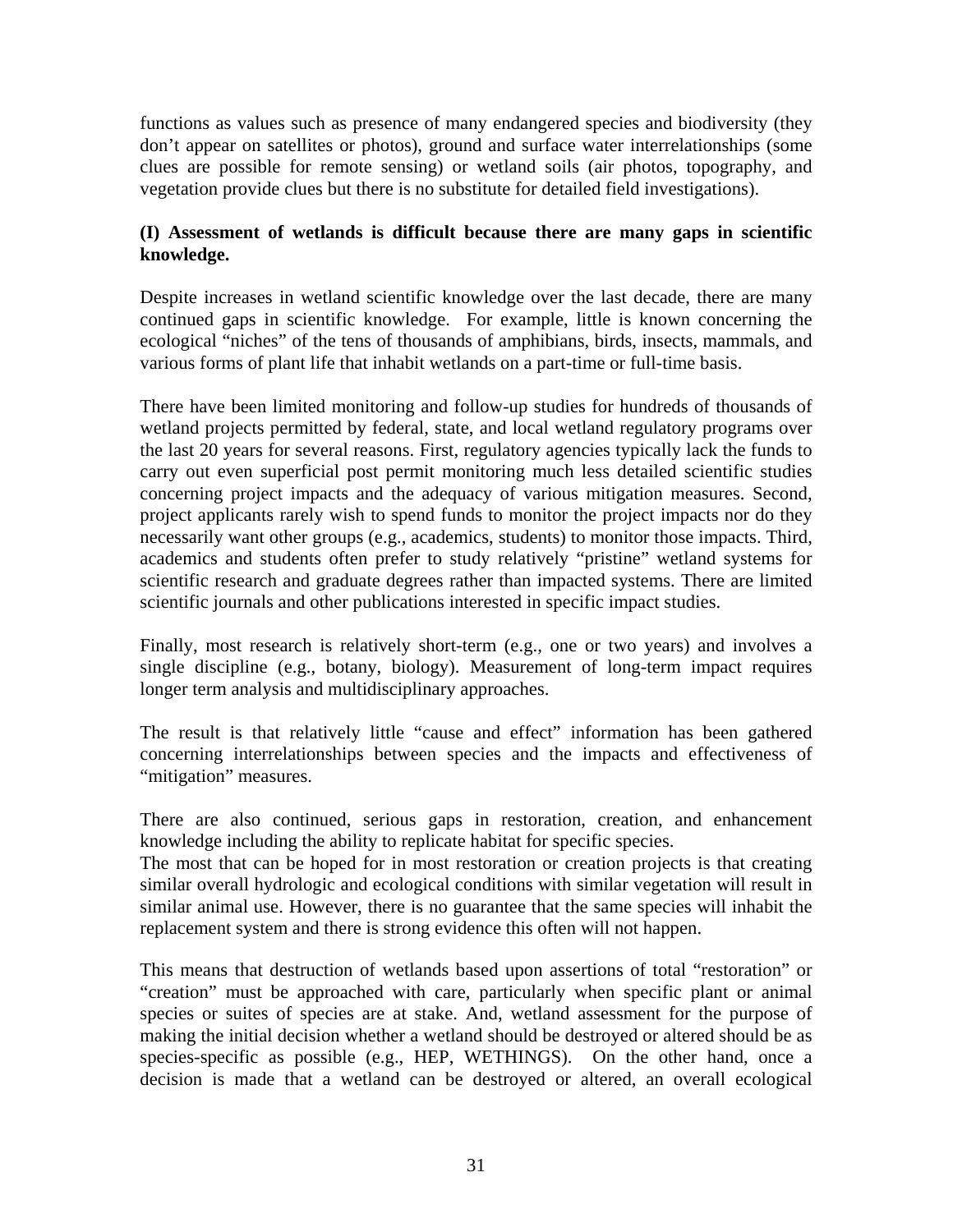assessment approach like HGM which helps create similar, overall hydrologic and ecological conditions can be most useful.

# *Institutional Problems*

Wetland assessment is difficult not only because of scientific issues and restraints, but because of institutional problems:

### **(A) Detailed and accurate assessment is difficult due to limited funding for regulatory programs.**

Inadequate budget is an increasing limitation upon gathering data, hiring staff, and carrying out assessments as federal, state, and local government staffs are cut and the costs of assessments increase. In addition, as wetland management techniques become more sophisticated, more staff time is required per permit.

Field studies are costly. For example, a detailed ground water study on a two-acre wetland involving a nest of piezometers (test wells) and piezometers over a several year period could cost many hundreds of thousands of dollars.

### **(B) Assessment is difficult due to limited staff expertise.**

Few agencies have the combination of biology, botany, soils, geology, hydrology, and other experts needed to carry out all aspects of wetland functional assessment including hydrologic, hydraulic, fisheries, waterfowl, pollution control, and other functions/values. Without such expertise, agencies encounter problems in interpreting and using even available data, much less gathering new data.

#### **(C) Assessment is difficult due to time limitations upon regulatory permitting.**

Tight time limitations for processing permits are contained in most statutes and agency regulations. These severely limit assessment efforts for regulatory purposes in some circumstances.

### **(D) Development of assessment methods is made difficult by inadequate understanding of regulatory needs by many scientists.**

Hundreds of papers and reports have been published over the last several decades addressing wetland assessment methods and techniques. Unfortunately, not even a single report or paper has addressed regulatory assessment needs (At least I couldn't find one). Consequently scientists developing assessment methods for regulatory purposes have often done so with limited knowledge of regulatory programs.

Scientists and others designing wetland assessment methods have generally assumed that regulatory needs are the same as those for other purposes. But, regulatory functions/values assessment needs are somewhat different than the needs of wetland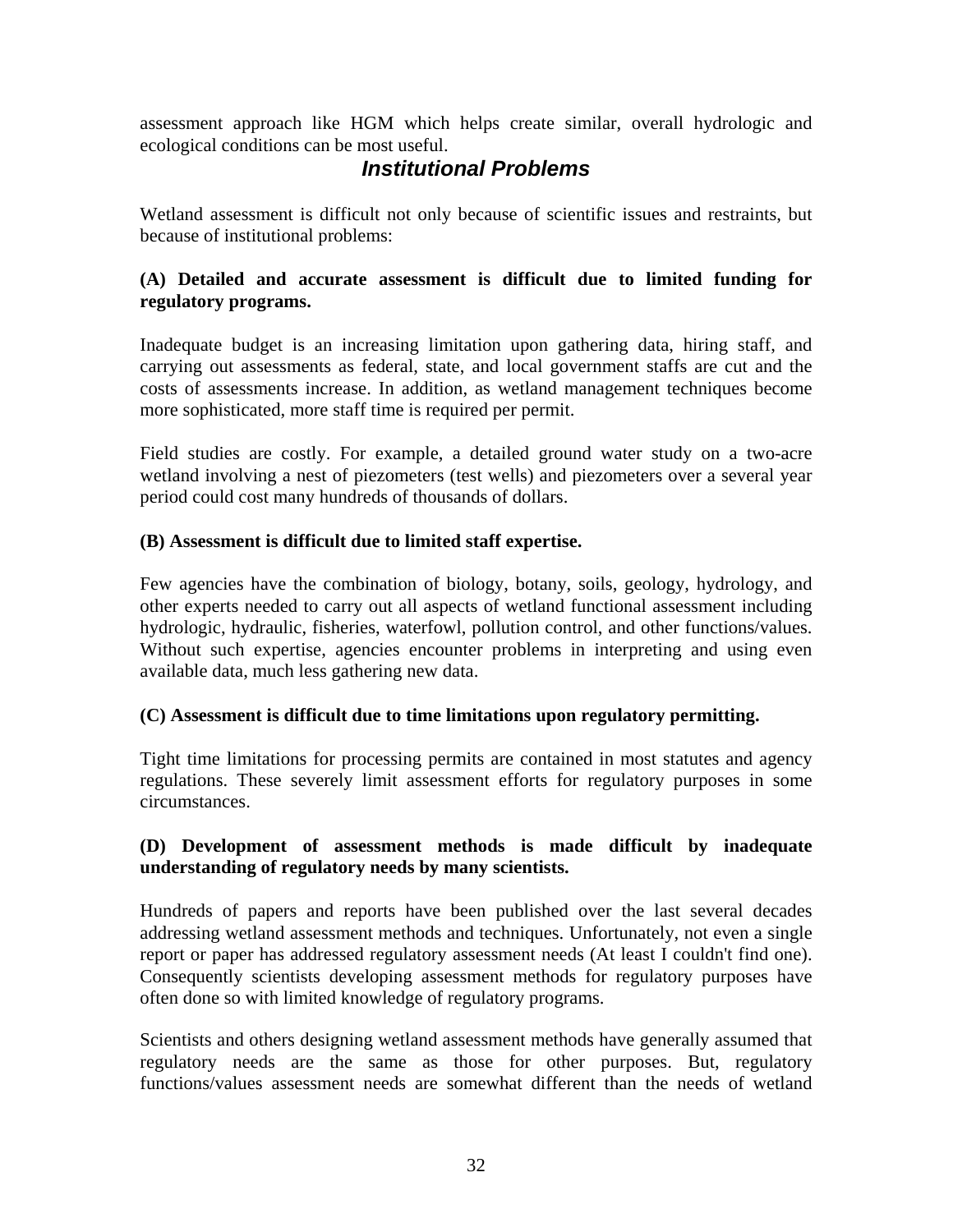acquisition, public land management, environmental impact analysis, land use planning, restoration, and other purposes.

Regulatory needs have also evolved over time. In 1989 the National Wetland Policy Forum recommended a "no net loss" interim goal for wetland functions and acreage which was endorsed by President George Bush. This no net loss goal was incorporated into Section 404 permitting criteria by a Memorandum of Agreement between the Corps of Engineers and EPA. Many states and local governments also adopted the no net loss goal (stated in various ways). This has required more detailed assessment of wetland functions that was required by earlier regulations.

At the same time, the Corps and other federal agencies began to more vigorously enforce the Section 404 permitting requirements (the legal power had always been there) as they apply to headwater and isolated wetlands. States and local governments also began to more vigorously enforce wetland regulations for isolated and headwater wetlands. Over time, permit applications for large alterations to adjacent wetlands became less common. But permit applications for partially isolated and headwater wetlands have increased, requiring improved information gathering approaches for these wetlands.

While this was happening, the federal and state courts began to more stringently review wetland regulations in terms of the "taking" issue. In the last decade, the U.S. Supreme Court and the Federal Court of Claims have issued a series of decisions making it easier for landowners to challenge the application of specific regulations to specific properties as an unconstitutional taking, particularly where regulations prevent all economic use of land. See Final Report 2: Wetland Assessment in the Courts.

This combination of factors led to a shift in regulatory permitting at federal and state levels from outright denial of wetland permits (in some instances) to "conditional" approval subject to impact reduction and "compensation". This shift has been particularly pronounced for isolated and headwater wetlands.

This shift from a "yes" or "no" determination to a "yes with mitigation and compensation" has also shifted federal assessment needs to focus upon the adequacy of impact reduction and compensation measures in achieving a "no net loss" goal.

#### **(E) Development of adequate assessment methods is made difficult by lack of agreement concerning basic terms such as wetland "functions", "values", and "condition".**

Satisfactory definition of "functions" and "values" for developing wetland assessment methods and approaches has proven difficult. Part of the problem has been the multiple meanings of the terms "function" and "value". Both terms can be used as both nouns and verbs (See Webster, 3rd International Edition). For example, a wetland can be said to be characterized by certain onsite "functions" (noun) such as atmospheric gas exchange. A wetland also "functions" (verb) to retard and store flood waters. Similarly, a wetland may be characterized as possessing a certain "value"(noun) such as an annual economic value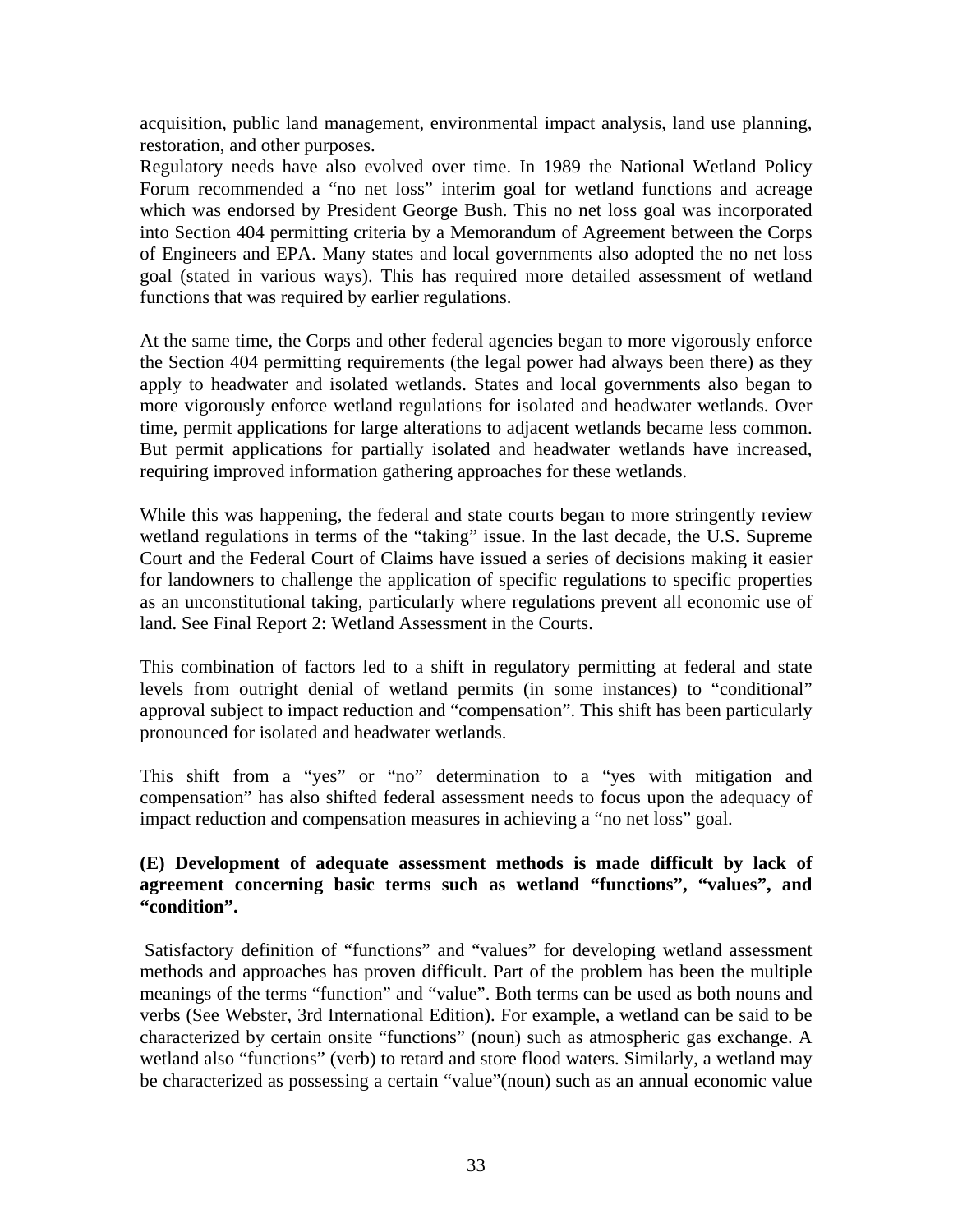of \$1,000/acre for forestry production. But, members of society may also "value" (verb) a wetland for birding, pollution control, or other purposes.

To further complicate and confuse matters, a "function" (noun) such as the storage of flood waters can be (and often has been) characterized as a "value" because it is valuable to society. Conversely, such a wetland "value", such as flood water retention may perform certain offsite flood loss reduction "functions" for downstream landowners and society.

It is not surprising that legislators, the public, agency staff, scientists, and others have often used the terms function and value somewhat interchangeably in statutes, regulations, ordinances, articles, books, and newspapers.

It is also understandable that scientists have sought more precise meanings for the terms "function" and "value". However, more recent attempts to more precisely define terms such as narrowing the definition of function to processes alone are partially inconsistent with existing statutes and regulations and analytical needs. In other words, scientists have correctly identified the problem of imprecise terms but it is not clear that existing proposals solve the problems. See Appendix A for discussion of the definition of "function".

**(F) Wetland assessment has become increasingly technical with the result that landowners, consultants, legislators, and the public do not understand the techniques and are not able to use them; this problem is particularly serious if landowners, consultants, and others are to continue to carry out much of the needed information-gathering and if legislators are to continue to support and fund wetland programs.** 

Over time, wetland data gathering and analysis techniques have become increasingly difficult to understand with use of terms and concepts such as "digital imagery", global positioning systems", and "geoinformation systems". Wetland assessment methods like the Hydrogeomorphic Wetland Assessment Method, under development by the Corps of Engineers, requires the use of a complicated set of procedures and many technical terms such as "reference domain", "reference sites", "rule-based decision-making", "functional models", and "calibration".

Technical methods and terms can be useful in helping scientists communicate with one another more precisely.

But, the increasingly technical nature of wetland assessment has serious limitations from a regulatory perspective. Many wetland "regulators", particularly those at the local level, have limited scientific expertise. They are unable to understand much less use highly complex data gathering and analysis techniques. Highly technical approaches also pose problems for federal and state regulators who typically have generalized expertise- botany, biology, and general environmental studies.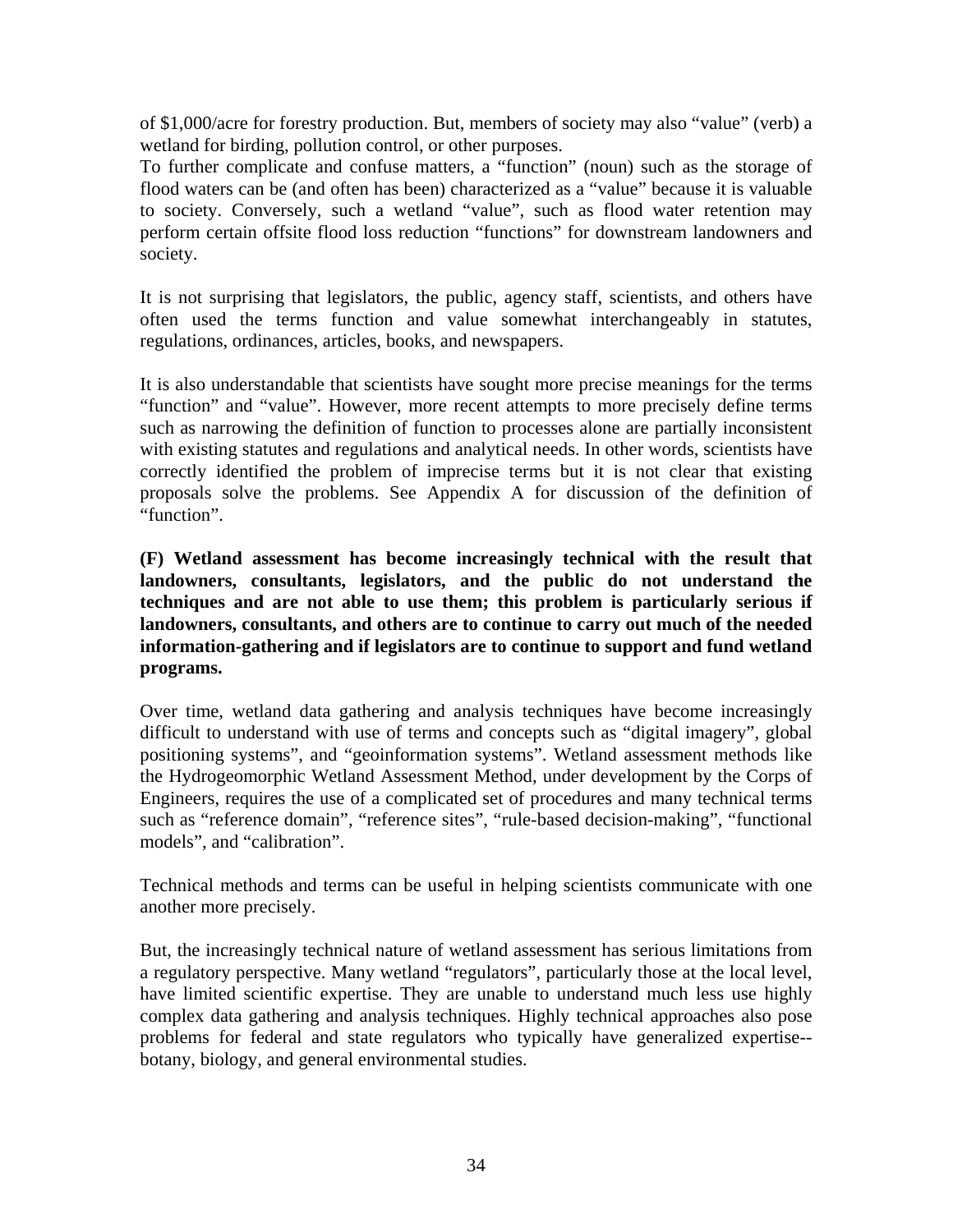Equally important, landowners and their consultants who carry out much of the actual data-gathering in most regulatory programs often cannot understand and make use of highly technical approaches.

If large amounts of money were available at federal, state, or local levels to hire new staff or train existing staff this would not be such a problem. But, federal and state budgets are being cut, not increased, and this trend will likely continue.

As wetland assessment becomes increasingly technical, the gap also widens between scientists and legislators. Over the last decade, legislators (Congress, state legislators, and local councils) have become uneasy about the "objectivity" of wetland science. The widening gap between science and legislators is illustrated by the House of Representatives adoption of a Clean Water Act bill in 1995 (HR 961) which establishes wetland definition and delineation criteria in contradiction with recommendations of the National Research Council. These definition and delineation criteria were adopted after a raucous debate on the House floor in which capabilities of wetland science in general was severely questioned. Increasingly, legislators are reluctant to support programs they do not understand.

Unfortunately, the cynical attitude of legislators toward science makes many scientists more reluctant to attempt to communicate with legislators. This, in turn, broadens the gap.

# *Summary*

Assessment of wetland functions and values in sufficient detail and at adequate levels of accuracy for regulatory permitting is difficult because of both scientific and institutional restraints and problems. Principal scientific reasons include the complexity and dynamic nature of wetlands, the lack of up-front information on many important aspects of wetlands (e.g., hydrology, animal species). Principal institutional problems and restraints including inadequate funding, inadequate staff expertise, short time frames for regulatory permitting, and lack of understanding of regulatory needs by scientists developing assessment methods.

Problems encountered in evaluating the functions and values of a particular wetland sites are multiplied tens of thousands of times when efforts are made to evaluate wetland functions and values "up-front" for an entire local government or region with tens of thousands of wetlands.

Looking to the future, improved efforts to assess functions/values must, first, recognize these restraints and problems. A number of strategies must then be simultaneously combined to help deal with restraints and problems and produce practical and useful evaluations. See the Executive Summary and Chapters 3 and 7 for suggestions.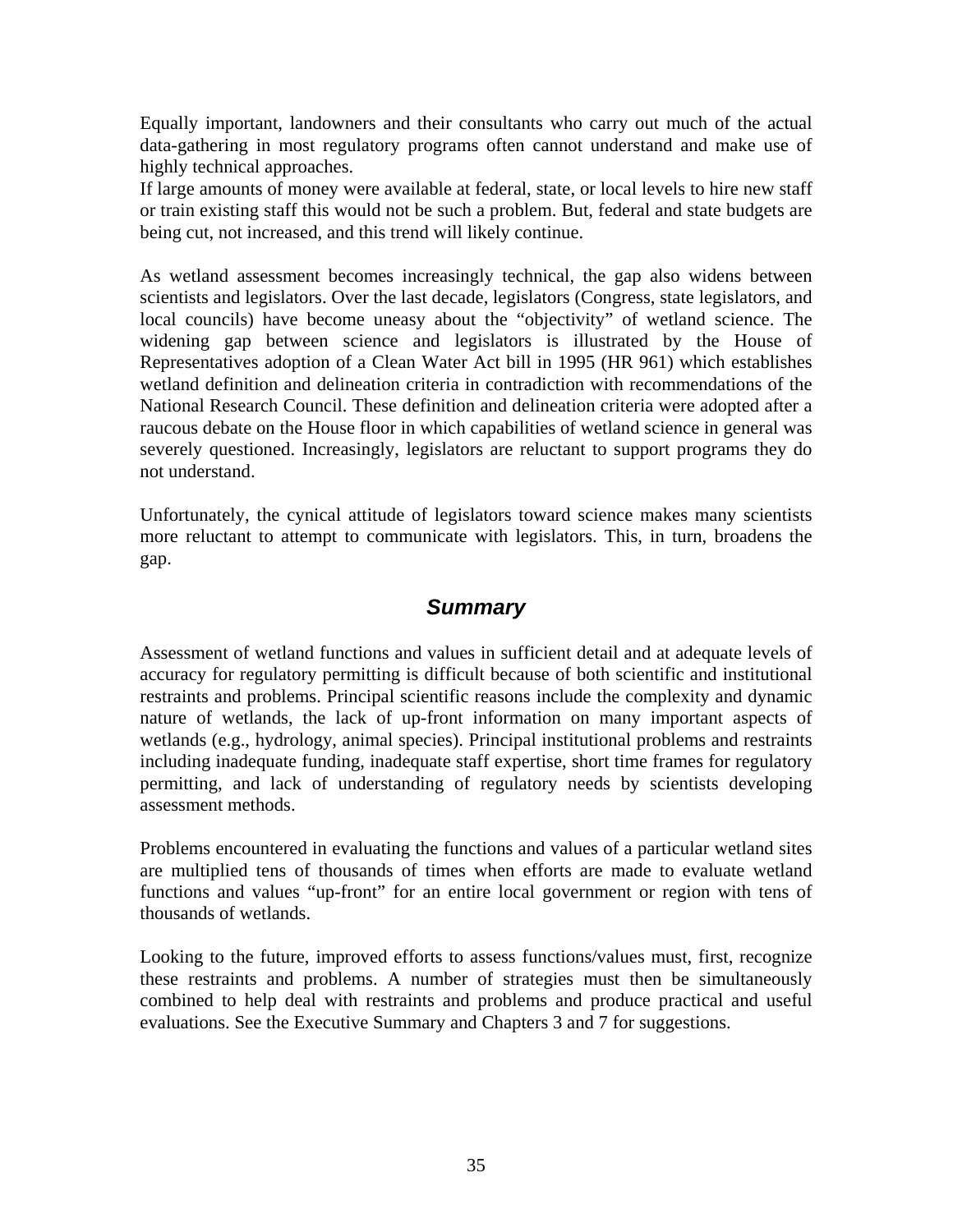# **CHAPTER 3: STRATEGIES FOR DEALING WITH PROBLEMS/LIMITATIONS**

Chapter 3 summarizes some of the strategies that scientists and regulators have used to address the sorts of problems and limitations outlined in Chapter 2. Many of these strategies hold promise for future applications.

# *Introduction*

Strategies used to address problems and limitations include:

- Scientific strategies used to cope with the complexity and the dynamic nature of wetlands, and
- Institutional, administrative strategies to deal with inadequate data, staffing, and financing and short regulatory time frames.

# *Scientific Strategies*

Scientists and regulators have responded to problems in assessing wetlands due to the complexity and the dynamic nature of wetlands in several ways. These strategies include:

**(A) Use of soil or vegetation "indicators" to imply hydrology or other unknown wetland characteristics.** Because long term hydrology and vegetation and the ability of a wetland to produce goods and services (e.g., production of species fish, shellfish, waterfowl, birds, etc.) cannot be directly observed, scientists have turned to a variety of soil and vegetative "indicators" and techniques to deduce or imply the ability of specific wetlands or types of wetlands (classes or subclasses) to produce such goods and services based upon a variety of indicators and techniques. See Box 6. Deductions are based upon certain physical characteristics that are observable such as depth, vegetation type, vegetation density, flooding, and so forth. All methods make a variety of simplifying assumptions. See discussion in Chapter 6.

Unfortunately, indicators are often not very accurate due to the complexity and dynamic nature of wetlands and the simplifying assumptions inherent in the use of indicators. The also often provide only limited information. For example, water marks on trees indicate flood levels but provide little information concerning the frequency of flooding.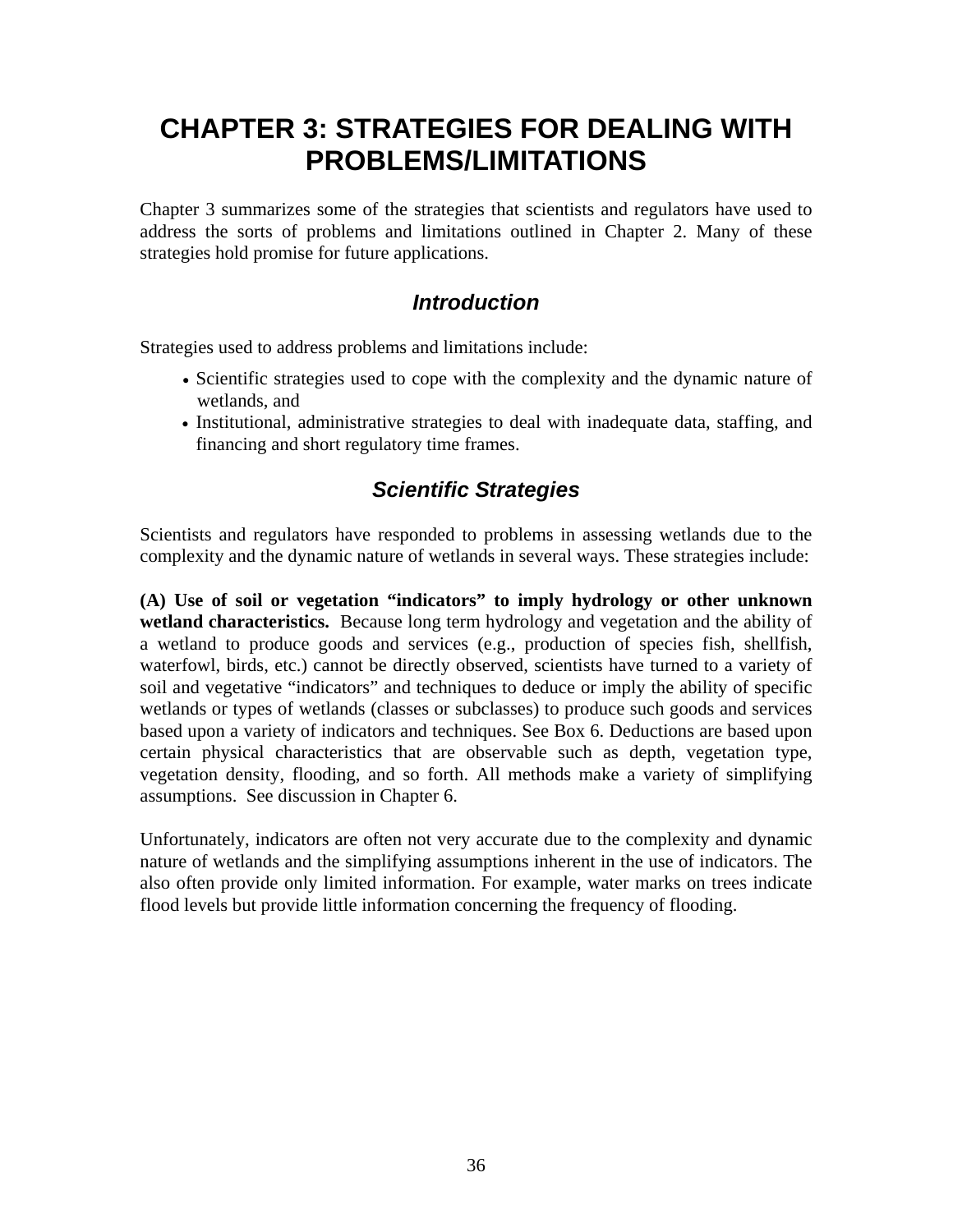### **Box 5 Observing Versus "Deducing" Wetland Hydrology, Wildlife, and Other Features**

It is difficult to assess the capacity of wetlands to produce certain goods and services because it is often not possible to use a single field visit, air photo, or other "one shot" observation to accurately describe long-term hydrology, vegetation, and wildlife since water levels vary seasonally throughout the year and from year to year.

Four principal approaches have been used by scientists and regulators to address this problem.

The first is to actually conduct time-series studies involving multiple observations such as multi-year stream gauging for a river, monitoring of piezometers for ground water elevation, the use of time-series air photos, and multiple field visits to observe plants/wildlife. Long-term studies have the advantage of providing "real" information but they are time-consuming and costly. And, they cannot be carried out in the typical short time frame of regulatory permitting. Such long-term studies are rare in a regulatory context and only typically occur when an endangered species is threatened, a well field, or there is some other major threat.

Second, use a variety of techniques to "capture" whatever time series information is available. These include interviews and workshops with local birders, hunters, landowners, and others who may have made long-term observations at particular sites.

Third, extrapolate from known to unknown areas. For example, wetland regulators may use stream flow and ecological information from one study stream in a region to suggest stream flow characteristics and ecological characteristics for another stream.

Fourth, use various indicators, surrogates, and "models" to calculate, deduce, or infer long-term hydrology and plant/animal species from "one shot" field observations, air photos, or other limited information. For example, soils information may be used to infer long-term hydrology because soils reflect long-term saturation. Hydrologic models may be used to predict runoff and flood heights based upon estimated rainfall amounts. Various combinations of vegetation, land form, soils, and other characteristics may "deduce" or characterize the capability of particular areas to produce certain plants and wildlife (e.g., WET, WETHINGS, HEP, HGM). Surrogates (e.g., one species of plant or animal) may be used to suggest the capability of an area to produce a broader suit of plants and animals.

The fourth approach is broadly used in wetland assessment methods. But, because of the broad range of simplifying assumptions, this approach is typically subject to substantial margins of error.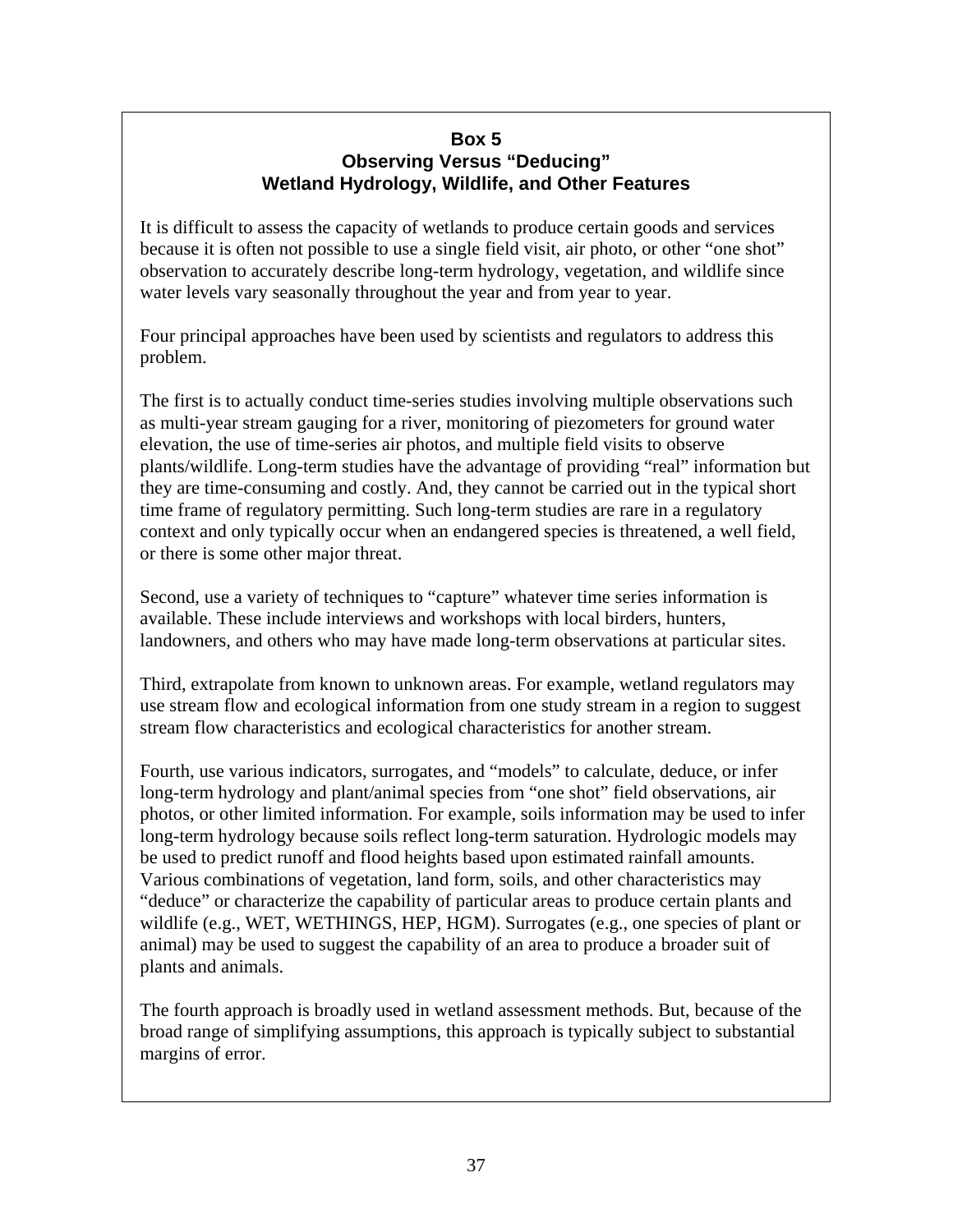**(B) Use plant and animal surrogates.** A second approach closely related to the use of indicators has been the use of plant and animal specie surrogates. For example, efforts were made in the 1980's to use waterfowl production capability as a surrogate for broader wetland functions. HEP uses wildlife indicator species as surrogates for broader wildlife functions. But, field experience suggests such surrogates must be used with care because one species is often not a good indicator for another species. Similarly habitat capability is not a good surrogate for hydrologic functions.

**(C) Use simplifying assumptions.** As will be discussed in Chapter 6, scientists developing assessment methods have invariably made a wide range of simplifying assumptions with regard to the type of the wetland, the hydrologic conditions, and other factors.

Simplifying assumptions are essential in assessing and modeling complex natural systems because it is too costly and time consuming to attempt to address all relevant factors. But, often information which contains many simplifying assumptions will not match the actual conditions encountered in the field on a specific permit. While a numerical calculation may be undertaken using such a model, the resulting figures often have little validity.

If simplifying assumptions are used as part of an assessment method, they should be clearly stated. More field tests are also needed to determine the accuracy of the assumptions and simplifications and to "calibrate" models.

**(D) Separate fact-finding from "values" analysis.** The HGM approach and some other approaches separate assessment of physical processes from assessment of wetland values. This reduces the mixing of "apples and oranges" and simplifies assessment of processes but creates a variety of problems as well.

**(E) Classify or otherwise group wetlands.** The HGM approaches classifies wetlands into six or seven major categories or classes (different HGM publications list a different number) and a much larger number of subclasses (numbers to be determined) in an effort to help regulators and other decision-makers draw some overall conclusions concerning wetland functions based upon readily identifiable characteristics. Efforts are also being made to apply the National Wetland Classification System and the National Wetland Inventory to help characterize and determine the characteristics of wetland systems.

Classification can suggest predominant wetland functions and values, red flagging, and other approaches, particularly if used on a presumptive basis. However, grouping wetlands to imply characteristics is also subject to limitations. Little useful information may be provided if a grouping is too broad (e.g., the Palustrine Class in the National Wetland Classification System). Conversely, too many classes and subclasses may create a scientific and administrative nightmare with too much time and effort spent upon trying to determine class or subclass and too little examining basic characteristics and processes.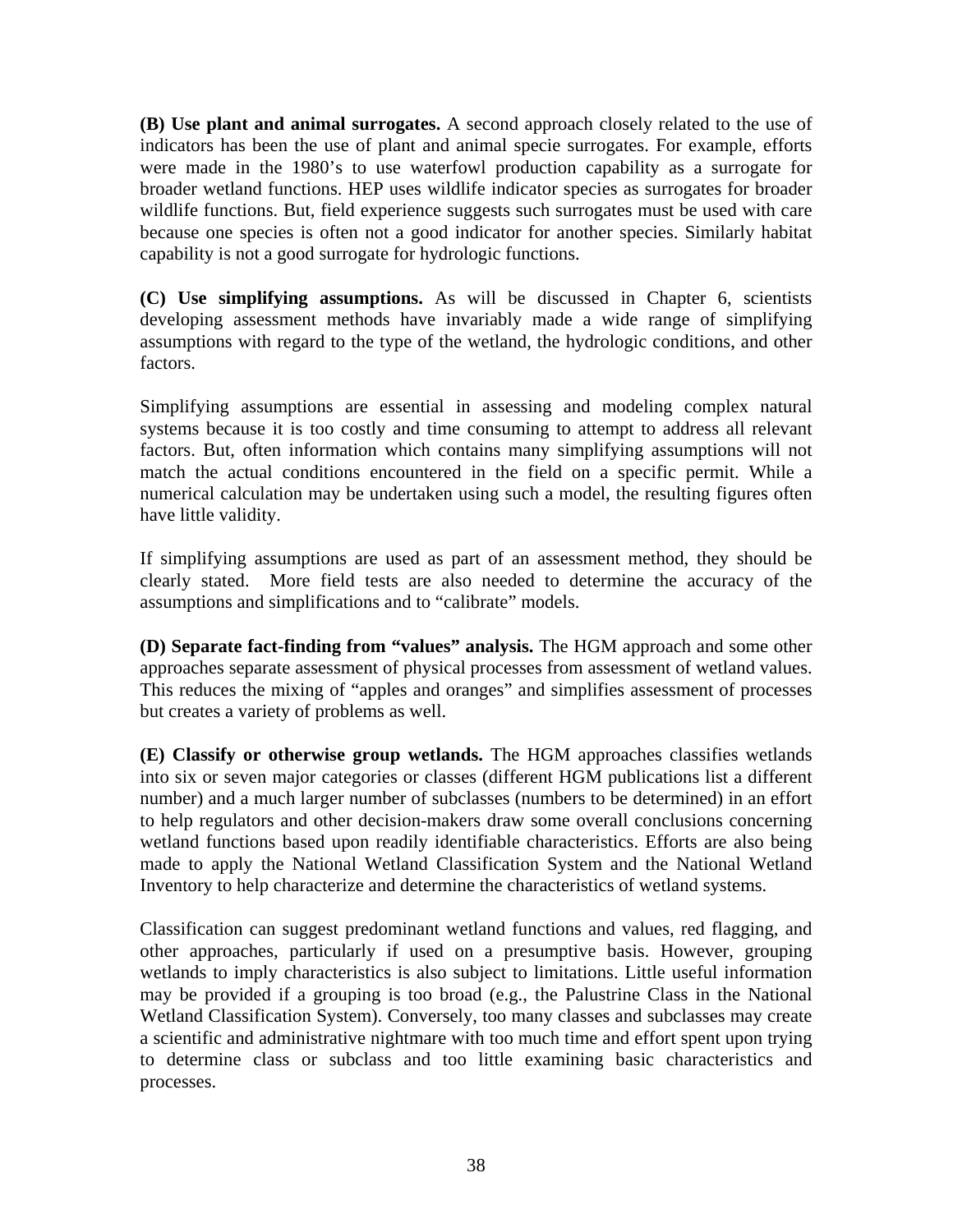**(F) Use sampling techniques and/or reference sites.** A number of assessment approaches such as HGM, HEP, and the IBI models use "sampling" and/or reference sites to develop overall regional profiles on particular types of wetlands with regard to specific characteristics such as vegetation type, density, slope, and other features. HGM and IBI use sampling and reference sites to evaluate wetland condition. Sampling and reference sites can be used to not only develop regional profiles but can lend objectivity to efforts to "profile" wetland characteristics and help document both natural variability and the range of conditions due to human activities. But, there are also problems with sampling because results depend upon the number and types of reference sites selected.

**(H) Ignore certain factors, processes, or types of information.** All wetland assessment methods attempt to simplify analysis by limiting the number of factors, processes, or types of information considered in the assessment and this may be considered a special case of simplification. See Chapter 6. Often important factors such as changes in hydrology are ignored because they are difficult or complex to easily evaluate. But, it may also result in inaccurate or misleading assessment and the failure of restoration projects that depend upon accurate assessment of future hydrology. Unfortunately, there is also the danger that evaluation of a single function or set of issues without considering others may be represented as complete "wetland evaluation" without carefully describing what has not been evaluated.

# *Institutional Strategies*

Regulators have also developed and applied a variety of institutional strategies to address problems and limitations in assessment due to the complexity and dynamic nature of wetlands and inadequate funding, budgets, time frames, and other restraints. These overlapping strategies include:

**(A) Use case-by-case data gathering and analysis approaches focusing upon specific sites rather than wetlands throughout a region in regulatory decision-making.**  Regulatory agencies have rarely attempted to evaluate functions/values of all wetlands in a locality due to limitations upon staffing, funding, and time restraints. They have, instead, concentrated information gathering upon specific sites where changes are proposed in wetlands. This is a cost-effective strategy but provides little hydrologic and ecological context for the evaluation of individual permits.

**(B) Use "red flagging", "yellow flagging", "focusing", "screening", "scoping", and other "filtering" mechanisms.** Wetland regulatory agencies have broadly used various informal "red flagging", "yellow flagging", "filtering", and "scoping" procedures to identify wetlands, functions/values, and special issues and problems which should receive more detailed examination in permitting.

With such an approach, data-gathering has been progressively focused on functions/values or issues or problems likely for a particular activity and wetland (e.g.,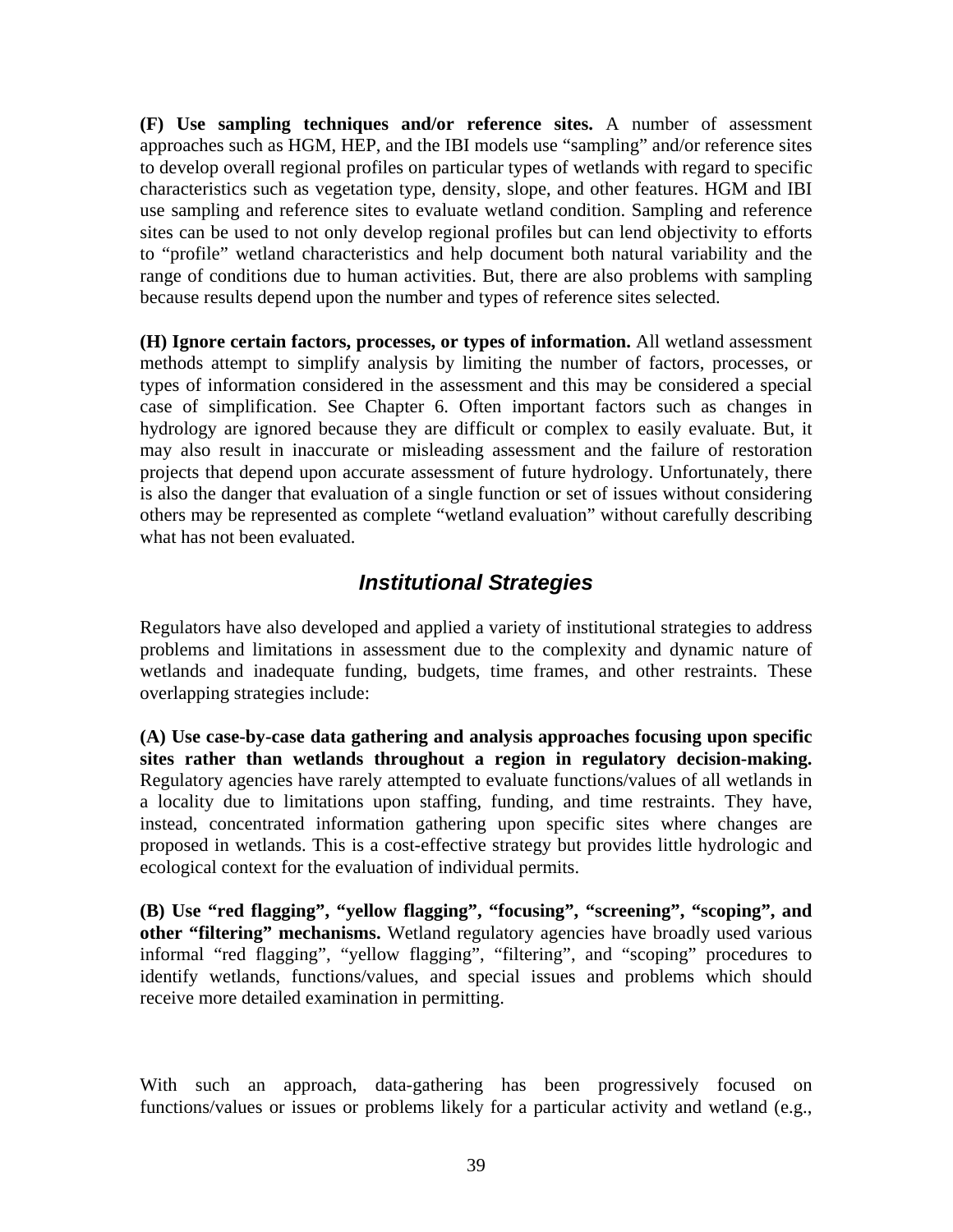potential blockage of flood flows). See discussion below and Final Report 3: Integrating Assessment into Regulatory Permitting.

**(C) Decide at any early stage of permit processing what level of detail and accuracy is necessary for assessment, taking into account a broad range of factors.** Wetland regulators have used a variety of informal approaches to help determine, early on, the level of detail and accuracy needed for assessment in a particular circumstance. Required levels of detail and accuracy depend upon:

- (1) Step or stage in regulation. More general data with lower levels of detail and higher levels of inaccuracy are often sufficient to permit initial adoption of programs, carry out initial mapping, etc. More detailed data is needed at later stages.
- (2) Whether information used by an assessment is used on a preliminary or presumptive basis versus a more final basis. Less detailed and accurate information can be used on a presumptive basis; more detailed and accurate information is needed for final determination.
- (3) The principal functions/values at a site identified through red flag/yellow flag procedures. There are some circumstances where low levels of detail and high levels of error in determining a floodplain function such as ground water discharge rate may be acceptable because the function has limited significance. In others, such as investigation of habitat for a suspected endangered species, high levels of detailed and even moderate levels of error may be unacceptable.
- (4) The types and magnitudes of threats posed by the activity to resources and society. For example, a proposal for a toxic waste dump or nuclear power plant in a floodplain would need much greater detail and scrutiny than a proposal for a residential lot.
- (5) Parcel characteristics and impact on the landowner. More detail and accuracy is needed for floodplain and subzone boundary delineation, assessment of natural hazards, and assessment of functions and values where extremely valuable land is involved and there may be a potential "taking" due to economic impact on a landowner. Less detail and accuracy may suffice for a rural environment where land values and taxes are low and existing forestry, agricultural, or other activities provide a reasonable economic rate of return on the land.

**(D) Use hierarchical decision-making processes.** Regulators often use decision-making processes which base decisions, to the extent possible, upon known and relatively certain information and avoid the necessity of making difficult and problematic assessments. For example, permits for activities in wetlands may be rejected on the availability of alternative sites, natural hazards, inadequate onsite waste disposal, or other grounds before an expensive, time-consuming, and error-prone effort is made to analyze specific wetland function and values.

**(E) Use qualitative assessment procedures and professional judgment.** Regulators have typically undertaken broad qualitative assessment of wetlands based upon professional judgment to "red flag/yellow flag" functions and values, issues and other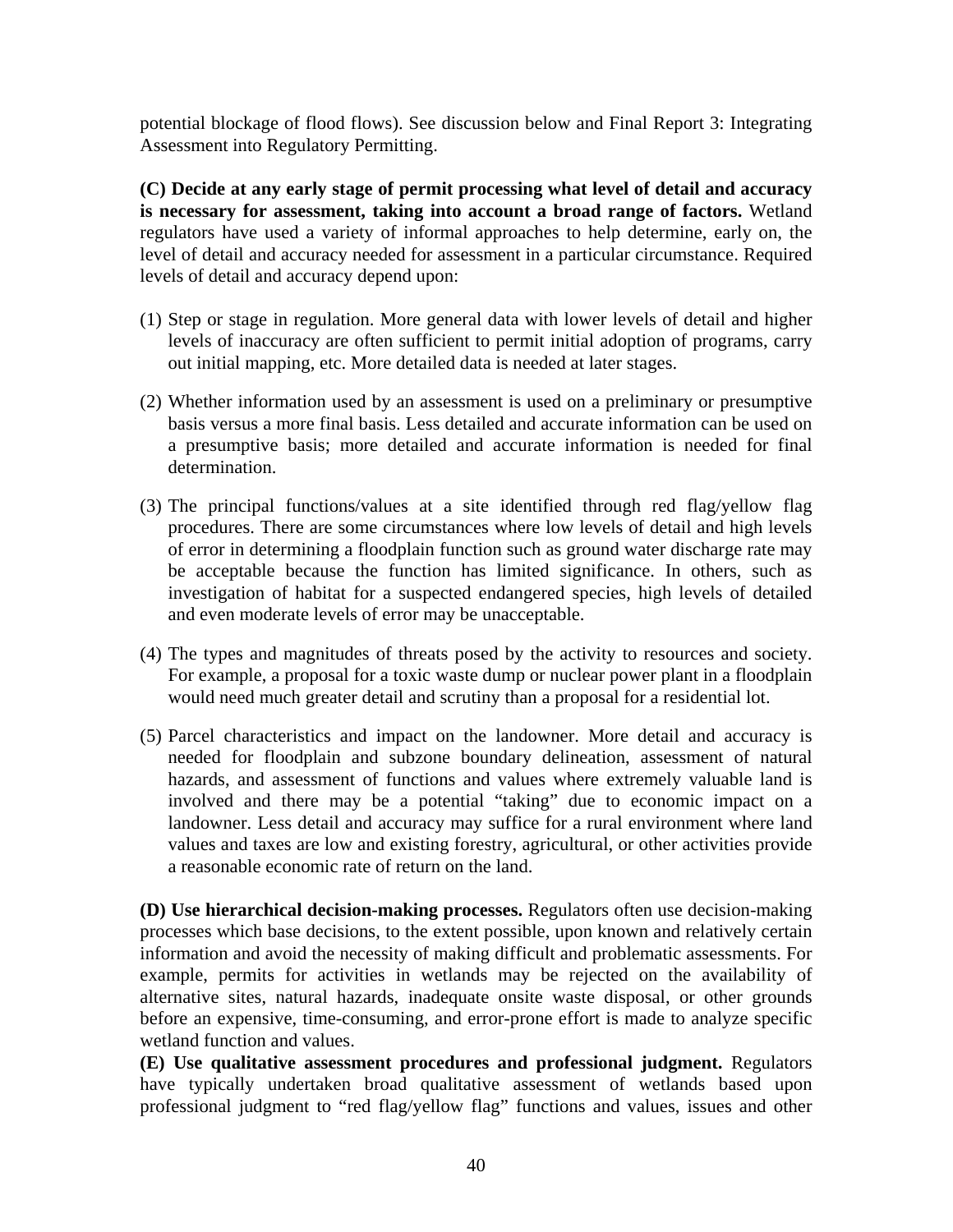problems. Qualitative assessment approaches such as the New England District Corps of Engineers Highway Supplemental Methodology allow a broader evaluation of a permit application and a wetland than more formalized but less inclusive rapid assessment approaches. However, they are also more subjective.

**(F) Require landowners to develop much of the required information for mid-size and larger projects.** Wetland regulatory agencies typically rely upon landowners or their consultants to develop much of the required information for regulatory permitting.

This means that landowners and their consultants must be involved in the assessment process and guidance for wetland assessment must be written for the landowner and his or her consultant. Guidance must be written in simple, understandable terms and be provided at reasonable costs to landowners and developers. Training and education and technical assistance are needed.

Involvement of landowners in information gathering is a practical necessity in most programs but it can also lead to biases information.

**(G) Use a variety of mechanisms to tap existing information sources.** To reduce costs, wetland regulators have found it important to tap available information sources. Examples include:

- (1) Regulators have found it desirable to make broad use of existing floodplain, soils, topographic, land use, and other maps for certain types of analysis. See Box 7.
- (2) Regulators have often used relatively low cost air photos and remote sensing sources rather than field surveys. For example, air photos and to a lesser extent satellite data have been heavily used in wetland efforts to map wetlands for regulatory purposes (states, locals), to monitor development, and to carry out certain types of analyses.
- (3) Regulators have tapped sources of information in other resource management agencies at federal, state, and local levels by providing "notices" to other agencies for permit applications, undertaking joint permit processing, undertaking collaborative planning, holding hearings and workshops, and using other techniques. See discussion below.

## **Box 6 Some Important Existing Information Sources**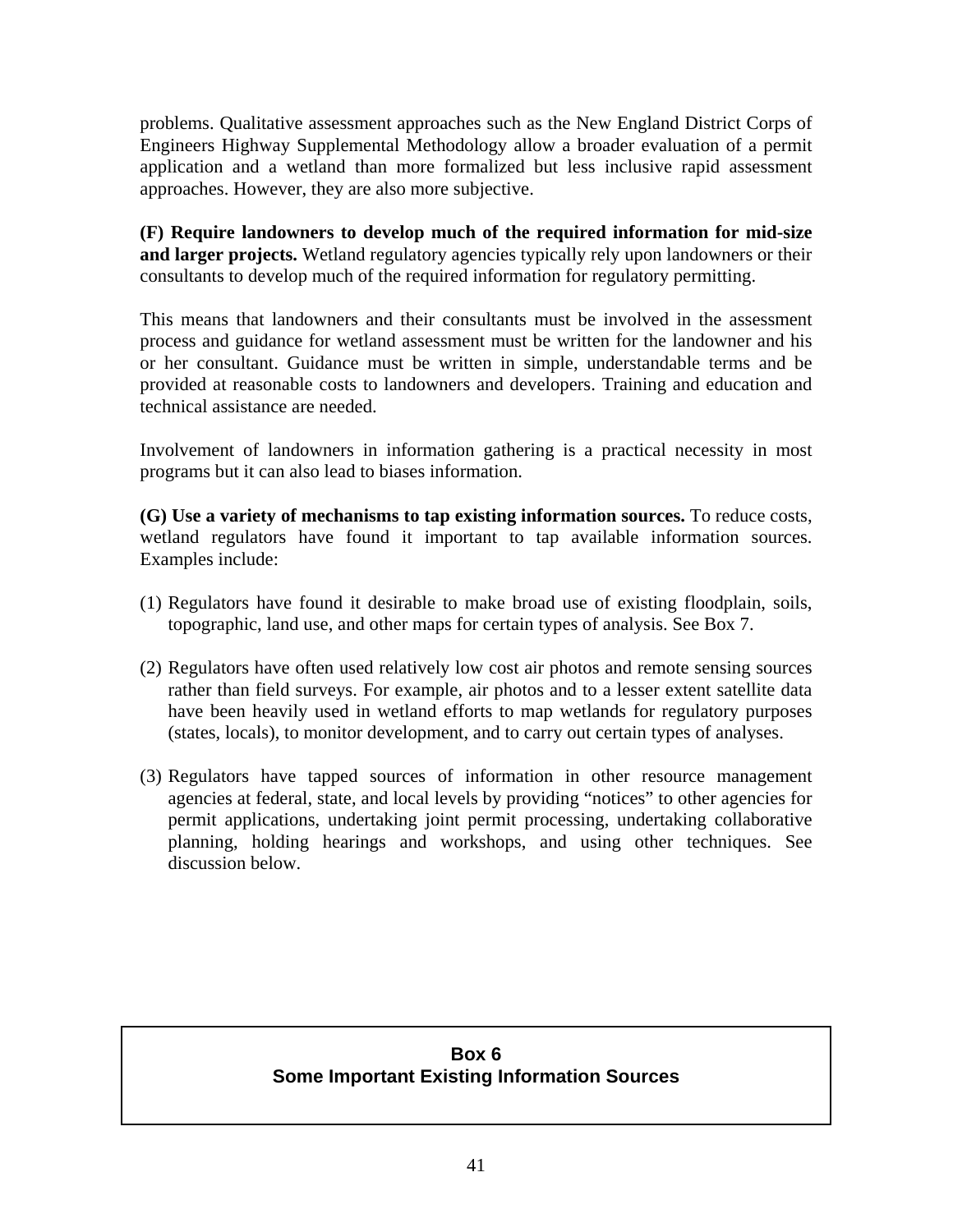Wetland regulators have found many types of information useful in evaluating wetland functions and values. These include (note the list is not exhaustive):

- **1. Wetland maps available for most of the nation (NWI, state, local).**
- **2. Other resource maps such as flood maps, soil maps, topographic maps, and geological maps.**
- **3. Orthophotos, infrared photos, satellite images, and other low level digital imagery.**
- **4. Landscape level inventories of features of special interest such as natural area inventories (state Heritage Programs), archaeological and historical site inventories, and inventories of rare and endangered species.**
- **5. Hydrologic studies prepared for stormwater management, water quality protection (point and nonpoint), source water planning, floodplain management, navigation, and other purposes.**
- **6. Inventories of potential wetland restoration sites prepared as part of various river restoration, mitigation bank, and other studies (e.g., Everglades, Kissimmee).**
- **7. Multiobjective GIS (geoinformation system) and LIS (land information system) databases (e.g., land parcel information, existing uses).**
- **8. Resource plans available at all levels of government--public land management, infrastructure planning, water resources planning, etc.**

**(H) Use a variety of mechanisms to tap available expertise including the use of notices, joint permit processing, public hearings, and other approaches.** Regulators have used a variety of techniques to tap available staff resources and expertise as well as information sources throughout other regulatory agencies, resource agencies, not-forprofits, and academic institutions. These techniques may include, depending upon the circumstances:

- (1) Use "notice" procedures and referrals.
- (2) Use joint permit processing and interagency teams.
- (3) Use public hearings. Hearings are often extremely important information gathering devices. They can be used to gather factual information from a broad range of sources not typically involved in permit processing such as academics, non-profits, and other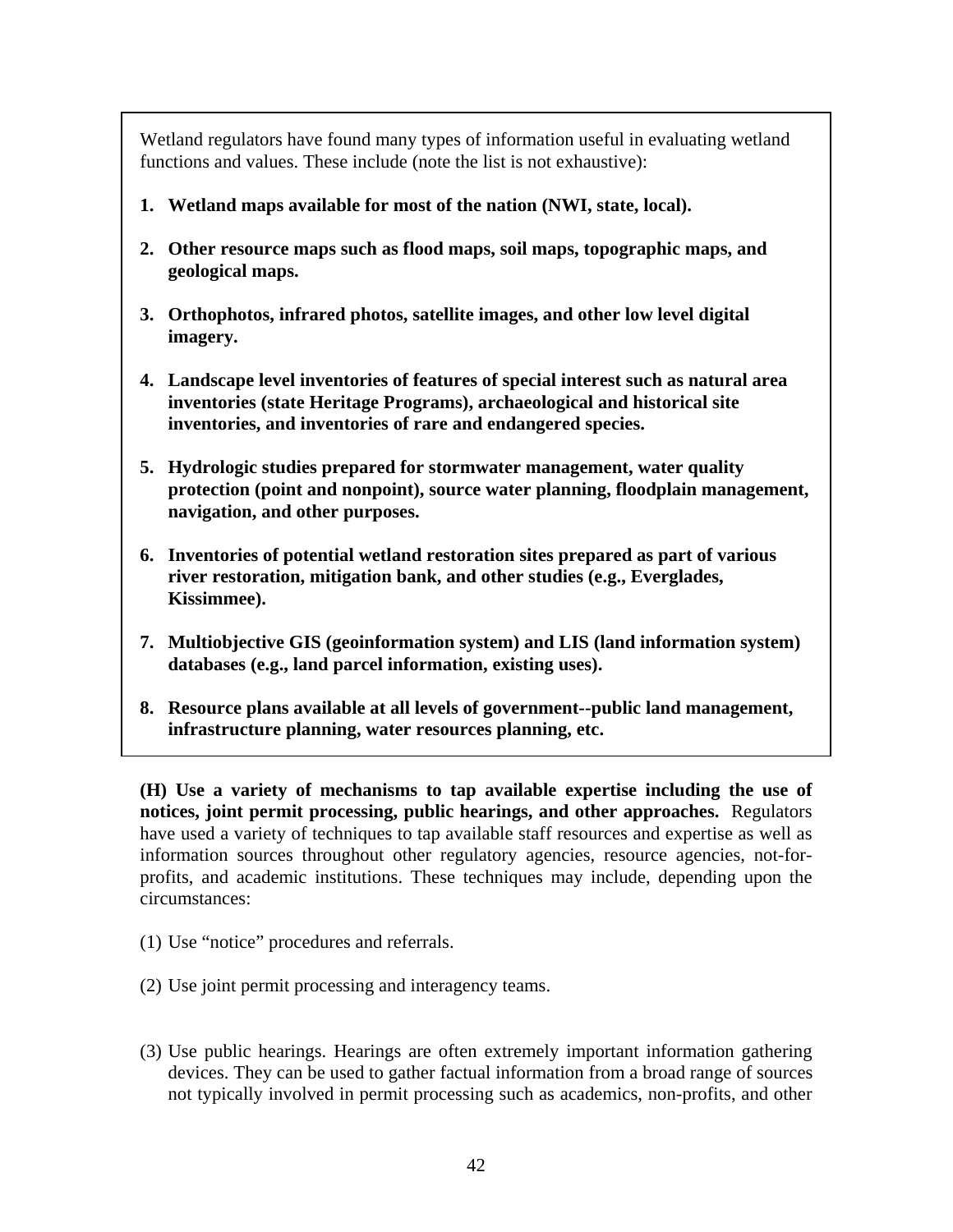landowners. Public hearings can also help disseminate information and build consensus. Finally, they can determine public attitudes. To make maximum use of public hearings, floodplain management agencies must insure that those who may have an interest in an alteration (a) receive adequate notice, and (b) be provided with adequate information concerning the proposed project, activity, or area.

- (4) Use expert commissions or work groups. Often the greatest expertise in a state or region concerning functions and values for specific wetlands is located in government agencies, academic institutions, not-for-profit organizations, and consulting firms. Wetland management agencies have used a variety of techniques for capturing and applying this expertise and data such as:
	- Appointing and using conservation commissions.
	- Forming A-Teams (HGM).
	- Forming advisory committees (e.g., Washington state advisory committee on wetland assessment).
	- Forming special councils. For example, the National Wetland Technical Council.
	- Forming other types of standing committees and advisory groups.

(5) Use workshops. Workshops can be used to:

- Generate information.
- Check and validate information.
- Analyze information.
- Disseminate information.

**(I) Combine up-front data gathering and site-specific surveys.** Wetland regulators have found it practical to combine some measure of "up-front" data gathering (e.g., flood maps) and site specific surveys (e.g., investigation through a HEC model of the impact of a proposed fill upon flood heights).

When wetland regulations were first adopted at federal, state, and local levels in the early 1970's, it was broadly hoped by regulators that wetland boundary maps and other types of assessments could be developed with sufficient accuracy and detail on a communitywide, state, or regional basis to replace on-site delineation of boundaries or assessment of functions and values at the time permit applications were submitted. A great deal of money was spent preparing very detailed wetland maps in some localities.

But, field experience has indicated that maps and assessments, even those with considerable detail have not usually proven sufficient to make a "final" determination of wetland boundaries, functions/values, and other features for a number of reasons:

- Many mapping efforts were carried out to meet narrow agency missions.
- There are physical limitations in representing floodplain and more specific subzone (e.g., wetlands) with enough precision on maps (e.g., the width of a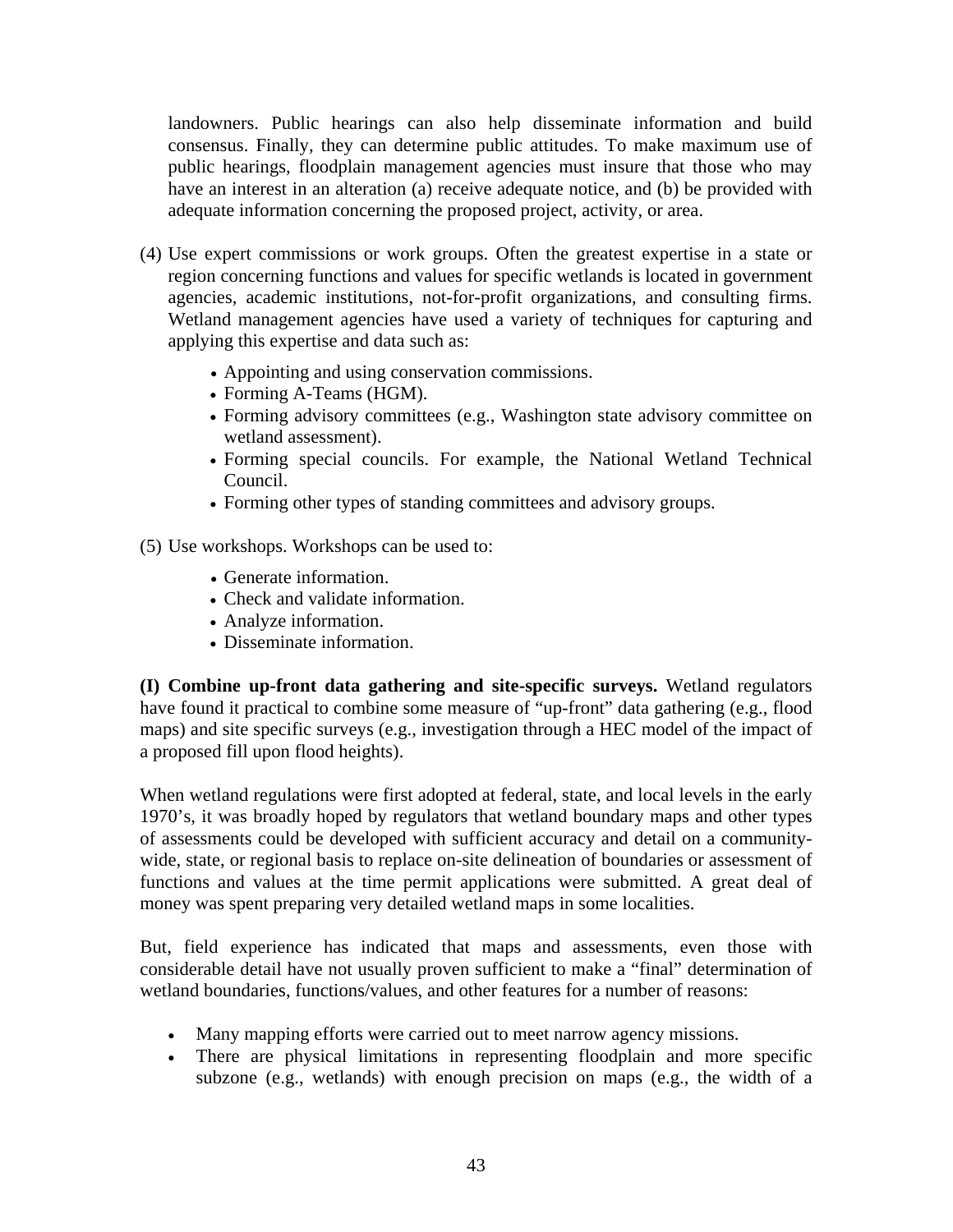pencil line may be 10-25 feet) to determine precise boundaries or other characteristics on the ground without supplementary field investigation.

- There are practical (economic, staffing) limits to the scale and accuracy of mapping and other information gathering on a locality or region even if large amounts of money are spent.
- The number of wetlands increase exponentially with map scale and the task of accurate delineating of all boundaries, functions and values, and other features also increases.
- Wetlands are extremely dynamic and it is difficult, in advance, to determine natural fluctuations in water levels and other features over time.
- There are many changes in wetlands and wetland water regimes due to the activities of man and it is difficult to anticipate these changes.

Faced with cost/benefit tradeoffs, management agencies have often opted for rather generalized up-front mapping and evaluation and concentrated most of their funds on site-by-site analysis as permit applications are submitted.

**(J) Apply "conservancy zoning" approaches.** Local regulatory agencies have applied various conservancy zoning approaches to wetlands in general or selected wetlands based upon generalized information concerning wetland functions and values (rather than sitespecific information), natural hazards information, public/private ownership considerations, onsite waste disposal considerations, availability and costs of roads, sewers, and water supply, compatibility of adjacent uses, and other factors. With a conservancy zone approach most of all development is prevented in wetlands unless a variance or special exception are issued. Wetland-by-wetland evaluation of functions/values does not take place for individual wetlands except for special exceptions or variances.

Conservancy zone approaches can be implemented without up front, site specific information on each wetland. However, some landowners strongly oppose such approaches.

**(K) Apply generic impact reduction and compensation measures.** Regulatory agencies often apply generic impact reduction measures and require onsite/in-kind compensation using set rations even if wetland functions and values at a site are not fully known. A regulatory agency may modify these requirements if a landowner is willing to undertake a more detailed assessment of the wetland resource.

This is a practical and widely applied technique for dealing with limited information but it also often provides limited protection for wetlands.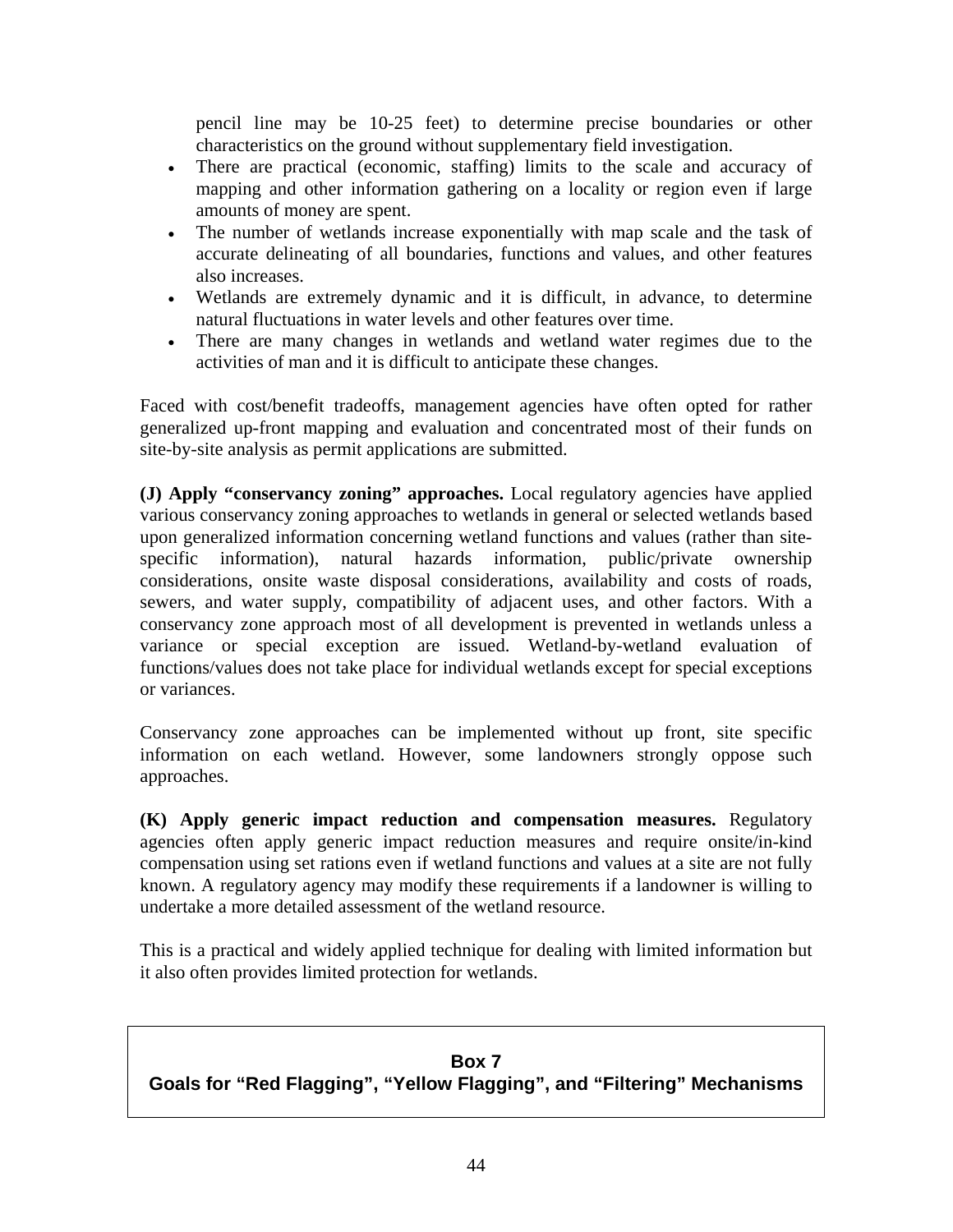"Red-flagging", "yellow flagging", and other filtering procedures can be used to:

- **Identify, early-on, clear grounds for denial of the permit.** Various red flag and yellow flag procedures are used to determine whether a permit should be denied early on due to a single important problem or failure to comply with specific criteria.
- **Help determine wetland functions/values that will need to be examined in greater depth at specific permit application sites (essential from cost and time frame perspectives).**
- **Identify potential problems and issues (e.g., increase in flood heights or erosion on other lands) that will need to be addressed by the regulatory agency**, **other agencies, or the permit applicant through more detailed studies or analysis.**
- **Determine special factors that will need to be considered in analysis** such as changed or changing watershed conditions.
- **Determine groups and individuals (e.g., adjacent landowners, downstream landowners, environmental not-for-profits, academics, others) who may have an interest in the permit application,** who may be able to supply data, or who may wish to appear at a public hearing. These groups may then be notified with regard to the pending application.
- **Determine whether other agencies have jurisdiction over the permit application and if so, their needs and desires with regard to the application and how they wish to proceed.**

# *Summary*

Scientists and regulators have developed a variety of useful scientific and institutional strategies to deal with the scientific complexity and dynamic nature of wetlands and the limited budgets and time frames of regulatory agencies. However, many of these strategies are in themselves subject to limitations and problems. And, strategies have not been systematically applied nor have they been optimally combined.

Looking to the future, combinations of wetland assessment strategies are needed. Refinements are also needed in individual strategies for particular functions/values or issues.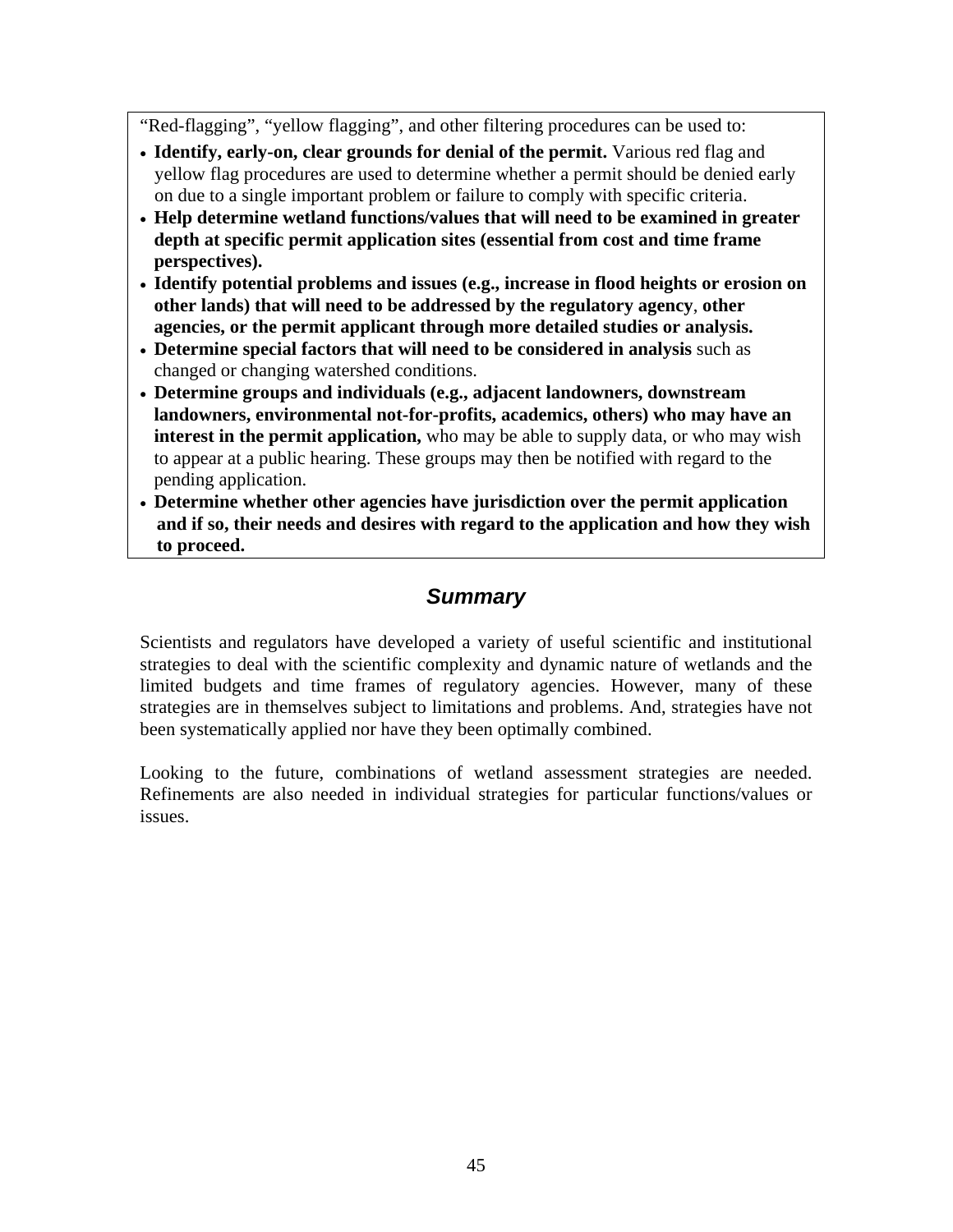# **CHAPTER 4: CONFUSION IN ASSESSMENT**

Chapter 4 considers in greater depth why there confusion among scientists and regulators regarding assessment of functions and values and what might be done about it.

# *Why the Confusion?*

Controversy and confusion are due, in part, to reasons already suggested in Chapters 2 and 3 including the scientific complexity and dynamic nature of wetlands which make the development of simple, broadly applicable assessment approaches extremely difficult. Gaps in scientific knowledge are another problem. The large number of assessment approaches which have been proposed to date with limited guidance and training available concerning these approaches is a third.

But, there are other reasons as well:

• **Assessment approaches are becoming so complex that potential users cannot understand and evaluate them much less select from among techniques.** For example, few technical participants in a two-day workshop concerning the HGM approach that the Association of State Wetland Managers conducted in April 1996 and a much larger 3 1/2 day symposium conducted by the Association conducted in March 1997 concerning HGM and other approaches felt they sufficiently "understood" most assessment approaches to evaluate them much less use them in the field.

• **There have been inadequate efforts to identify and agree upon regulatory "needs" and the objectives for assessment methods.** Without a clear picture of regulatory needs and assessment goals, arguments for and against particular approaches take place in the abstract rather than in the context of defined needs and goals. As discussed in this report series, regulatory assessment needs are somewhat different from nonregulatory needs.

• **Information concerning wetland functions/values is only of many types of information needed by regulators.** There has been little effort to relate various wetland assessment approaches to such broader information gathering needs despite the fact that regulators must simultaneously gathering not only functions/values information but broader information with limited budgets and personnel. This has created confusion concerning what should be undertaken with "assessment".

• **Regulators have often not been involved, early on, in the design and testing of assessment methods and, there has often been limited communication between the regulators and the scientists developing wetland assessment techniques and models.** Scientists designing assessment techniques have typically approached regulators after a technique has been developed with the question, "How can we fine tune this approach?" rather than, "What information do you need, given all of the other available approaches and your limitations upon funding, staffing, and other restraints?"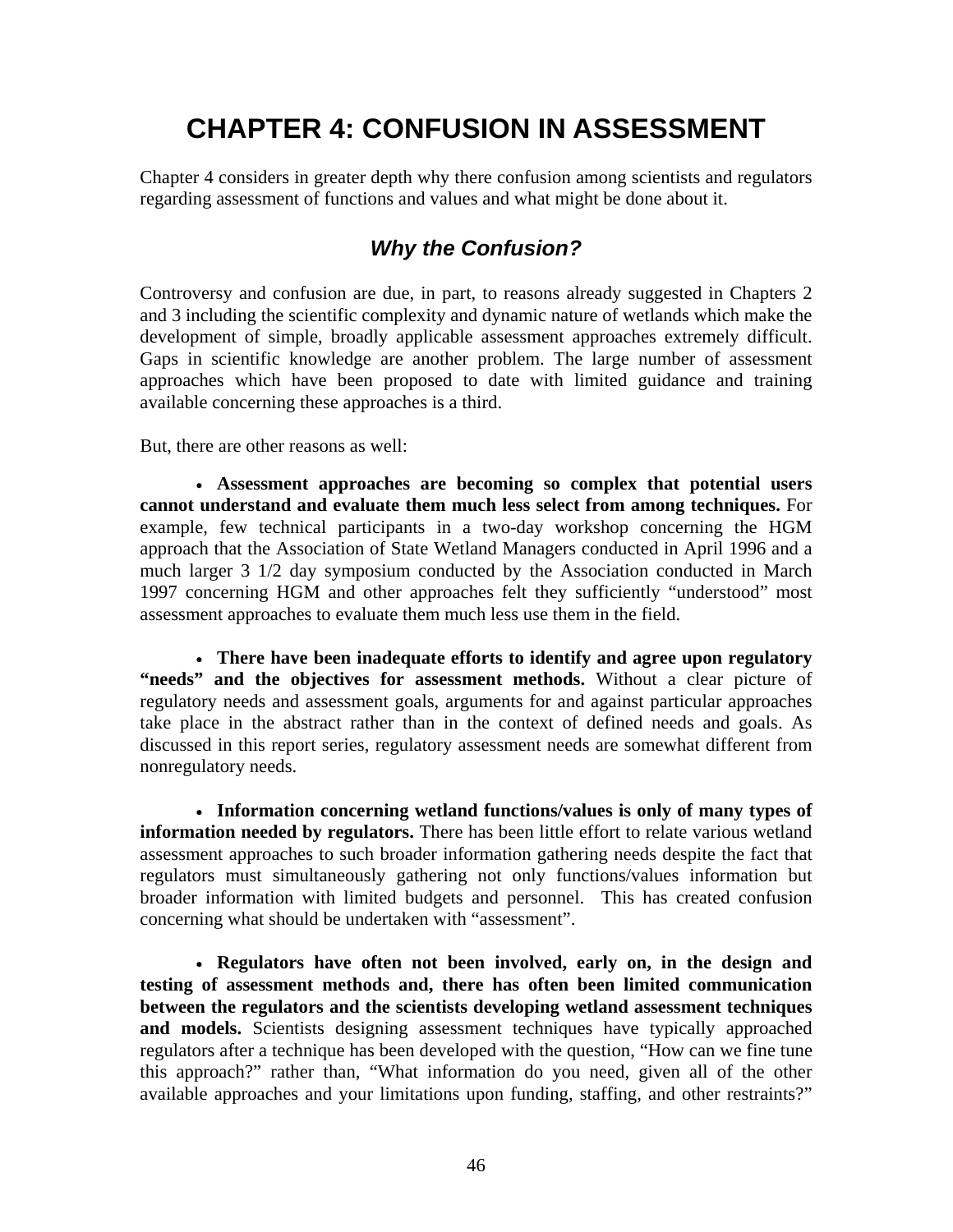This has, in some instances, been equivalent to presenting a built car to an individual needing transportation and asking him or her to help "fine tune the car" when the individual may need a boat.

• **The policy implications of wetland assessment definitions such as "functions" and approaches have not been acknowledged.** Scientists have quite often asserted that development of assessment methods is a "scientific issue." But, assessment methods have large policy dimensions because regulatory assessment methods (and the information developed by such methods) determine which wetlands will be protected and which will be destroyed and the adequacy of impact reduction and compensation measures. Important policy issues are involved in the definition of basic terms such as "function" (See Appendix A), "values", "processes" and the factors considered and omitted in the assessment. Some scientists recognize this and, therefore, take particularly strong positions depending upon their assessment and protection preferences. But, others do not. Unfortunately there policy considerations are not discussed "up front" in documents, conferences, and workshops. Instead, arguments are often couched in scientific terms with the assumption that there are no policy issues.

Also, as wetland assessment and wetland assessment techniques have become more complicated, policy-makers have had greater difficulty in understanding them and selecting from among wetland assessment techniques and approaches. Policy-makers must even more rely upon the recommendations of scientists. And, this means that the scientists developing and recommending assessment approaches have even greater, implicit policy-setting roles.

• **A change in the definition of "function" changes the wetland protection/destruction equation.** The definition of "function" used in an assessment method determines, to a considerable extent, what information will and will not be gathered in the assessment effort, and, ultimately what wetlands will be protected in a regulatory program implementing a "no net loss of function" goal. For example, if the term "function" is used only to refer to natural processes in wetland assessment (e.g., HGM), then wetland permits evaluated with a "no net loss of function" criteria will be denied only where there is a substantial, uncompensated change in natural processes. But, if "functions" are more broadly defined to include not only ecological processes but recreational uses, archaeological values, historical values, aesthetics, wetland interpretation values, education values, and other factors important to the public, then a broader range of wetland characteristics will be protected. This important distinction is not broadly recognized and has received little formal debate in scientific meetings or publications.

• **Given the limited amount of funds and time available for regulatory assessment, formal adoption of any single wetland assessment approach for regulatory agencies may, practically, preclude or limit the use of other approaches**  and this too has important policy implications. Theoretically, a regulatory agency might simultaneously apply variety of assessment approaches to analyze a specific proposed permit. But, regulatory agencies often cannot, practically, use even a single,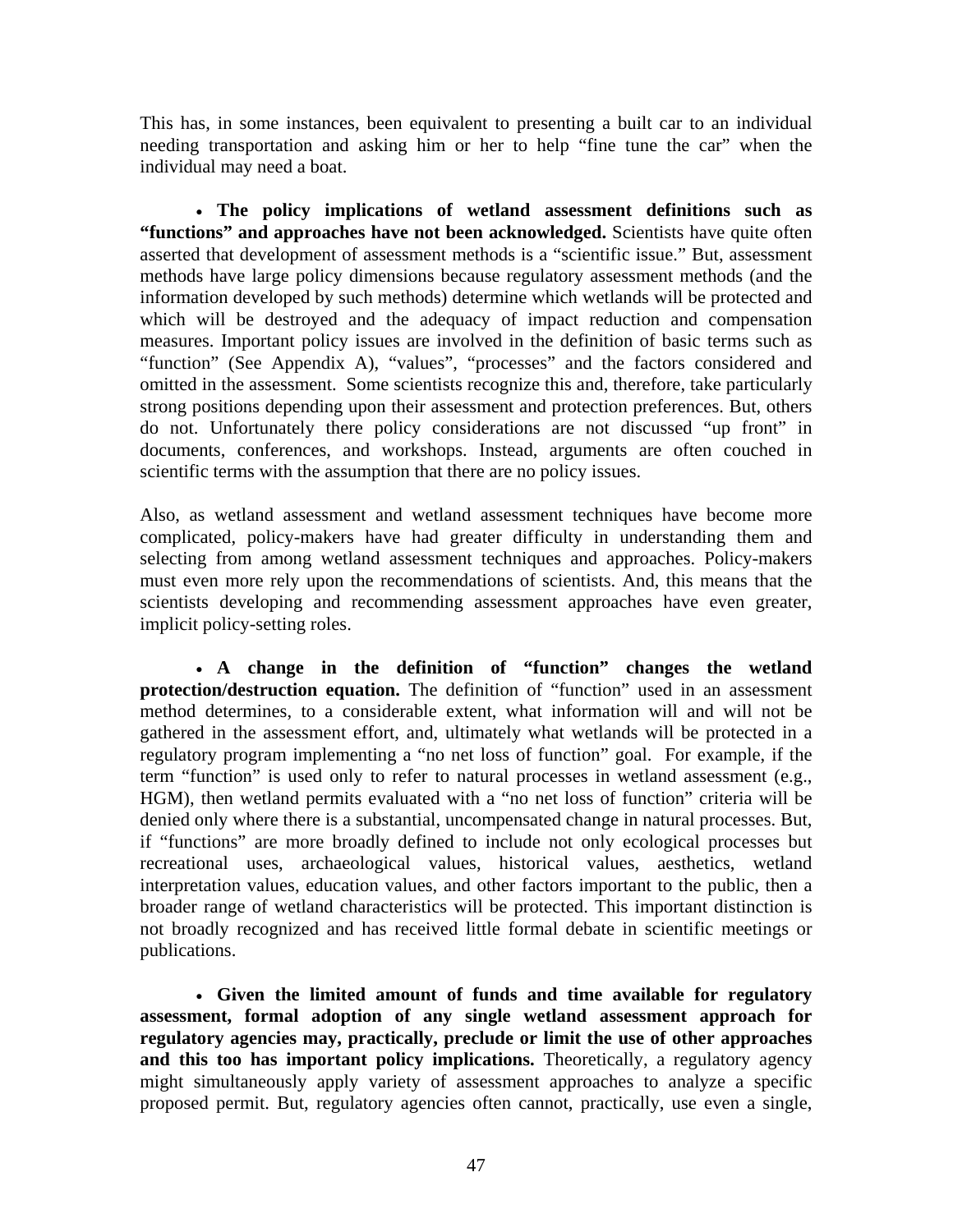detailed functions/values assessment approach much less combinations of approaches on routine permits due to limitations on regulatory budgets, staffing, and time frames. So, if a regulatory agency adopts a specific approach it will probably become the only approach used on most permits. And, if the single approach (whatever it is) fails to meet the typical permitting needs, assessment will often be inadequate.

• **Advocates of particular assessment methods designed to serve specific, narrow goals fail to recognize that regulators must meet the full range of critical needs with limited regulatory dollars, staff, and time frames and not simply carry out a single type of assessment.** Regulatory assessment methods and techniques are often advocated without any sense of the "large picture" of assessment needs.

• **Those designing assessment approaches typically fail to describe the assumptions, simplifications, compromises, and tradeoffs implicit in various assessment approaches.** See Chapter 6. These collectively determine, to a considerable extent, what is addressed and what is not addressed in a particular method. They also determine the accuracy of the assessment method. Because they are not stated upfront, it is very difficult for potential users to compare approaches and to understand what techniques do and do not do in varying situations.

• **There has been limited, rigorous field-testing of methods and models to determine whether they do, indeed, identify or predict various "functions" and "values" and the adequacy of the information in applying regulatory permitting criteria.** Without field-testing, it is easy to argue the theoretical merits of one approach over another.

# *Reducing Confusion and Promoting Dialogue*

What, then, could be done to reduce confusion and promote dialogue?

**(1) Perhaps the single most important step would be for scientists, regulators, and others to better define and recognize regulatory information needs and assessment goals and the restraints upon information gathering and analysis inherent in regulatory processes including the special issues encountered with regulations.** This has not been done. This wouldn't solve all of the problems but it would help put scientists, regulators, and others on the "same page" and provide the basis for meeting issues and needs. See Box 9 for some "ideals" for assessment methods and techniques.

(**2) A second step would be to recognize that wetlands are highly varied, complex and diverse; a number of techniques and methods are to address the full range of needs not simply one technique or method.** For example, analyzing the impact of proposed fills upon flood conveyance and storage in riverine wetlands requires hydraulic and hydrologic models; analyzing the impact of fills or drainage on endangered plants in a bog required detailed onsite information combined with scientific knowledge concerning the requirements of those species. Wetland regulators and other managers need a suite of techniques to address particular functions/values and issues in specific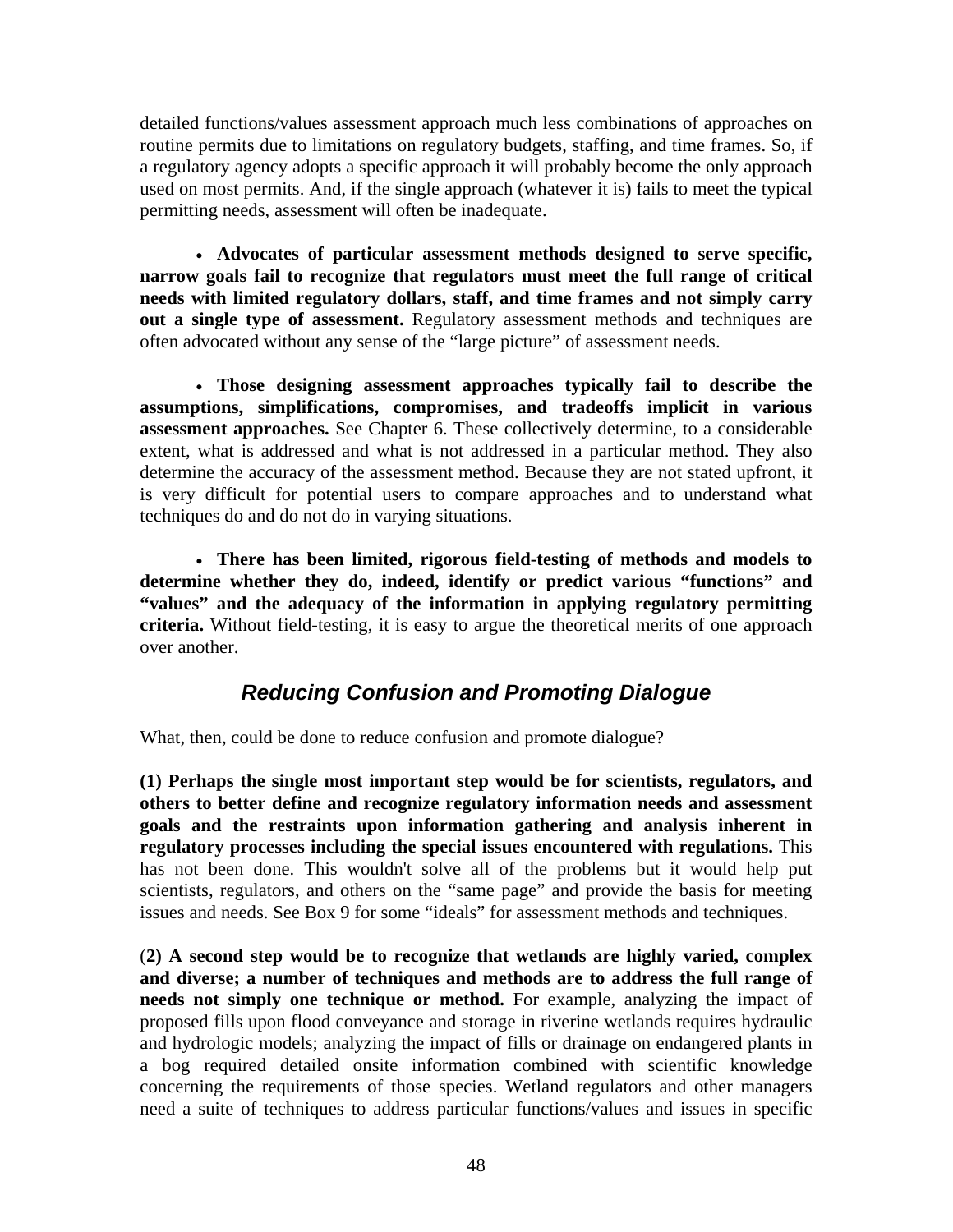contexts. They also need an overall analytical framework to help them decide what is needed in a particular circumstance.

**(3) A third step would be to recognize, up front, the policy implications in assessment approaches including the policy implications in defining critical terms such as "function".** Public debate is then needed concerning these policy implications.

**(4) Any effort to require the exclusive use of any single assessment method for regulatory purposes should be approached with great care and should take place only after broad and open debate and scientific peer review.** There is no "silver bullet" approach. Any approach proposed for broadscale use should also be tested in the field for not only accuracy, but cost and practicality with potential users before adoption.

**(5) The authors of assessment approaches should acknowledge the simplifications and assumptions contained in their methods in guidance materials and training.**  With such acknowledgments, regulators and other users will be able to better understand and use assessment techniques and tailor them for use in particular circumstances**.** 

**(6) Federal agencies should, in cooperation with states, local governments, academic institutions, and other organizations, form an interagency "wetland assessment" task group or working group designed to help governmental units at all levels of government develop and apply wetland assessment methods in regulatory contexts.**  This working group (or another) should propose a set of "ideals" or goals for regulatory assessment methods. A set of ideals or goals could not only help direct future efforts but provide the basis for evaluation or comparison of methods, even if such ideals could not be fully met. Without some sort of "ideal" or "standard", assessment methods become free-floating entities and it is extremely difficult to compare them. Box 9 attempts to capture some ideals (however unrealistic some may be).

This working group (or another) should also set forth alternative definitions for the terms "function" and "value" for regulatory purposes and other key terms. These terms should be openly debated in light of the scientific and policy implications.

**(7) This working group should prepare and make broadly available a detailed description of available assessment methods describing their goals, how they work, how much they cost, how much expertise is required, what assumptions are made, whether they have been applied (and if so what has been the experience), and other characteristics.** Such an inventory should not be confined to rapid wetland assessment methods but should include the broad range of other useful methods. Such an inventory could build upon an excellent report, A Comprehensive Review of Wetland Assessment Procedures by Candy Bartoldus of Environmental Concern but should be more comprehensive in its scope.

Other recommendations are set forth in Chapter 8 and the Executive Summary. Box 9 suggests some ideals or goals for assessment methods.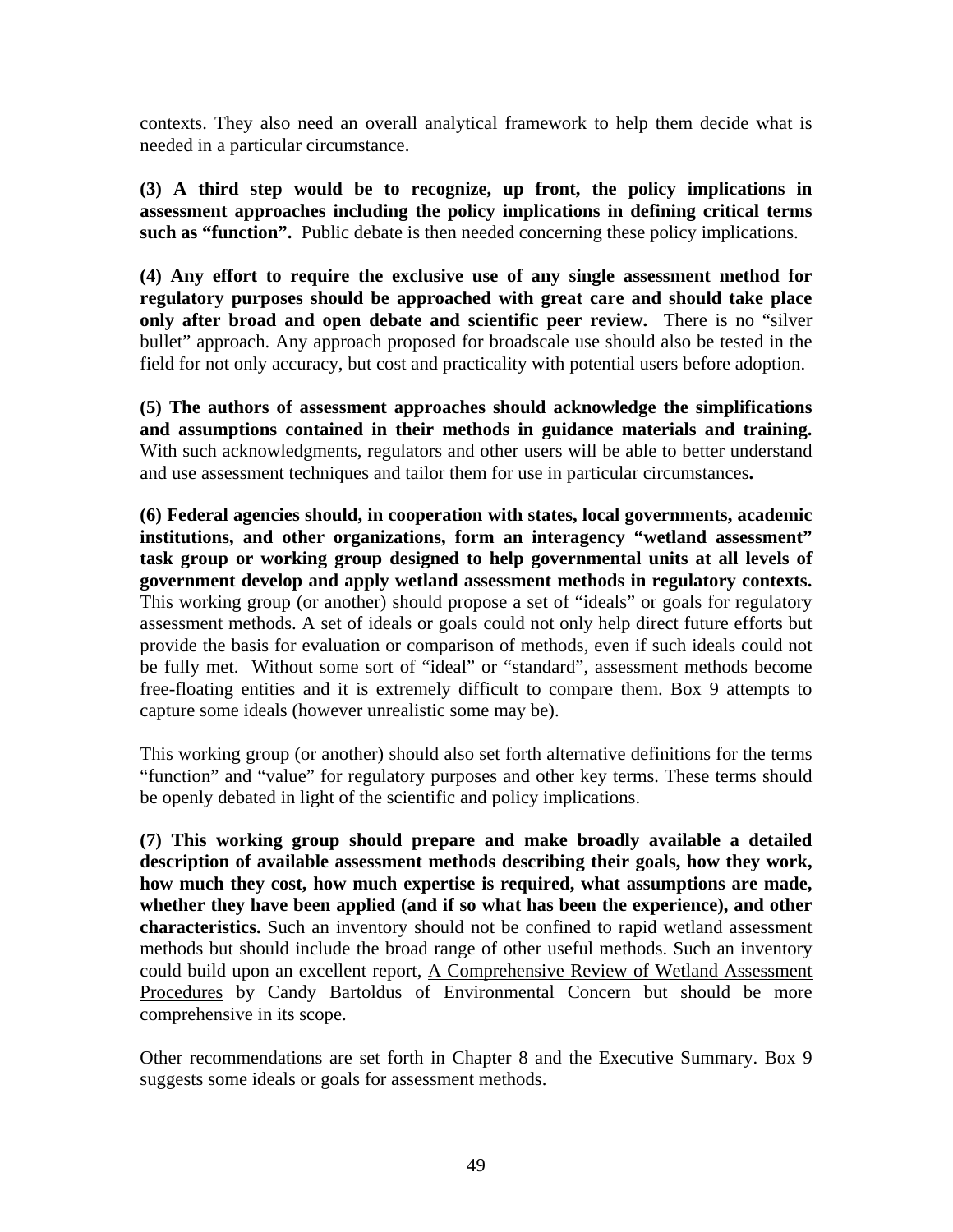## **Box 8 Some "Ideals" For Regulatory Assessment Methods**

For a regulator's perspective, a regulatory functional/values assessment method or combination of methods should be designed, first and foremost, to meet the priority ecological, legal, political, and other regulatory decision-making needs. A list of ideals or goals for a regulatory assessment method or combination of methods includes the following (Note, I am suggesting this wish list for discussion purposes. No technique can conform to all of the ideals. Which ideals would you include or omit?).

- An assessment method or methods should be designed to "work" in typical regulatory permitting situations such as a small fill for a small, partially altered wetland (often a depression or slope wetland) in an urban or urbanizing area. A method or methods should also, of course, work for mid and large scale projects in all contexts.
- An assessment method or methods should be usable by a single regulator and also by multiple regulators at a single level of government or several levels of government simultaneously. It should "tap" the capabilities and information available at each level and help build consensus among regulatory agencies and resource agencies.
- An assessment method or methods should generate the sorts of information needed to apply statutory and administrative regulation/ordinance criteria (e.g., impact of proposed activities on fisheries, flooding, etc.) and should help meet Constitutional needs including dealing with the "taking" issue and other legal issues on both a generic and site-specific basis. See Wetland Assessment in the Courts.
- An assessment method or methods should "tie into" and work with other sorts of assessments needed for processing regulatory permits (wetland boundary information, alternatives analysis, environmental impact analysis).
- An assessment method or methods should be understandable to landowners, consultants, local regulators, and others who will carry out much of the necessary data gathering and analysis.
- An assessment method or methods and the results of such methods should be predictable and reproducible.
- An assessment method or methods should take into account the full range of critical factors relevant to assessment of functions/values or, if it does not fully do so, at least recognize the relevance of such factors and permit users of the method to consider special factors (e.g. changing watershed hydrology) where they are relevant.
- An assessment method or methods should, to the extent possible, reflect actual, on the ground scientific conditions. To do so, they should take into account the complexity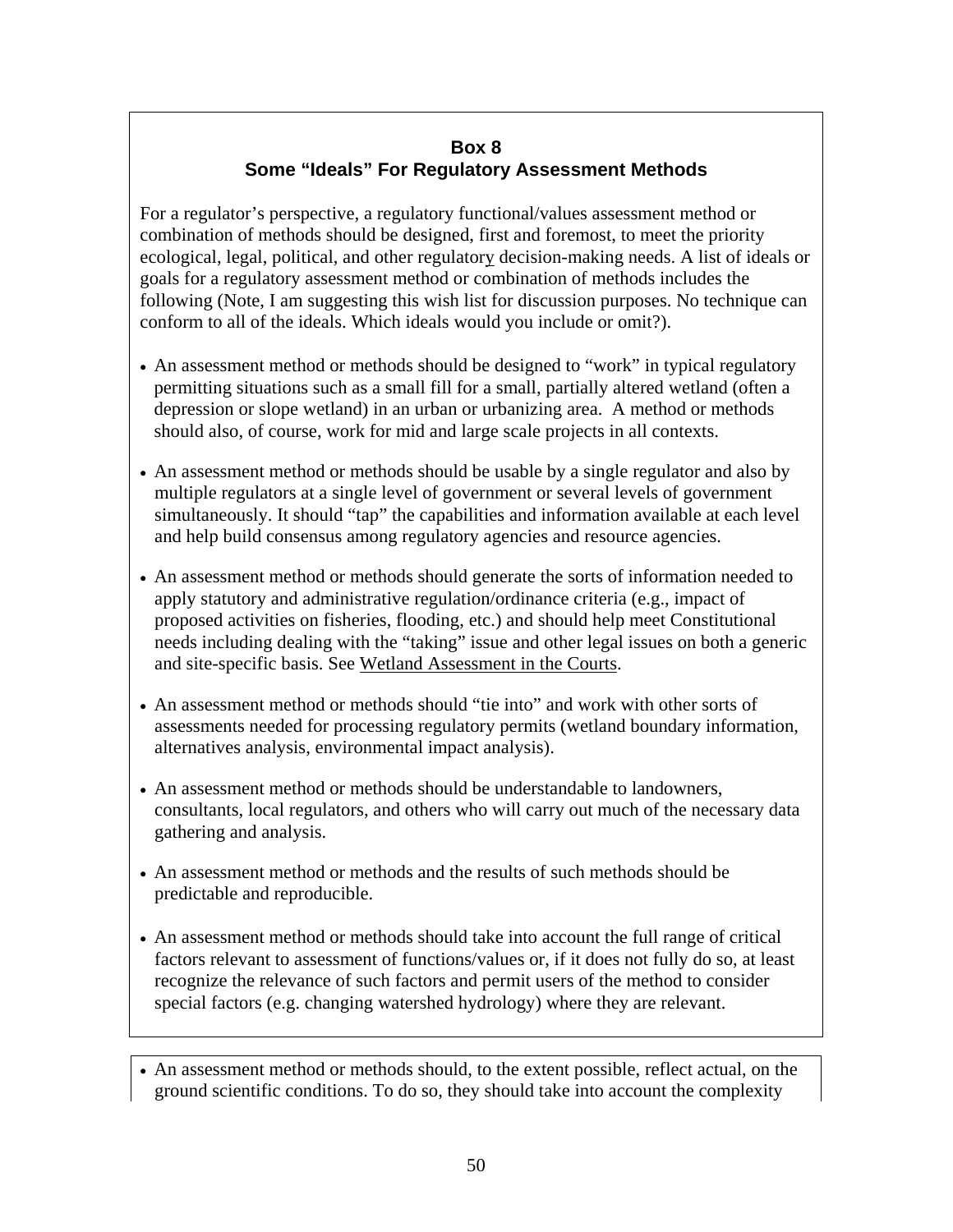and dynamic nature of wetlands. In the best of all possible worlds (remember, I can dream), they should, more specifically:

--Assess both general ecosystem functions (e.g., HGM) and species-specific functions such as support of specific birds and fish (e.g., WETHINGS). As a practical matter a detailed analysis of both ecosystem function and specific species will not be possible on most permits but both are desirable.

--Reflect critical offsite as well as onsite characteristics related to various functions/values such as buffer areas and proximity to other wetlands and waters. See Chapter 7.

--Develop "real" interval numbers for functions such as acre feet of flood storage for a 100-year flood, number of mallards produced, number of fish produced, etc. (I know this is pipe dreaming). This is an ideal extremely difficult to achieve except for certain limited types of analyses (e.g., backwater computations).

--Reflect natural and anthropogenic fluctuations in wetland hydrology such as short and long term precipitation cycles.

--Take into account future changes in hydrology due to urbanization, water control structures, etc. This is difficult, but some common sense projections are often possible.

- An assessment method or methods (perhaps several need to be combined) to serve a "public interest" review process should at least qualitatively provide information concerning the "capacity" or "efficiency", "opportunity" and "social significance" of wetlands. An assessment method or methods should, therefore, determine not only whether an impact will occur but should suggest who will be affected and how much. Accurate evaluation of capacity, opportunity, and social significance is, of course, very difficult. But, generalized, qualitative evaluation of opportunity and social significance is better than none at all and can help shape information gathering. See Integrating Wetland Assessment Into Regulatory Permitting.
- An assessment method or methods should permit determination of project impact on the portion of the wetland typically affected by a fill, vegetation cutting, or other activity.
- An assessment method or methods should permit the determination of "natural" restoration potential of a wetland. This is, of course, difficult but a general, qualitative evaluation may be possible.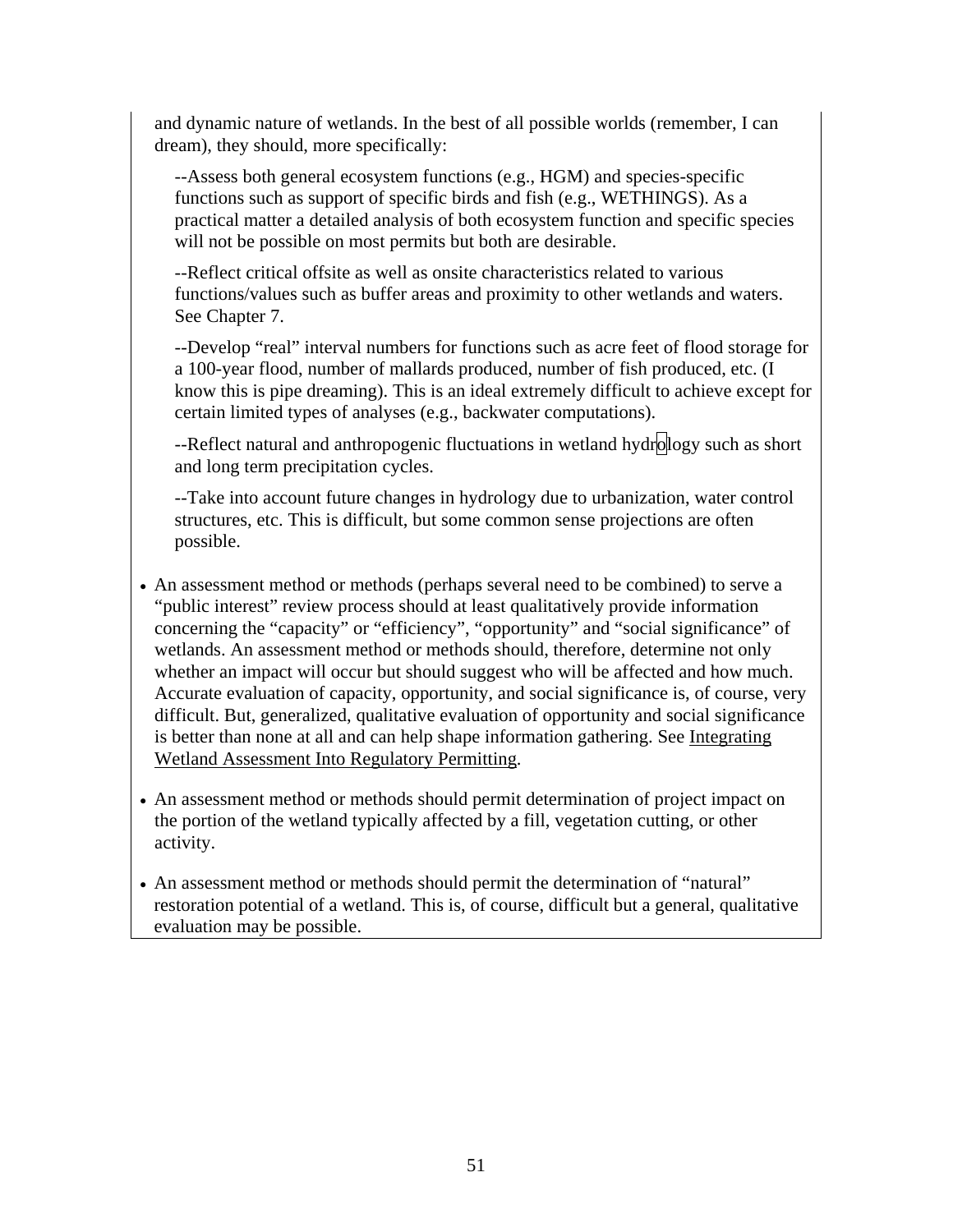- A "rapid" assessment method should be designed to so that it will mesh with and set the scene for (including indicating the need for) more detailed assessments where more detailed assessments are necessary. Experience suggests that to do this and be practical and workable, an assessment method should involve several levels of analysis, beginning with overview analysis and "red flagging", "yellow flagging", "filtering" mechanisms, and "scoping" mechanisms to determine if a proposed project involves significant issues with regard to wetland functions, wetland values, public/private property, natural hazards, project impacts, conflicts with other regulations, or other issues and problems. Additional levels of more specific analysis impacts will be based upon what (if anything) is discovered in this preliminary analysis.
- An assessment method or methods should be inexpensive and easy to use (I can always hope).
- In the best of all possible worlds (I'm dreaming again), any case by case assessment method or methods should also facilitate or mesh with accurate "up-front" assessment of all wetlands within a locality, region, states or the nation. In the alternative, the assessment method should permit broad scale, "up-front" characterization of wetlands with some measure of case-by-case supplement to provide more detailed and accurate information on a site-specific basis.

## *Summary*

Confusion in assessment of functions and values for regulatory purposes is due to many factors including lack of agreement concerning regulatory assessment needs and assessment goals, the lack of mutually agreed upon definitions for key terms such as functions and values, the use of many simplifying assumptions in assessment methods and techniques, and the failure to recognize, up front, that assessment has important policy implications and such implications should be openly discussed.

To reduce confusion and improve dialogue, agencies and other groups dealing with assessment should collectively take a fresh joint look at regulatory assessment needs for functions and values. They should also look at the "larger" picture of regulatory information needs which must be met with limited regulatory budgets, time frames, and staff. Coordinating mechanisms are needed between broader information gathering and efforts to assess wetland functions and values. Peer review, open dialogue and debate, field-testing for cost, accuracy, and evaluating the practicality of alternative assessment techniques are needed.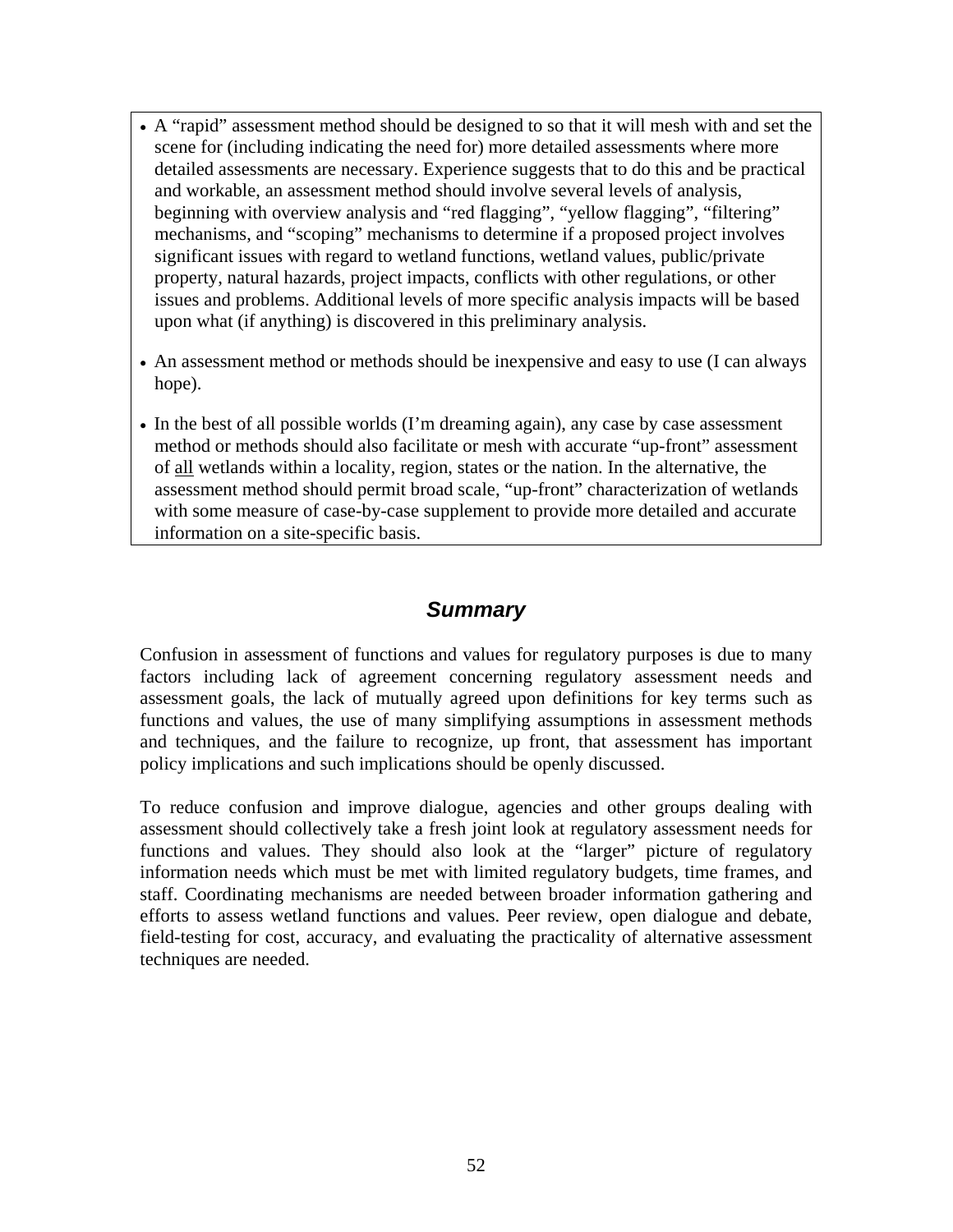# **CHAPTER 5: PRIORITY NEEDS IN ASSESSMENT**

Chapter 5 addresses priority information gathering and analysis needs for wetland assessment for **regulatory** purposes. Priorities are suggested based upon legal (statutory, Constitutional), scientific, and institutional considerations and upon interviews with regulators at all levels of government. See also see Chapters 6 and 7.

Wetland assessment methods used for regulatory purposes should (ideally) provide the regulatory agency with the information and analytical capabilities needed to:

- Comply with regulatory goals and criteria,
- Meet Constitutional challenges,
- Evaluate impacts upon functions and values,
- Assess the adequacy of impact reduction and compensation measures,
- Provide information on critical species,
- Assess "condition",
- Assess "opportunity" and "significance",
- Assess adjacent lands and waters, and
- Monitor projects after permitting.

More than one technique may be needed to meet these needs. These needs will now be individually discussed.

# *Comply With Regulatory Goals and Criteria*

Wetland regulators must gather the sorts of wetland functions and values information needed to comply with the regulatory goals, criteria, and procedures set forth in wetland statutes and regulations. See Box 9 and Wetland Assessment in the Courts. They also need to gather the information needed to carry out "jurisdictional determinations" (mapping, delineation, determination of land ownership, determination whether an activity is "regulated").

# *Meet Constitutional Challenges*

Regulators also need to gather the information necessary to defend regulations against possible Constitutional challenges including "taking" challenges if necessary. Certain types of information such as threats to health and safety and possible nuisance impacts of activities are given particular weight by courts, and gathering such information may be particularly important where denial of a permit may deny all economic use of land. See Final Report 2: Wetland Assessment in the Courts.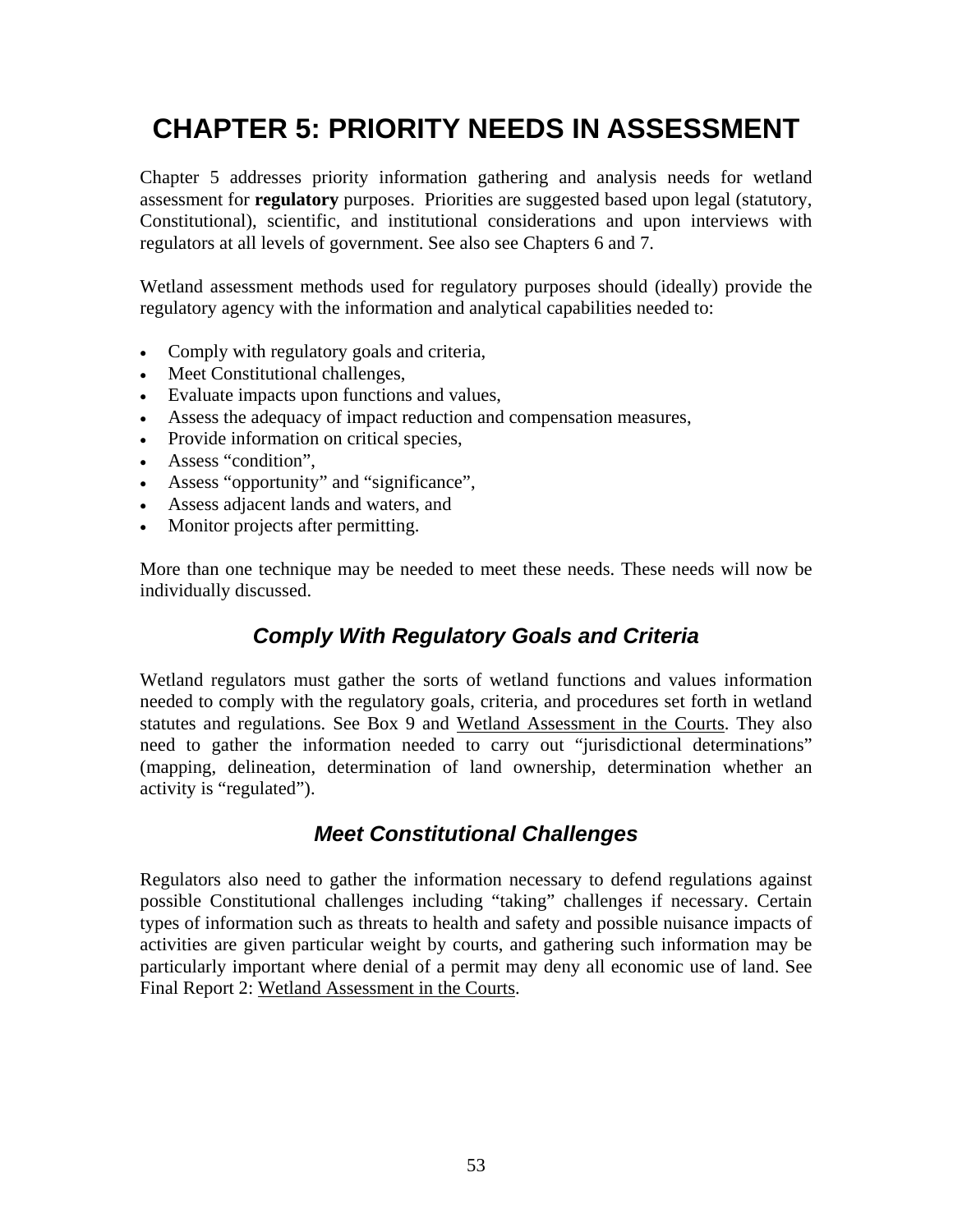### **Box 9 What Is Special About Regulations?**

- **1. Private lands and landowner rights are involved (this has legal, political, and "who does what" implications).**
- **2. Private landowners and consultants do much of the actual assessment on mid to large size projects.**
- **3. Changes are typically proposed for wetlands (e.g., fills, drainage). These changes need to be evaluated in terms of "before" and "after" conditions to determine impacts on processes and people.**
- **4. Wetland regulations are subject to jurisdictional (legal) requirements (statutory, administrative regulation, ordinance) such as:** 
	- Regulated wetland or not?
	- Regulated activity?
	- Boundaries?
	- Public/private ownership?
- **5. Regulatory agencies must apply broad-based statutory goals and permitting criteria.** State and local regulators need to be able to determine the "suitability" (local zoning, federal/state alternatives analysis) or "appropriateness" of placing a proposed activity in a wetland versus an upland or aquatic area. The Section 404 "public interest" review provides similar broad goals. Suitability depends upon:
	- Flooding, other hazards.
	- Infrastructure costs.
	- Functions and values.
	- Compatibility with adjacent uses.
	- Other.
- **6. Regulatory agencies must comply with procedural requirements of regulatory statutes, administrative regulations, and ordinances: time frames, notices, hearings, appeal procedures, etc.**
- **7. Regulatory agencies must be able to defend regulations against Constitutional challenges (discrimination, unreasonableness, "taking").**
- **8. The typical regulatory permitting situation is often not the typical "wetland situation". It involves:** 
	- Urban or urbanizing area,
	- Altered wetland and altered hydrology,
	- Changing hydrology,
	- Small fill or drainage proposed, and
	- Only a portion of a wetland affected.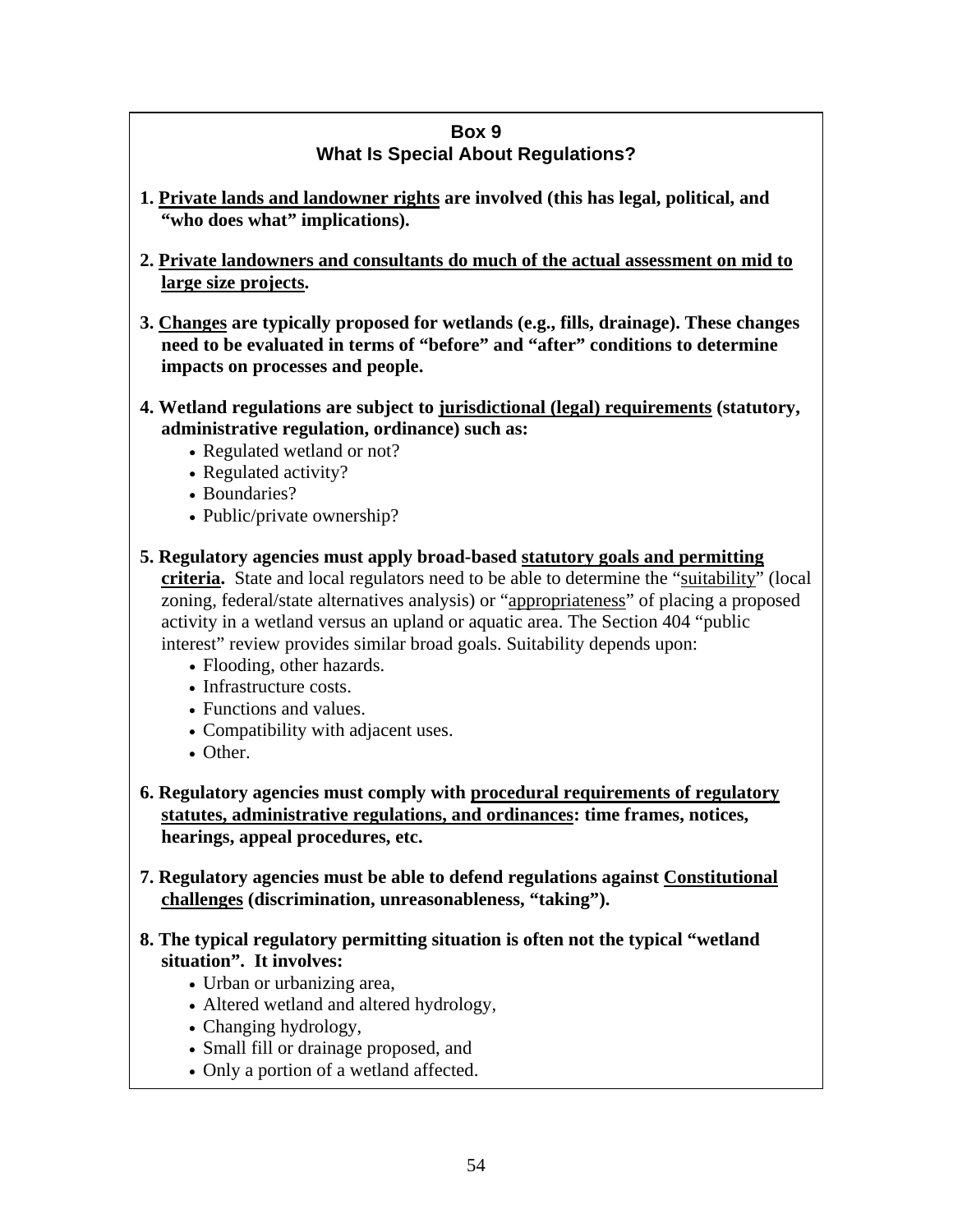- **9. Some (but not all) regulatory agencies (state, local) need up-front mapping and characterization on a geographical basis.**
- **10. Regulatory agencies need monitoring information concerning permitted activities to determine compliance and for enforcement actions.**

# *Assess Impacts Upon Functions/Values*

In general, regulatory statutes, administrative regulations, and ordinances require that regulatory agencies evaluate the impact of proposed activities upon certain wetland functions/values such as fisheries, water quality, flood loss reduction potential, and endangered species. The regulatory agency may also need to apply a "no net loss of function" standard. This means that regulators must assess **changes** in wetland functions/values including the magnitude of these changes.

It may be possible in the future to assess wetland processes (functions) to determine impacts upon functions/values (e.g. HGM models). However, the relationships between processes characterized through the use of various "indicators" and functions/values are yet to be demonstrated in many instances.

Regulators do not need to know all of the functions/values of a wetland. They need to know what changes in specific functions will be caused by a proposed activity.

This is an important distinction because many rapid wetland assessment approaches focus exclusively upon the wetland rather than the type and size of a proposed activity and assume that all functions/values need to be assessed rather than the specific ones which may be impacted or changed by a particular activity.

To assess changes, regulators typically need to both:

- Assess the functions/values in a natural or semi-natural (pre-permitting) condition, and
- Assess those functions/values in an altered, future condition (with the proposed project or activity).

A variety of wetland characteristics determine existing and future functions/values. These include, but are not limited to, natural processes. Some of these characteristics are outlined in Boxes 11 and 12 and discussed in greater depth in the chapters that follow.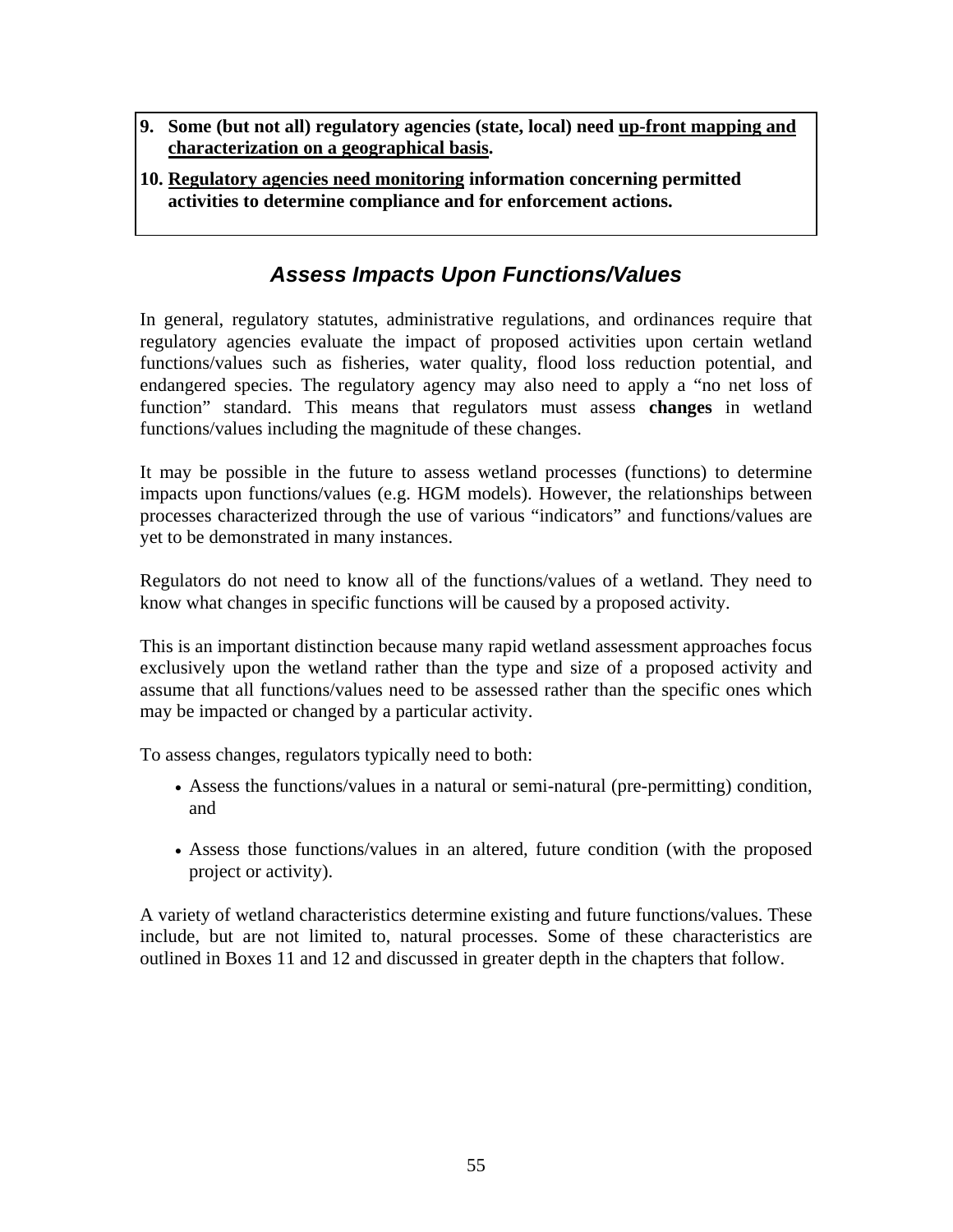# **Box 10**

# **Present Ability and Future Ability to Produce Goods and Services**

(1) **Present and reasonably anticipated functions/values without the proposed activity and in an unaltered condition.** Some factors relevant to assessment of the present ability of a wetland to produce goods and services include:

• Existing physical processes and characteristics (observed at the time evaluation

carried out) **without** a proposed project or activity.

- Existing use and condition of the wetland.
- Natural fluctuations in hydrology and other natural processes.
- Future changes which may occur in the wetland due to changes in watershed hydrology and other impacts of man (other than the proposed project) including any natural restoration which will likely occur if a wetland in an altered

condition is left alone).

is

(2) **Future functions/values with the proposed activity.** Some factors relevant to assessment of the future ability of a wetland to produce goods and services with the proposed activity include:

• Projected future wetland physical processes and characteristics with the proposed

project or activity.

- Projected, future use and condition of the wetland.
- Natural fluctuations in hydrology and other natural processes.
- Future changes which may occur due to changes in watershed hydrology and other impacts of man (other than the proposed project) including any natural restoration which will likely occur (if a wetland is already altered).
- Any restoration, creation, or enhancement which will take place as part of the project or activity.

Future conditions will depend not only on what happens on a project site but more broadly in the watershed. Future conditions depend not only upon physical alterations in the wetland but future management (e.g., periodic burns, control of exotic species).

In assessing changes in wetland functions and values, regulators have often found it useful to focus, first, on the characteristics of a proposed activity rather than the wetland itself. The characteristics of the proposed activity determine the sorts of changes which may occur to specific functions/values and the geographical extent of those changes. They have found it useful to apply various "red flagging/yellow flagging" techniques to highlight possible functions/values of special importance or issues or problems. They may also use HGM classes and subclasses to focus on specific functions/values. They have found it useful to focus upon impacts and hydrology since hydrology determines most long-term characteristics.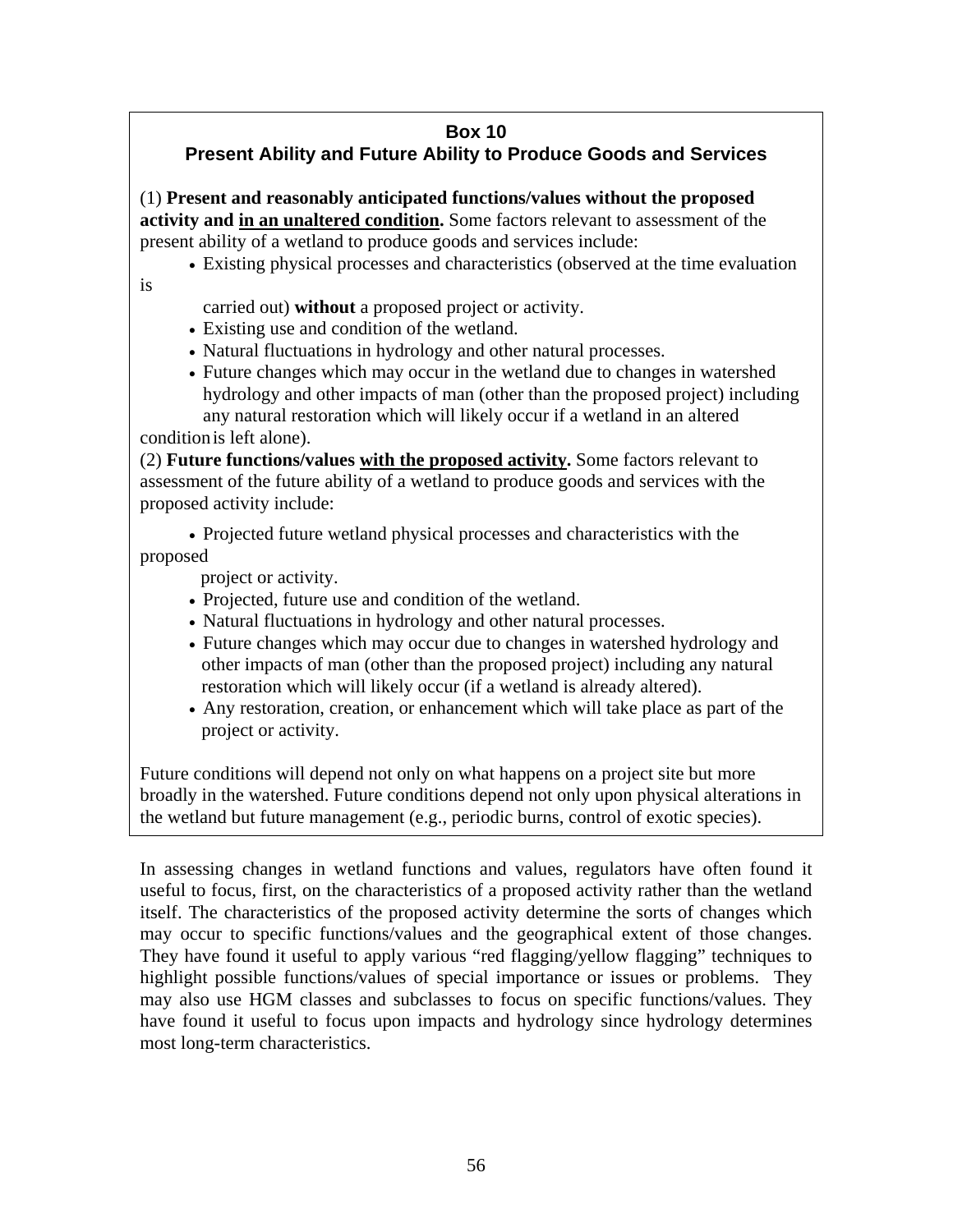### **Box 11 Wetland/Related Resource Characteristics Important to "Capacity" to Produce Goods and Services (Functions/Values)**

- Overall hydrologic and geologic setting including climate, rainfall, topographic form, and geology.
- Reasonably anticipated changes in hydrology due to urbanization, etc.
- Overall ecological setting including adjacent upland and deep water habitat.
- Onsite hydrologic characteristics including fluctuations in water levels and hydroperiod.
- Water quality, water chemistry (e.g., pH), nutrients.
- Flora (vegetation): types, diversity of types, and condition.
- Fauna (animals): types, diversity of types, and condition.
- Soils.
- Persistence, longevity of the wetland (i.e., will a wetland be here in 10 years)?
- "Connectivity" with other wetlands, floodplains, waters, upland habitat.
- Size and shape (e.g., edge ratio).
- Existing uses and alterations and restoration potential.
- Presence or absence of buffers.
- Presence or absence of active management measures (e.g., exotic weed control, water level control, fencing of cattle, etc.).

# *Assess the Adequacy of Impact Reduction and Compensation Measures*

To determine whether there will be a "net loss" of specific functions/values, a regulatory agency must evaluate the adequacy of the proposed impact reduction and compensation measures including proposed compensation ratios for restoration, creation, or enhancement. See Box 13.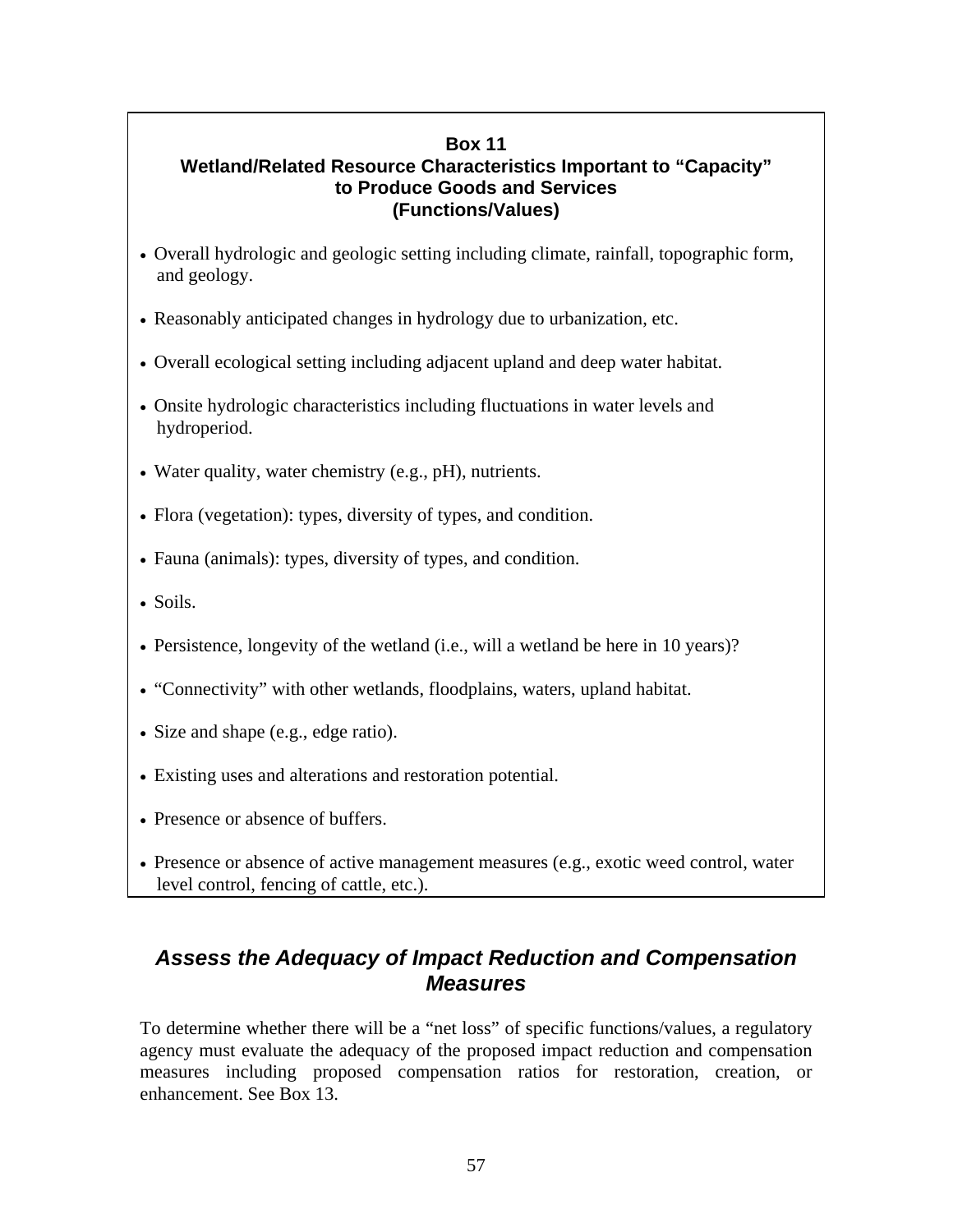### **Box 12 Factors Relevant to the Establishment of Mitigation (Compensation) Ratios**

Some major factors relevant to the establishment of mitigation (compensation) ratios include:

- **The overall ecological condition (persistence, biodiversity, ecosystem integrity) of the original wetland versus the probable ecological condition of the replacement (restoration/creation) wetland/related resource.** Larger ratios are justified where a replacement wetland will be less persistent, diverse, or have less ecosystem integrity than the original wetland.
- **The opportunity that society has to make use of the original wetland versus the opportunity that society probably has to make use of the replacement (restoration/creation) wetland/related resource.** Larger ratios are justified where a replacement wetland will be less available for public use; smaller ratios are justified where a replacement wetland will be more accessible to a larger number of people.
- **The range and magnitude of functions/values of the original wetland/related resource versus the probable range of functions/values of the replacement (restoration/creation) wetland.** Larger ratios are justified where a replacement wetland will have a smaller number of functions/values with lesser magnitude than the original wetland.
- **The wetland/resource type and probable project success or failure for this type.** Larger ratios are justified for the wetland types which have proved most difficult to restore or create with resulting greater possibilities of project failure. Difficulty is determined, in large measure, by the difficulty in determining and restoring or creating original or comparable hydrology. In general, difficulty increases in the following order: (a) estuarine (shallow and deep marsh), (b) coastal (shallow and deep marsh), (c) lake fringe and stream fringe (shallow and deep marsh), (d) depressional (shallow and deep marsh), and (e) flat and slope (shallow and deep marsh, shrub).
- **Whether restoration or creation are involved.** Larger ratios are needed for the difficult efforts to create functions/values and with the lowest probability of success such as restoration or creation of endangered or threatened species habitat. Smaller ratios are justified for less difficult efforts to restore or create functions such as flood conveyance or storage which also have a greater probability of success.
- **The expertise of the agency/consultant proposing to carry out the project.** Larger ratios are justified for less expert and less experienced project proponents.
- **The length of time it will take for the restoration to become fully functioning.** Larger ratios are justified where it will take many years for a project to be fully functioning.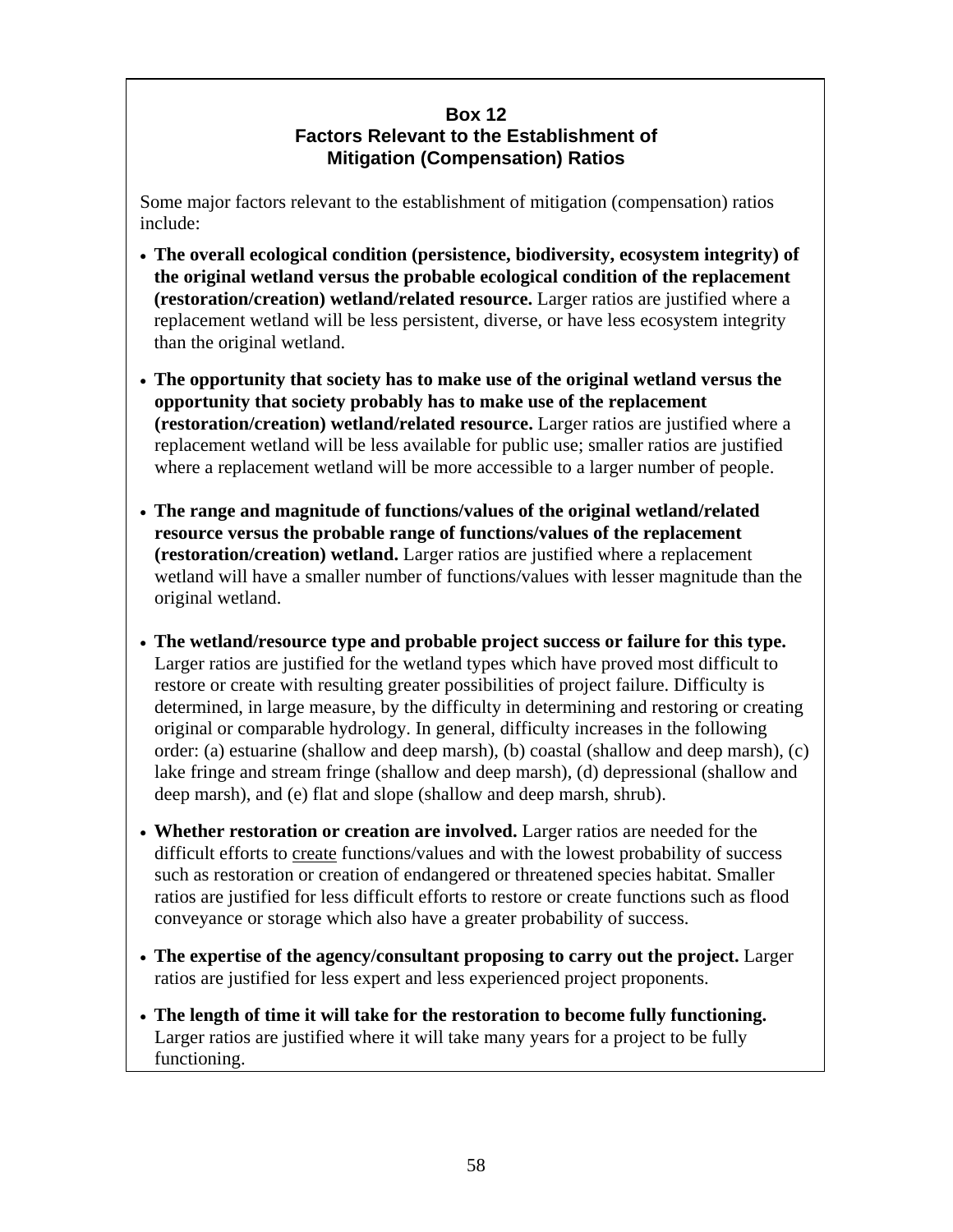- **Threats (if any) to the restoration site.** Larger ratios are justified where there are threats to compensation sites (changes in hydrology, sedimentation, water pollution, etc.); smaller ratios where there are none.
- **Whether the site will be susceptible to "mid-course" corrections.** Larger ratios are justified where the site has little "mid-course" correction capability; smaller ratios are justified where there is more correction capability.
- **Whether there will be monitoring to provide the basis for "mid-course" corrections over time.** Larger ratios are justified where there will be little or no monitoring; smaller ratios where there will be monitoring and mid-course corrections.
- **Whether active management will take place over time.** Larger ratios are justified where there will be no active management; smaller ratios are justified where active management (e.g., fencing, exotic weed control, controlled burns) will be undertaken.
- **The relative costs and equities between onsite restoration/creation versus offsite restoration/creation.** Larger ratios may be justified where the costs of offsite restoration/creation are less than the costs of onsite restoration/creation. Project proponents allowed to use offsite restoration/creation should not gain huge financial advantages over those required to carry out onsite restoration/creation.

# *Provide Information on Critical Species*

The Section 404 program and virtually all state wetland regulations require that regulatory agencies protect "endangered species". Regulatory information gathering techniques must help must determine whether such species are present at a site. Some state biological water quality criteria for wetlands also incorporate specific assemblages of species. Many statutes and regulations also require that regulators consider the impact of proposed activities on fisheries, waterfowl, shellfish, etc. which requires species specific information.

A number of assessment methods focus upon evaluation of particular species or communities (e.g., WETHINGS, HEP, HAT, IBI). See Appendix B. Others, such as HGM, consider general ecological capacity.

Should a regulatory agency use species or community models or a general ecological method or both? This is an important question and the answer depends, in part, upon how and when a specific approach is to be used.

Species-specific information is important in deciding whether destruction or alteration of a wetland should be allowed. The ability of a wetland to provide (or replace if a restoration project or use of a mitigation bank is proposed) habitat for a specific species of bird (e.g., an Everglades Kite) depends upon specific factors such as specific vegetation types, depth of water during the nesting season and specific food (such as snails for the Kite). This requires more detailed information and much finer analysis and predictive capability than determination of overall ecosystem capability.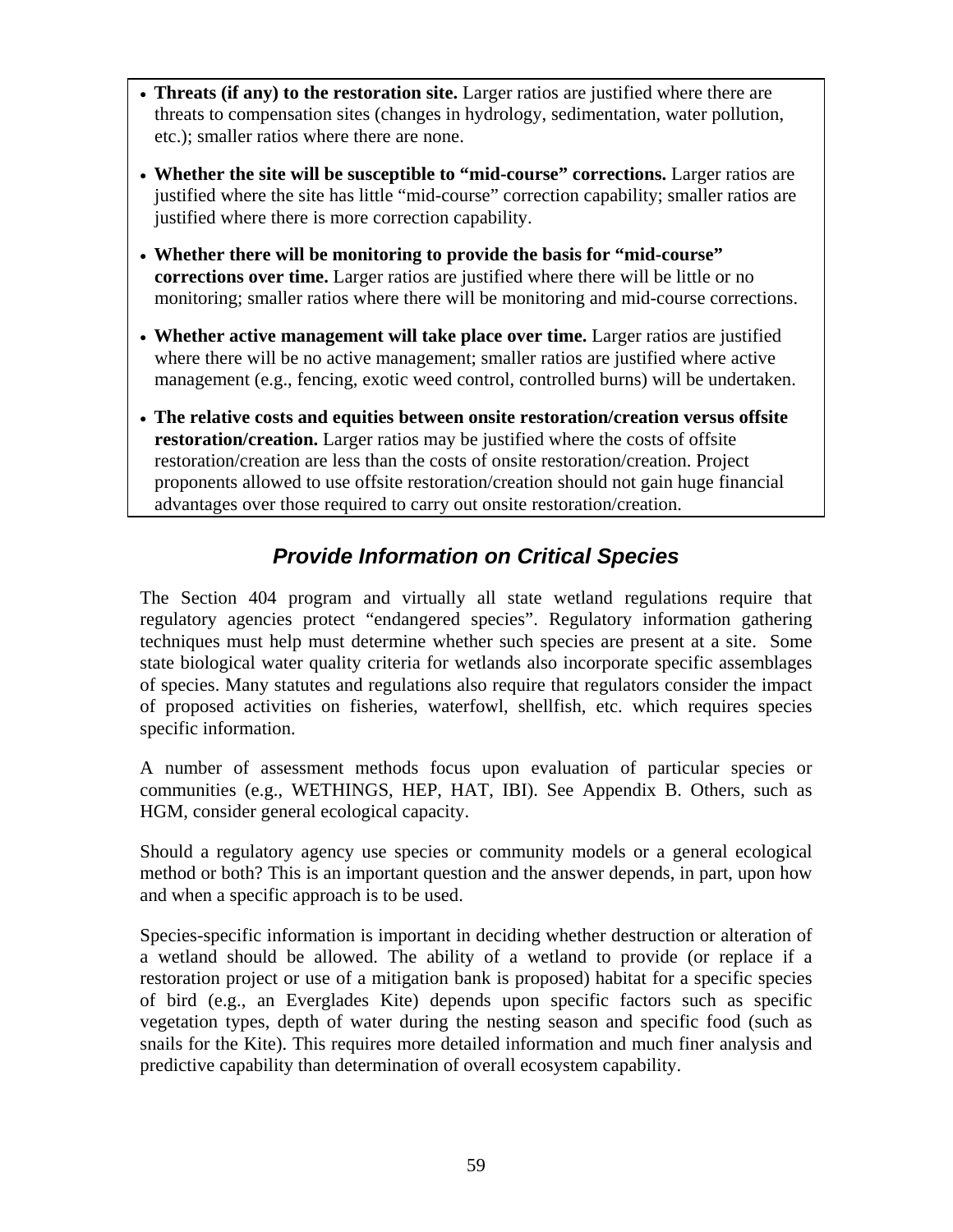Therefore, general ecosystem analysis is not a substitute for more specific species-levels analysis and vice versa. Conversely, species-specific analysis is not a substitute for general ecosystem analysis. Both are needed.

Once a decision is made to issue a permit, an evaluation of overall ecosystem capability is often the best that can be done to help guide onsite or offsite restoration. It is at this point in the decision-making that general ecosystem evaluation methods such as HGM can be most useful. The status of restoration/creation scientific knowledge is generally insufficient to predict or serve as the basis for species-specific restoration capability. General ecosystem capability is often the best one can do.

Gathering the information needed to determine use of a wetland by a specific species is not easy. But, this does not mean that it should not be done at all. Regulatory agencies typically look for direct or indirect evidence of specific species (e.g., a bald eagle's nest) when they conduct a field visit to a wetland. They also use various red flag procedures including "notice" and "hearing" procedures to solicit observations from adjacent landowners, environmental not for profits, birders, fishermen, or others with time-series information. If it appears that an endangered species may occupy a site or some other important function is at stake, the regulatory agency may undertake onsite investigation or request further studies from the landowner using a more detailed assessment technique such as HEP or WETHINGS.

### *Assess "Condition"*

To assess both present functions/values and future functions and values, regulators have found it increasingly useful to assess wetland "condition" relative to unaltered wetlands. Assessment methods addressing condition include HGM, the Rosgen stream assessment approach, and the various IBI approaches. Assessment of condition can help regulators:

- **Assess the magnitude of existing functions/values.** A wetland in a natural or seminatural condition often has a greater ability to produce particular goods and services such as fish, waterfowl, birds, flood storage, flood conveyance than that of an altered wetland. This is not always true, however, for specific functions because the ability of altered wetlands to produce a particular good or service (e.g., flood storage, flood conveyance, fish) may be greater in some instances than that of a comparable natural wetland.
- **Assess the longevity or persistence of a wetland and its functions/values.** The condition of a wetland often suggests the longevity or persistence of a wetland. Altered wetlands in a degraded condition are quite often subject to high rates of sedimentation, lowered water tables due to incising streams, or lack of natural flood regimes. And, longevity or persistence of a wetland is relevant to its functions and value. The long term functions and value of a wetland to society which is quickly disappearing will be less than one which exists perpetually.
- **Assess the restoration potential of a wetland.** Assessment of condition can help a regulator determine the restoration potential of a wetland and whether a wetland is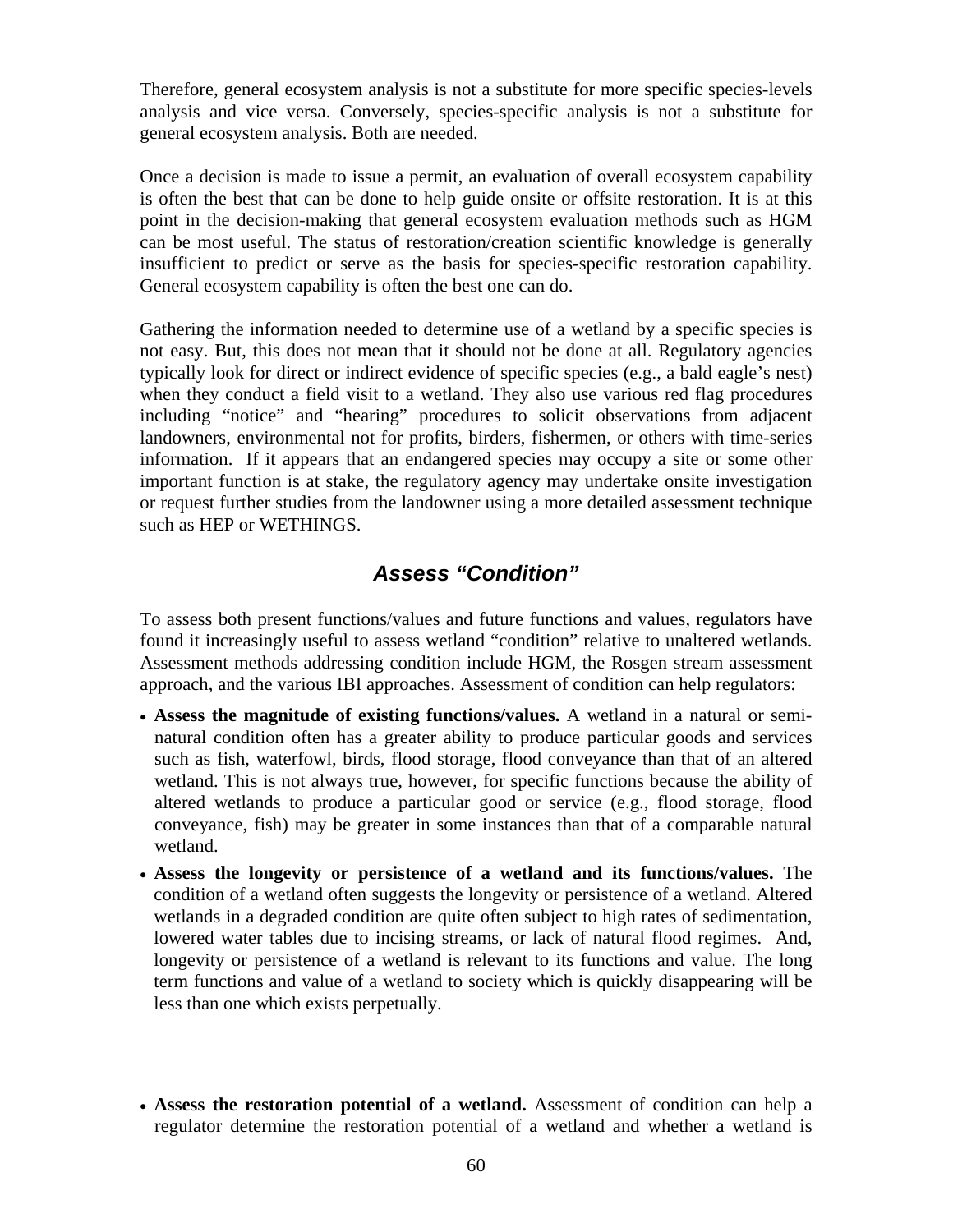undergoing natural restoration. Restoration potential is important in deciding whether impact reduction and compensation measures proposed by a project applicant are adequate. Restoration may occur naturally or due to the activities of the project applicant. For example, many wetlands drained for agricultural purposes are now reverting to natural wetlands due to sedimentation and vegetation in the drainage ditches, collapse of drainage tiles, and beaver activity. The magnitude of the reasonably projected functions/values of these wetlands is higher than for an altered wetland where no natural restoration is occurring.

- **Establish water quality standards for waters and wetlands.** Evaluation of wetland and water condition in terms of particular animal species and suites of species (biological indices) can help establish water quality standards for particular wetlands and waters. Biological monitoring can also help monitor and enforce these standards over time.
- **Implement mitigation banking.** Assessment of condition can help regulators establish mitigation ratios although a broad range of additional factors are also relevant to such ratios. Assessment of condition for wetlands throughout a locality, region, or state with a high restoration potential for various restoration programs (e.g., Wetland Reserve, Partners of Wildlife) and for mitigation banking purposes.

#### **Box 13 Evaluating "Condition"**

The capacity of a wetland/related resource area to produce goods and services depends, in part, upon the "condition" of the wetland and how it will be managed and used over time. A wetland in a "natural" or unaltered condition is particularly likely to be of special value as endangered or rare species habitat. It may also have the greatest ability (in some circumstances) to provide other goods and services. To evaluate condition a regulatory agency should consider:

- **What is the existing use (if any) of the wetland/related resource area?** Is it in a natural condition? Is it used for agriculture? Forestry? Stormwater? Other purposes? A wetland used for agriculture or forestry often has less functional/value as habitat for rare and endangered species.
- **Has the wetland/related resource area been altered? If so, how?** Has it been partly drained? Filled? Is it subject to high rates of sedimentation or other threats which may destroy the wetland in a short period of time? Is it subject to pollution? Is the wetland now undergoing natural restoration (e.g., water levels increasing in a partly drained wetland)? Will this restoration likely continue? Most functions/values are diminished by alterations. However, certain functions may be enhanced. For example, partial drainage and clearing of vegetation may increase flood conveyance.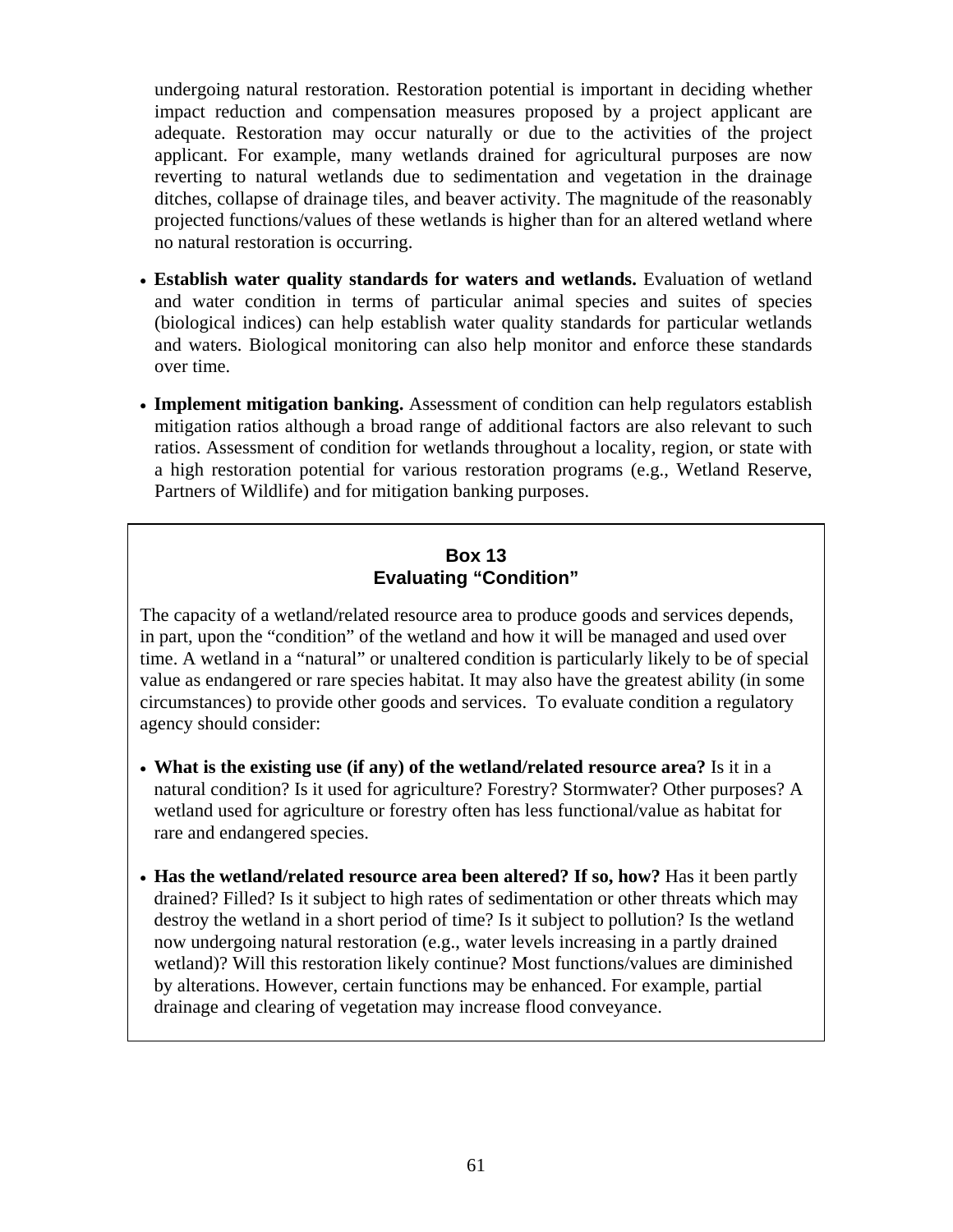- **Is the hydrology of the wetland/related resource area changing due to urbanization in the watershed or other factors?** If so, what does this mean to wetland functions/values such as habitat values, flood storage, and flood conveyance? Urbanization will usually increase both peak flood flows and total runoff. It will also increase pollution and sediment loadings.
- **What is happening to adjacent areas?** Wetlands/related resources protected by buffers or adjacent to public open space lands have greater habitat value. They are also less likely to be subject to pollution and sedimentation problems.
- **Will the wetland/related resource area be actively managed pursuant to the proposed activity?** A wetland with exotic weed control, water level control or fencing of cattle often has enhanced habitat functions/values.

# *Assess "Opportunity" and "Social Significance"*

Regulatory decision-makers have often found that three aspects of wetlands are important in carrying out a broad "public interest" review or applying similar broad criteria at state or local levels. These factors include "efficiency (capacity)", "opportunity", and "social significance". The first relates primarily to wetland processes; the second and third primarily to the importance of wetlands to human beings.

The WET assessment method developed by the Corps of Engineers and most other rapid assessment methods attempt to evaluate all three sets of considerations through a set of questions. However, complexity in analysis and the mixing of subjective and objective considerations in WET and similar approaches was one of the motivating factors in the development of an alternative approach—HGM.

HGM focuses upon natural processes alone. In this way, HGM is limited by its failure to evaluate opportunity and social significance. The impact of a proposed activity upon people (opportunity, social significance) is of great importance in determining the "public interest" for Section 404 permitting and other permitting at state and local levels. It is of interest in defending regulations against constitutional challenge and keeping an agency out of liability trouble. For example, a regulatory agency needs to know if a proposed fill will impede flood flows, thereby increasing flood heights (change in the resource) on other lands and people. Allowing such an increase may not only violate the rights of adjacent landowners but may subject the regulatory agency to a successful liability lawsuit. See Wetlands in the Courts.

Evaluating opportunity and social significance is difficult. But, qualitative, "common sense" evaluation is better than no evaluation.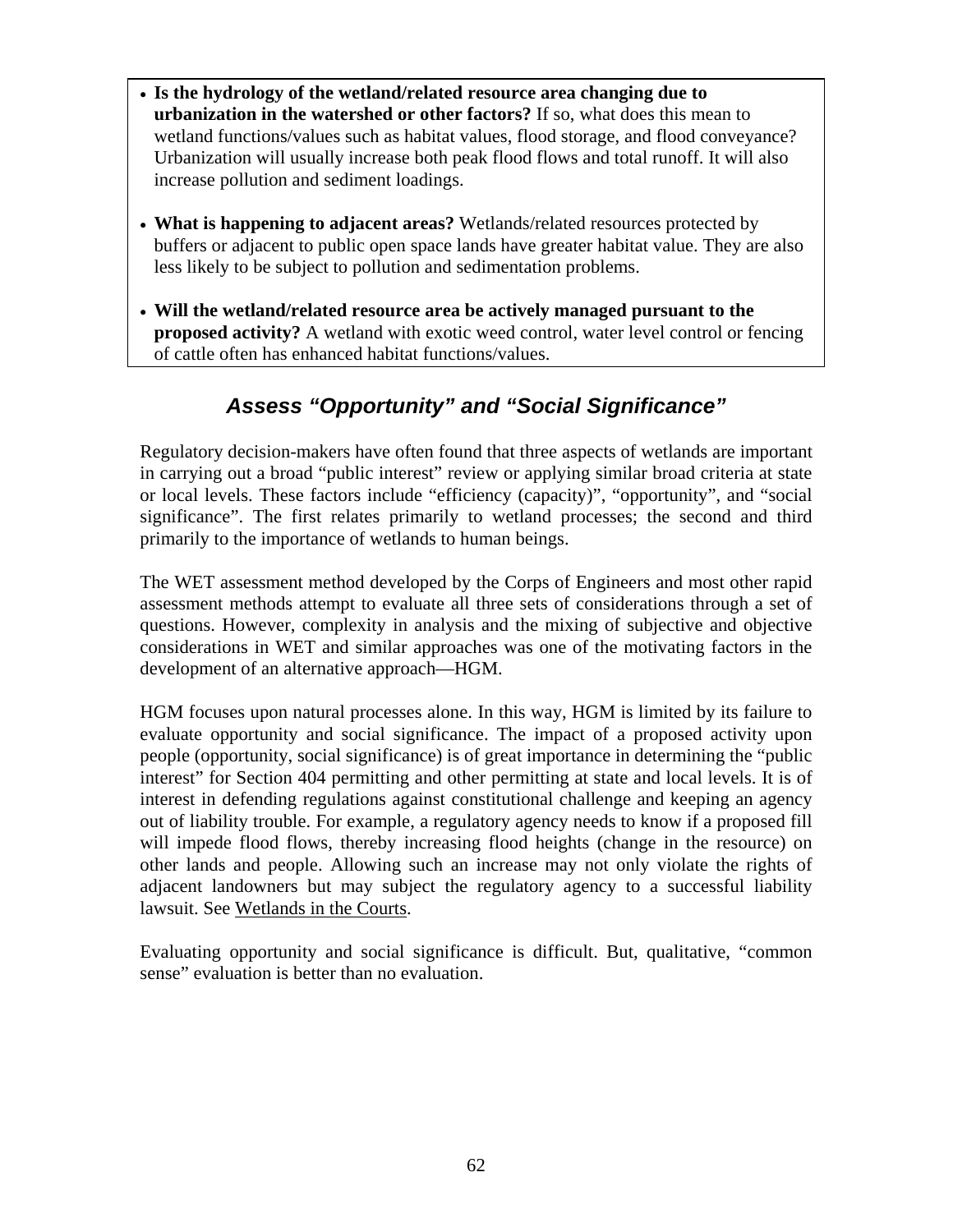### *Assess Wetland Relationships to Adjacent Waters and Lands*

It is easier and simpler for regulators to focus only upon wetland sites. But selective analysis of broader context and issues is often needed for several reasons:

First, proposed projects submitted to a regulatory agency such as bridges, culverts, roads, marinas, dredging operations, and fills often impact not only wetlands but adjacent "waters" (lakes, rivers, streams, estuaries), floodplains, and sometimes related uplands. Quite often wetland regulatory agencies have simultaneous regulatory jurisdiction over wetlands and these broader areas and they must evaluate such broader impacts. For example, the federal Section 404 program applies to both wetlands and broader waters. Many state wetland programs also apply to waters. Many also regulate wetland buffers of 50 to several hundred feet. Local regulatory programs (zoning) typically apply to not only to wetlands but floodplains and upland areas.

Second, regulators at all levels of government must determine whether landowners have "practical alternatives" to proposed wetland activities. To rationally determine this, they must be able to evaluate the environmental impact of proposed activities on not only wetlands, but adjacent waters and uplands. For example, it makes no sense (and would violate statutes) for a regulatory agency to attempt to shift a proposed wetland activity to an endangered species upland site.

Third, wetland functions and values including the restoration potential of a wetland often depend in part upon the functions and values of the related aquatic and upland ecosystem and upon the broader hydrologic context. For example, wetland "fisheries" functions and values often depend in large measure upon the fisheries potential of adjacent lakes, rivers, or streams.

Finally, local planners and regulators need information concerning the relative "suitability" and "appropriateness" of land and water uses throughout a community as a whole for planning and zoning purposes. Similarly, Section 404 regulators need a variety of contextual information to determine the "public interest".

Assessing the broader context is, of course, not easy. But a common sense approach which takes a qualitative look at the interrelationships between wetlands and broader areas, functions/values, and other relevant factors is possible.

# *Assist Monitoring and Enforcement*

Finally, regulatory agencies must monitor permitted activities and other activities in wetlands over time. Agencies need to determine compliance with permit conditions such as restoration conditions designed to compensate for loss of particular functions/values. They need to detect unpermitted activities in violation of regulations. They need to document violations for enforcement actions and suggest function/values in restoration plans. They need to gather information to defend regulations against court challenges. See Wetland Assessment in the Courts.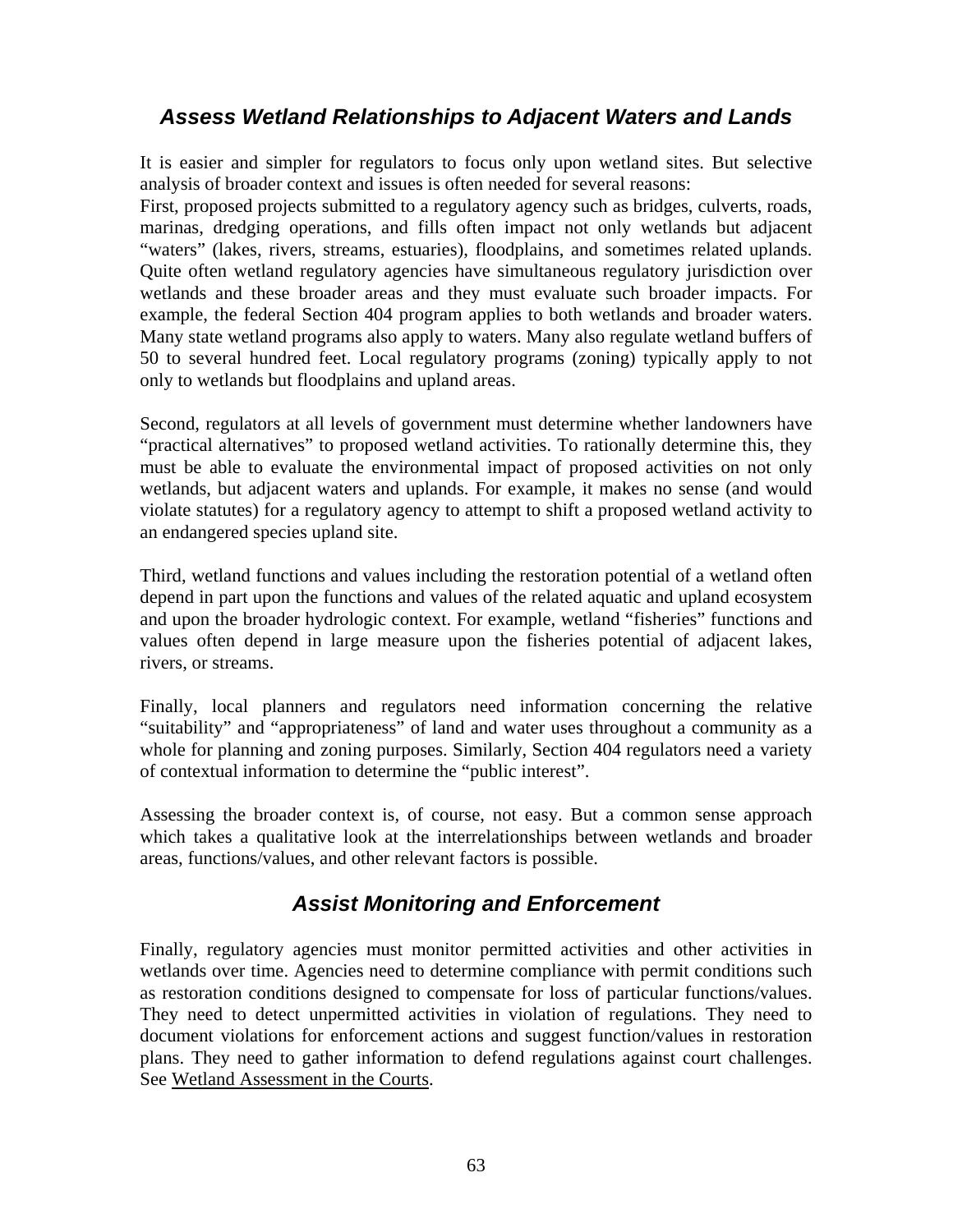### *Summary*

Information gathering and analysis for regulatory purposes should be designed to meet a variety of priority needs. These priorities differ somewhat depending upon the context. But, in general, priorities will include the generation of information needed to apply regulatory criteria, to defend regulations against constitutional challenges, to indicate changes in wetland functions/values, to evaluate the condition of wetlands, to evaluate opportunity and social significance, to evaluate related lands and waters, to evaluate the adequacy of various impact reduction and compensation measures, and to monitor and enforce regulations.

Looking to the future, regulatory agencies can best address these needs by using an initial assessment "process" involving "red flagging", "yellow flagging" and other "screening procedures combined with more detailed analysis of particular functions/values, issues and problems identified by the initial assessment. See Final Report 3: Integrating Wetland Assessment Into Regulatory Permitting for a description of such a suggested approach.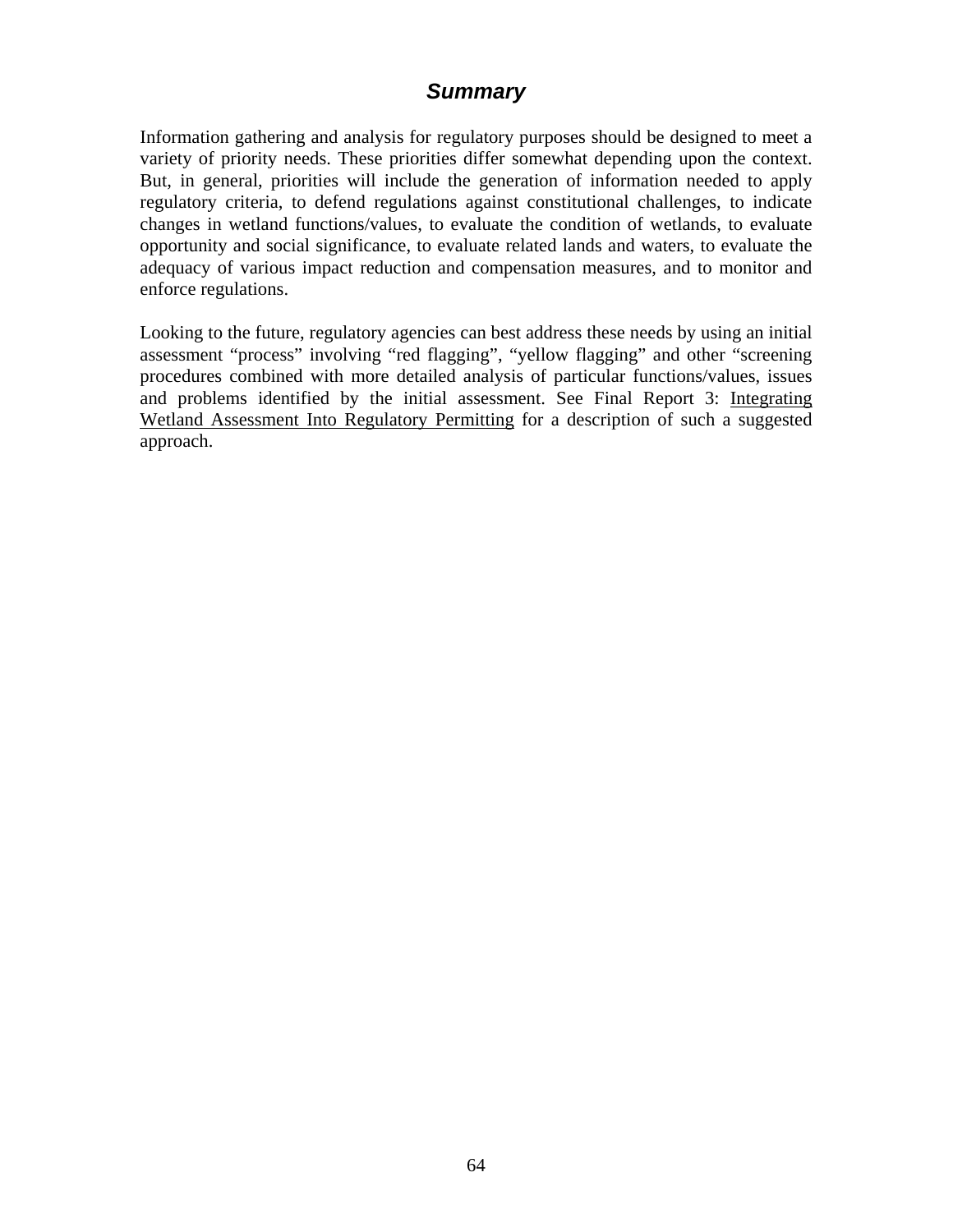# **CHAPTER 6: LESSONS LEARNED**

Regulators at state, local, and federal levels have gained considerable experience in assessing functions and values over the last 30 years. The following discussion summarizes some of this experience as it pertains to key issues (stated as questions).

### *Are Rapid Assessment Techniques Misleading?*

Rapid assessment techniques with numeric products but many assumptions and simplifications may give the impression to landowners and the public that accurate assessment of functions and values (e.g., accurate assessment of hydrologic characteristics, accurate assessment of habitat) is, in fact, practical and doable. This is often not true and such techniques are misleading.

As discussed in Chapter 2, there are scientific gaps in the understanding of relatively even straight-forward functions such as pollution control. There are even more gaps in understanding subtle functions such as atmospheric gas exchange and food chain support for low profile species such as insects and amphibians. There have also been few scientific "cause and effect" studies concerning the effectiveness of various impact reduction measures.

To avoid the impression that techniques can do more than they are capable of doing, scientists should make clear the margins of error and simplifying assumptions in preparing guidance materials for use of assessment techniques. Techniques should be applied with common sense. Numeric products based upon highly simplified (and often inaccurate) calculations should be avoided. See discussion below.

### *Do Resource-Based Rapid Assessment Techniques Provide All of the Information Needed to Meet Multiobjective Regulatory Goals?*

Wetland regulations often establish multiple regulatory goals and criteria. The overall issue in wetland regulatory permitting is often the appropriateness or "suitability" of a proposed activity at a wetland site. In the Section 404 program, the issue is deciding whether permit issuance will be in the "public interest".

Use of a functional assessment method which focus only upon natural processes or natural functions and values without considering and giving weight to other factors such as natural hazards, land ownership, and compatibility with adjacent uses will fail to fully evaluate the suitability of a wetland site for particular activities. It will provide some but not all of the needed information. Any effort to classify and rate wetlands for development purposes based only upon functions and values information will, therefore, also be misleading because it will ignore a broad range of relevant factors.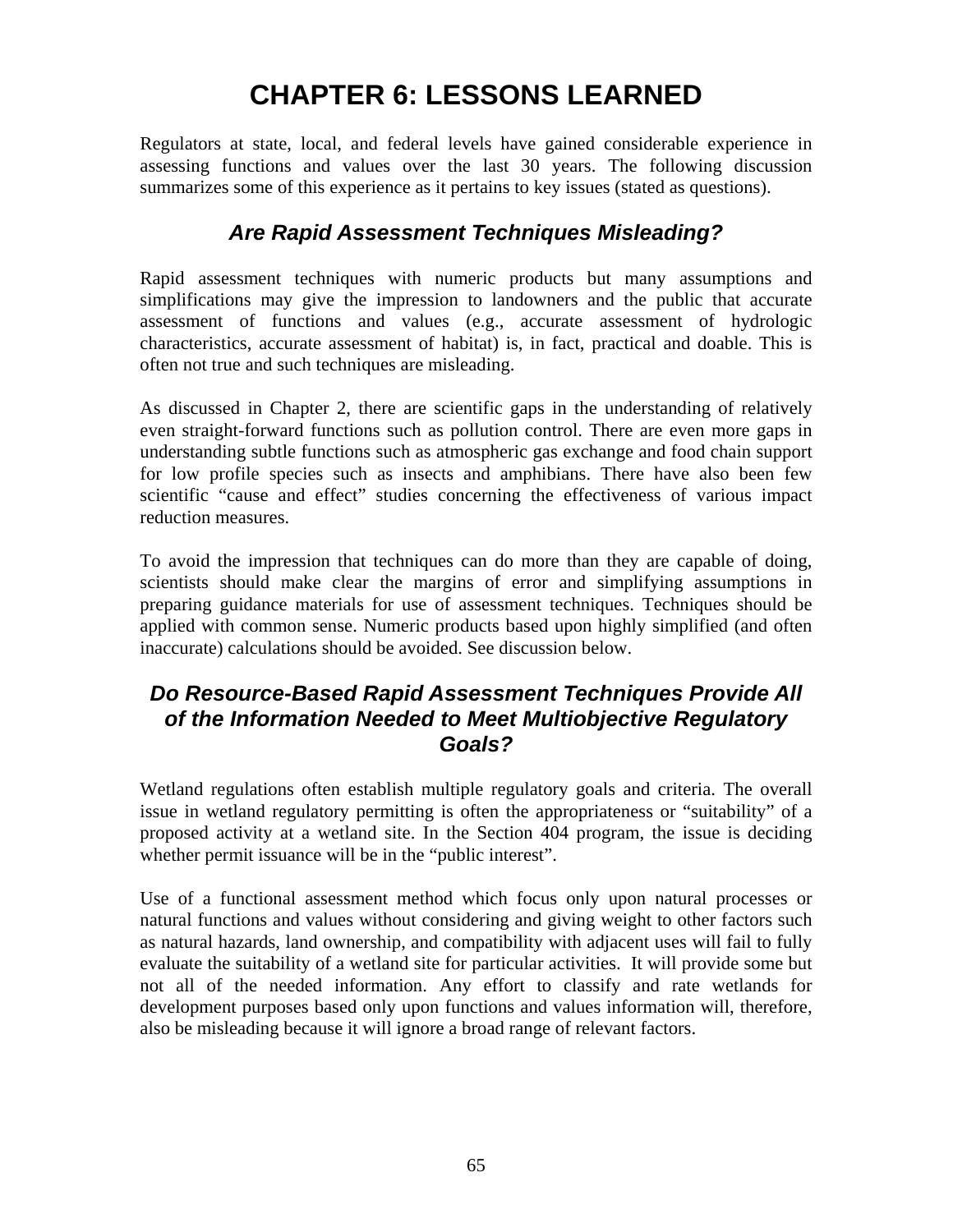### *Is Assessment of Functions/Values Necessary in All Circumstances?*

Assessment of the functions/values of all wetlands or even individual wetlands is not needed in some contexts where all development is prohibited. For example, courts have broadly sustained open space (conservancy) zoning for wetlands, agricultural lands, and other open areas based upon the overall suitability of lands for various uses taking into account natural hazards, infrastructure costs, existing uses, compatibility of uses, overall functions and values and other factors.

Detailed assessment of functions and values is also not necessary in a case-by-case wetland permitting program where a permit application for a proposed activity is denied because the activity will be subject to severe natural hazards or a permit application fails to comply with water dependency, alternatives analysis, land ownership, or other criteria. Water dependency and alternatives analysis requirements are, like conservancy zoning, based upon the overall functions/values of wetlands, natural hazards, high incidence of public ownership and trust interest and other factors, not simply site-specific simply functions and values.

On the other hand, determination of the functions and values of individual wetlands is practically needed where activities are allowed on a case-by-case basis and where the regulatory agency must determine adequacy of specific impact reduction or compensation measures

### *Are "Omissions" In Assessment Factors As Important as Inclusions?*

What is not considered in analysis is often as important as what is considered.

Consider, for example, a riverine wetland assessment undertaken for the purpose of evaluating a proposed dam. If the assessment only considers the impact of the dam on warm water fisheries in upstream wetlands, the regulatory agency may conclude that the dam will have little impact (other than the reservoir area) because warm water fish will thrive in the resulting reservoir and perhaps upstream areas. But, if the assessment takes into account cold water fish species as well, an entirely different set of conclusions will emerge. So the factors omitted from consideration as well as those included are very important in the outcome of an assessment.

Similarly, consideration of project impact on general ecological capacity using general models of capacity may reveal limited impact. But if ecological processes are examined from the perspective of specific species (e.g., Everglades Kite, Bald Eagle) a project may be unacceptable. Conversely, consideration of impact on only a single species may suggest no impact but consideration of impact on overall ecological capacity may reveal substantial impacts.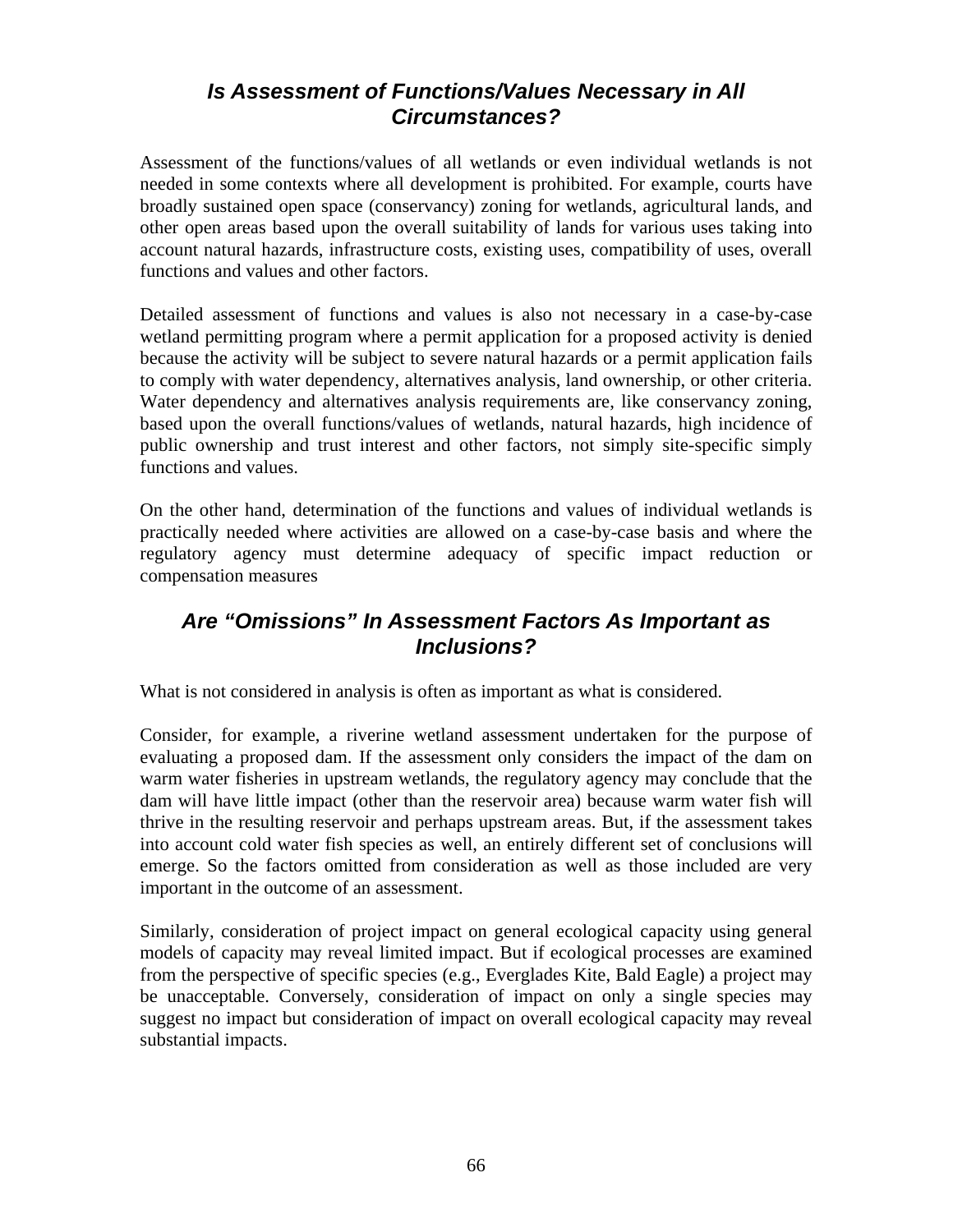Problems with "omissions" are not limited to the overall factors considered (questions asked) but attempts to carry out numerical calculations and engineering studies.

Consider, for example, the task faced by a regulator in evaluating a wetland creation project proposed by a landowner as compensation for a proposed wetland loss. Assume that the landowner/consultant has computed the amount of water which will accumulate in the excavated area by computing **existing** runoff using existing watershed conditions (the typical simplifying assumption) and various hydrologic models. The numerical calculation might be carried out to several decimal points using rainfall estimates and runoff calculations.

But, if this is a typical urban watershed, the watershed hydrology is changing due to treecutting, land excavation, and construction of ditches and impervious surfaces. Peak runoff will likely be increased 3-20 times and total runoff to the proposed wetland may also be greatly increased due to the increased impervious surface. Under such conditions, the proposed wetland will often become a shallow pond or lake rather than a wetland.

If changes in hydrology are not considered, the landowner and the regulator will not be able to achieve a "no net loss of function" objective. The proposed restoration or creation project will often fail, wasting a great deal of money for the planting of wetland plant species which will quickly die in the lake or pond environment. Yet, changes in hydrology are rarely considered in numeric analyses.

Sophisticated number-crunching in calculating wetland functions as proposed by some approaches and methods makes little sense if critical parameters such as changes in hydrology are not considered. The appearance of accuracy and precision is not warranted.

# *Is Quantitative Evaluation Necessary or Possible?*

In an ideal world, wetland assessment would involve quantitative evaluation of wetland functions (using real "interval" or "ratio" numbers), the impacts of specific project proposals on such functions, and then the significance of these changes to particular segments of society. In other words, an assessment of flood storage would indicate how much flood storage a wetland provides for a 100-year flood, what individual and cumulative impact of a proposed fill might have on this storage, how much this would affect downstream flood heights and velocities, and what this would mean in terms of flood damages to both existing and potential development. In an ideal world, this information might be translated into a cost/benefit economic analysis.

Of course, this is not an ideal world. For a variety of scientific, budgetary, and other reasons it is difficult to provide even a qualitative evaluation of functions and values for a specific wetland much less highly quantitative information. It is even more difficult to provide an accurate analysis of opportunity and social significance.

Because of problems in "true" numerical quantification of functions, impact of activities on functions, and impacts of these changes on various segments of society, a variety of subjective techniques have been used to rate wetlands using "ordinal" or "nominal" scale numbers. With ordinal scales, there is no fixed interval between numbers. For example, a wetland rated a 2 for flood storage on an ordinal scale of 1 to 10 might have twice as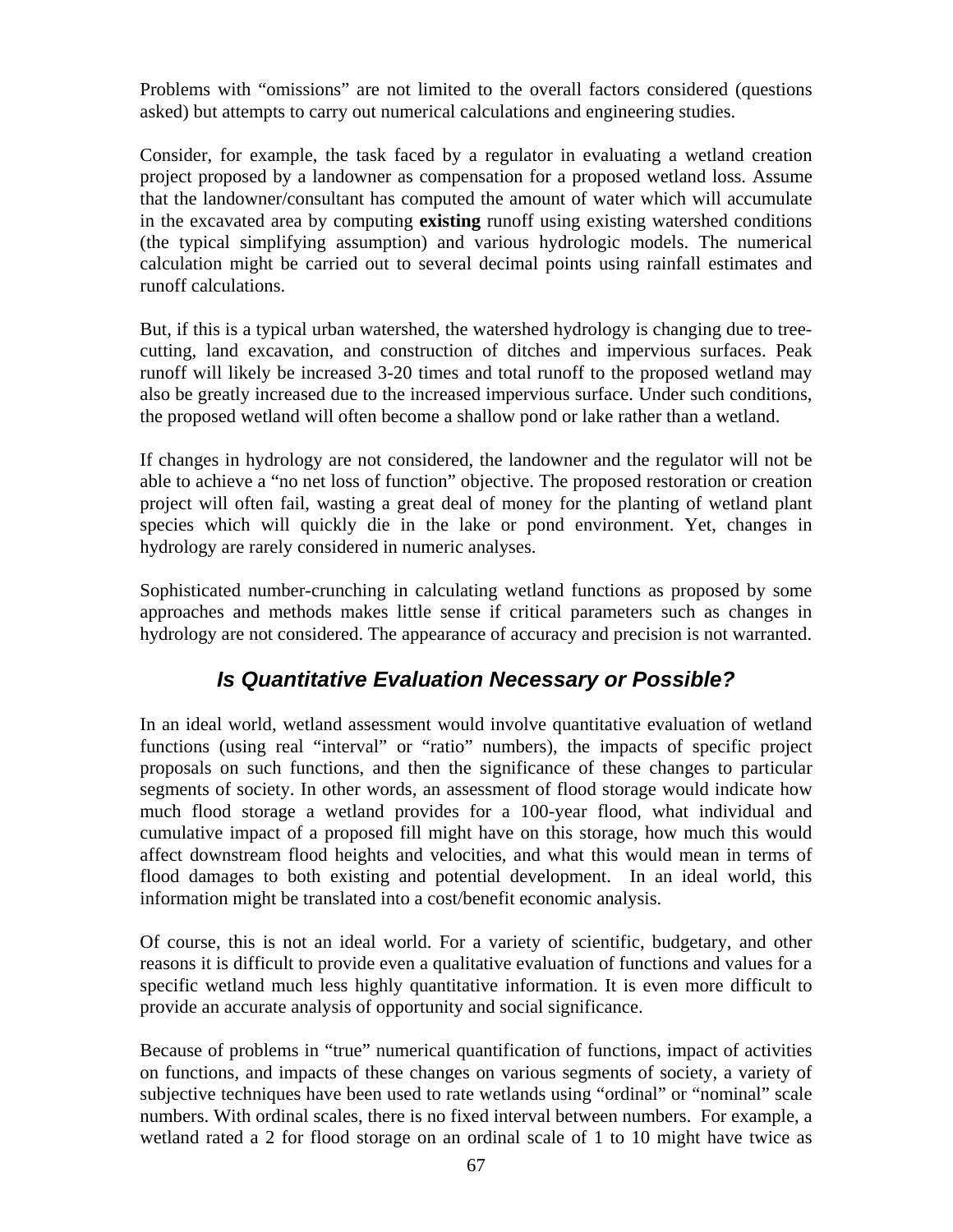much, ten times as much, or only slightly more flood storage capability than a wetland rated a 1. In contrast a wetland rated a 2 on an "interval" scale would have twice as much flood storage as a wetland rated a 1.

Some regulators, landowners, and consultants have supported the use of ordinal, numeric rating schemes to provide estimates of relative importance or simple, "bottom line" numbers even when they have known that such a number is more or less arbitrary because it provides some estimation of weight or probability of importance. They argue that some method must be used to determine "how important" a particular function may be and this is the best that can be done. They also argue that some numerical rating is better than none in determining compensation needs and mitigation needs.

But, there are also problems with subjective, ordinal rating schemes:

- 1. They may mislead landowners, developers, members of the public, legislators, regulators, and others who do not understand ordinal versus interval numbers. Ordinal number values often quickly develop a life of their own (i.e., the public believes that "figures don't lie" particularly if they are developed by scientists).
- 2. Ordinal ratings can, because of their subjectivity, be easily manipulated by the individual carrying out the rating.
- 3. It is statistically invalid to multiple, add, and divide ordinal numbers. And, yet, this is often done.
- 4. Ordinal numbers provide little actual guidance for the design of mitigation measures and compensatory mitigation. Consider a proposed fill for an acre of inland marsh. If "no net loss" of function is to occur, a regulator must know what impact this fill will have in terms of loss of flood storage. It is not very useful to know simply that "some" loss of flood storage will occur for the design of specific mitigation or compensation measures or that a wetland ranks 2 on an ordinal scale. What does an ordinal rating of 2 mean--1 acre feet, 2 acre foot, 3 acre feet of flood storage, etc.?

On the other hand, ordinal numbers can provide regulators with a "feel" for relative importance of wetlands. And, this is important in some contexts.

Problems with providing quantitative numbers have led some regulators to "ban" the use of non-ratio number rating schemes and to recommend, instead, careful qualitative evaluation. See, for example, the Highway Methodology Workbook Supplement of the U.S. Army Corps of Engineers, New England Division.

If non-ratio numbers are to be used in evaluating functions/values, their limitations of such numbers should be carefully described in the guidance materials. Simplifying assumptions and possible margins of error should also be specified. Invalid statistical evaluations should not be carried out.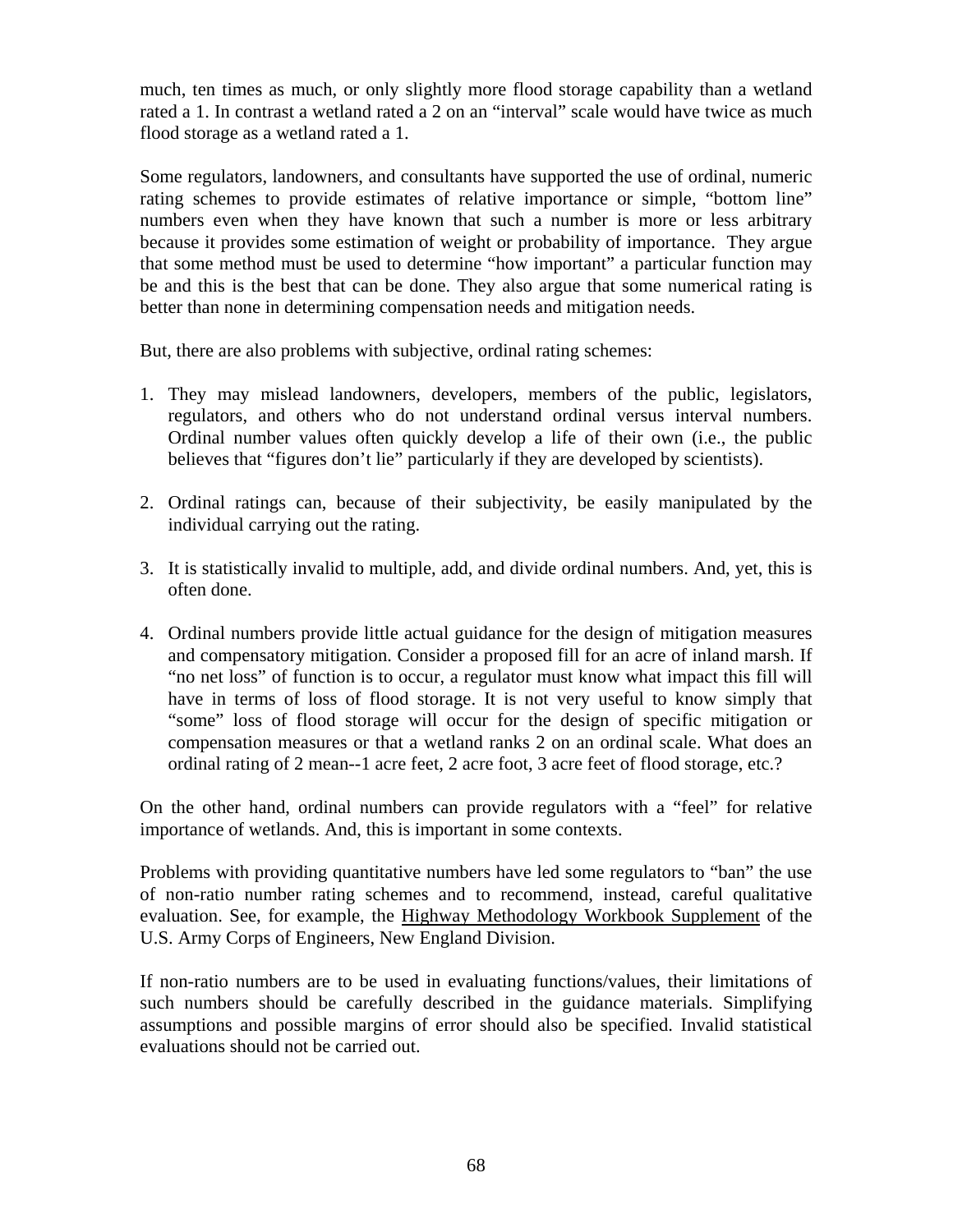# *Are Functions Additive?*

Efforts to "add" assessment functions and values using either ordinal or interval scales create further problems because some functions and values are wholly or partially contradictory with one another. For example, dense wetland vegetation helps slow flood watershed, increasing water retention and flood storage. But, dense vegetation may also trap sediment resulting in rapid filling of a wetland (sometimes many feet of sediment in a single flood event) and the destruction of flood storage, pollution control, and other functions.

Contradictions between sediment trapping and flood storage, pollution control, and other valuable wetland functions are dramatic and obvious. But, there are many more subtle contradictions such as differences between functions which favor maintenance of open water (fisheries, waterfowl) versus functions such as pollution control which favor dense vegetation.

For this reason, any effort to add functions or functions/values should be approached with care.

### *Should Wetlands Be Compared With One Another?*

Some rapid assessment methods such as the New Hampshire Method compare wetlands functions/values with other wetlands, reflecting in part on the origin of many assessment techniques in public acquisition of wetlands, wildlife management, and highway and other infrastructure planning and assessment. Wetland and wildlife managers in these contexts sometime need to know the relative functions and values of one wetland versus another for acquisition or other management purposes.

Comparison of wetlands within one another also has some uses in regulatory assessment. Knowing that one wetland is more important than others for one or several functions may help red flag certain wetlands and certain functions for more detailed analysis. A comparison between wetlands is useful for comparison alternative locations and alternative project designs for large scale projects such as large subdivisions, reservoirs, and roads which may affect many wetlands.

HGM compares wetlands within a HGM subclass in a different way--by relative "condition". Natural wetlands in an unaltered condition are given the highest rating. This is useful for helping to determine compensation ratios for regulatory permitting and for various types of management planning.

But, the real issue for regulatory alternatives analysis and determining the suitability of particular sites for particular activities is not the comparison of one wetland to another but the comparison of wetlands to alternative upland or deep water sites for location of a particular activity. Comparison to other wetlands is relatively irrelevant and may, in many instances, be misleading for several reasons:

• Functional rating schemes typically consider only wetland functions/values and do not consider natural hazards or other limitations on development so they do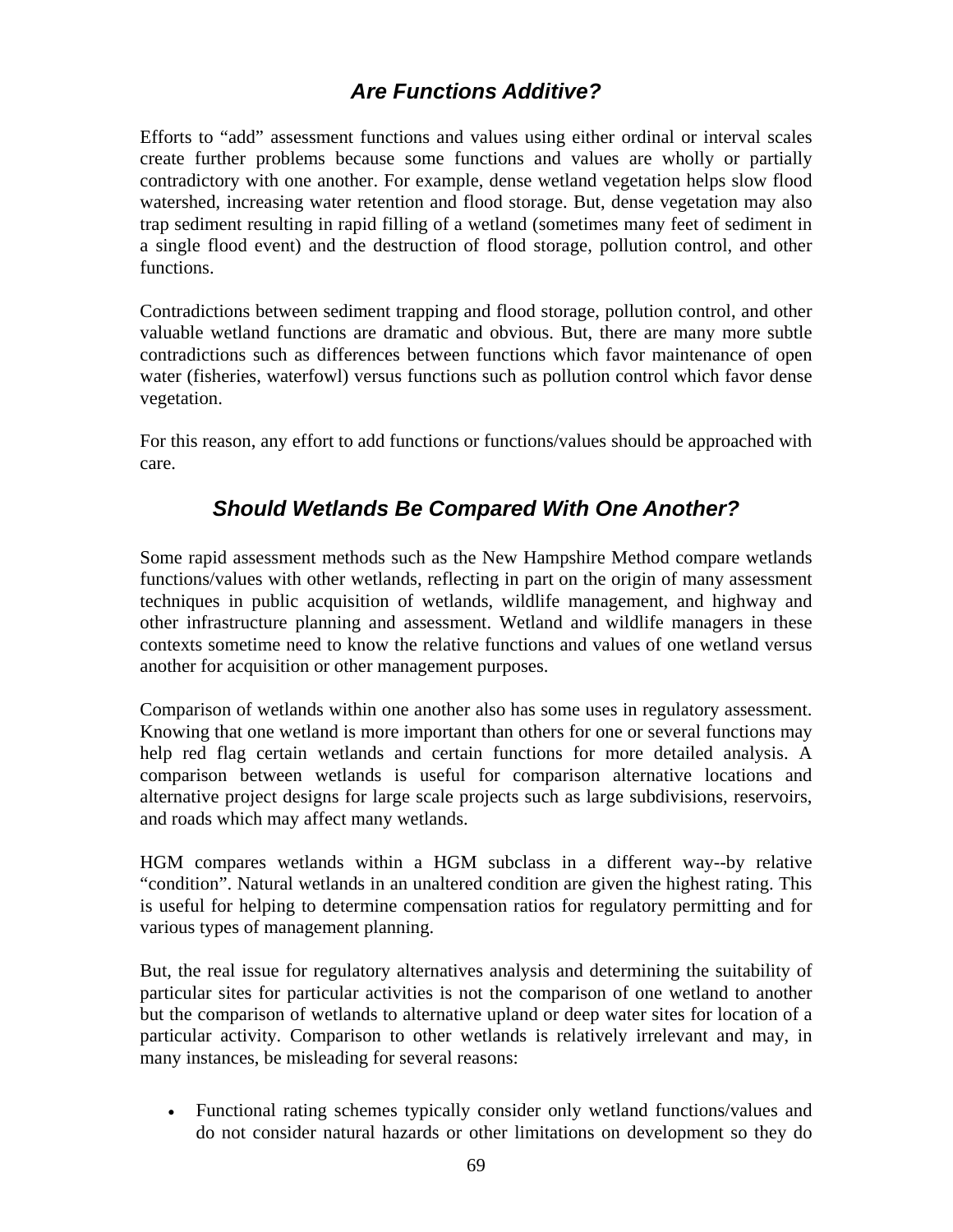not provide an estimate of relatively "suitability" for development. For example, if a wetland is rated as having very "low" for natural functions or values, a landowner may conclude that such a wetland is, therefore, appropriate for development. But, many highly degraded wetlands (e.g., a riverine floodway wetland in an urban industrial park) are subject to high velocity flood flows and severe erosion, making them undesirable if not a dangerous development sites.

- It is very difficult to compare functions/values with one, dissimilar functions and values because some functions are incompatible and non-additive. See discussion above.
- Wetland rating schemes using nominal numbers often provide little real information about a wetland in terms of mitigation and compensation needs where the issue is not only the types of impacts but their magnitude.
- Rating schemes are typically based upon a wide range of simplifications which greatly decrease their accuracy.
- Limited data is typically available to evaluate the factors which are rated and this further reduces the usefulness of the rating.

## *Should Restoration Potential and Compensation Ratios Be Based Upon Relative Ecological "Condition" Alone?*

The HGM model has been developed, in part, to help determine restoration potential and calculate compensation ratios by comparing the functional capacity of one wetland with the functional capacity of another wetland. Both natural variability and anthropomorphic influences are considered together (see Smith et al., 1995) in evaluating and rating "condition."

Experience with restoration over the last two decades suggests that the "condition" of a wetland is important in determining the ability of a wetland to provide goods and services. It is also important in evaluating restoration potential and setting compensation ratios. However, a wide variety of factors are relevant to the assessment of this condition (not just ecological considerations). Experience also suggests that ecological condition is only one of many factors relevant to the "success" of wetland restoration, creation, and enhancement projects and, therefore, only one of many factors relevant to compensation ratios. Success rates for restoration of a particular type of wetland, the overall hydrologic condition, expertise and experience of the restorer, and other factors are relevant. See Box 14.

Experience also suggests that distinctions should be drawn between natural variability and anthropogenic influences in evaluating condition for determining restoration potential. It is impossible to "upgrade" a wetland if it is operating (from a process perspective) at its maximum range from a natural variability perspective. But, it may be possible to upgrade the wetland if it is operating at a relatively low condition based upon the impacts of man. So, natural variability and anthropogneic influences need to be distinguished in determining relative ecological condition.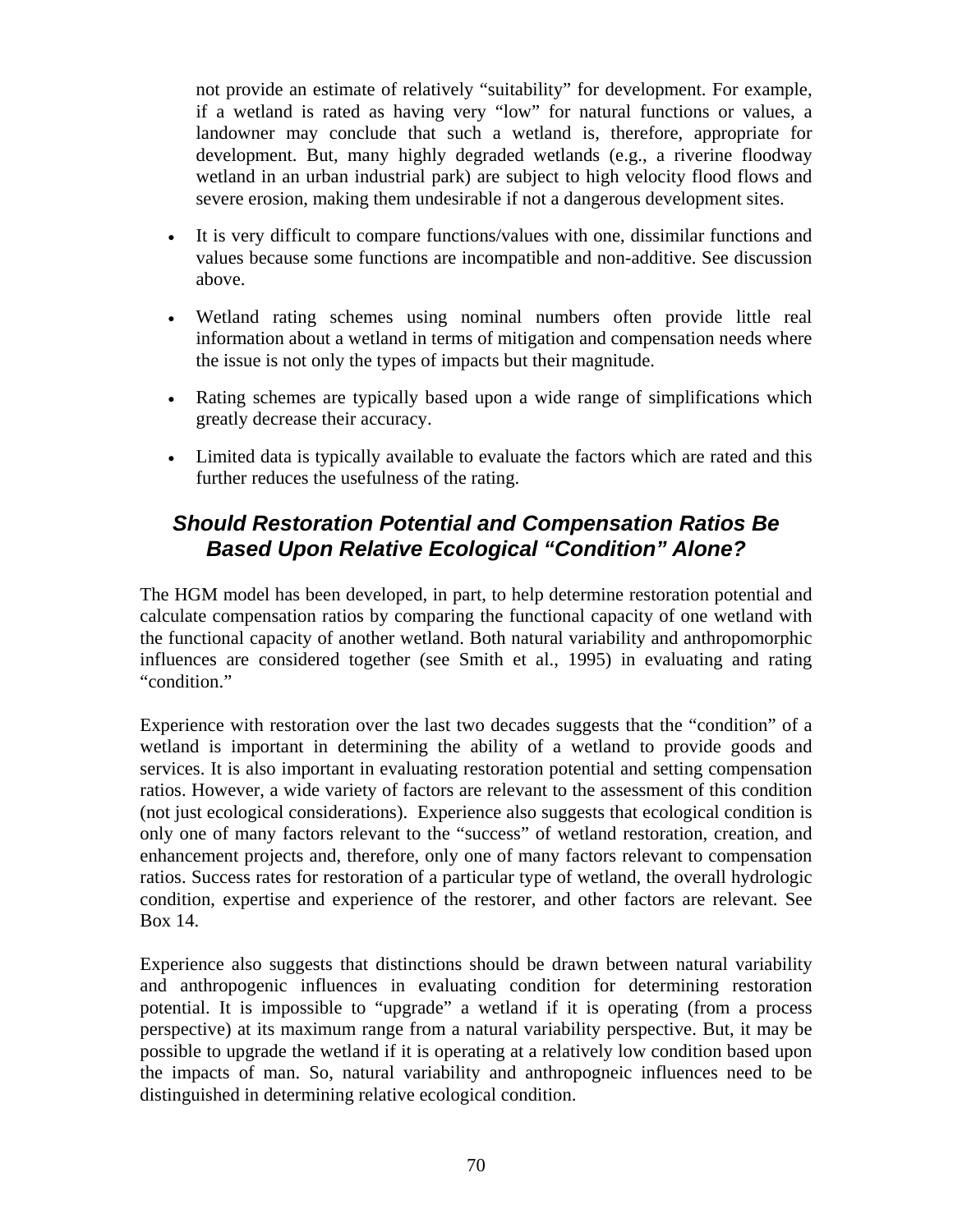# *Should It Be Assumed That Natural Wetlands Are Operating at the "Highest Level" in Evaluating and Comparing Wetlands?*

The HGM approach assumes that, overall, a natural wetland provides the high level of function. Wetlands at or near natural condition would, therefore, rate 1.0 on a scale of .0 to 1.0.

It may be argued that, overall, natural wetlands do provide the highest level of ecological functioning over a broad suite of functions. But, this is not necessarily true for individual functions, particularly certain hydrologic functions. Consider, for example, a specific riverine wetland in a natural condition. It may be operating at an overall "optimum" level for biodiversity and for certain habitat. But it may have much lower flood storage or flood conveyance value in a particular circumstance than a partially channelized or wetland since topographic contours (depth, outlet, etc.) are the primary determinants of flood storage and flood conveyance capacity.

If a natural wetland is used to guide compensation ratios or compensation design, the result may be decreased storage and conveyance along a stretch of stream than the original (pre-permit wetland). And, allowing decreased storage and conveyance would not only result in "net loss" of function for those functions but could, under certain circumstances, result in a successful liability suit against the regulatory agency for allowing increases in flood heights or erosion damage which damages other landowners. See Chapter 4 of Wetland Assessment in the Courts.

Using natural wetlands to establish benchmarks for comparing wetland condition and establishing compensation ratios makes overall sense, but the use of natural wetlands as a standard for guiding wetland alteration, mitigation, and compensation decisions must be tempered with common sense. Guidance needs to be provided with regard to application of reference standards where altered wetlands possess "functions" which exceed those of natural wetlands.

# *Should Partially "Subjective" As Well As "Objective" Data Be Used in Assessment?*

Scientists often prefer to assess wetlands using "objective" data and objective datagathering techniques in assessment such as systematic field surveys conducted with standardized protocols, systematic use of air photos, and standardized hydrologic models (e.g., HEC 2).

But, objective data gathering consistent with scientific protocols is also expensive and time consuming. And, it is often practically impossible to acquire objective time-series information pertaining to water levels, wildlife, fish, or other features which vary over time and these variations cannot be observed within a typical statutory project evaluation time frame.

For this reason, regulatory agencies have often turned to somewhat more subjective and less systematic sources for time-series data or information such as:

• Bird surveys over a period of years by local birders,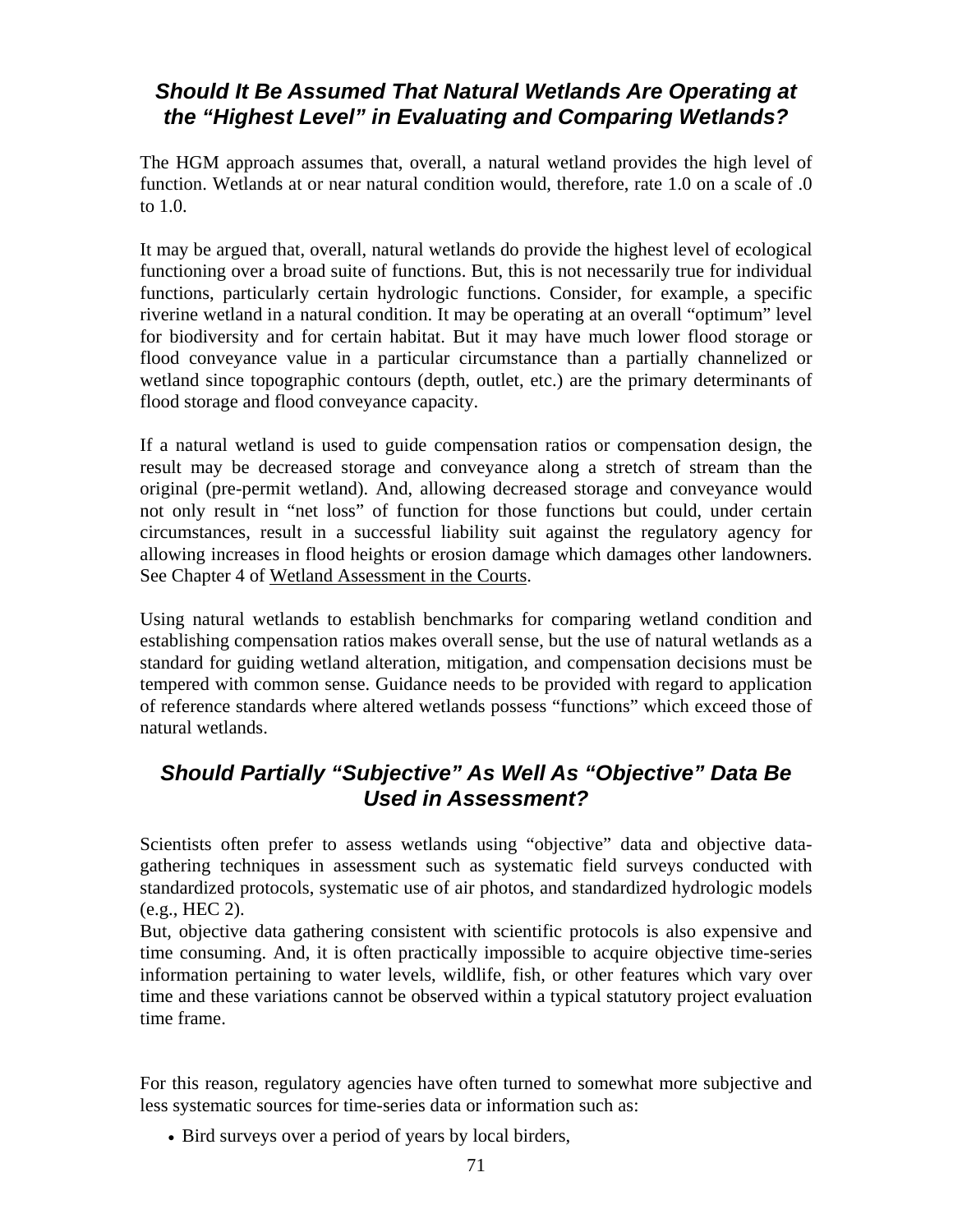- Flooding records over a period of years kept by public works officials,
- Fishing observations over a period of years by fishermen, and
- Hunting experience over a period of years by local duck hunters.

While less objective, these information sources are often the **only** long-term information available for a wetland other than what can be implied from vegetation and soils. If used with care, such information can be useful and acceptable in court.

To tap such information sources (e.g., fisherman, birders, duck hunters), regulators must distribute notices of proposed activities to interest groups and supply them with enough information concerning the wetland and the proposed activity to solicit informed responses. Groups, agencies, and individuals may come forward with such information if:

- they receive notice of the proposed activity and impacted wetland,
- they are informed as to the nature of the proposed activity and its possible impact, and
- they are provided with a "forum" to submit information and express their views.

### *Should Objective Fact-Finding Be Separated From More Subjective Determination of Values?*

It is useful for certain data-gathering and analytical purposes to separate or partially separate objective fact-finding including determination of wetland physical characteristics from the opportunity such physical characteristics may have to provide goods and services and the importance of the goods and services to society (social context). See Appendix A. Physical features of wetlands, processes, and impacts can be categorized, studied, described, and modeled by scientists, engineers, and other experts with a fair amount of objectivity. Separation of objective from more subjective factors in analysis of wetlands facilitates a "meeting of the minds" between resource agencies, the regulatory agency, and a landowner or his or her consultant. Agreeing on physical "facts" can be an important step in reaching later agreement on more policy-related issues policy.

But "values" are also of great importance. An urban wetland protecting the water supply of eight million people (e.g., the New York water supply) has much greater economic and social value from a "public interest" perspective than one with similar physical features and processes but far from any water supply or other direct use. Values are relevant to balancing public and private interests in a typical public interest review process.

So, wetland assessment should consider both natural processes and "values" although only highly qualitative evaluation of values may be possible on the typical permit.

This does not mean, however, that analysis of natural processes and "values" should be mixed in all phases of permit evaluation. Regulators have learned that qualitative, simultaneous evaluation of natural processes and values may often best take place during early the early "survey" phrases of permit evaluation to help determine whether more detailed information gathering should occur. This can be followed more detailed analysis of natural process if the if preliminary analysis indicates that significant impacts may occur upon wetland resources. More detailed evaluation of value (opportunity, social significance) may then follow this objective evaluation. See Final Report 3: Integrating Wetland Assessment Into Regulatory Permitting.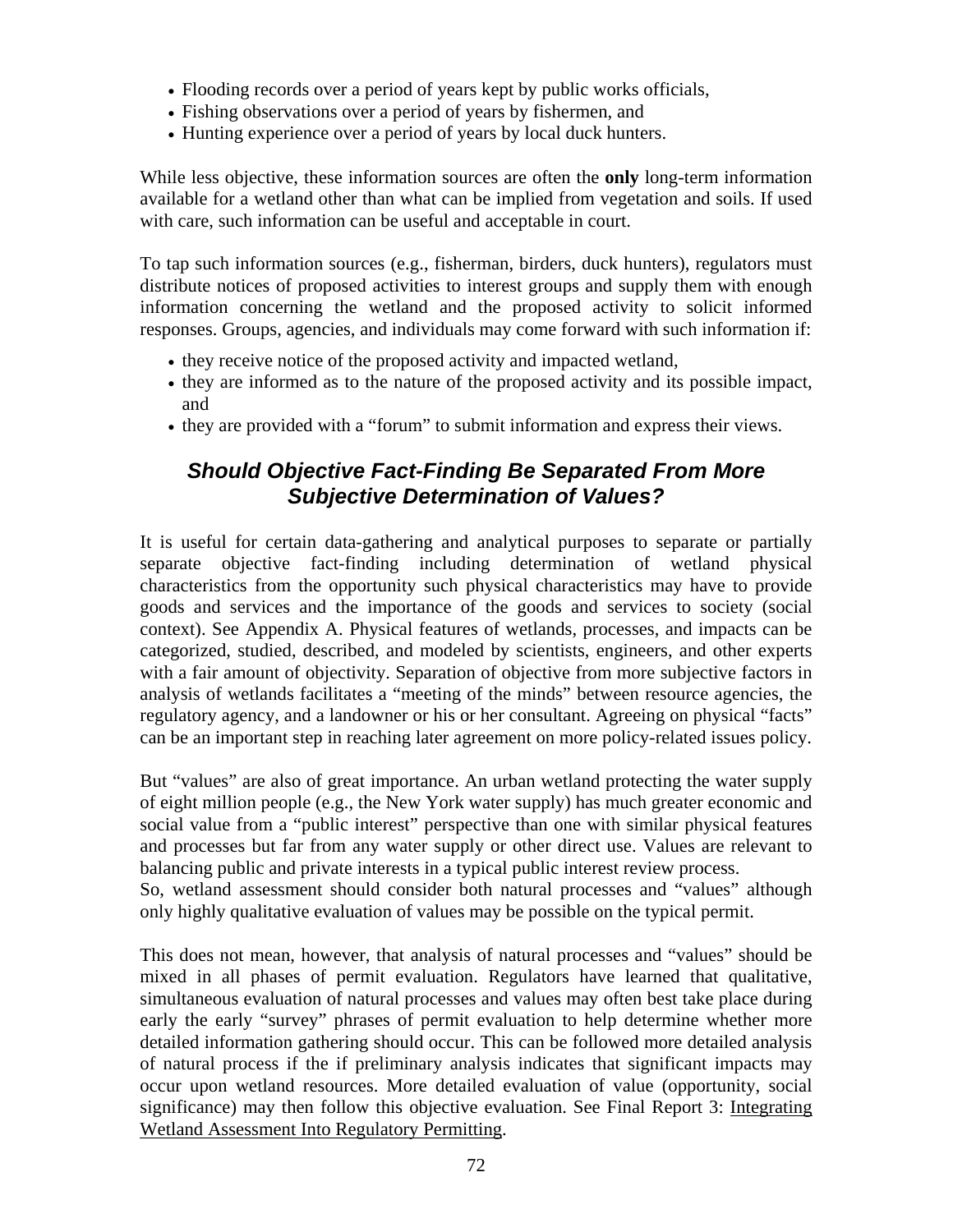### *Are There Shortcuts in Determining The Specific Functions/Values Needing Analysis for a Particular Regulatory Permit?*

It is not possible from budgetary and staffing perspectives to evaluate, in detail, all natural processes for all wetlands throughout a region or for a particular wetland for regulatory permit analysis. See Chapter 2. Typically, a regulatory agency (with the help of the landowner and other resource agencies) can carry out only detailed assessment of only a limited number of wetland "functions" and values.

How, then, are decisions to be made with regard to what functions are to be examined for a group of wetlands or for a specific wetland for the evaluation of an individual permit? Regulatory agencies may consider several factors in determining (and narrowing) which functions and values need analysis on a specific permit. These include (1) the type, size, location, and design of the proposed project, (2) the wetland class and subclass (e.g., using HGM class), (3) available map and other information pertaining to the wetlands. Agencies may also use a variety of other "red flagging", "yellow flagging" and "screening" procedures. See Integrating Wetland Assessment Into Regulatory Permitting.

### *How Are Public "Values" To Be Considered in Assessment?*

In carrying out a Section 404 "public interest" review of a proposed permit or similar evaluation processes at state and local levels, regulators need to know not only physical impacts of a proposed activity but the significance of these impacts to society.

#### **Box 14 Wetland "Values"**

The term "value" is used in two different ways in wetland contexts. The term "value" is, in its simplest form, used to describe how society "feels" (i.e., attitudes and relative weights) about combinations of wetland functions and processes and other characteristics:

- Economic values,
- Health and safety values,
- Historical, heritage values,
- Education, research, scientific values, and
- Aesthetic values.

The term "value" has often used to describe the ability of wetlands to provide certain goods and services of value to society based upon natural processes, opportunity, and social significance. For example, a wetland may be said to have a flood storage value, a flood conveyance value, etc.

Determination of "values" attached to society to various wetland physical processes and the potential for a wetland to provide certain goods and services is, admittedly, difficult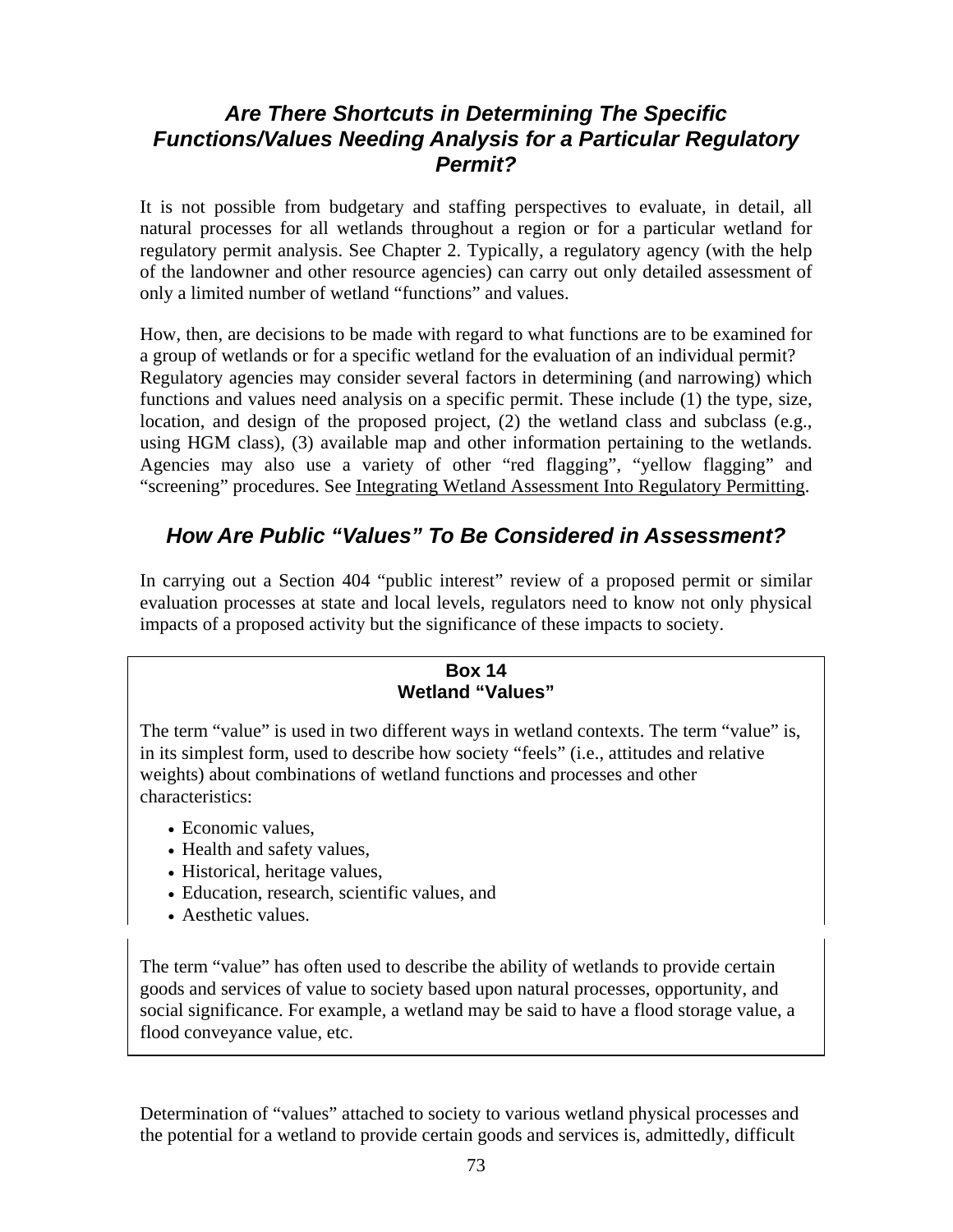(requiring shrubs, trees). Even within a given segment of society (e.g., fishermen) may attach quite different values to different wetland species. because there are many intangibles involved. Different segments of society place different weights on various functions/values. For example, fisherman often prefer production of fish in a wetland (requiring open water) over production of song birds

wetland "values", proposals have been made to focus only on wetland functions alone in wetland assessment (e.g., the HGM approach) and determining compensation ratios. Because of both conceptual and substantive (how it is to be done?) problems in assessing

building are needed concerning factual issues as well as policy questions, given the broad range of uncertainties inherent in evaluation processes. This fails to recognize that it is almost impossible to decide which "functions" of a particular type of wetland or wetlands in a region, state, or site are to be assessed to achieve certain policy goals with introducing early-on in an evaluation process some consideration of value. It also fails to recognize that regulatory permitting is, to a lesser or greater extent, a public participatory process involving many agencies and units of government as well as adjacent landowners and the public. Review and consensus-

of value taking into account opportunity and social context can help determine whether proposed impacts are in the "public interest". Box 15 suggests a variety of methods for qualitatively determining public attitudes and "value" in a particular context. None are perfect but they are often the best that can be done. And, they are better than no consideration of value. A broad, qualitative evaluation

#### **Box 15 Approaches for Assessing Social Significance and "Value"**

Regulatory agencies can use a variety of approaches to help assess public attitudes and values with regard to the ability of wetlands to produce goods and services (functions/values).

**1. Regulatory agencies can circulate for comment to adjacent landowners, other agencies, and interest groups proposed permit applications. They can also hold public hearings on applications.** This is the most common, although imperfect, way for regulators to determine gain some direct measure of public preferences and values on a site-specific basis.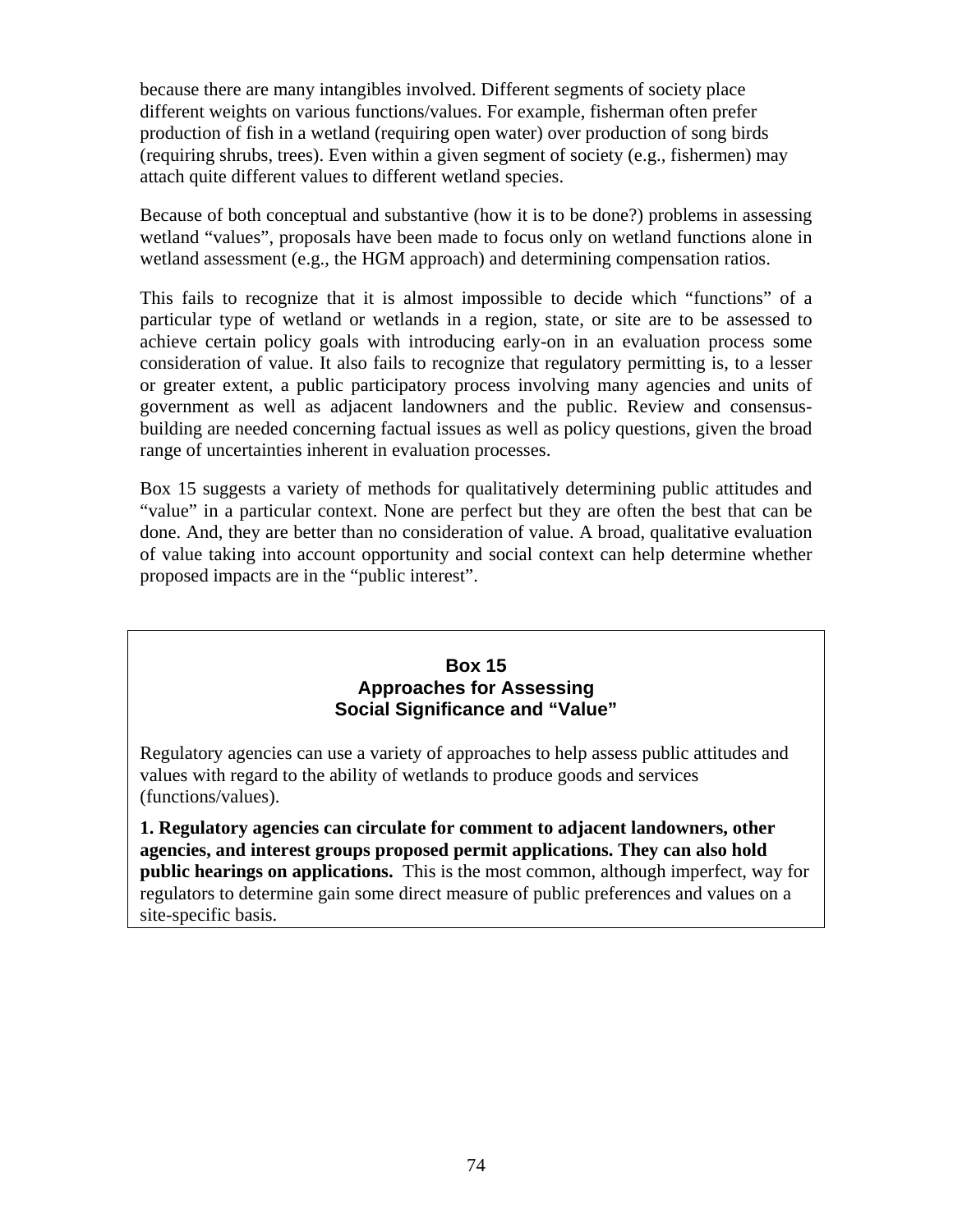2. Regulatory agencies can use their own observations and perceptions and "common sense" to recognize values held by society as a whole or in a community. A regulatory agency does not need an independent "poll" to determine that the public does not want wetland landowners to pollute wells on adjacent properties. Regulatory agencies can use their common sense and general knowledge (newspapers, T.V., interaction with interest groups, interaction with the public) to recognize "values" broadly held by the public such as importance of protecting a local park. Not all values need to be scientifically documented.

**3. Regulatory agencies can sometimes refer to statutes, ordinances, and formally adopted plans to determine what legislative bodies or the public believes to be important.** For example, some statutes provide protection for endangered species; others protect historic and archaeological sites.

**4. Regulatory agencies can, in some instances, gain feedback from a broad range of groups and organizations concerning values through the use of various planning processes.** For example, the Land County Regional Planning Agency undertook a detailed wetland assessment process in preparing a detailed wetland plan for West Eugene, Oregon. This assessment and planning process used a broad range of techniques to gain feedback from various groups and individuals concerning what wetlands should be protected including one-on-one consultations, questionnaires, and public workshops. The plan was ultimately submitted to the electorate for approval and is now used as the basis for regulatory permitting.

**5. Regulatory agencies can (under some circumstances) undertake various sorts of "economic analyses" for wetland functions and values.** Determination of economic value can help gauge overall value to society. However, economic valuation is typically time-consuming and expensive and subject to many uncertainties, particularly with regard to nonmarket values.

**6**. **Regulatory agencies can, with the help of their attorneys determine "values" which have been afforded legal status as "rights" and "duties" by the courts.** For example, wetland functions such as flood conveyance have legal status in terms of landowner rights and duties. As discussed in Wetland Assessment in the Courts, private landowners owning lands adjacent to and downstream to wetland parcels or on the same water body have a variety of legal rights such as reciprocal "riparian rights" and "appropriation rights" to surface waters which need to be reflected in regulatory decisionmaking. Pursuant to such doctrines, landowners may have a legal "right" to continued passage of flood flows on streams. And, if a wetland landowner who blocks such flows through a fill may be successfully sued on "nuisance", "trespass", "negligence", or other grounds. Courts give great weight to protection of public safety and prevention of nuisances and data gathering which documents functions relevant to the protection of safety and prevention of nuisances will help sustain regulations against takings and other challenges.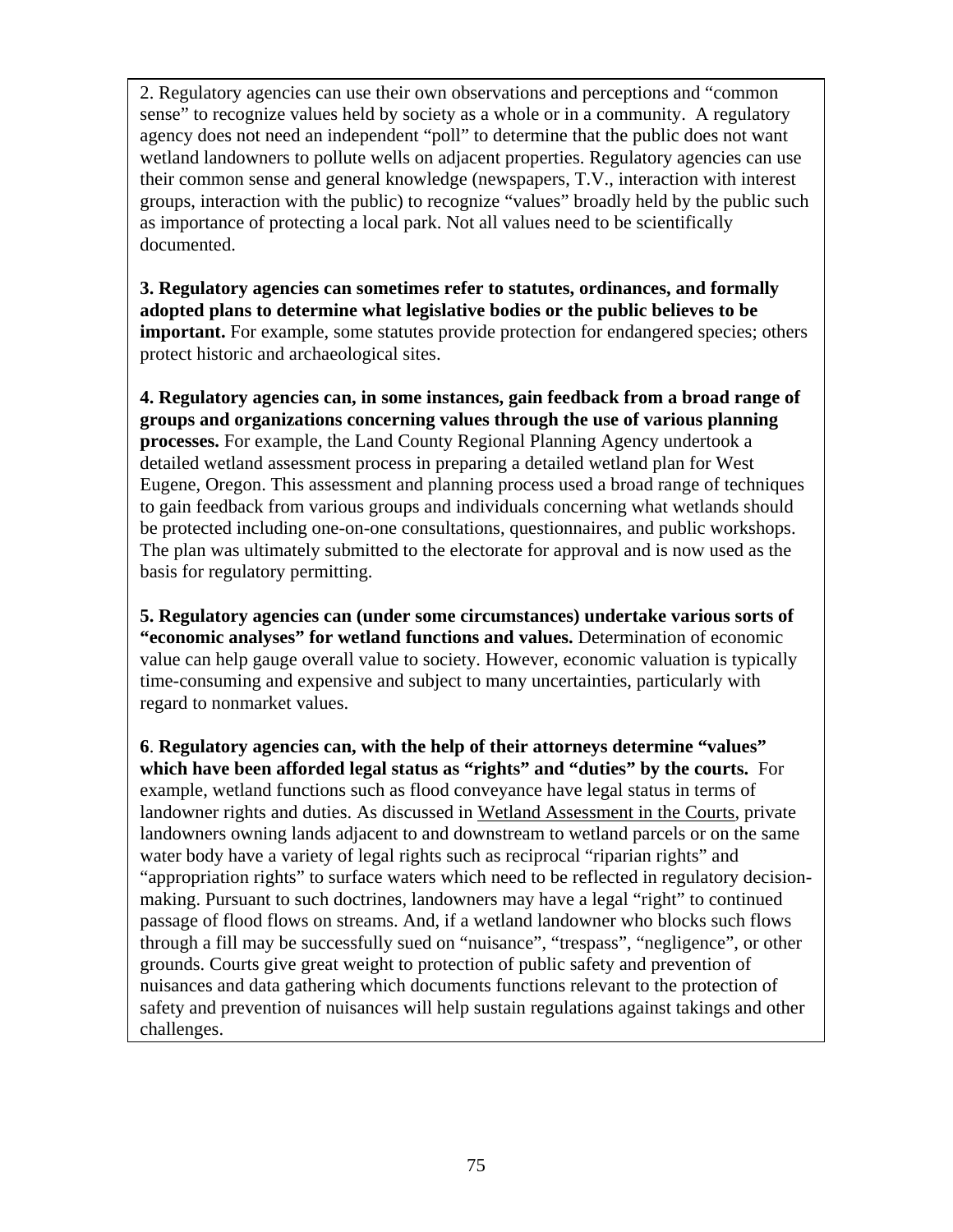**7. Regulatory agencies can, in some instances, subject the question of "value" directly to local elected officials for determination.** For example, a local wetland regulatory agency may submit a proposed "special exception", "variance", or wetland permit or proposed conservancy zone amendment to a town, city, or county council for a vote to determine how the legislative body feels about protecting certain "functions" associated with a specific wetland or area. This is much harder to do at the state or national level and, if conducted at the local level, may only reflect a local point of view.

**8. Regulatory agencies can, in some instances, subject the question of value to direct vote by the public.** At the local level, bond issues for protecting wetlands, plans, and other measures may be placed on voting ballets for direct vote. This isn't a quick process, but it can provide direct public feedback.

**9. Regulatory agencies can subject the question of value to executive commissions or committees.** Quite often local regulators submit proposed permit applications to appointed soil and water conservation boards, conservation commissions, or planning agencies for comment. Such commissions or boards may, to some extent, represent the public.

#### **Box 16 Is Examination of Natural Processes Alone Sufficient In Establishing Compensation Ratios?**

Proposals have been made (e.g., the HGM method) to evaluate project impacts and to determine mitigation and compensation needs based upon wetland functions or processes without formally considering opportunity or social significance. Such an approach simplifies project evaluation.

But, does it provide adequate information for a "public interest" review and for establishing the adequacy of compensation needs and ratios?

The HGM method has been developed in part to help establish wetland compensation ratios for residual impacts including the computation of credits and debits for mitigation banks. It does so by characterizing wetland subclass, by preparing profiles of wetland characteristics for that subclass through the use of reference sites, and then by comparing the condition of a specific wetland with other wetlands in that subclass. HGM assumes the "highest functioning" wetland is a wetland in a natural condition and compares other wetlands within a reference domain with wetlands in a natural or semi-natural condition. The rating a wetland receives (on a .0 to 1.0 scale) is then multiplied by acreage to suggest compensation ratios.

HGM stops there. HGM does not assess "opportunity" or "social significance."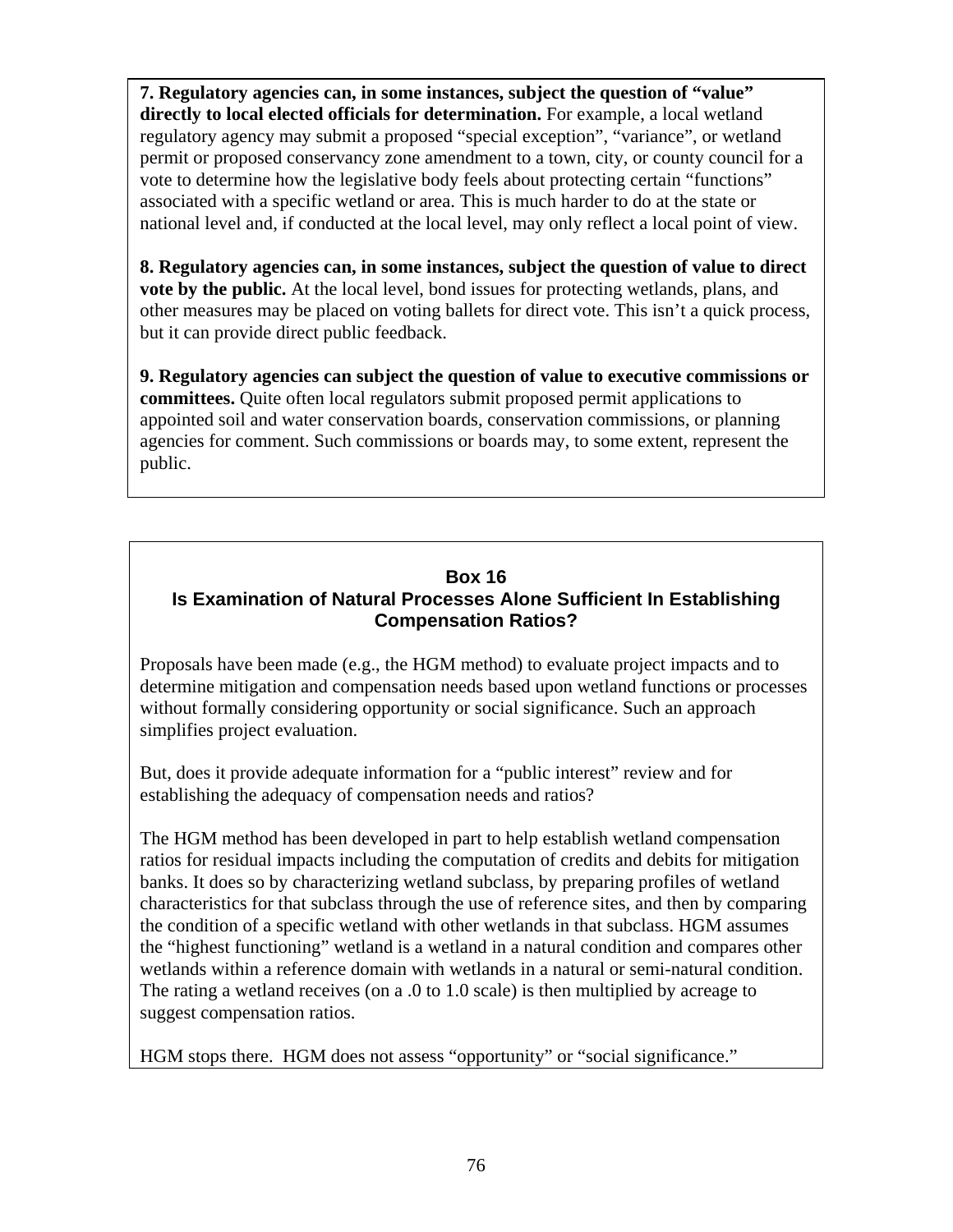HGM does hold promise for improved evaluation of basic wetland "processes" and wetland condition relative to other wetlands. But, its failure to consider "opportunity" or "social significance" limits its usefulness to establish compensation ratios consistent with the "no net loss goal" and the "public interest" review process if it is not supplemented by other approaches.

Consider, for example, the consideration of functions (processes) alone through the use of HGM in a typical urban setting for a small urban wetland. Assume that a landowner is proposing to fill or drain a 2-acre urban wetland and wants to buy credits from a mitigation bank or to create or restore a wetland offsite in a rural setting.

"Natural" or nearly natural wetlands operating at the highest level of functions within the reference domain for this subclass of wetland may be assigned a score of 1.0 (or close to a 1.0). Other wetlands with various degrees of alteration and levels of natural function will be assigned lower scores (e.g., 0.1-0.9). The 2-acre urban wetland will then be assessed using this rating scheme.

How will the urban wetland fare?

The typical urban wetland has been partially drained/filled and is subject to hydrologic changes. It will therefore, typically, receive a low score of .2 to .8 for most functions if the reference domain contains relatively unaltered wetlands. Let's assume an overall score of .5.

What does this mean for compensation ratios if only ecological capacity is considered?

It means that the landowner developer can propose to destroy 2 acres in the urban setting and replace it with 1-acre in an rural setting  $(2 \arcsin x 0.5)$  and 1 acre x 1.0 = 1) because, pursuant to HGM, the condition scores are multiplied by acreage. While replacement of a two acre urban wetland with a one acre rural wetland might make ecological sense from the perspective of certain animal or plant species (some urban ecologists would strongly dispute this), would such a result be consistent with the "public interest"? Would it actually replace wetland goods or services for nearby urban dwellers or would it simply replicate **certain** wetland characteristics and processes at another site?

This is a critical question.

The "opportunity" for a wetland to provide goods and services to people is often much greater in an urban setting. But, this is not considered by the HGM analysis. For example, an urban wetland with the same ecological capacity to reduce pollution or provide flood storage as a rural wetland often has significantly greater opportunity to reduce pollution or provide flood storage than a comparable rural wetland. Urban runoff is typically polluted and flooding is a particular problem in urban areas.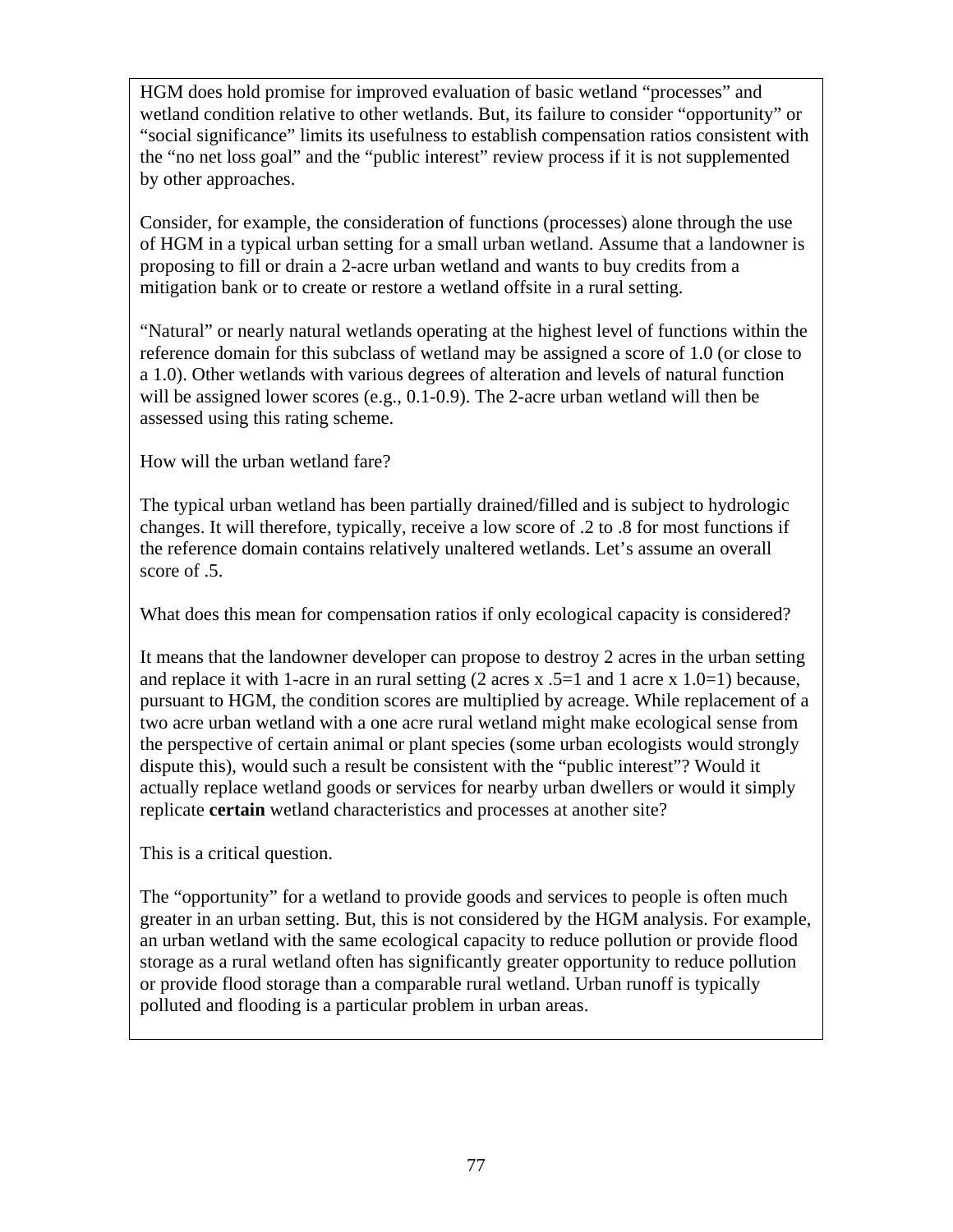The "social context" and societal use of an urban wetland is also often significantly greater than the rural wetland. But, this too is not considered. Tens of thousands of people living near an urban wetland or an urban lake or stream protected by such a wetland may directly benefit from the pollution prevention, flood storage or conveyance, educational, interpretation, or other functions/values of the wetland in an urban setting. Very few may enjoy those same benefits from a comparable wetland in the rural setting. There are social justice issues involved as well. Most minorities live in urban areas. Destruction of wetlands in urban areas with their restoration or creation in rural settings will significantly shift the incidence of benefits of wetlands from rural to urban areas.

Failure to consider the impacts of such a shift would in some circumstances, apparently, violate the Executive Order 12898 which requires that "(e)ach Federal agency shall analyze the environmental effects, including human health, economic and social effects, of Federal actions, including effects on minority communities and low-income communities, when such analysis is required by the National Environmental Policy Act of 1969…."

HGM or similar approaches which focus on ecological capacity are useful in providing **some** of the information needed to compute compensation ratios. But, supplementary information gathering and analysis techniques are needed to help regulators determine the "public interest" including information concerning opportunity and social significance as well.

Should such supplementary information gathering and analysis of opportunity and social significance be part of a formal assessment process and be left to the informal devices of individual regulators using existing regulatory processes?

Experience with numerical rapid assessment approaches over the last decade suggests that "numbers" often develop a life of their own. If HGM provides the only formal assessment, regulators will likely be pressured to give disproportionate weight to capacity alone. At the minimum, a qualitative, descriptive evaluation of opportunity and social significance should also be undertaken. Then, regulators would at least have several types of relevant assessment information in determining the "public interest".

### *Summary*

Much has been learned in the last several decades pertaining to the "workability" and "practicality" of various approaches for assessment of wetland functions and values. This experience suggests that rapid assessment approaches for wetlands are subject to many limitations and should be approached with care. These lessons learned should be applied in future efforts as well.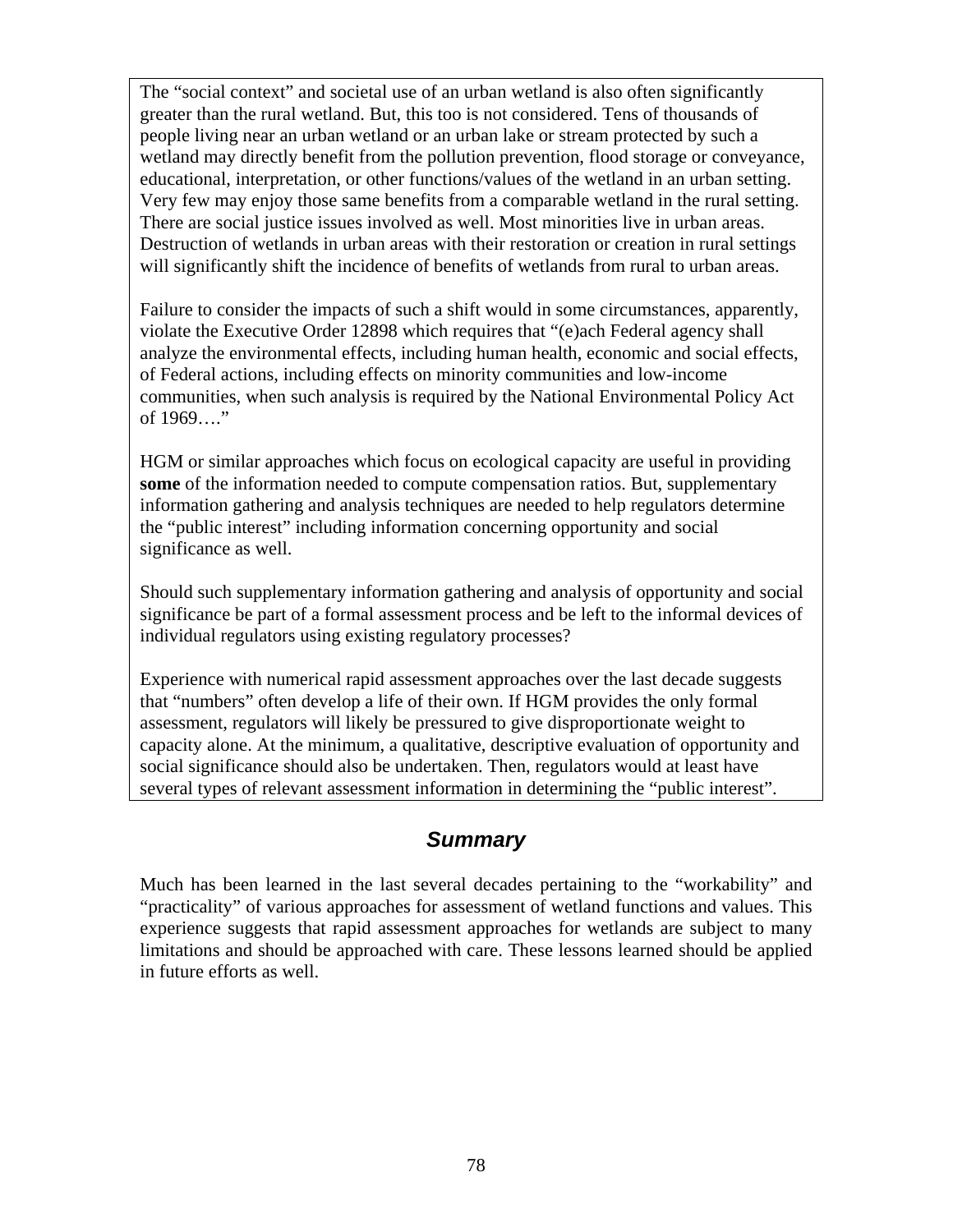# **CHAPTER 7: COMPROMISES, SIMPLIFICATIONS, AND TRADEOFFS**

Chapter 7 examines in greater depth some common compromises, simplifications, and tradeoffs in assessment.

### *Introduction*

To make assessment approaches practical and "workable", scientists developing wetland assessment methods have incorporated in the methods various simplifying assumptions, compromises, and tradeoffs. However, experience suggests that these invariably come at a price. The accuracy of the assessment steadily diminishes as the number of simplifying assumptions and compromises increase and the "realities" of the wetland and permit context are lost.

There is a point at which simplifications, compromises in accuracy, and tradeoffs render an assessment method useless. And, consistent with the old expression--"the proof of the pudding is in the eating"--an assessment method which often produces results which are not consistent with reality and common sense will not be used. "Virtual reality" is not, as yet, a wholly satisfactory substitute for reality.

Unfortunately, most wetland assessment methods developed to date do not make clear the assumptions, simplifications, compromises, and tradeoffs. And, there has been limited field testing of approaches to determine their "on the ground" validity in typical regulatory permit settings. For example, if an assessment technique suggests that ducks will actually use certain types of wetlands, field checking should usually find ducks in a fair share of the wetlands.

Failure of the authors of assessment techniques to state assumptions, simplifications, compromises, and tradeoffs gives the impression that assessment results are more accurate than they actually are. Failure also hinders "common sense" tailoring and application of assessment methods to specific contexts.

For example, it has been necessary, for the purposes of simplification, to assume in most wetland assessment methods that the existing hydrologic regimes will continue into the future. But, this makes no sense if restoration is proposed for a small, isolated wetland in the middle of a 1000-acre parcel which has been subdivided and is awaiting development. The hydrologic regime will be dramatically changed. Sediment and pollution loads will greatly increase. The upland connection between the wetland and the broader ecosystem will be reduced or destroyed. Any attempt to replant the original wetland vegetation as part of a restoration effort will almost certainly fail because the emerging hydrologic conditions will not support original vegetation.

"Common sense" corrections in the overall assumption of continued, unchanged hydrology should be made in analyzing the proposed restoration. Such corrections are difficult or impossible if the assessment method does not state that it is "assuming static conditions" and if the method does not provide some flexibility and guidance for common sense corrections for changing hydrology.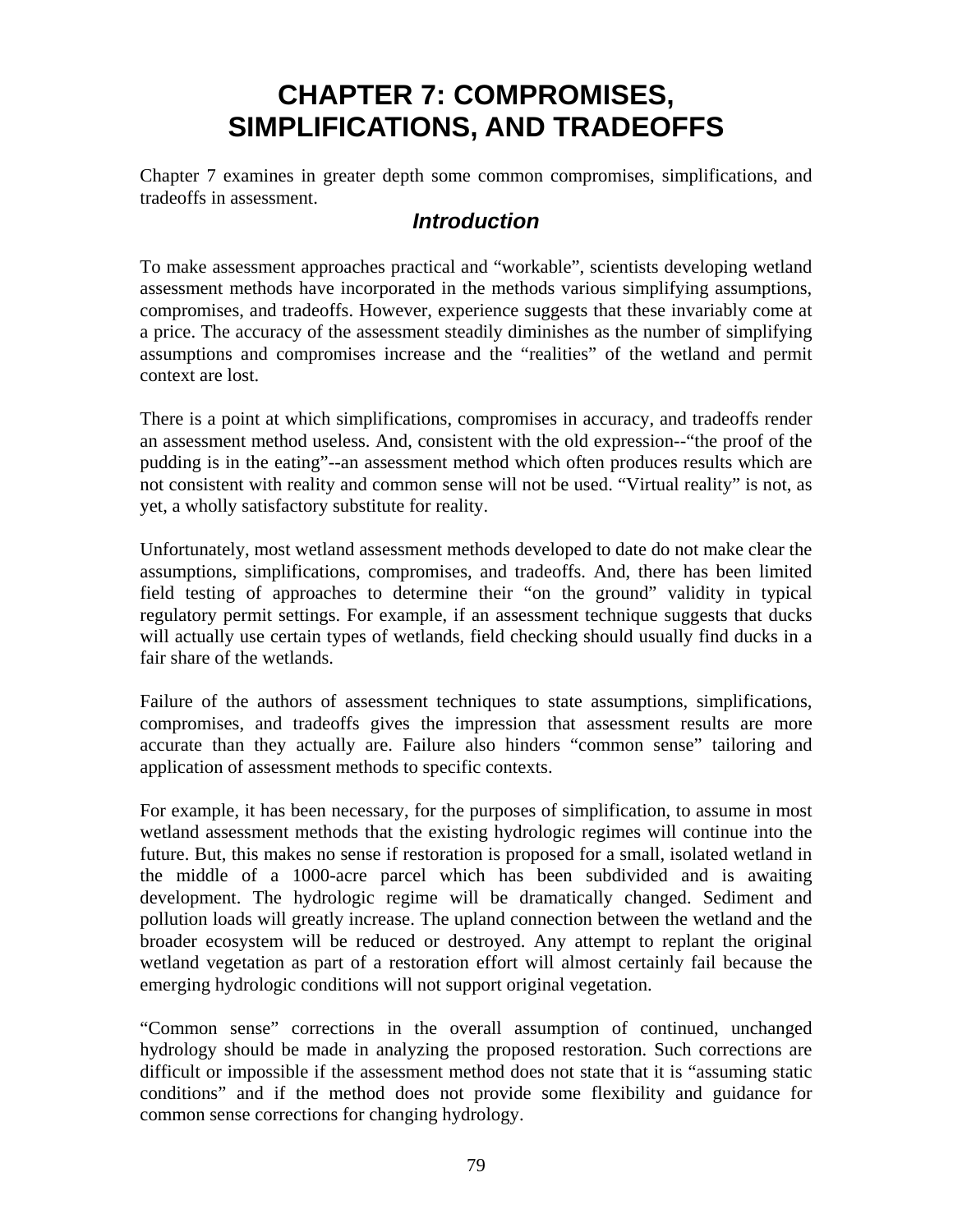The discussion which follows examines in greater depth specific simplifications, compromises, and tradeoffs.

#### **Box 17 Examples of Tradeoffs**

The following sorts of tradeoffs are common in approaches for assessing wetland functions and values. Note, the list is not exhaustive but only provides examples.

**Less accurate versus more accurate assessment.** Less accurate approaches are (in general) also less expensive and more doable.

**Less detail versus more detail (scale) in assessment.** Less detailed or precise approaches are (in general) also less expensive and more doable.

**More limited geographical scope versus broader geographical scope.** Case-by-case approaches focusing on specific wetland sites at the time of permitting are less expensive and more doable than area wide assessment approaches applying to wetlands in a region or state but do not provide "up front" characterization of wetlands.

**Less versus more simplifying assumptions.** Approaches with many simplifying assumptions are less expensive, but they are also less accurate.

**Less versus more use of indicators and surrogates.** Approaches with more use of indicators and surrogates rather than direct field measures are less expensive but are also less accurate.

**Use of remote sensing versus field observations.** Use of remote sensing (air photos, digital imagery) is less expensive than field observation, but it also does not provide many types of data (e.g., animal species, surface water, etc.) needed for detailed and accurate assessment. These types of data are typically only available through field surveys.

**Wetland to wetland versus wetland to upland/deepwater comparisons.** Wetland to wetland comparisons are often easier to carry out and less expensive than wetland to upland/deepwater because they only require assessment of wetlands but they also provide less useful information for alternatives analysis or determining "suitability" in comparison with other sites.

**Overall ecological capability versus species-specific capability.** Determination of overall ecological capability (e.g., HGM) may be less expensive than attempting to assess specific species (e.g., WETHINGS) but it may also fail to provide information needed to implement rare and endangered species laws and determine the capability of a wetland to support particular fish, etc.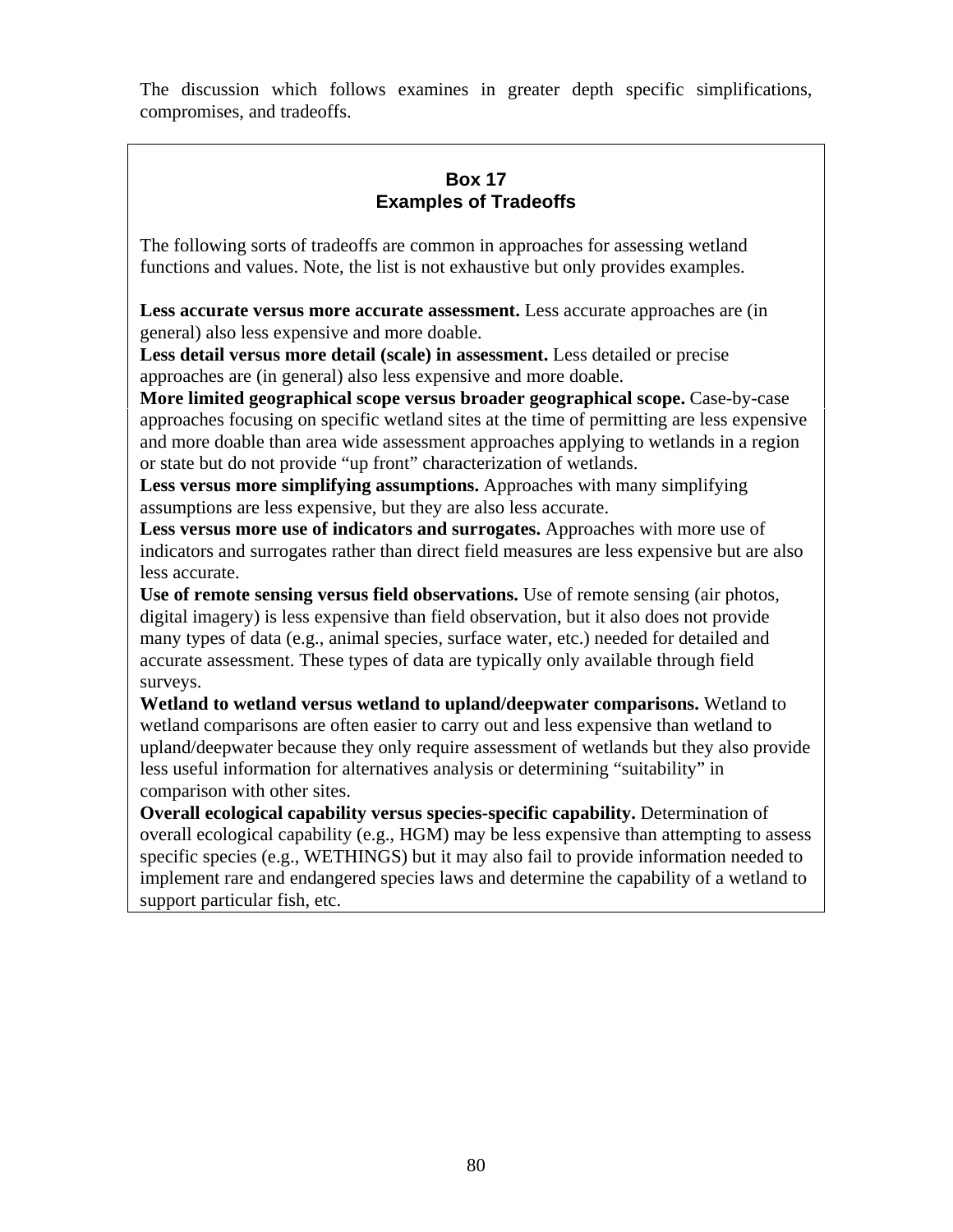**Use of subjective or semi-subjective information versus objective information.** A mixture of subjective and semi-subjective data gathering (e.g., reports of bird sitings by birders) is less expensive and more doable within short time frames than sole use of objective data gathering (field surveys by regulatory agencies) but it is also be less reliable.

**Existing data only versus existing and new.** Use of existing data sources (e.g., air photos) is less expensive than generation of new data (photos, field surveys) but there are also often various gaps in existing data and existing data may be outdated.

**Landowners playing greater or lesser roles in assessment.** Placing greater data gathering burdens on landowners is less expensive for regulatory agencies than independent collection of data but data gathering by landowners and their consultants also results in less objective information.

#### **Box 18 Examples of Simplifying Assumptions**

Rapid assessment methods typically make a variety of simplifying assumptions to reduce complexity and make assessment a "doable" task. Unfortunately, these simplifications do not reflect the typical situation encountered by a regulatory agency, undermining the accuracy of the methods.

#### **Simplifying Assumption: Wetlands/related resources subject to regulation are in a natural condition.**

Reality: Most wetlands/related resources encountered in regulatory permitting (urban areas, along waterways) have been substantially modified. The types of alterations and their reversibility affect not only functions and values but restoration potential.

#### **Simplifying Assumption: Existing hydrology (as observed or deduced) will stay the same into the future.**

Reality: Wetland/related resource hydrology in typical regulatory permitting conditions (urban areas, along waterways) is often changing at the time of a permit application and will be subject to other major modifications in the future, particularly for isolated and headwater freshwater wetlands.

#### **Simplifying Assumption: Existing wetland/related resources alterations (if they have occurred) will continue into the future.**

Reality: As noted above, most wetlands/related resources encountered in regulatory permitting are now modified, affecting functions and values. But, many partially drained wetlands are also reverting to a natural or semi-natural condition. This means that assuming continuation of existing modifications is often not accurate.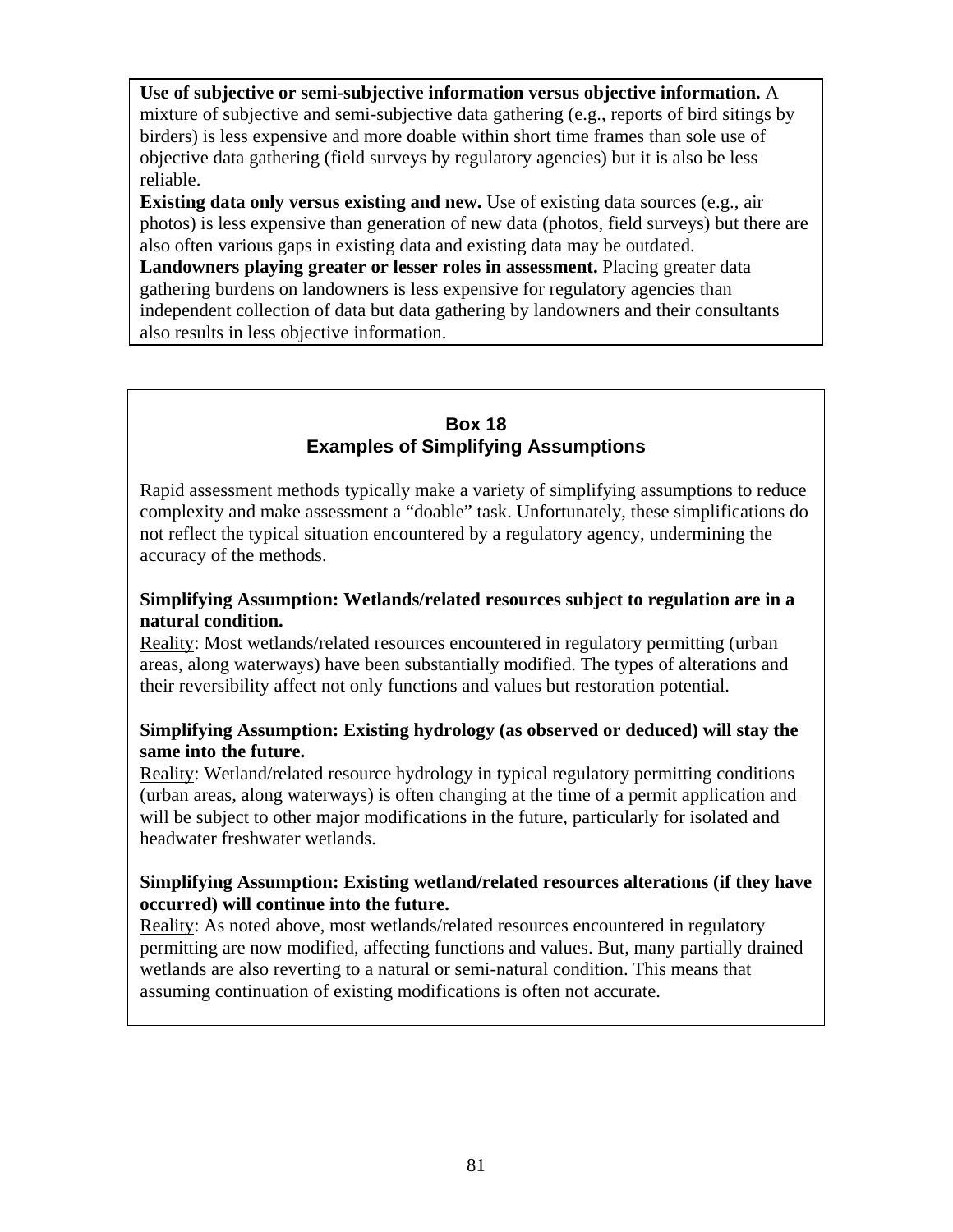**Simplifying Assumption: All wetlands/related resources or portions of wetlands impacted by a regulatory permit which now exist will continue to exist in the future.**  Reality: Many artificial isolated, depressional wetlands in typical permitting contexts (urban areas) or portions of wetlands are subject to high rates of sedimentation due to land clearance and soil exposure and will either disappear in the near future or be greatly changed in terms of hydrology. Water diversions, dams, ground water pumping, water pollution, and a broad range of other activities may also destroy wetlands.

#### **Simplifying Assumption: Wetland/related resource functions and values are based upon wetland onsite characteristics.**

Reality: Many wetland/related resource functions/values depend as much upon offsite characteristics such as hydrologic connections and ecosystem context as onsite characteristics. Therefore, any assessment effort focusing on onsite conditions alone is often inaccurate.

#### **Simplifying Assumption: Wetland/related resource functions/values are uniform throughout a wetland.**

Reality: The function of various areas within a wetland often vary considerably. For example, the area immediately adjacent to a river in a large riverine wetland may be particularly important for conveying flood flows, but not outer areas; the outlet of depressional wetland may be particularly important to the ability of the wetland to store flood flows; the interface area between a wetland and lake may be particularly important for fish spawning.

#### **Simplifying Assumption: A specific wetland/related resource feature or small number of features can be used as a surrogate to measure or indicate for other functions and values.**

Reality: Some surrogates are useful, but many are not such as use of revegetation in a wetland restoration/creation project as an indicator of the full range of functions and values. Use of surrogates should be approached with care.

#### **Simplifying Assumption: A natural wetland/related resource area has the highest functions.**

Reality: This may be overall true but some altered wetlands have flood storage, flood conveyance, pollution buffering, pollution treatment, and other functions equal to natural wetlands. In addition, there is often more "opportunity" for altered wetlands (e.g., urban contexts) to provide specific benefits.

#### **Simplifying Assumption: Altered wetlands/related resource areas in urban areas have the lowest functions.**

Reality: Many urban wetlands have significant pollution control, flood conveyance, flood storage and other functions although habitat functions may be impaired. Even where urban wetland functions are impaired, they are also where the greatest number of potential users are located.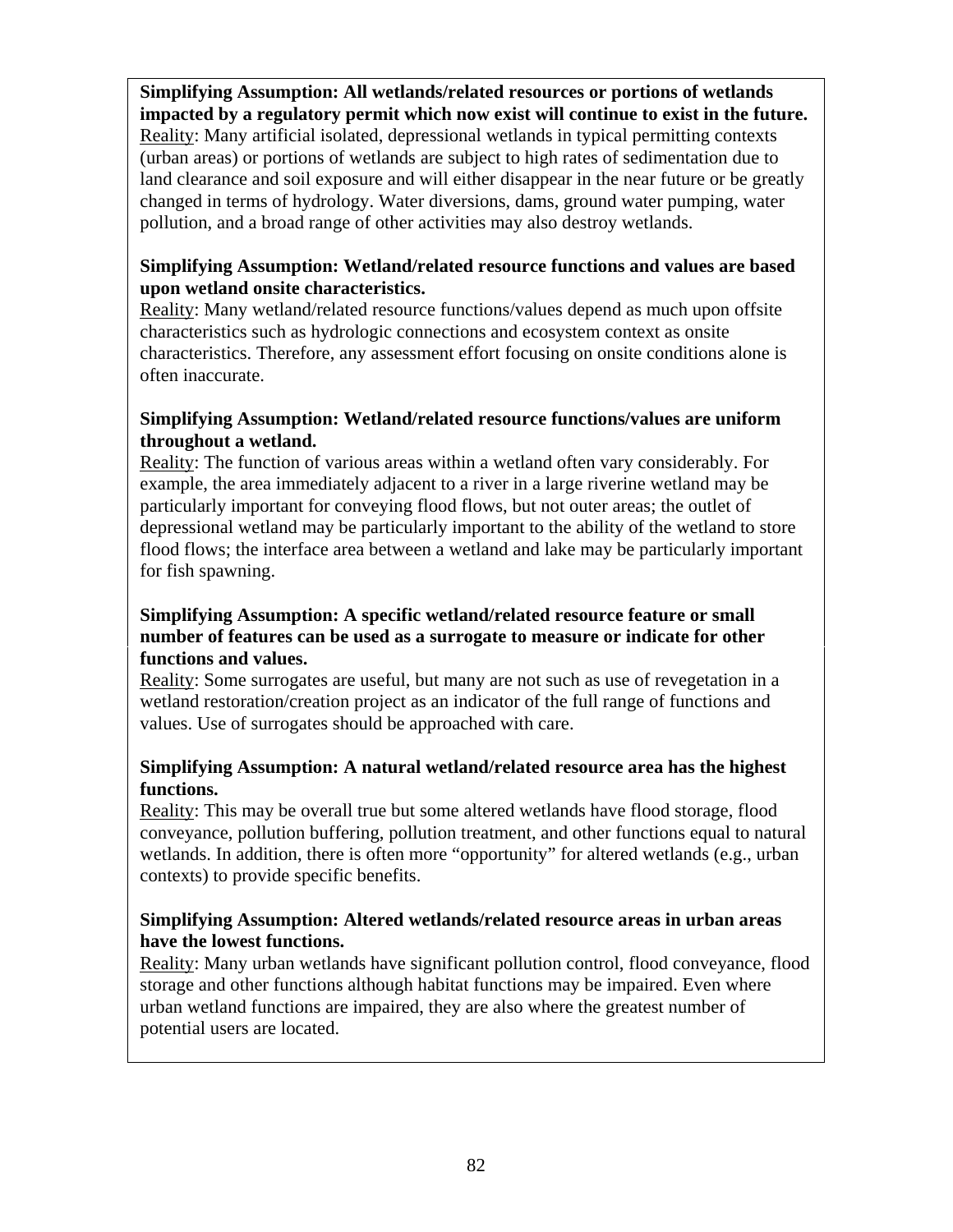### *Entire Wetlands or Portions of Wetlands*

For simplicity and to reduce costs, rapid assessment techniques to date have often focused upon assessment of the functions/values for whole wetlands. This works all right for small wetlands impacted by large fills or drainage projects which affect entire wetlands. But, knowing the function of a whole, large wetland is not sufficient in itself to determine the impact of a specific project (e.g., 10,000 feet of fill in a 10 acre wetland) on a particular portion of a wetland.

As suggested by Box 20, all areas within a wetland are not the same and assessment of functions or values for an entire wetland provides only a portion of the information needed to determine and compensate for impacts. For example, a 1/10 area impact on a whole wetland often does not mean a 1/10 impact on functions and values and compensation ratios need to be varied, depending upon those differences.

What does a regulator do? The HGM method allows regulators to identify and evaluate different subclasses within a specific, larger wetlands. This can be helpful. As a practical matter, a regulator may need to assume in the absence of information pertaining to the functions of particular areas that all areas within a wetland play uniform roles in achieving a particular function and that any activity such as a fill will have equal broad impact. But, a regulator also needs flexibility in modifying this assumption based specific location of the fill and other circumstances.

In developing assessment methods and techniques, scientists need to provide regulators with more guidance in evaluating site-specific functions/values of portions of wetland, impacts on those portions, the adequacy of mitigation measures, and the adequacy of compensation measures.

#### **Box 19 Importance of the Position of an Activity Within a Wetland on Functions/Values**

The importance of location of a proposed activity within a wetland is important to the impact of the activity because different portions of a wetland often serve somewhat different "functions" or play larger roles in serving particular functions than other areas. Examples include the following. Many more could be provided.

**Flood storage.** Deepening an outlet of a wetland may greatly decrease the flood storage capability of the entire wetland and have much greater impact than fills or excavations in or along other edges of a wetland.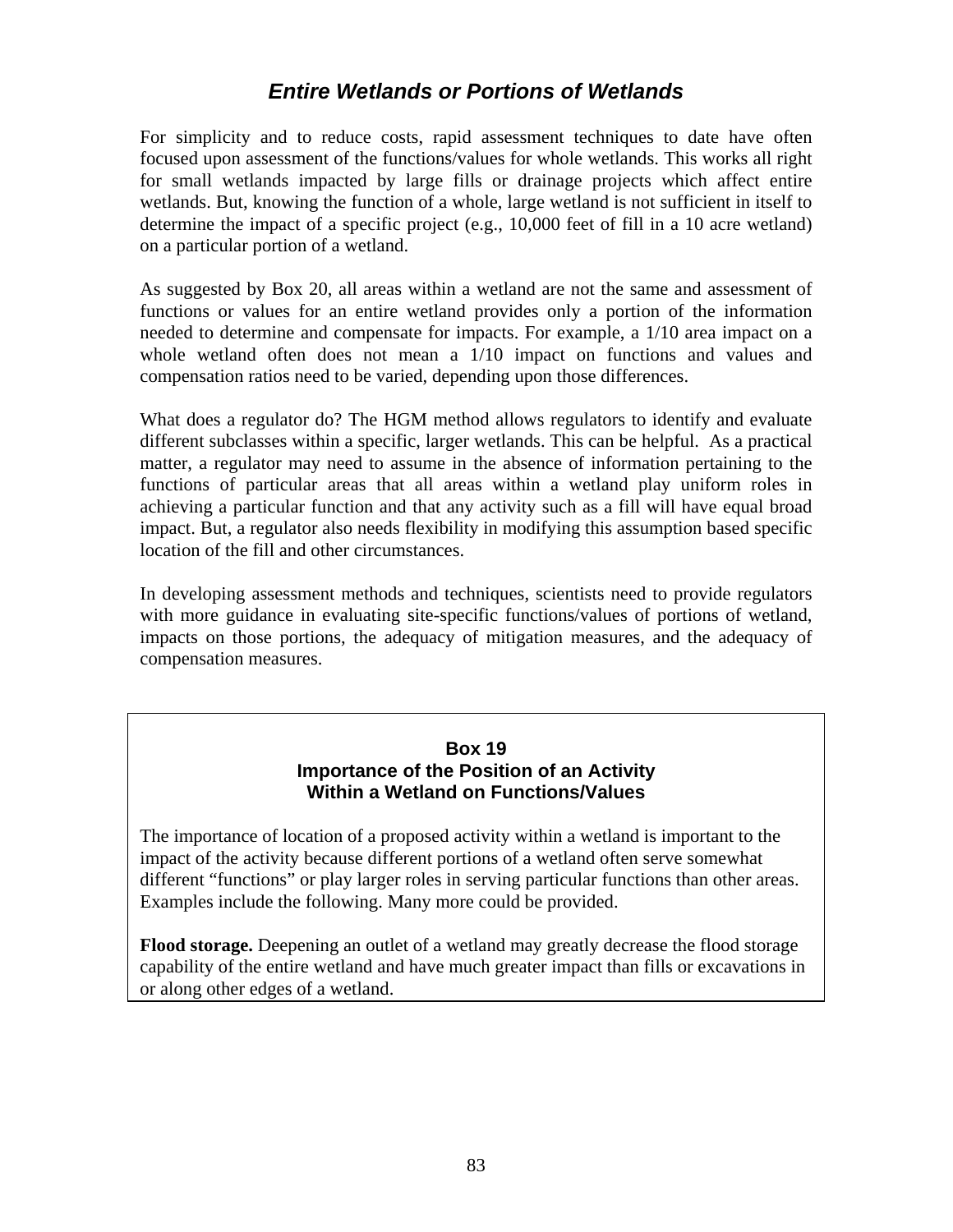**Flood conveyance.** Fills or other obstructions placed in a riverine wetland near the channel of the river or stream often cause much greater increases in upstream and adjacent flood heights than a comparable fill in a riverine wetland some distance back from the channel.

**Fisheries.** Fills placed in the deeper areas of a depressional wetland may interfere with fish more than fills in shallow water.

**Wave retardation; erosion control.** Channelization or other alterations for portions of a wetland subject to high velocity waves or flows (e.g., portions of a coastal or lake fringe wetland adjacent to open water; streambed and stream bank riverine wetlands) will often have more impact on wave retardation and erosion control functions than activities in other portions.

**Navigation.** Fills in the open water portion of a river, lake, or ocean will have greater impact on navigation (boating, canoeing, fishing) and water recreation than fills in a shallow portion of a wetland.

**Bird watching.** Fills or alterations of wetland habitat needed by the particular types of birds such as shallow water areas for shorebirds will often have greater impact on birdwatching than fills or alterations in other areas.

# *Existing Versus Future Conditions*

Should regulators assume "existing" hydrologic, vegetative, or other conditions for the purposes of simplicity in assessing wetlands or project impacts on wetlands or should the regulatory agency make some attempt be made to anticipate future conditions as well? This was already partially addressed above. It is far simpler to assess functions and other characteristics based only upon existing conditions alone. Attempts to project future conditions become more complex, expensive, and difficult to defend (in some instances).

Wetland assessment methods have, therefore, generally assumed "status quo" with regard to other aspects of watershed hydrology, water quality, and restoration status. Unfortunately, this also results in wetland impact reduction and restoration projects that simply do not work.

Changes which may be reasonably anticipated in some instances include:

- 1. Anthropomorphic changes in wetland hydrology due to watershed development. Various models developed to predict future stormwater runoff can also be used to estimate changes in runoff to wetlands.
- 2. Destruction of a wetland over time by sedimentation, dewatering, and other processes. Both natural and man made processes such as sedimentation, pollution, or other processes may destroy or seriously impair a wetland or reduce its capacity of a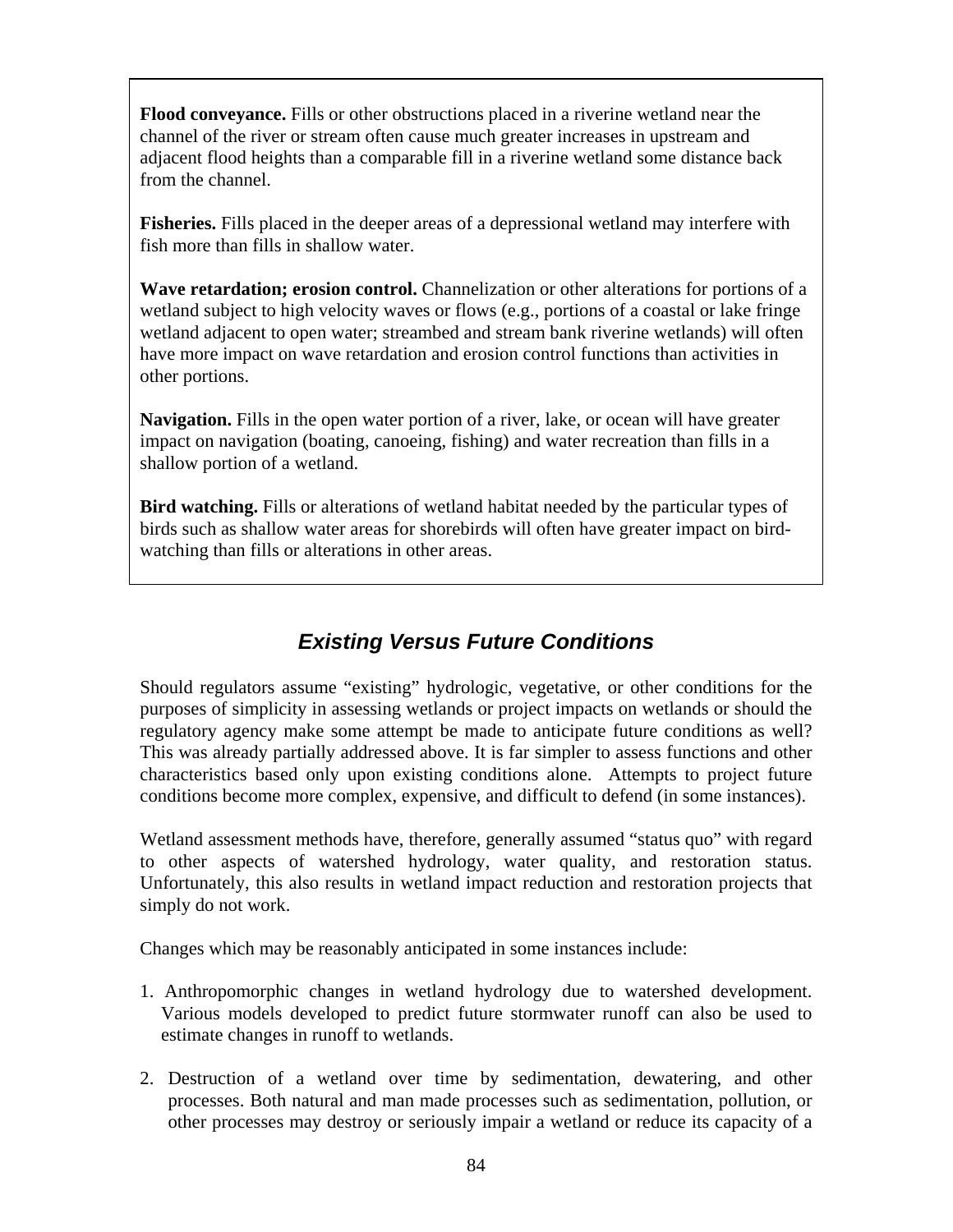wetland to provide goods and services over time. This is hard to estimate except in extreme cases (e.g. much new development and very high rates of sedimentation).

- 3. Natural restoration of an altered wetland which improves its capacity to provide goods and services. See discussion below. This can, to some extent, be anticipated.
- 4. Changes in land use development patterns and use, such as building in floodplain areas may increase the "opportunity" for a wetland to provide goods or services. For example, floods may inundate a natural floodplain with no damage to society as long as no houses or other economic activities are located in a floodplain downstream from a wetland. But, once houses are constructed in the floodplain, the flood storage "function" of the wetland becomes highly relevant to the flood damage reduction. This also can be anticipated by examining community land use plans and floodplain regulations.

Regulators cannot be reasonably expected to anticipate future conditions for all routine permits. This is just too difficult. But, obvious and likely changes should be considered. And consideration of future hydrology is essential if restoration projects are to succeed. Regulators should not be limited in their ability to anticipate future changes if there is clear physical evidence of such change or plans or models which allow reasonable anticipation of such changes. For example, an operation plan for a dam may allow prediction of future downstream wetland water levels.

Future wetland assessment methods should also be designed to better reflect information concerning changes in hydrologic regimes and landscape context available from other sources. For example:

- Watershed modeling efforts for water supply, floodplain management, stormwater management, or water quality management can help predict changes in hydrology.
- Ecosystem management plans can help establish overall ecosystem context and predict future ecosystem conditions such as climate changes.
- Land use plans can help predict future land use types and development densities relevant to capacity and opportunity.

# *Consideration of Restoration Potential*

For purposes of simplicity, assessment approaches typically assume continuation of existing, altered conditions for assessment of the functions and values of already altered wetlands.

But many altered wetlands (typical wetlands in a regulatory permitting context) are reverting to former functions/values due to regrowth of vegetation, the filling of ditches, the collapse of underground drainage tiles, the action of beavers, or other natural or anthropomorphic processes such as flood events which restore natural meanders in streams. Should a wetland that is reverting to former functions be evaluated the same way as a wetland with no natural restoration potential or natural restoration underway?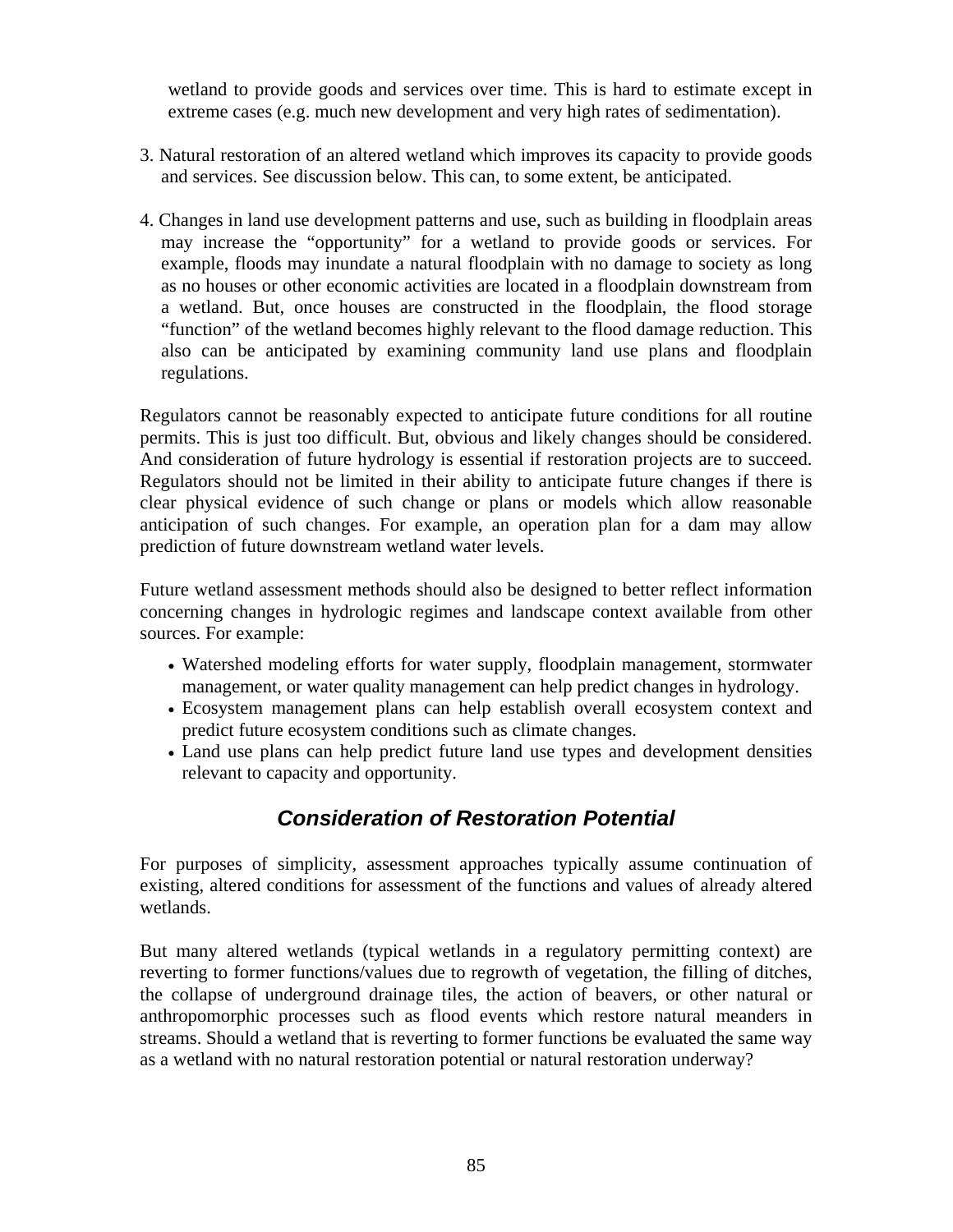Regulators should be able to take a common sense approach to natural restoration and take natural restoration into account where such restoration is occurring will likely continue.

### *Assessing Only the Wetland Area*

For the purposes of simplicity, wetland assessment approaches often focus only upon the area within wetland boundaries. But, as suggested by Box 20, many wetland hydrologic functions and values depend to a large extent upon broader hydrologic and ecological context. For example, the use of wetlands by deer, bear, moose, song birds, and many other animal species which live in uplands depends upon the availability of adjacent upland habitat. Wetlands are not simply influenced by the broader hydrologic regime; they are part of this regime.

So, efforts to separate assessment of wetland functions/values from consideration of broader hydrologic and ecosystems context are often bound to have large margins of error. And, it makes little sense to spend large sums of money on evaluating onsite features in great depth and with complicated numerical calculations when the most that can be expected from such an analyses are evaluation results with large margins of error.

On the other hand, the ability of regulators to consider broader context is limited by lack of data, time and money, and uncertainties such as future land uses in adjacent areas. Some regulators also believe that since their regulatory "jurisdiction" is limited to wetlands, and they cannot legally consider offsite parameters in evaluating functions and values.

A common sense approach is justified here as well. At the present time, regulators rarely undertake a systematic analysis of all relevant offsite conditions, but they do not blind themselves either. Regulators use the public review/information process including notices and public hearings to identify important offsite parameters (e.g., possible flooding to adjacent property). They make referrals to other resource agencies.

To some extent, regulators also reflect easily recognized and common sense offsite considerations in their field visits. For example, regulators typically consider whether wetlands are adjacent to or connected to other waters such as lakes, rivers, and streams in evaluating permits. They typically consider whether a wetland is adjacent to a park, refuge, or interpretative site. Regulators typically consider the "rarity" of a wetland type. They are much more likely to deny a permit or require detailed studies if a wetland is a bog or another rare wetland type.

If wetland assessment methods are, over time, to provide more accurate assessment of functions/values, they must consider and be part of broader hydrologic assessment and ecological assessment and planning efforts. There is no alternative.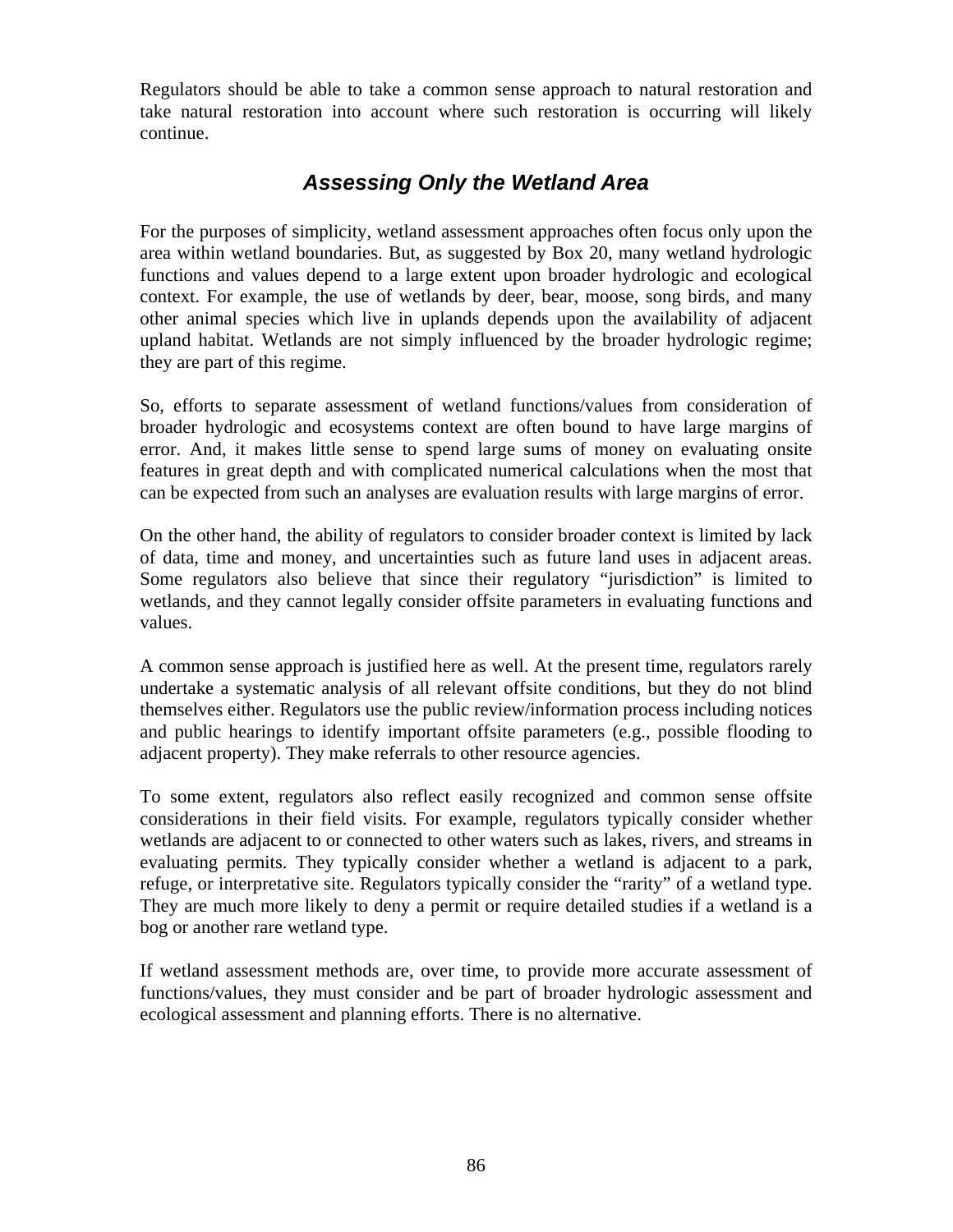#### **Box 20 Importance of Offsite Parameters to Wetland Functions/Values**

Wetland functions/values often depend as much (or more) upon offsite context as onsite characteristics. Examples include:

**Flood storage.** The flood storage function of a wetland is, to a considerable extent, dependent upon the flood characteristics of the river or stream as a whole (not just the wetland) and the size and shape of the entire wetland depression including any berm, lip, or rim around the wetland. Protection of the wetland area alone will not protect the flood damage reduction value of a wetland.

**Flood conveyance.** The flood conveyance function of a riverine wetland depends upon the flood characteristics of the river or stream and the topographic contours of not only the riverine wetland but the area on both sides of the river or stream capable of conveying flood flows including, but not limited to, the wetland.

**Fisheries.** The fisheries function of a wetland depends, in most circumstances, not only upon the characteristics of the wetland but whether the wetland is adjacent to and connected with a larger water body (river, stream, lake, ocean, estuary) where fish may live, feed, and breed.

**Waterfowl.** The waterfowl breeding and feeding function of many wetlands depends, in many instances, not only on the onsite characteristics of the wetland (if it has limited open water) but whether it is adjacent to a lake, river, or stream with open water.

**Song Bird Habitat.** The bird habitat function of a wetland often depends not only upon the onsite characteristics of the wetland but the adjacent buffer and upland areas since many bird species nest in upland areas and use wetlands for feeding.

**Mammal, Reptile, and Amphibian Habitat.** The use of wetlands by raccoons, bears, deer, moose, mouton lions, frogs, snakes, turtles and other animals often depends, in large measure, upon adjacent upland habitat and the adequacy of the connections (corridors) between the wetland and upland habitats. Many reptiles and amphibians spend only a portion of their life cycles in wetlands.

**Recreational Uses.** The recreational use of wetlands by boaters and canoers depends, in large measure, upon the proximity of the wetland to open water and the ability of the canoers or boaters to enter and exit the wetland.

**Pollution Prevention.** The pollution prevention function of a wetland depends, in large measure, upon the overall surface water runoff regime of adjacent areas and the quality of water and runoff.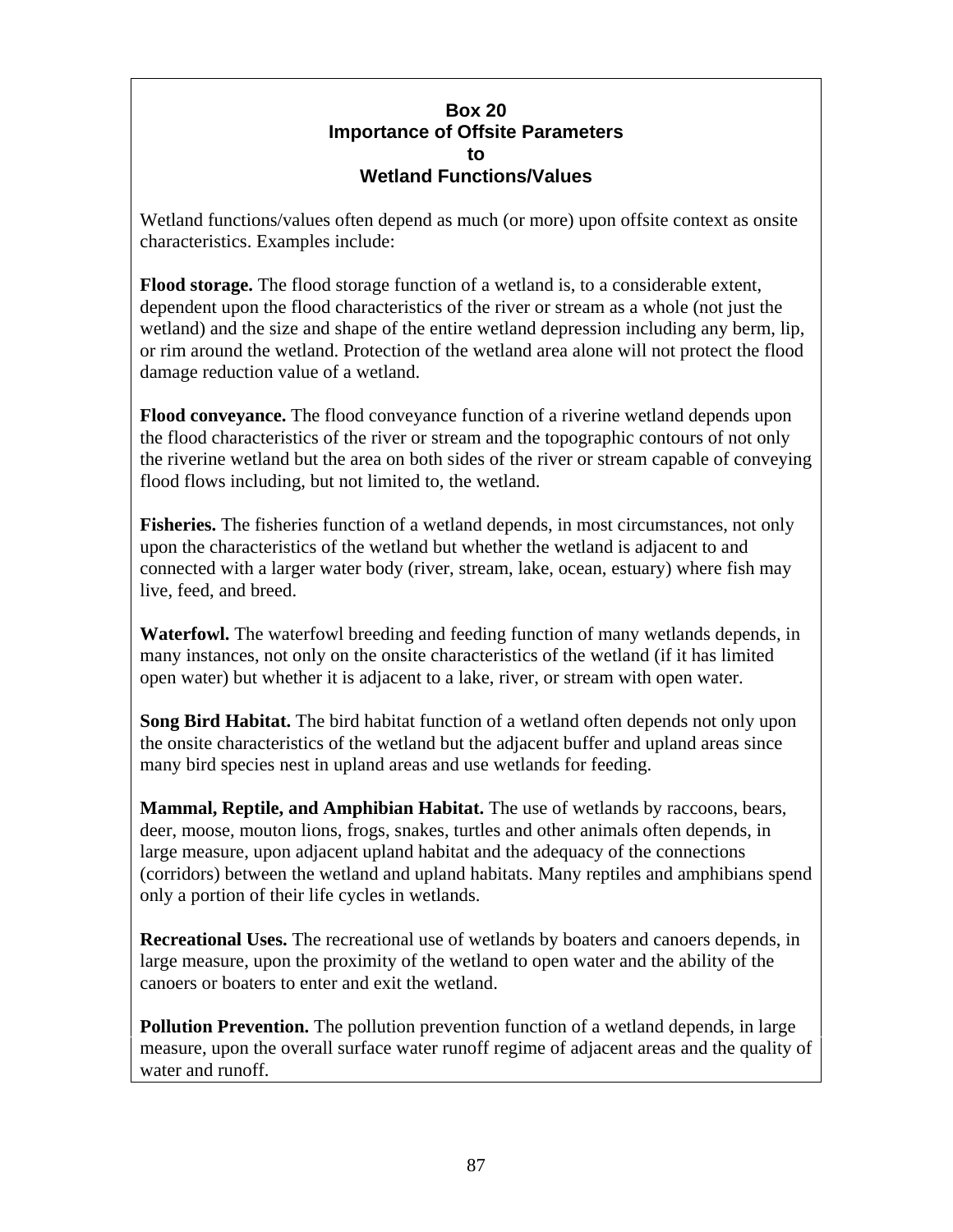## *Data Gathering by the Regulatory Agency Only*

To insure "objectivity", some wetland assessment efforts rely exclusively upon data gathered directly by an "evaluator" through field visits or from "objective" data sources such as air photos. There is no attempt to solicit information or incorporate information from local, more subjective data sources such as fishermen, bird watchers, hunters, etc. But, this means that no or little time-series information will typically be available for analysis such as fluctuating water levels and the presence of specific plant and animal species over time. Limited objective information can be gathered from a single air photo or site visit.

And, this means further that inaccurate assessment of overall wetland functions and values will often result, particularly for wetlands with widely fluctuating water levels and plant and animal species visible only part of the time.

Assessment methods can use a common sense approach here as well to screen or "red flag" wetlands and activities where time-series information may be particularly needed (e.g., possible endangered species, possible flooding of adjacent properties). Use of various onsite indicators (e.g., water marks on trees) can be combined with other relatively subjective information gathering techniques such as the use of notice and hearings to solicit information from a broad range of groups.

A regulatory agency should use every technique and information source available to gather possibly relevant information at an early stage of evaluation. The reliability of information can be sorted out later.

# *A Single Individual Carrying Out Wetland Assessment or Several*

It is easier to design and implement an assessment method which assumes that there is only one wetland regulator in an agency or one agency with approval over a specific permit. But, this is not what is now occurring or is likely to occur in the future for midsize and larger projects.

If the goal is to improve overall decision-making from both resource protection and landowner perspectives, assessment methods must be designed for simultaneous use multiple individuals within an agency and, in some instances, other agencies. This means that the method must be simple and that the information generated is easily understood. It must be "participatory" and allow input from several sources. "Black boxes" will not work. The method should also have internal consensus-building elements. To build consensus:

- All agencies with regulatory approval power for a specific permit need to be involved early-on.
- Mechanisms must be provided to help agencies develop consensus concerning appropriate assessment methods (e.g., the use of A-teams, joint permit processing procedures) and later the appropriateness of mitigation and compensation measures.

#### *Differentiation Between Types of Wetlands*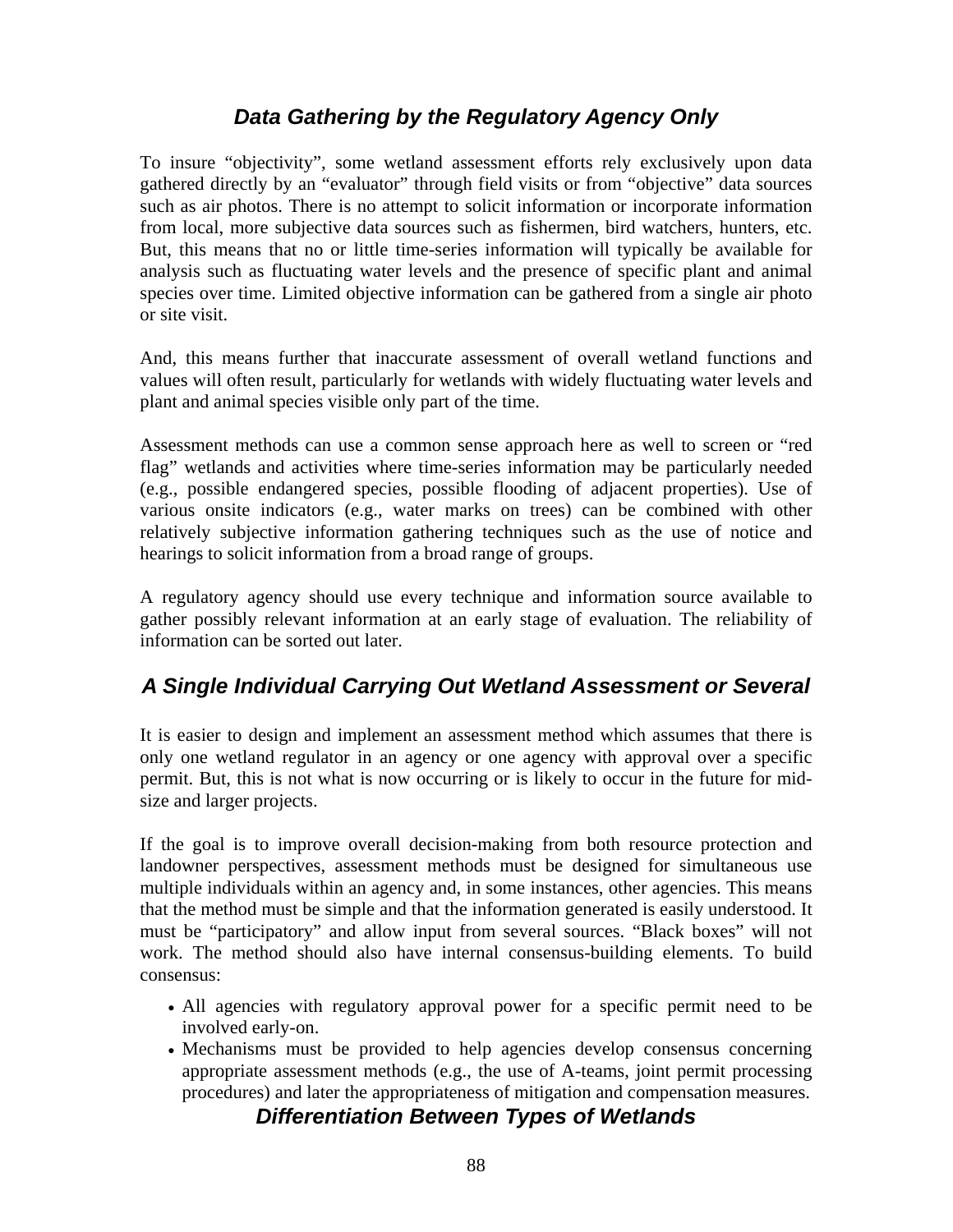For simplicity purposes, most wetland assessment methods do not differentiate between different types of wetlands and between different regulatory permitting contexts. But, the functions and values of individual types of wetlands differ between types and contexts. And, the techniques needed to analyze these functions and values differ. Use of a single assessment method and uniform level of assessment for all wetland types and contexts has, overall, proven unrealistic and impractical and costly to landowners/consultants.

The HGM method differentiates between various classes and subclasses of wetlands. This is a good start for refining analyses.

However, a broader, preliminary assessment "process" is also needed which considers not only wetland class and subclass but other factors relevant to the specific wetland context. See Integrating Wetland Assessment to Regulatory Permitting. With such an approach, the regulatory agency varies the ultimate level of data gathering and analysis based upon a preliminary analysis of possible functions, values, problems, impacts, and issues. The agency uses "red flags/yellow flags", "filters", and other mechanisms to identify functions and values early on and then to progressively focus information gathering and analysis by the regulatory agency, the project applicant, or others.

#### **Box 21 Red Flags or Yellow Flags for Assessing Functions/Values**

Agencies have developed a variety of "red flags", "yellow flags", or "filters" with regard to possible important functions/values.

Red flags or yellow flags are used to determine whether certain individual permit applications deserve a closer look including follow up studies and/or a hearing or whether a permit will be routinely granted. Red and yellow flags can also be used to decide how rigorously "water dependency" and "alternatives analysis" tests are to be applied and carefully proposed mitigation and/or compensation measures are to be examined.

Examples of red and yellow flags with regard to potential impacts on functions and values include:

- **Type of project.** In general, projects which involve a great deal of grading and filling and impervious surfaces should be closely examined even if much of the activity occurs on upland areas because of the impact of the projects on hydrology and water quality and resulting impacts upon wetland functions/values.
- **Size of project.** In general, larger projects should be carefully examined because of their potential impact on hydrology and water quality and resulting impacts upon wetland functions/values.
- **Size of wetland alteration, number of wetlands affected.** In general, projects which affect large areas of wetland and/or many wetlands should receive careful scrutiny because of their potential impacts upon functions/values.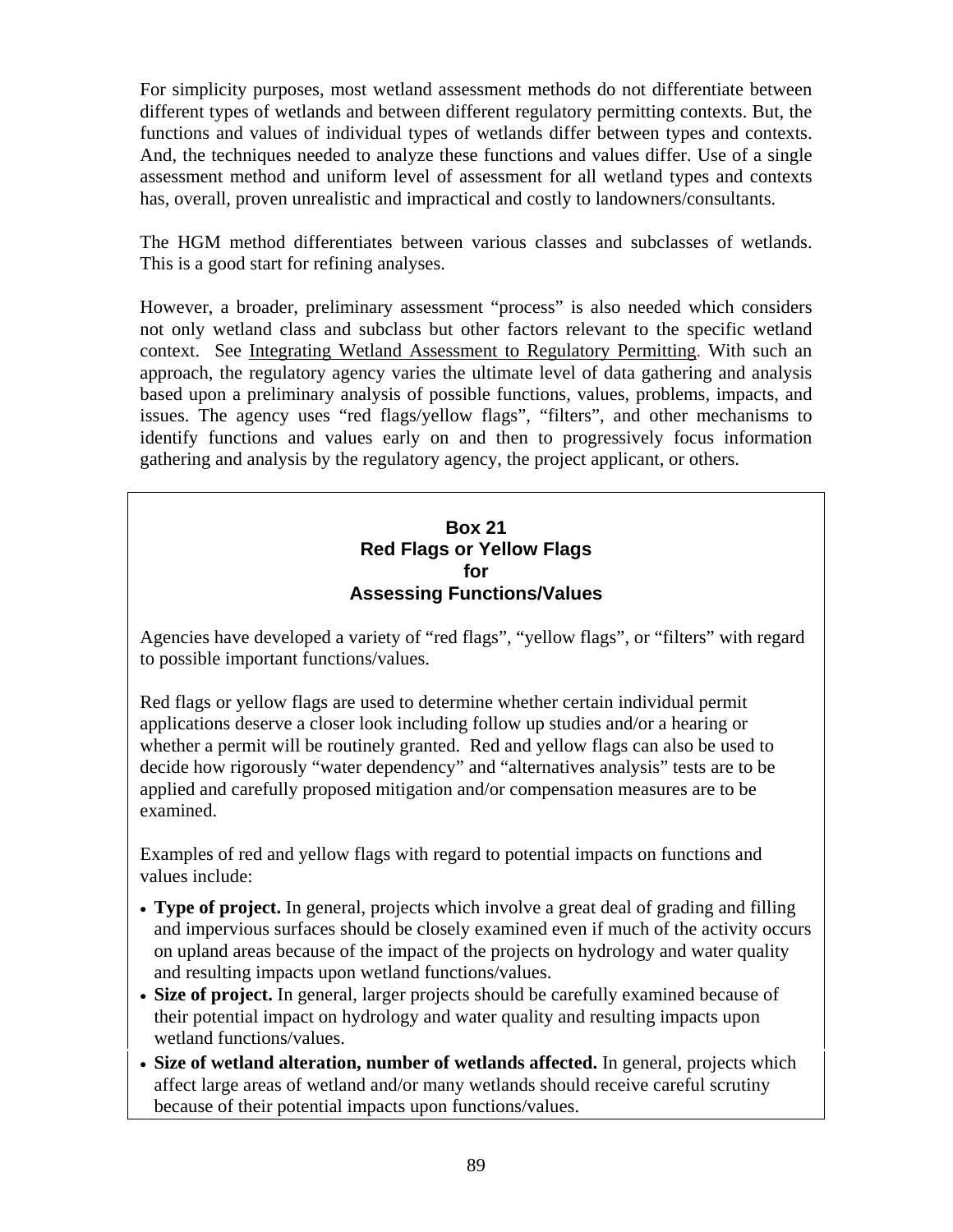- **Type of wetland alteration (drainage, fills, discharge of effluent, stormwater).** In general, wetland activities which substantially impact wetland hydrology and/or the connection of a wetland to other waters should be carefully examined because of the long-term impact on wetland functions/values of changes in hydrology.
- **Lake, coastal, estuarine, or river fringe wetland.** In general, proposals to alter lake fringe, coastal or estuarine fringe, or river fringe wetlands should receive careful scrutiny because of the high incidence of fish, waterfowl, water recreation, and other values as well as the high incidence of public ownership and natural hazards.
- **Condition of the wetland.** In general, proposals to alter wetlands in "pristine" conditions should receive particularly careful scrutiny because of the high incidence of functions and values such as biodiversity, research, and educational value.
- **How rare is the wetland or wetland type in the locality, region, etc.?** In general, proposals to alter wetlands types which are rare in a locality or region or proposals to alter wetlands in a locality or region where all wetlands are rare should receive careful scrutiny.
- **Wetlands forming part of a significant aquatic system or aquatic/terrestrial system pathway for nutrients, pollutants, fish, mammals, and other animals.** In general, proposals to alter wetlands with a part of a significant hydrologic or ecosystem pathway should receive careful scrutiny.
- **Location of the wetland in relationship to parks, sanctuaries, refuges, water supply reservoirs, and well fields.** In general, proposals to alter wetlands which are in or adjacent to federal, state, local parks, sanctuaries, refuges, or other protected areas should be subject to careful scrutiny.
- **Significant, identified functions/values.** In general, proposals to alter wetlands which have significant, identified functions/values on federal, state, local, not for profit or other maps, lists, or other designations should be subject to more careful scrutiny.
- **Evidence or signs of significant functions/values.** In general, proposals to alter wetlands where there is some evidence or signs or significant functions/values should receive more careful scrutiny. Such evidence or signs may include field evidence or various indicators of significant functions/values.

Any one of these red or yellow flags may demand more analysis. A combination of many yellow flags almost inevitably demands more analysis.

# *"Once and For All" or Periodic Updating*

Legislative proposals have been made to broadly assess wetland functions/values "upfront" and "once and for all" for a locality, region, state, or the nation to implement a regulatory classification or categorization scheme. But, is a "once and for all, upfront" approach practical? Would it be scientifically sound (assuming adequate funding and expertise for implementation)?

As discussed in Chapter 4, it is impractical to assess in detail all of the functions and values of all of the wetlands in a locality or region on a once and for all basis unless one is willing to live with many simplifying assumptions and large margins of error. The costs would be prodigious. In addition, a once and for all approach cannot reflect the many natural and anthropomorphic changes that occur in wetlands.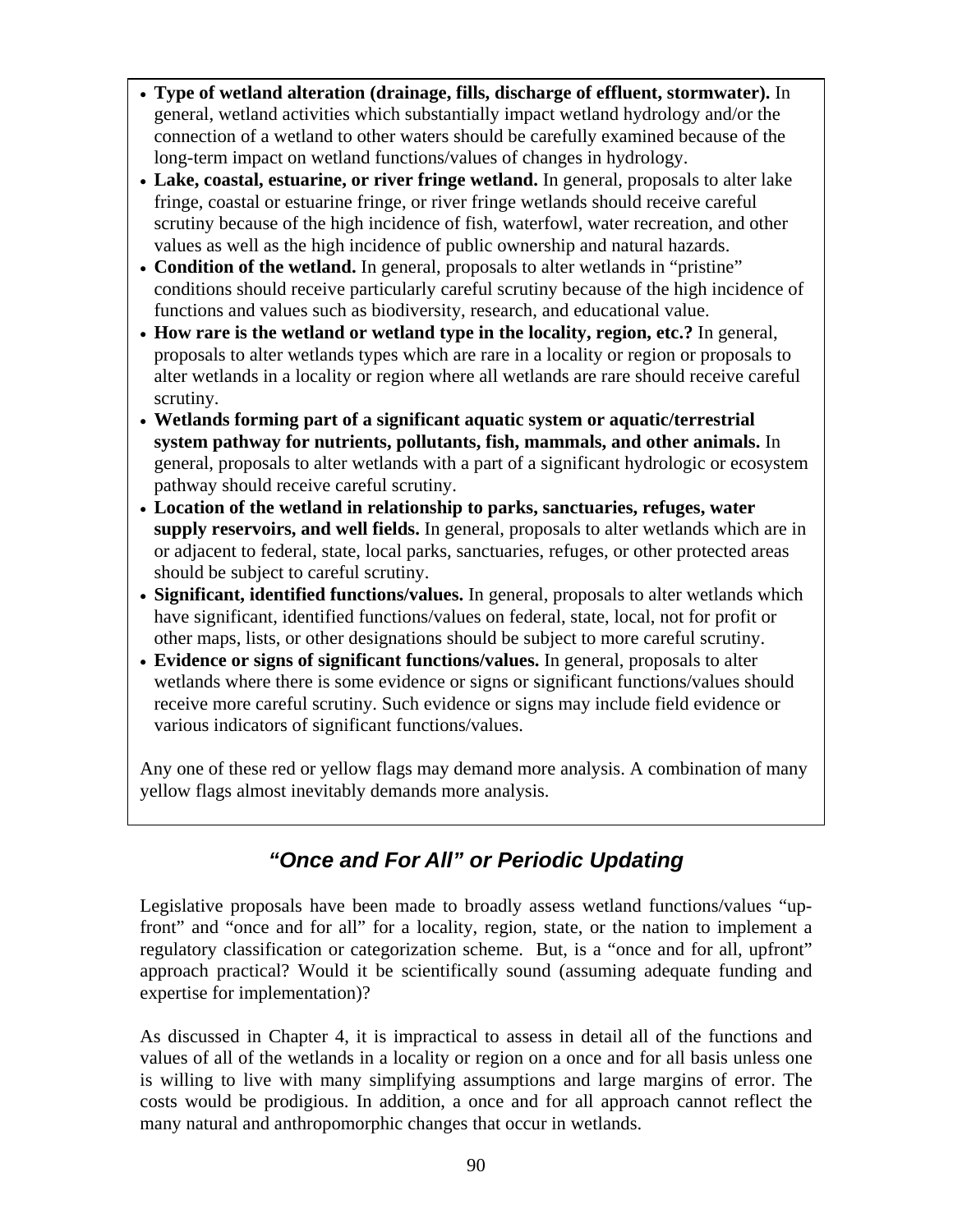Problems posed by a "once and for all" approach do not end with the complex and dynamic nature of wetlands. What assumptions should be made about the future in terms of continued wetland loss? Population increases? Climate change? Other factors? Assumptions about future supply and demand will dramatically affect value.

For example, since some functions (e.g., protection of endangered species habitat) depend upon rarity, should it be assumed that most wetlands will ultimately become rare? This means that all would be rated as valuable. On the other hand, is not reasonable to assume that the status quo will continue and all existing wetlands will continue. What assumptions should be made?

Even if status quo in a number of wetlands is maintained, there will likely be continued major population increases and development throughout watersheds. If so, there will be more wetland "users" for fishing, recreation, bird watching, etc. This affects "opportunity" and societal "value". What assumptions are to be made with regard to population increases?

Because of these problems, wetland assessment methods to assess wetland functions "upfront" should operate on a presumptive basis. They should be combined with some measure of supplementary case-by-case data gathering to validate, refine, and update "up-front" characterizations.

#### **Box 22 Protecting Functions/Values Where Limited Information Exists Concerning Specific Functions and Values**

Options for protecting functions/values where there is limited information concerning specific functions and values include:

- **Shift the burden to landowners to carry out more detailed information gathering concerning the broad range of potential functions/values (often unrealistic) or selected functions/values identified by "red flagging" processes (often more realistic).**
- **Require that permit applications apply generic mitigation (impact reduction) requirements generally applicable to the protection of functions and values even if specific functions and values are not known.** More specifically, reduce the size of any impacts to the extent practical; protect hydrology (connectivity, topography) since all functions and values depend upon hydrology if alterations are to occur.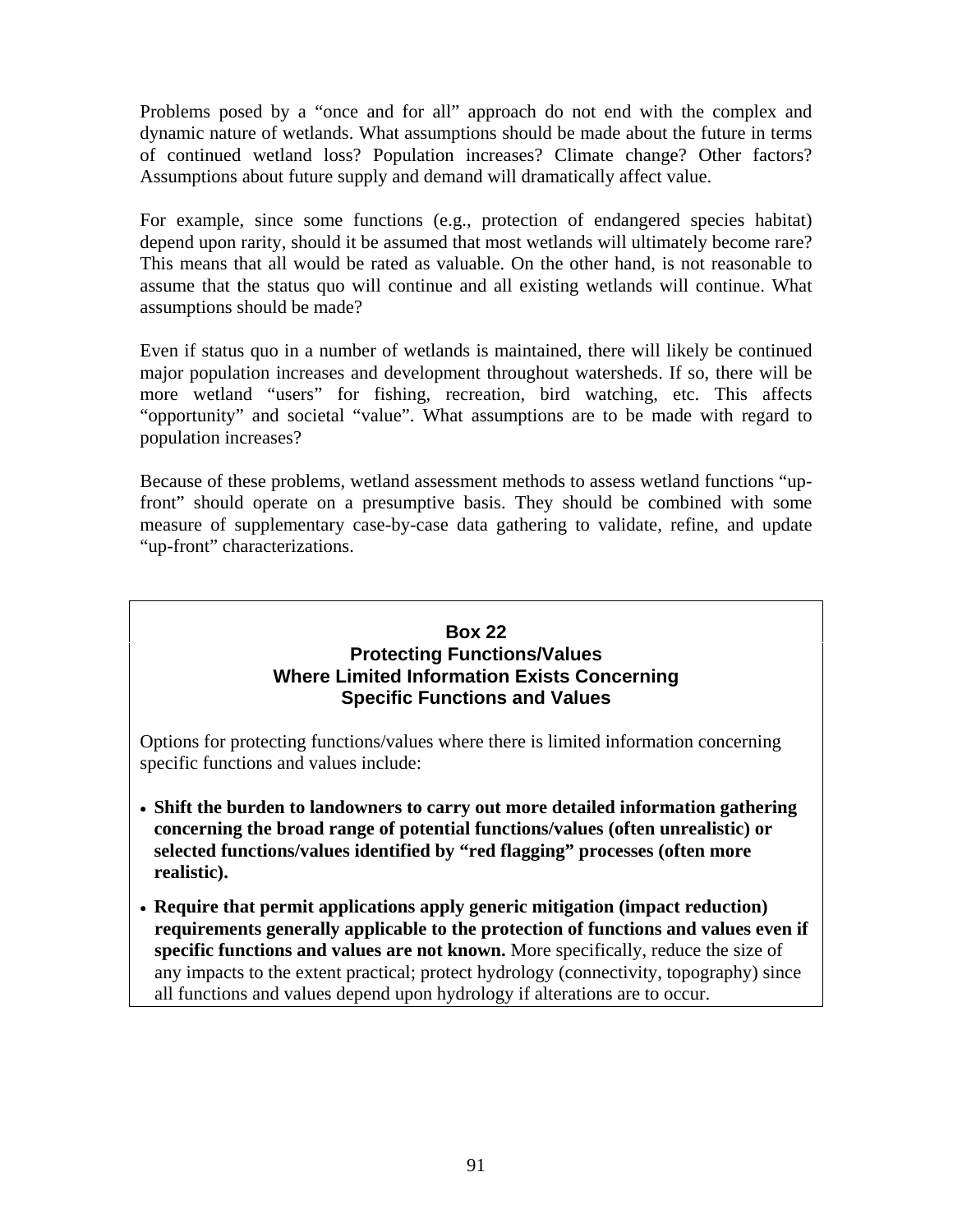- **Require onsite, inkind restoration or creation to the extent practical because onsite has a greater probability of protecting and restoring hydrologic and other functions, whatever they may be.** Require, in addition, onsite restoration of hydrology as much as possible since this will help not only restore functions but help address potential offsite increase in natural hazards.
- **Enforce water dependency and alternatives analysis requirements; enforce natural hazards requirements; require permit applicants to secure all other regulatory permits prior to issuance of a wetland permit (may result in significant reduction in the number of permits issued).**
- **Limit all or selected types of wetlands to open space uses and prohibit damaging activities through conservancy zoning, protective orders, acquisition, and very tight, up-front policies.** Variances requiring more detailed case-by-case analysis may be issued on a case-by-case basis.

### *Summary*

Assessment methods typically incorporate a variety of assumptions, compromises, and tradeoffs. These reduce accuracy of assessment approaches although they are, to some extent, also a practical necessity in assessment.

Looking to the future, scientists should clearly state simplifications, compromises, and tradeoffs in assessment methods. Scientists should also design assessment approaches with sufficient flexibility to allow regulators "common sense", adjustments to take into account varying circumstances and site specifics which are often not considered with standardized models. Various red flagging, yellow flagging and screening procedures can be used to facilitate preliminary evaluation with later application of more detailed evaluation methods involving fewer assumptions, compromises, and tradeoffs if the preliminary analysis suggests that more detailed evaluation is necessary.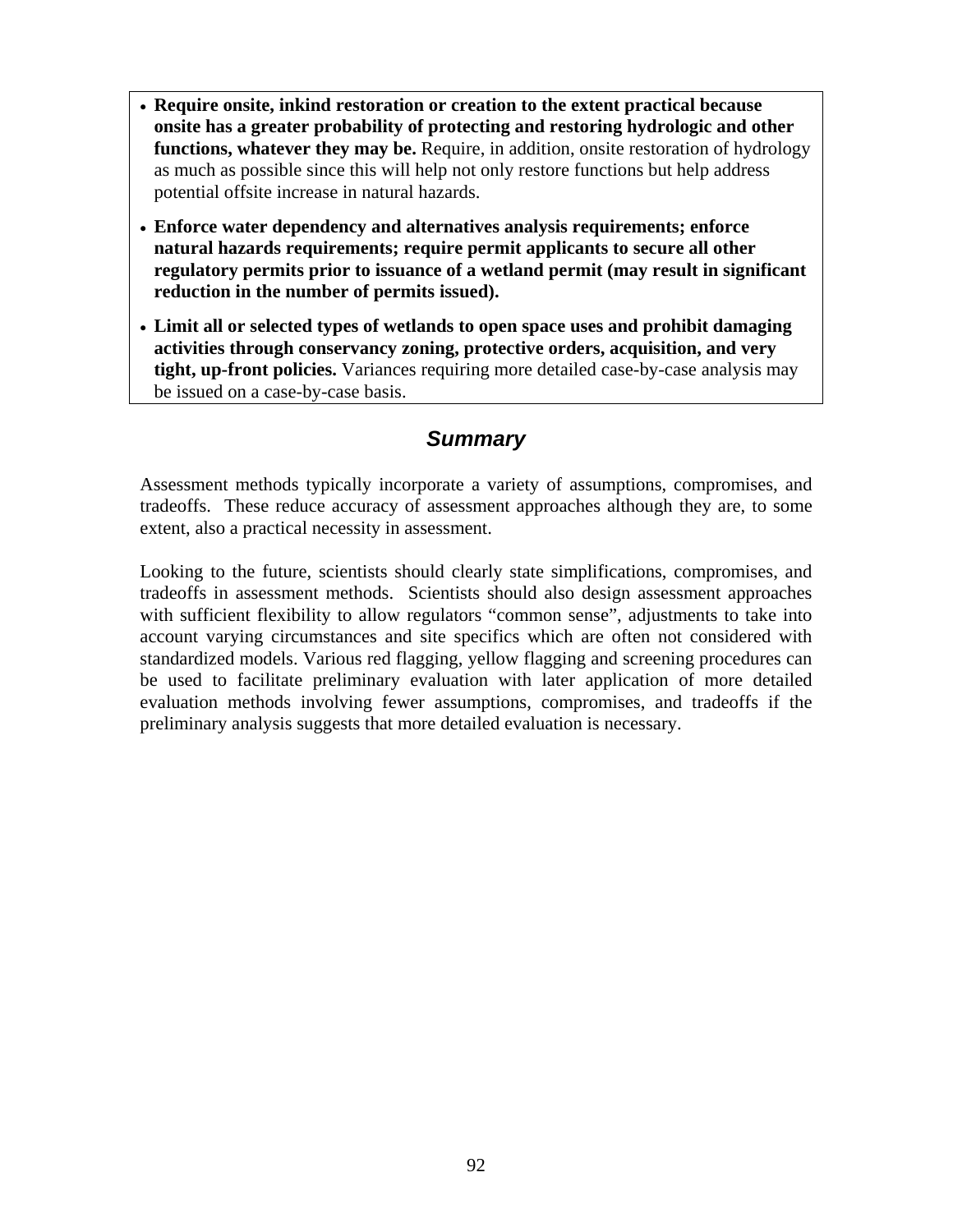# **CHAPTER 8: LOOKING TO THE FUTURE**

The Executive Summary of this report sets forth a broad range of recommendations for improving assessment of wetland functions and values in regulatory contexts. Chapter 8 discusses a number of critical recommendations in greater depth.

### *Recognize the Limits of Assessment*

As discussed in earlier chapters, scientists have attempted, with little success, to develop rapid, accurate, and broadly acceptable techniques for assessing wetland functions and values for over the last twenty years. Many really bright and committed individuals have been involved in these efforts. Scientists have done their best, driven by a strong "can do" attitude. If they have failed, it has not been for lack of trying.

Wetland systems are simply too complex and dynamic for easy assessment and the use of a single assessment technique. It is not enough to evaluate wetlands alone because functions and values depend in large measure upon ecological and social context. Regulators always have limited funds, expertise, and time to carry out evaluations.

It is time to recognize that **rapid and accurate** assessment of wetland functions and values may simply not be possible in many regulatory permitting contexts. This has important implications for wetland protection and restoration. Policy makers need to accept that and regulatory agencies will continue to operate partially in the dark in issuing regulatory permits because there is no way to rapidly and accurate evaluate the functions and values of a wetland before and after alteration including impact reduction and compensation measures. They will not know whether they are achieving a "no net loss" of function or function and values goal. There can be no guarantee that proposals to destroy wetlands at one location and to compensate for this loss by restoring, creating, or enhancing them at another location will be successful because there are no accurate way of measuring before and after conditions.

This does not mean that substantial improvements cannot be made in assessment methods and procedures. But, because of inaccuracies in evaluation, a cautious approach to wetland destruction is justified if it is to be based upon rapid assessments. Alternatives analysis before wetland alteration will continue to make sense into the foreseeable future. So will efforts to require relatively large compensation ratios for restoration, creation, or enhancement which provide a margin of error in compensating for losses. Multiobjective efforts to protect and restore wetlands which are based upon a broad range of considerations and not simply functions and values also make sense. For example, local conservancy zoning is often based upon not only functions and values but natural hazards, costs of infrastructure, and other factors.

Policy-makers need to recognize that efforts to classify wetlands "once and for all" will fail unless users are willing to live with very large margins of error due to inaccuracies and gaps in data and assessment methods and the changing and dynamic nature of wetlands due to fluctuations in precipitation and anthropomorphic influences. It may never be possible to inventory statewide or nationally on "once and for all" basis all of the critical characteristics of wetlands needed for regulatory permitting. It will cost too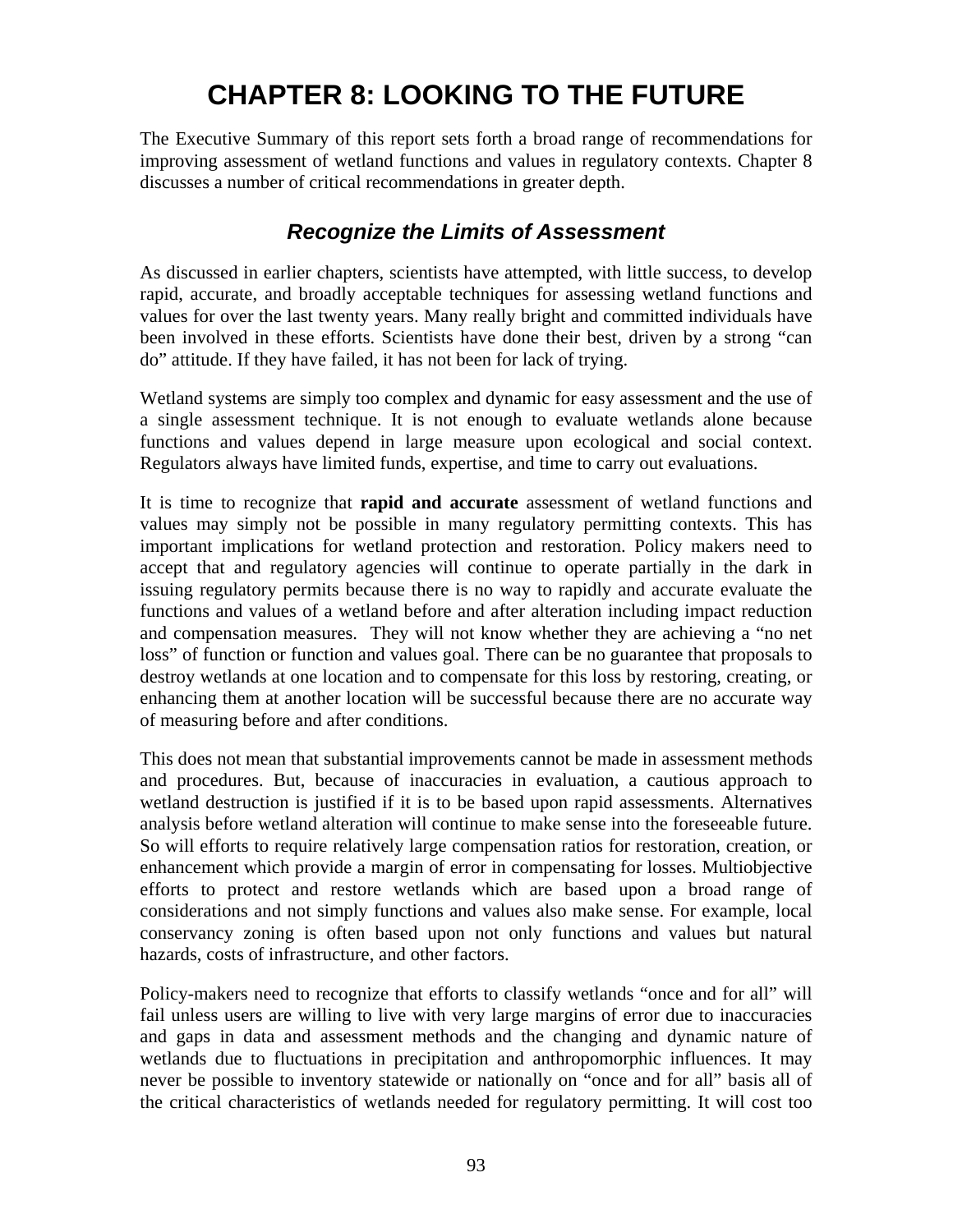much and there are simply too many wetlands with too many diverse and dynamic characteristics with too much variation in functions and values and other characteristics.

### *Shift Strategy*

The recognition of limits to assessment will be important. But, a shift in strategy in designing assessment methods is also needed. Development of a wetland assessment method should **not** be approached as the search for the "Holy Grail" A single, accurate and rapid assessment technique for all wetlands and all functions and values is probably impossible. Instead, the search should shift to refinement of specific assessment methods for particular functions and values combined with broader analytical procedures to help decide which assessment methods are most appropriate in a particular circumstances. See Integrating Wetland Assessment Into Regulatory Permitting.

Regulatory experience in the last two decades suggests that a two-step procedure will often be most useful for evaluating permit applications. The first step involves "screening", "sorting", "red flagging", and yellow flagging to identify possible or likely functions and values in a particular context and whether a project may significantly impact functions and values. The second step involves the use of more detailed assessment methods to address specific functions and values if there may be significant impacts. Such hierarchical, sequenced approaches to identification of significant functions/values, issues and other problems with more selective application of detailed assessment methods are needed to base decisions upon the best available information and reduce the costs and time for data-gathering. With such a strategy, rapid assessment methods should be designed to form the basis for and lead into more detailed assessment (where this is necessary). See Integrating Wetland Assessment Into Regulatory Permitting.

Efforts should be made to refine existing assessment methods for specific functions, values, and problems and specific permitting circumstances. For example, regulatory agencies may need to refine both species-specific models (e.g., WETHINGS, IBI) and models addressing broader ecological capacity (e.g., HGM). Efforts should be made to develop improved wetland assessment methods for specific functions and values which provide real, numerical evaluation (ratio numbers) of wetlands (e.g. HEC backwater computations) and not simply ordinal numbers which are often misleading and misused. However, quantified analysis is not practical for many functions/values and qualitative approaches may be all that is practical or possible.

A shift in strategy should also place more emphasis upon meeting the special needs of regulators including legal requirements due to statutory and ordinance requirements and Constitutional guarantees. Legal requirements should not be considered a straight jacket to assessment but they should also not be ignored.

Assessment of functions and values should also be tied into broader critical regulatory information gathering such as wetland mapping and boundary delineation, assessment of natural hazards, and assessment of restoration potential because regulators must meet all critical information needs with available budgets, staff, and time frames. Assessment methods for regulatory purposes must be understandable and usable by private landowners/consultants if they are to continue to carry out much of the necessary information-gathering (as they now do).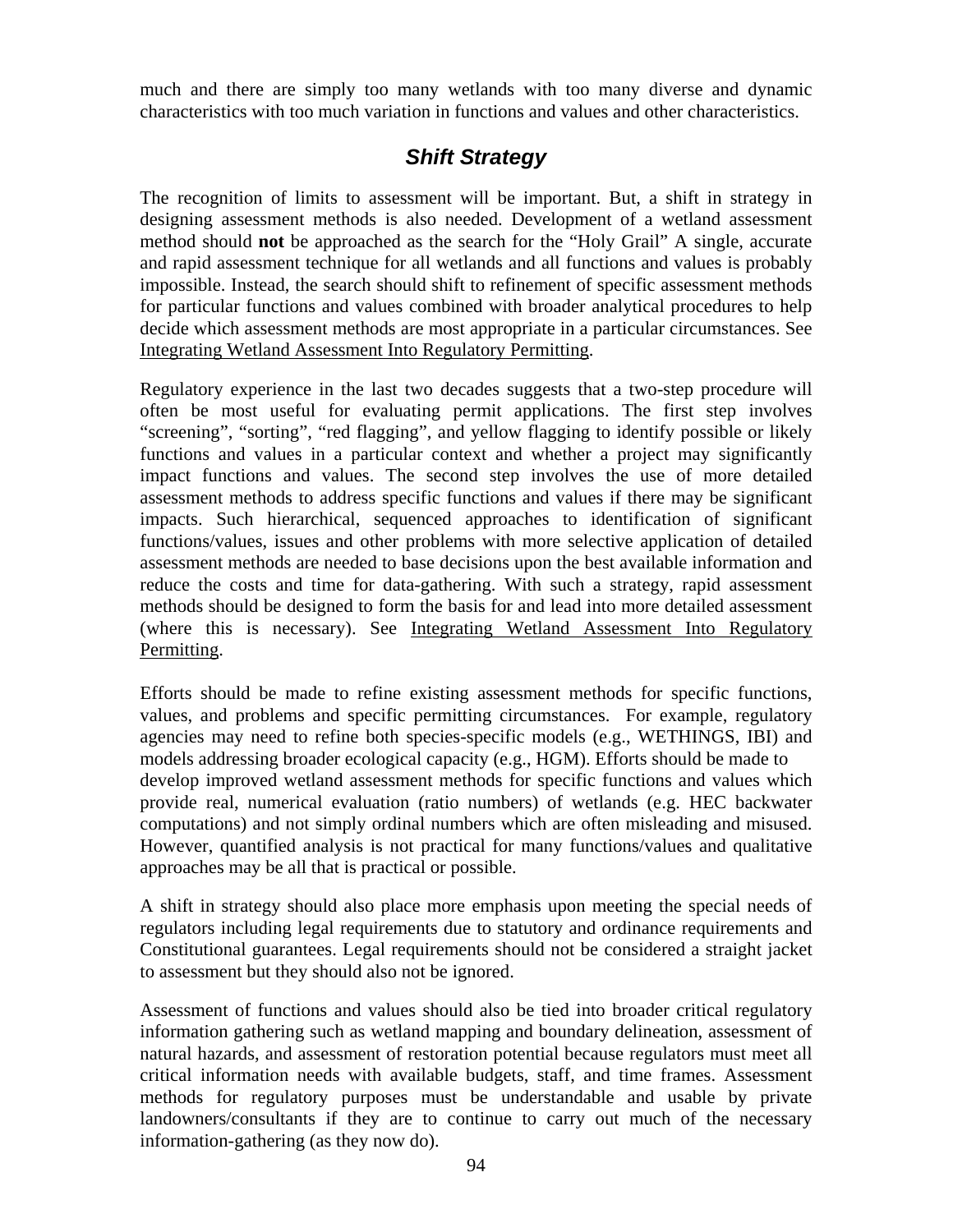A shift in strategy should recognize that both physical processes ("functions in a narrow scientific sense) and their importance to society ("opportunity", "social significance") are important and need to be assessed. Increased objectivity and quantification in assessment methods are desirable for measuring changes in physical processes. But qualitative assessment of impacts to society of such changes are also needed: Who is benefited or hurt from the proposed wetland changes? How many? How are they benefited or hurt?

## *Design for People*

It is likely that the present trend to develop more complex and complicated assessment methods for particular functions and values will likely continue including the increased use of computer models for hydrologic and spatial analysis. These new methods and models do hold promise for more accurate assessment and may be practical for larger projects and broader planning efforts.

But, the increased costs which typically accompany the increased complexity and sophistication of these methods will be a serious challenge to landowners, local governments, and state and federal regulatory agencies. In addition, these users often lack the expertise and training to apply complex approaches.

To deal with costs and complexity, better use needs to be made through various collaborative approaches of existing wetland information, staff, and expertise in the private sector and at all levels of government.

In the future, guidance materials and training programs must also be better designed consistent with the capabilities and needs of the people who must apply such methods and approaches--landowners, consultants, and other resource agencies, as well as federal, state, and local regulators.

This does not mean that assessment approaches should be designed for the lowest common denominator user in terms of expertise, funding levels, and time frames. But methods intended for use on routine permits cannot exceed the capabilities of those who must evaluate such permits. Guidance materials should avoid highly technical language and should be made as understandable as possible.

Assessment approaches need to be designed for simultaneous use at federal, state, and local levels to make better use of staff and information at all levels, to cut down on duplication, and to facilitate multilevel decision-making which simultaneously reflects national, state, and local interests. "Cooperative" wetland assessment processes and methods should be developed for simultaneous use and involvement of all levels of government and by the others who contribute information to regulatory processes. See Final Report 3. Integrating Wetland Assessment Into Regulatory Permitting for an overall, five step process.

The experience of the Corps with two approaches developed in l995 is illustrative of the need for simplicity and understandable guidance. One approach, the Supplemental Methodology is simple and collaborative. Guidance has been written for layman user. This method has received broad scale use since 1995. The second--HGM-- is technical. It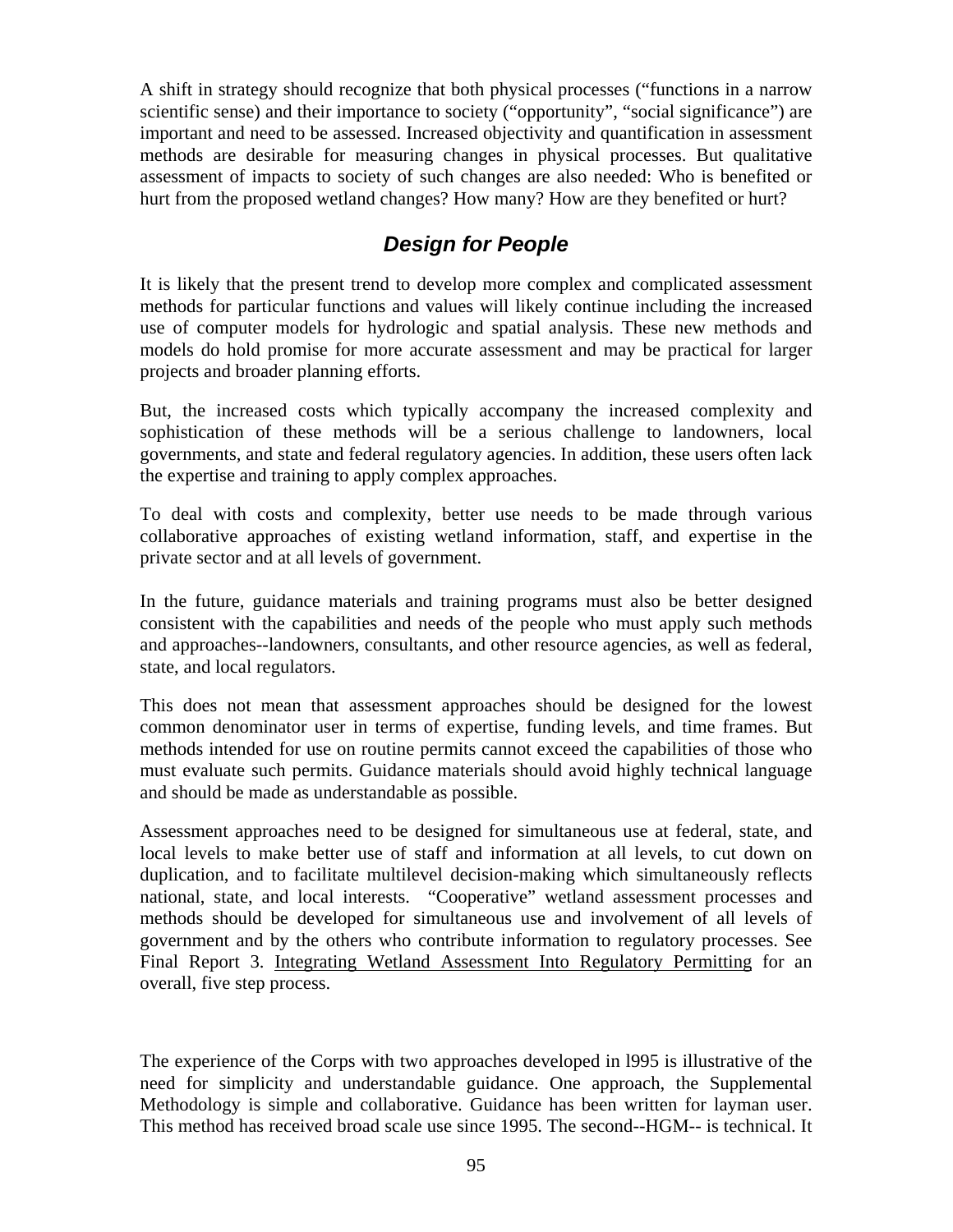has many useful and interesting features. But, it is also very complicated and technical. Guidance is written for the wetland expert. Despite the millions of dollars in funding support to develop HGM models and broad initial endorsement by the federal agencies, this model has received limited use in regulatory contexts. HGM is elegant but it may be too complicated, complex, and time-consuming for most routine regulatory permits.

Assessment techniques, methods, and processes need to be better tested in the field with users for relevance, accuracy, cost, and overall practicality before broad deployment. In general, wetland assessment approaches have not been tested in the field with regulators and landowners/consultants for accuracy, cost and overall practicality.

## *Assess Both Natural Processes and Values*

Early wetland assessment methods such as WET and WET 2 attempted to evaluate both wetland natural processes ("capacity") and the relevance of processes to people ("opportunity", "social significance"). More recently, models such as HGM and IBM have not attempted to evaluate the relevance of "processes" to people.

Several rationales have been offered for this. "Values" are more subjective and less subject to quantification than natural processes. Natural processes can be "objectively" studied and described. A focus on natural processes helps regulators understand natural systems, the impacts of proposed projects, and the adequacy of impact reduction and compensation measures.

Guidance materials for the HGM method have attempted to focus on natural processes by redefining "function" to refer only natural processes. With such a redefinition, "no net loss" of "function", then, means no net loss of wetland processes and not loss of wetland process and the benefits of these processes to people. Such a redefinition results, however, in a variety of problems in the context of a Section 404 or Section "public interest review" permitting. It represents a significant shift in regulatory policy. See Appendix A for more detailed discussion.

Partial separation of objective and subjective factors is often desirable in project review. But, natural processes are not the only objective factors needing assessment. "Opportunity" and "social significance" due not readily lend themselves to quantified evaluation. But, this does not make them less important. Both natural processes and values should be assessed. Regulatory experience over the last several decades suggests that in combined consideration of objective and subjective factors is useful in initial, preliminary permit review to determine if a proposed project may have a significant impact. However, separate analysis of objective and subjective factors are often desirable for more detailed project review of specific functions/values or other issues and problems.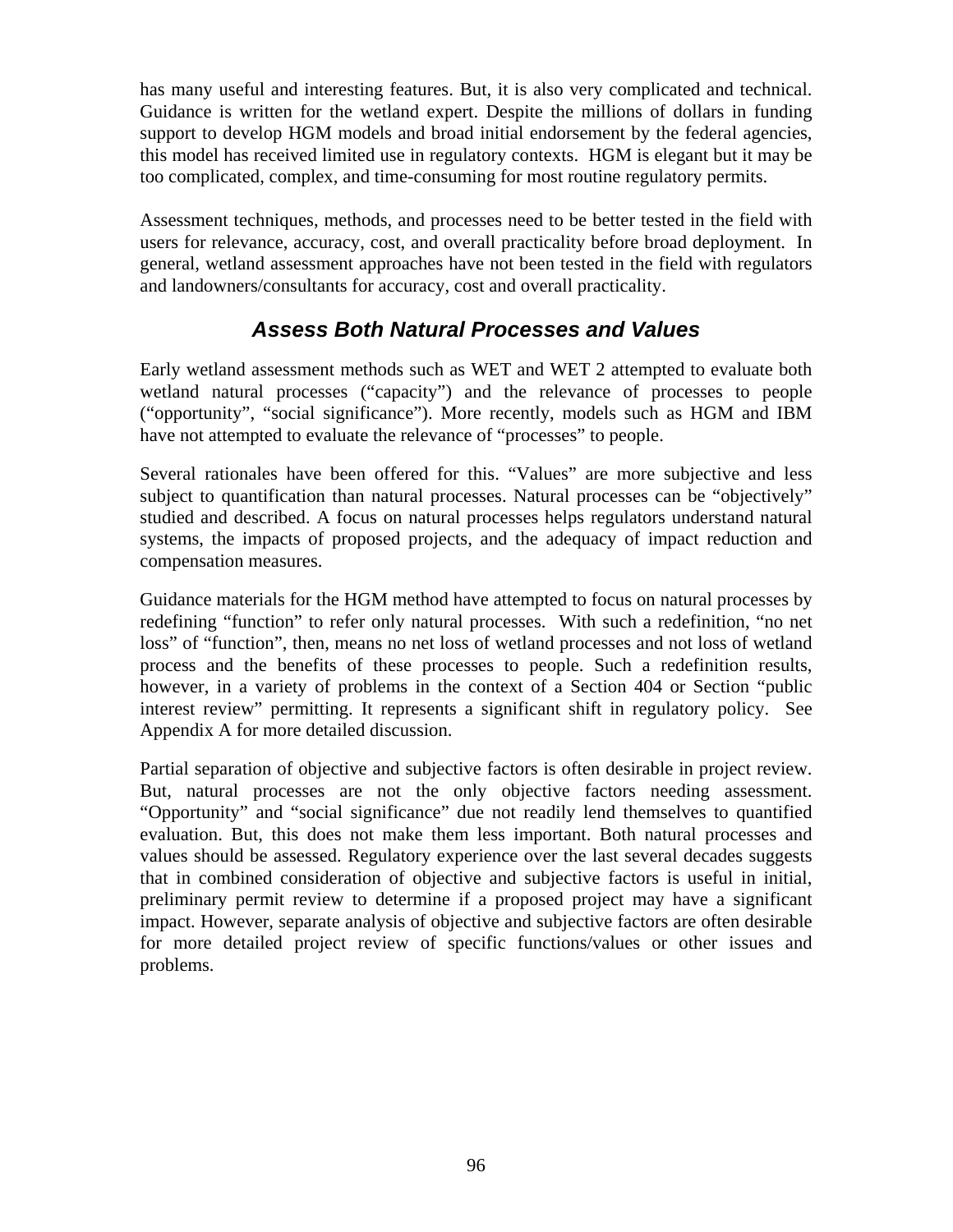## *Combine Case-by-Case Area Wide Information Gathering Approaches*

Case-by-case assessment approaches for individual regulatory permits often have significant limitations because they do not take into account broader hydrologic and ecosystem contexts. They provide little up front certainty to landowners in the use of their lands. They are difficult for regulatory agencies to apply within short regulatory permitting time frames.

Looking to the future, resource management agencies and regulatory agencies should supplement case-by-case analyses with a variety of area wide information gathering approaches. For a start, they should collect and make available to regulatory staff, landowners, and others many types of information indicating specific functions or values at particular sites such as floodplain maps, floodway maps, maps of rare and endangered species, erosion area maps, maps of wetlands with recreation potential, orthophotos, soils maps and other specialized maps and information.

Regulators may also be able to use wetland/landscape profiling techniques which suggest the capacity of particular types of wetlands to provide goods and services. Landscape profiling approaches of the sort suggested by Barbara Bedford at Cornell and others can be used to not only suggest functions and values but carry out more detailed analyses in particular circumstances.

Case by case assessment efforts can be improved by linking them with wetland assessment and broader land and watershed planning efforts. GIS and LIS systems can also provide help analyze the concerning relationships between wetlands and other wetlands, wetlands and other waters, and wetlands and upland features such as rarity of wetland types, proximity of wetlands to other wetlands or a similar type, to other water bodies, and to upland sites, and possible development in watershed. They also hold great potential for analyzing hydrologic regimes (assuming adequate funds are available) and in providing certain types of information needed to determine the suitability of activities at wetland sites. However, GIS and LIS systems and other computer modeling efforts often have limitations for detailed site-specific wetland assessment because they often lack site-specific data.

Case-by-case assessment of wetlands can also be improved by simultaneous assessment of adjacent deep water habitats and uplands. Such broader assessments are needed to accurately evaluate many functions and values which depend, in large measure, upon landscape context. Such broader determinations are also needed for "alternatives" analysis and for planning wetlands in the broader landscape (determining "suitability" and "appropriateness") and for broad "public interest" review.

Although useful, upfront inventories, landscape characterizations, and GIS/LIS systems need to be combined some measure of continued case-by-case assessment for delineation, functional assessment, mitigation, and compensation. Generalized, up front assessment approaches can be used for red flagging and establishing overall hydrologic system and ecosystem context. More detailed case-by-case assessment is needed to address specific functions/values, issues and problems.

# *Assess Condition*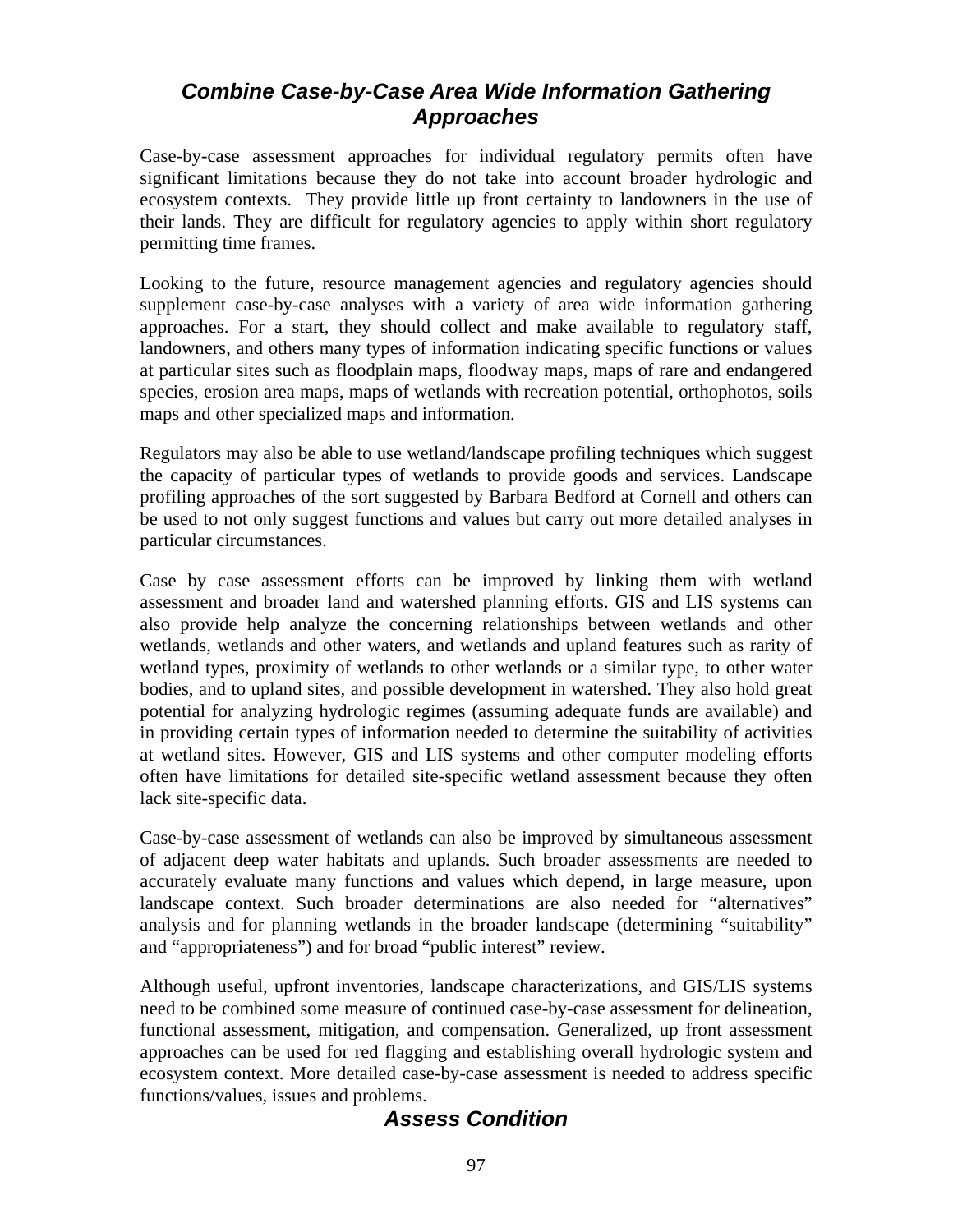To assess both present and potential functions/values, regulators have found it increasingly useful to assess relative wetland "condition". See discussion in Chapter 6 and Box 14 above. Assessment methods addressing condition include HGM, the Rosgen stream assessment approach, various IBI approaches, and BLM's "proper functioning condition" procedure. Assessment of condition generally involves the comparison of similar types of wetlands in terms of different levels of disturbance. An undisturbed wetland of a particular type serves as the baseline "reference". Plants, animals (fish, amphibians, insects) vary depending upon the level of disturbance. Determination of relative condition can help regulators assess the magnitude of existing functions and values, the longevity or persistence of a wetland and its functions/values over time, the restoration potential of a wetland. It can help regulators establish water quality standards for wetlands and utilize mitigation banks.

A number of factors like those outlined in Box 14 are relevant to "condition".

Despite the increasing interest and value of assessing condition, a study by the Washington State Department of Ecology suggests that there may be a poor correlation between wetland condition and certain functions/values in some instances. This needs further field investigation. It is also difficult to determine whether particular characteristics are natural or due to the activities of man.

## *Use "Reference"*

The HGM and IBI models use "reference" sites to develop factually-based profiles of wetlands and compare the condition of wetlands. Reference sites are also formally or informally used in other wetland assessment efforts to guide restoration efforts (types of plants, hydrology, soils) and to provide seed stocks for restoration. They are also being used to help determine success by comparing reference sites with restored, created, or enhanced wetlands. Wetland reference sites can also serve a broad range of important research, education, and interpretation objectives such as student research. They can be used to calibrate and test wetland methods.

HGM and IBI methods involve the establishment of temporary reference sites. However, the establishment of more permanent reference sites permits the tracking of changes in such sites. Permanent sites can also be used and reused over time. Robert Brooks at Penn State University has created a state system of reference sites which has facilitated development, testing, and comparison of HGM, IBI and other assessment methods in that state.

Looking to the future, regulatory agencies should work with academic institutions, resource management agencies at all levels of government, and not for profits (e.g. Nature Conservancy, Trust for Public Lands) to establish regional or statewide systems of reference sites.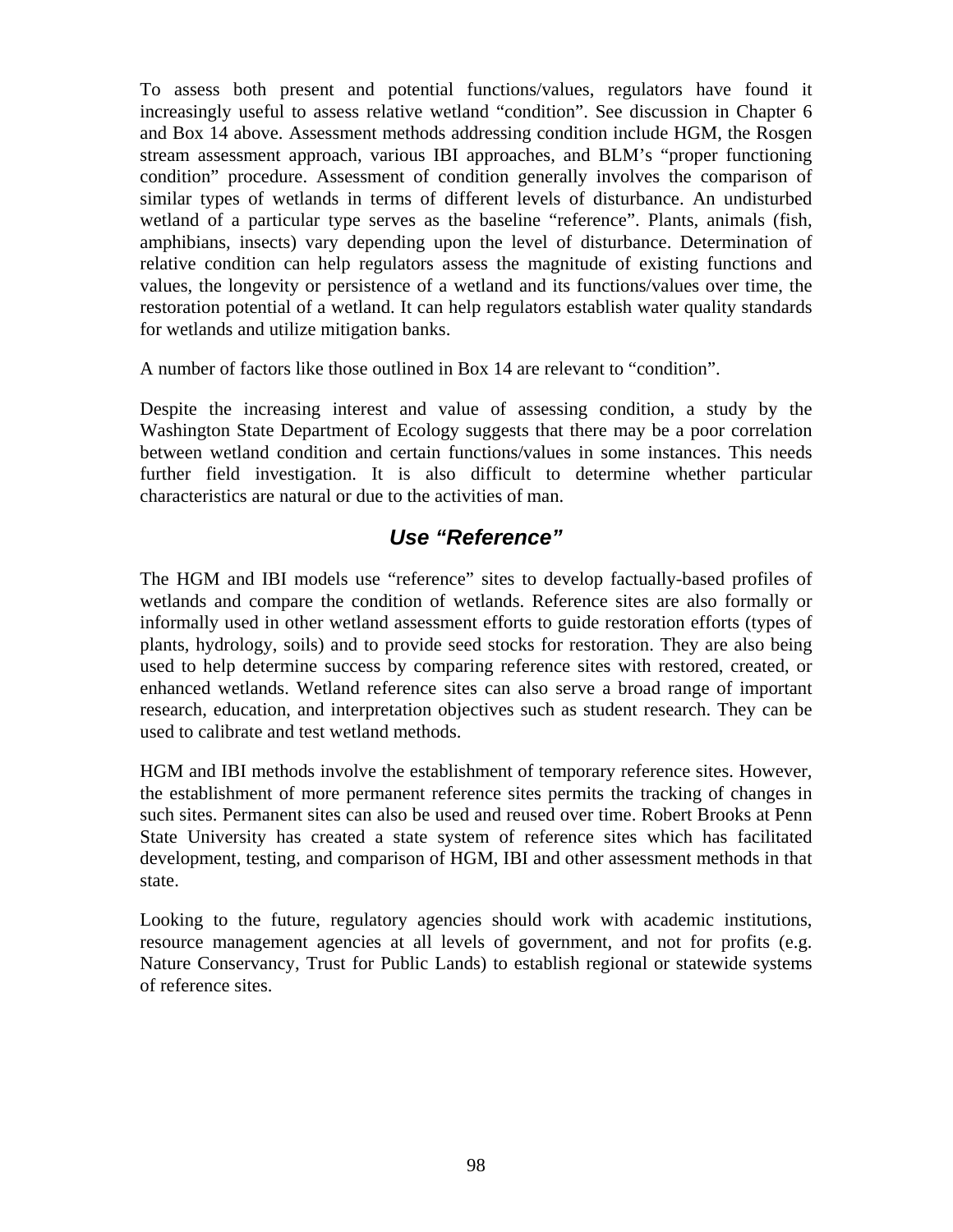# *APPENDIX A: DEFINITION OF "FUNCTIONS"*

Many regulatory programs, such as the Section 404 program, now require that regulatory permits not result in net loss of wetland "function" and "value". This requires that regulators determine the impact of proposed activities upon flood storage, flood conveyance, fisheries, pollution control and other "goods and services" provided by wetlands to society. These features are generically referred to as "functions" or "values" without detailed definition. The actual definition of "function" used in the programs is, therefore, is of considerable importance. Is it to be confined to natural process or to a broader range of factors? What, exactly, is there to be "no net loss" of? The scope of the definition of "function" indirectly determines, in some cases, what wetlands are to protected and destroyed and the adequacy of impact reduction and "compensation" measures necessary for specific permits.

The Conservation Foundation Report, Protecting America's Wetlands: An Action Agenda first coined the "no net loss of function" goal in 1989. In this report, the Conservation Foundation used "function" to refer not only to natural resource capability but cultural and aesthetic values. This report led directly to the EPA and Corps of Engineers Memorandum of Understanding which incorporated the no net loss of "function" and "value" standard into Corps regulatory permitting.

Until 1995, the terms "functions" and "values" were often used somewhat interchangeably in statutes, regulations, and reports at federal, state, and local levels to refer to "goods and services" provided by wetlands to society such as habitat for waterfowl, production of fish, habitat for rare and endangered species, control of pollution, storage of flood waters, and cultural and heritage functions (e.g., shell mounds, recreation, historic sites).

In 1995, the Army Corps of Engineers Waterways Experiment Station attempted to more specifically define "function" in a Hydrogeomorphic Method Procedural Guide. The HGM procedural guide (see Smith et al., 1995) defined functions "as the "normal or characteristic activities that take place in wetland ecosystems or simply the things that wetlands do". The HGM procedural guide then, in its procedures, more specifically focuses (see table 2 in Smith et al., 1995) upon the analysis of wetland natural resource processes relevant to the ecological suitability of wetlands. The goal was apparently, in part, to separate objective investigation of project impacts upon wetland processes from more subjective analysis of the "value" of such changes. A second goal was to permit the determination of relative wetland "condition" to help determine restoration needs and mitigation ratios.

The more specific definition of function in the Procedural Guide combined with a focus upon ecological functions represented a narrowing of factors considered "functions" and in wetland assessment. Previously, the WET (Wetland Evaluation Technique) used by the Corps considered both functions and "values". WET considered "efficiency" or "capacity", "opportunity" and "social significance". HMG only considers capacity or efficiency.

#### **Use of the Term "Function" To Apply Only to Ecological Processes**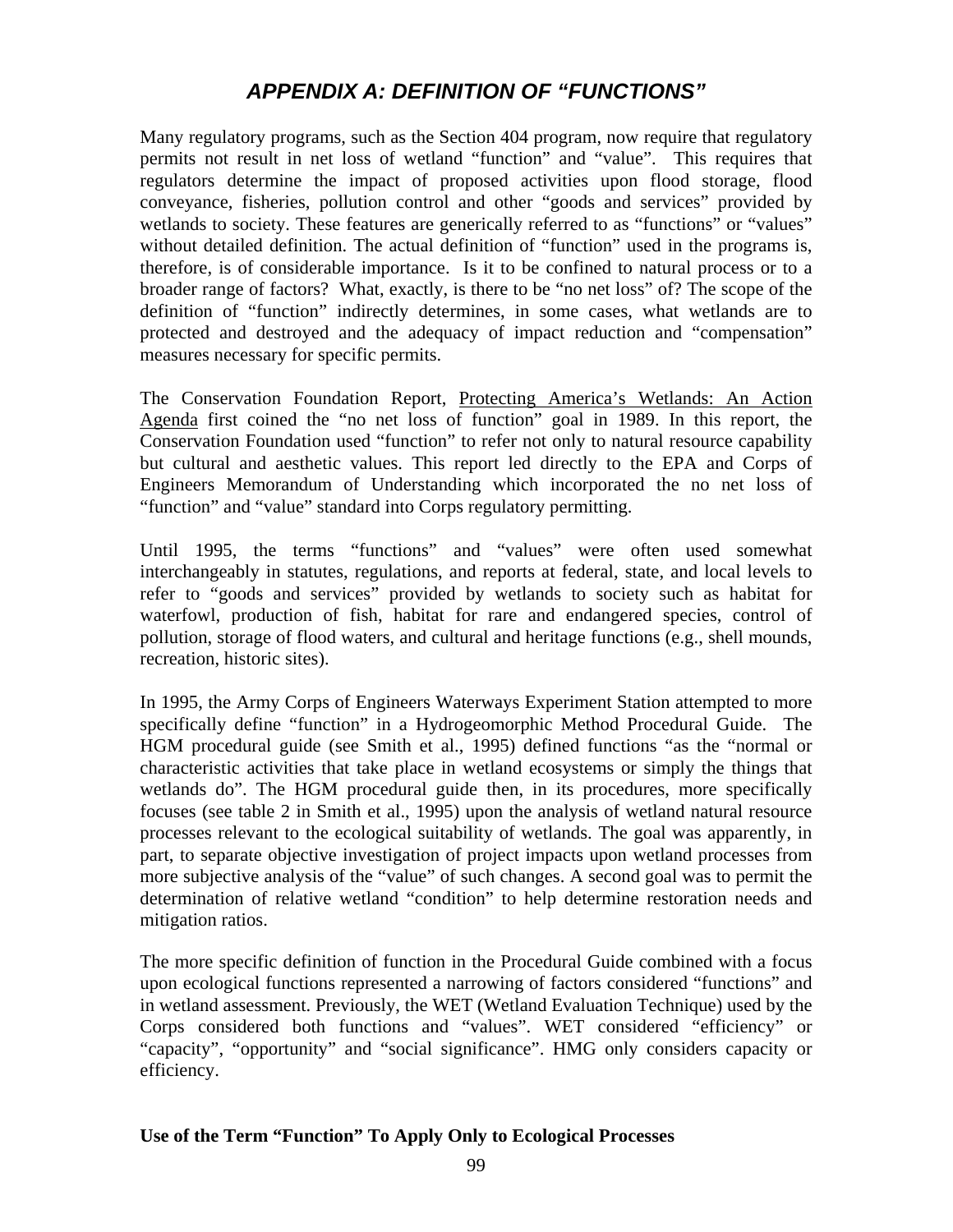However desirable it may be to improve evaluation of ecological processes (see reasons suggested below) by separating objective information gathering from more subjective determination of "value", a redefinition of "functions" as proposed in HGM causes a variety of problems.

First, the HGM definition of "function" combined with the HGM procedures on permits increases the amount and quality of ecological information generated by "assessment" but it may decrease the amount gathered pertaining to archaeological, aesthetic, historical and other wetland characteristics also important to society unless similar procedures and guidance are developed for these characteristics. And, redefinition of function to include only natural processes subtly changes the sorts of information gathered and available to a regulator in carrying out a "public interest" review.

It should also be noted that state and local regulatory statutes and administrative similarly require determination of project impact on flooding, pollution, erosion and other wetland goods and services affecting people, not impacts on biological or hydrologic processes alone (see, e.g., the Section 404 "public interest" criteria). The ultimate issue is not project impact on processes, but on services and their importance to the public.

Second, a narrow definition of function in assessment leads to inconsistent use of "function" in HGM assessment in contrast with the use of "function" in the broader literature, statutes, regulations, and other guidance materials. This is confusing to the public, landowners, regulators and others. Use of a term in a specialized manner inconsistent with general usage should be avoided unless necessary.

Third, while overall distinctions between functions and values may be useful, they also leave a void in terminology for the combinations of natural processes and other characteristics which make a wetland valuable to society. There is no satisfactory alternative term to "function" (verb) to describe the ability of wetlands to produce "goods or services". What other verb is to be used? Also, what are these combinations of processes and other characteristics to be called if not functions (noun)—"functional values", "valuable functions", etc.? None of the other terms fits well.

Forth, for budgetary and other reasons, it is often impossible for regulators to determine all of the processes for a particular class or subclass of wetland or for even a specific wetland without some way of deciding, early on in an analysis, which processes may be of greatest importance to the "public" in a particular context. This requires some consideration of preference or "value" early on. For example, what processes should a regulator examine to determine the recreational potential of a wetland without some preliminary consideration of public preferences as well as scientific characteristics? There are simply too many different types of recreation and too many types of natural processes relevant to the potential types of recreation at a site without narrowing the field of analysis taking into account a least some society as well as scientific factors. Potential types of recreation at a wetland site may include canoeing, kayaking, recreational boating, bird watching from shore, swimming (some wetlands), waterfowl hunting, and wildlife viewing from shore or boat. Each has somewhat different requirements in terms of water depth, water acreage, water quality, scenic qualities, vegetation, access, and other features. A preliminary consideration of existing and potential, priority uses of a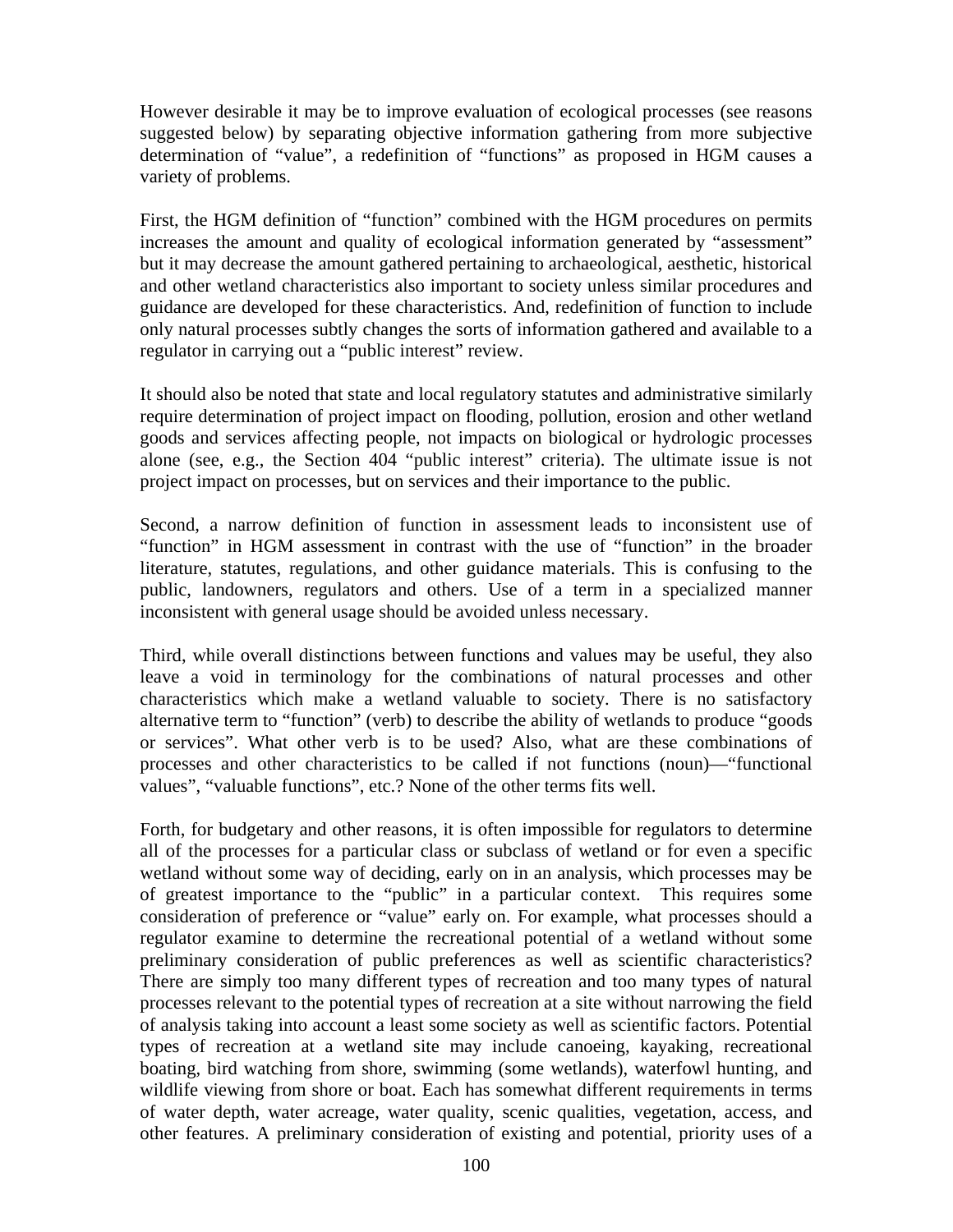wetland for various types and numbers of users can narrow the types of recreation and natural processes needing consideration. This requires, however, some value judgments early-on.

### **Future Use of the Term "Function"**

How, then, should the term "function" be used in various contexts?

The HGM use of the "function" to refer to natural processes is appropriate in scientific contexts as long as users make clear that this is a scientific definition and that other definitions are also in use. If the term is to be used in a limited sense to apply only to natural process, scientists should also make clear that they are not attempting to subtly redefine the scope of Section 404 and similar project review in evaluating such "functions" and that there are other factors need evaluation as well. Narrowing the concept of "net loss of function" to apply only to changes in natural processes has significant policy implications which deserve open public debate and review and perhaps public rule-making. It should not be decided based upon sound public policy considering a broad range of factors and not limited scientific considerations alone.

Further, if the term "function" is to be narrowly used in scientific contexts to refer to natural processes, scientists should further make clear that processes encompass only a portion of "what wetlands do" (e.g., HGM). What wetlands do, in even a narrow natural resource sense, depends upon size, shape, location, surrounding land uses, and other factors not simply chemical or physical processes.

On the other hand, if scientists wish to select a single term to describe natural processes, why not simply call them "natural processes"?

The continued use of term wetland "function" as a verb in nonscientific contexts to refer the ability of wetlands to produce certain goods and services is probably acceptable as well because there is no satisfactory alternative term. In other words, wetlands "function" to produce waterfowl, timber, natural crops, fish, shellfish, etc. Wetlands also "function" to produce cultural values such as aesthetic, heritage, and historical values. The continued use of "function" as a noun is also justified in nonscientific contexts to describe the goods and services produced by wetlands—flood conveyance, flood storage, pollution control, shellfish production, production of natural crops, etc.

## **Separating or Combining Fact-Finding and "Values" Analysis**

Clearly, distinguishing functions and values can help separate "objective" fact finding from more subjective determination of "value". Physical features of wetlands, processes, and impacts can be categorized, studied, described, measured and modeled by scientists, engineers, and other experts with a fair amount of objectivity. Separation of objective from more subjective factors in analysis wetlands can facilitate a "meeting of the minds" between resource agencies, the regulatory agency, and a landowner or his or her consultant. Agreeing on "facts" can be an important step in reaching later agreement on policy.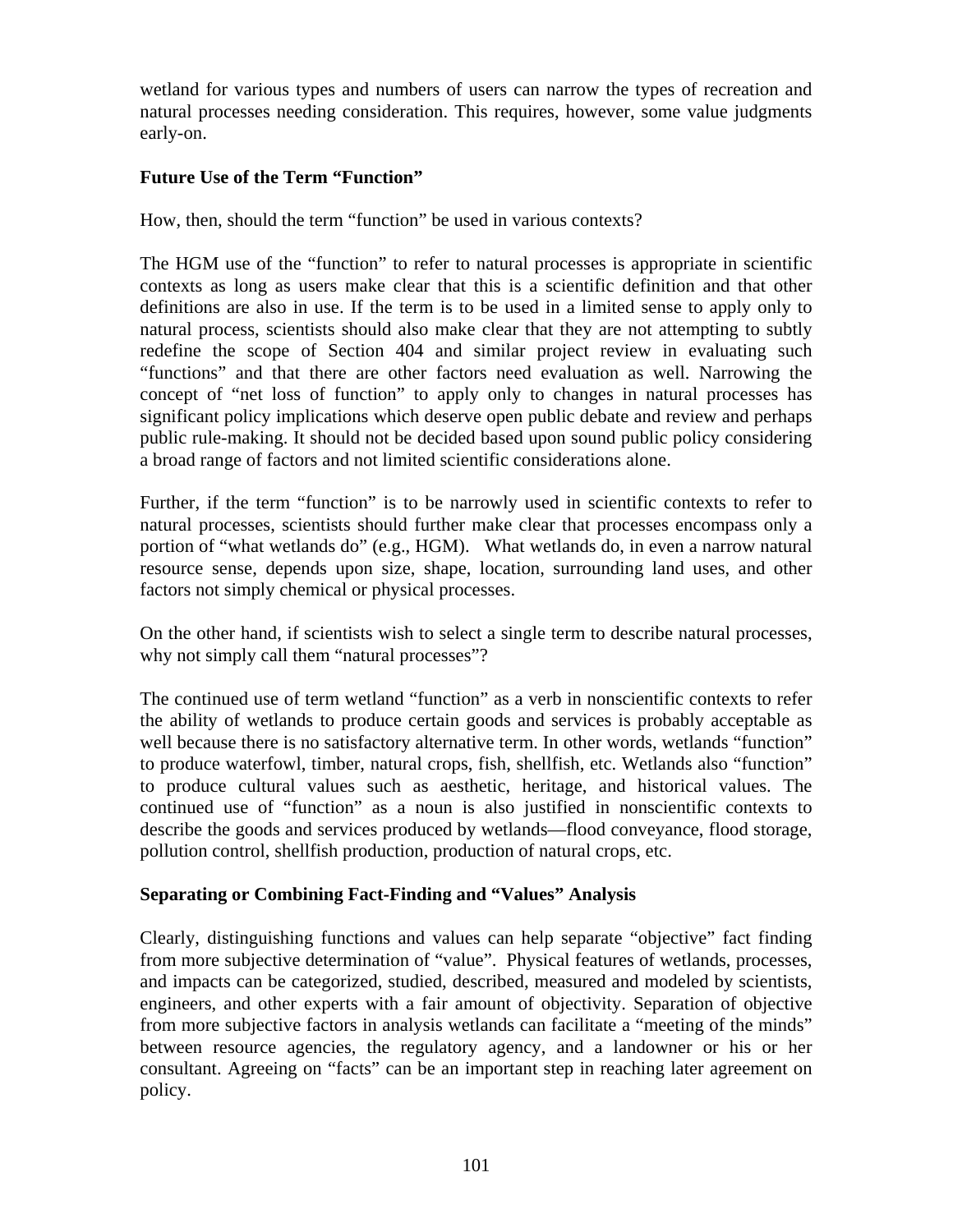Objective fact-finding should, therefore, be an important part of detailed wetland assessment. However it should not be confined to natural processes (the principal focus of HGM). A broad range of wetland characteristics and the relationship between these characteristics and society can be, to a greater or lesser degree, be objectively described and measured or modeled. Objective fact-finding can apply to wetland size, existing uses, adjacent land uses, threats to hydrologic modifications, historic sites, archaeological sites, and a host of other factors relevant to the impact of an activity upon a wetland and the adequacy of impact reduction and compensation measures. Objective fact-finding can include use of models to measure the possible impacts of changes in wetlands upon people such as increases in flood heights and possible levee breaches resulting from protection or destruction of a wetland. A critical issue from a regulator's perspective is often not only what is happening hydrologically and hydraulically (impact on natural processes) within and without a wetland but how this might or will affect particular segments of society (e.g., flooding of specific downstream property owners).

Should objective fact-finding always precede investigation of "value"? As suggested above, in many instances, a preliminary investigation to determine whether there "might be" significant project impact can best simultaneously consider both physical processes and the significance of those processes to society (e.g., might a proposed permit not only cause pollution of a reservoir but affect thousands versus a small number of people?). This can help determine what should be investigated in depth in a particular instance. If there is the possibility of significant impact, more detailed physical fact-finding for particular can then be undertaken. . See Integrating Wetland Assessment Into Regulatory Permitting. In other words, a preliminary combined, overview of functions and values at a proposed project site can best set the scene for more detailed, objective fact-finding on a particular natural process, culture characteristics or other issue. This, in turn, can be followed by more detailed analysis of the importance of these characteristics to society through public hearings and other techniques.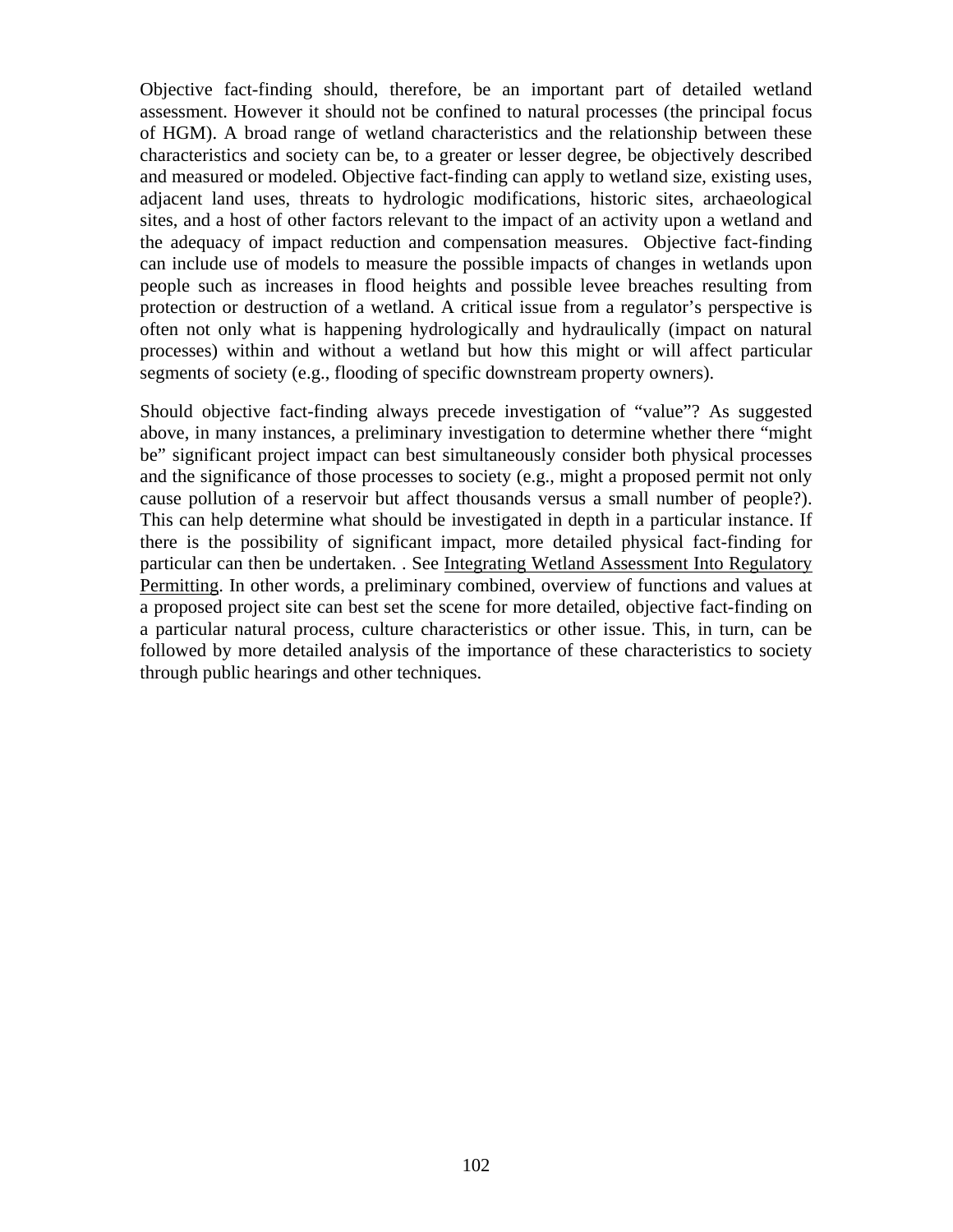## *APPENDIX B: OVERVIEW OF SELECTED ASSESSMENT APPROACHES AND METHODS*

The following summary of assessment approaches developed for wetlands or developed for other purposes but used for wetlands draws upon a wide range of sources. In many instances the author talked to both the approach's author and individuals who have attempted to use the techniques. For a more extensive description of rapid assessment techniques see Paul Adamus, World Wildlife Fund, Statewide Wetland Strategies, Washington, D.C., 1992; Candy C. Bartoldus, A Comprehensive Review of Wetland Assessment Procedures, Environmental Concern, 1999.

#### **WETLAND SPECIES AND BIOLOGICAL COMMUNITY ASSESSMENT APPROACHES**

#### **HEP**

See HEP (Habitat Evaluation Procedures), U.S. Fish and Wildlife Service. 1980. Habitat Evaluation Procedures (HEP) Manual (102ESM), U.S. Fish and Wildlife Service, Washington, D.C.

HEP procedures, which have been in use since the mid 1970s, can be used to evaluate the habitat value of selected wildlife, fish and invertebrates for wetlands and other landscapes. Both a short version and longer version of HEP have been developed. A team of biologists uses U.S. Fish and Wildlife Service publications which contain "habitat suitability" models which provide a list of habitat features that should be measured for indicator species. The team visits a wetland and measures or estimates habitat structural features that are believed to indicate the density of at least five animal species at a site. The team arrives at a habitat suitability score for each species. These scores (1=most suitable, 0=least suitable) are then pooled to give an overall score which is multiplied by acreage.

This is the most widely used of the wetland habitat rapid assessment methods with strong documentation in the literature but is limited by the relatively small number of supporting models for wetland species. At least three trained evaluators with hours to weeks of time per wetland are needed. The accuracy of the habitat characterization depends upon selected indicator species. Accuracy also depends upon conditions encountered at a site at the time of evaluation which may vary greatly from year to year with seasonal and longer term fluctuations in rainfall and vegetation.

This is the only rapid wetland assessment method with relatively long-term efforts to validate models with actual field observation of species. Results have been somewhat mixed.

This is a relatively "rapid" method but only estimates habitat value among the many potential wetland values and requires considerable time and expertise. It is therefore not suitable for the routine permits.

The HGM approach uses many HEP features.

### **HAT (HABITAT ASSESSMENT TECHNIQUE)**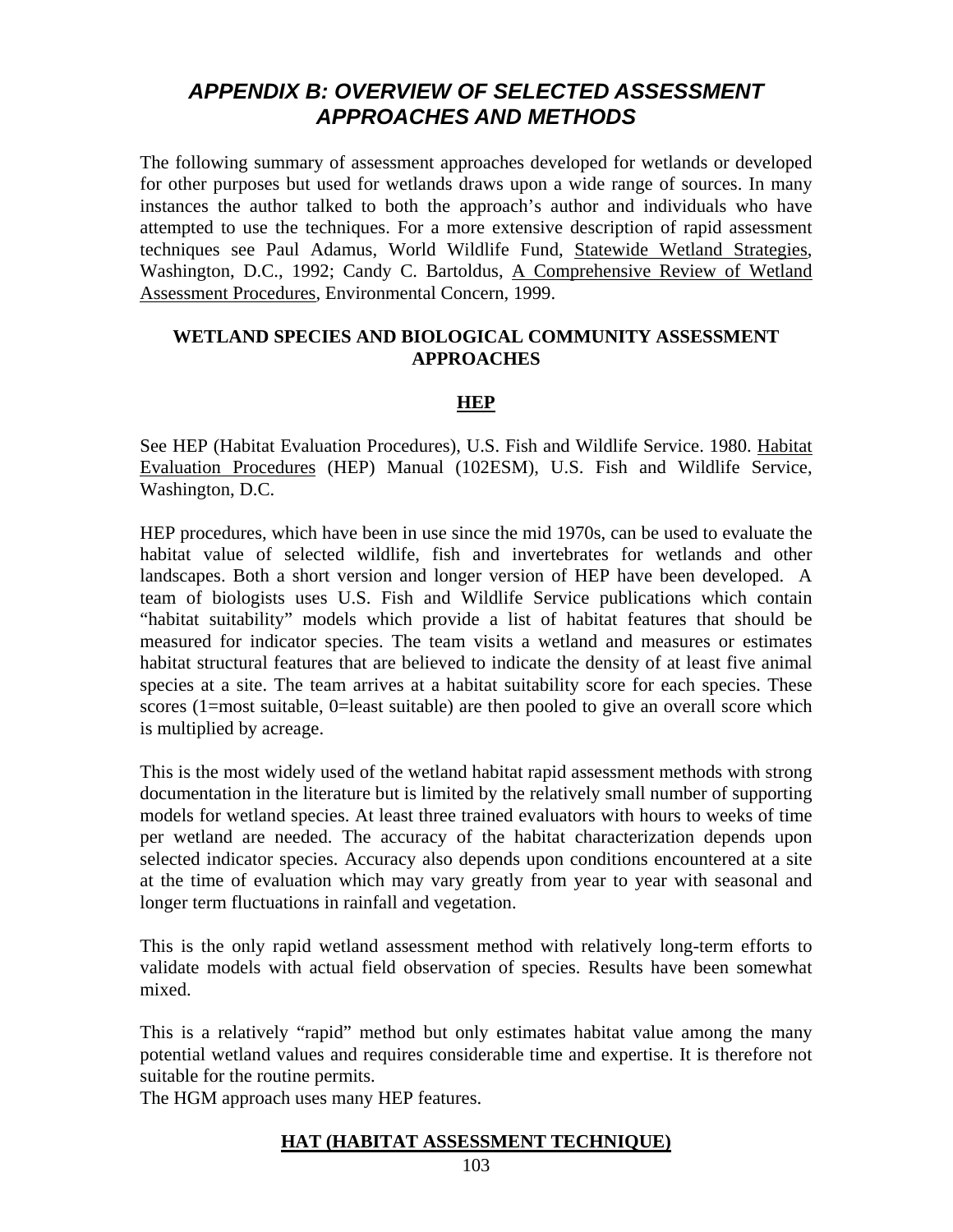See Cable, T.T., V. Brack, Jr., and V.R. Holmes. 1989. "Simplified Method for Wetland Assessment". Environmental Management 13, 207-213.

This technique evaluates wetlands as bird habitat. An ornithologist or other birder comprehensively inventories birds during the breeding season in a wetland. The diversity and uniqueness of the species present are calculated along with acreage. Rather than rely on indicators, birds are surveyed directly. At least three visits to wetlands are required to inventory rarer species.

The problem with an approach which bases evaluation upon bird presence is that bird populations fluctuate from year to year based on changes in vegetation and water levels and a broad range of other reasons.

### **WETHINGS**

See Whitlock, A.L, N. Jarman, J.A. Medina, and J. Larson. 1995. WETHINGS. The Environmental Institute, University of Massachusetts.

This method, like HEP, HES, and the instream flow models, focuses on the evaluation of habitat for wetland-dependent amphibians, reptiles, and mammals. The method is based on an extensive literature review of measurable habitat characteristics conducted for 22 amphibian, 15 reptile, and 22 mammal species, many of which are listed as rare, threatened, or endangered in at least one of the six new England states. The models may be used individually or combined into a software package that provides a composite habitat predicting model for all species. The method use field data collection and analysis of data to evaluate and predict potential habitat.

Strengths of this approach include: it focuses with specificity upon specific species and recognizes the importance of specific species information in regulatory permitting; it includes excellent references; and it can be used relatively quickly by a relatively untrained user.

Weaknesses include: it is limited in its use to a small number of species; it has not had extensive field validation or testing; and it is relatively time-consuming, given the amount of information generated.

## **LANDSCAPE LEVEL WETLAND APPROACHES**

## **SYNOPTIC APPROACH FOR WETLANDS**

See Abbruzzese, B., S.G. Leibowitz, and R. Sumner. 1990. Application of the Synoptic Approach to Wetland Designation: A Case Study Approach, EPA/600/3-90/072, U.S. EPA Environmental Research Lab, Corvallis, OR.

This approach addresses water quality, life support, and hydrologic functions of wetlands through the preparation of maps ranking watersheds or other landscape units. Individual wetlands are not ranked. Maps are developed from existing spatial data and without site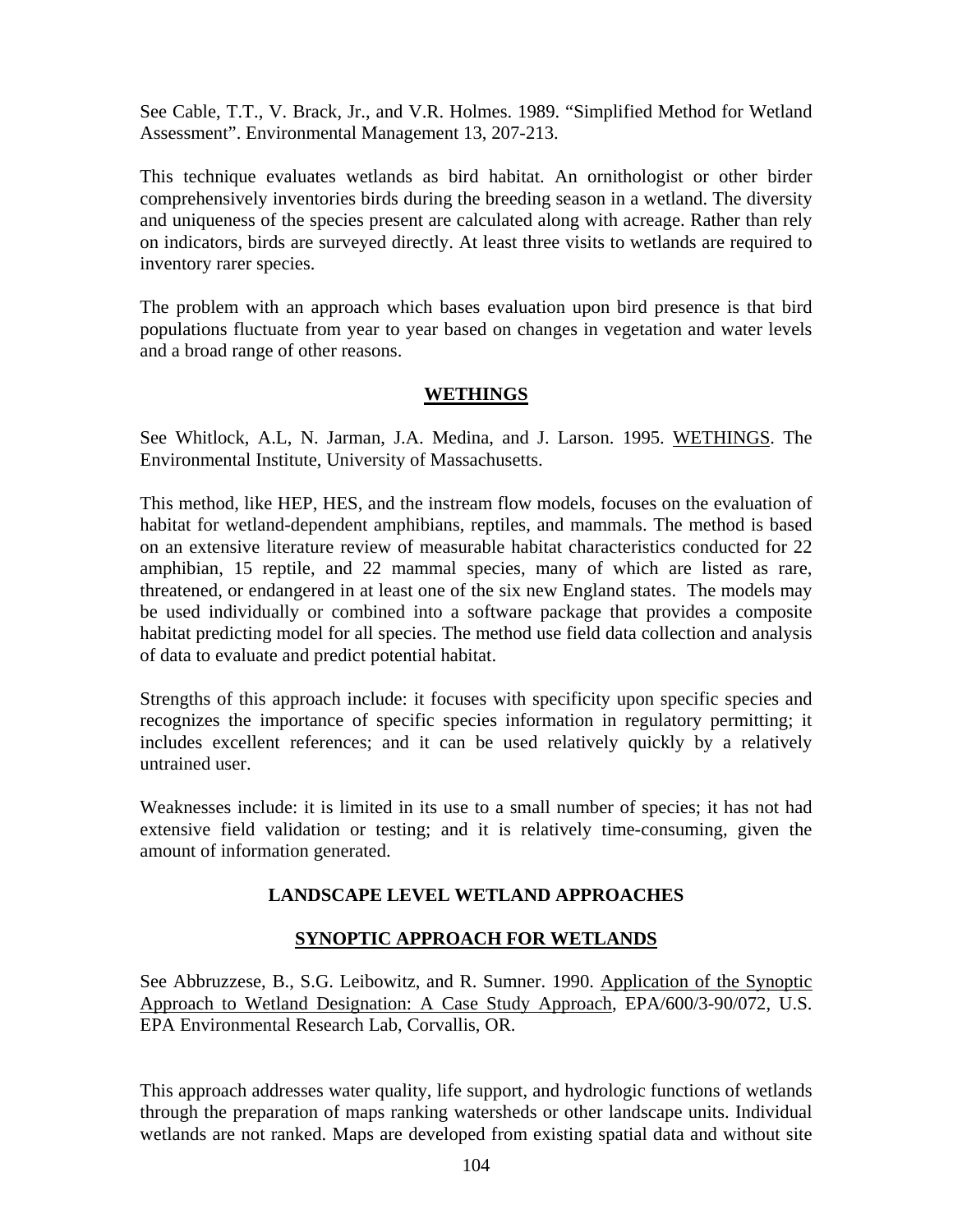visits. These maps indicate wetland capacity, cumulative loss and landscape input. The method is intended to provide a landscape perspective on wetlands and is not a substitute for site-specific data gathering. In pilot tests the data compiled have consisted of information concerning hydric soil acreage, wetland acreage, watershed acreage, annual precipitation, land cover, slope, main channel length, length of polluted streams, number of threatened and endangered species, and agricultural and population growth rates.

The method has apparently been experimentally used in a few management contexts.

### **MULTIOBJECTIVE WETLAND APPROACHES**

### **LARSON/GOLET METHOD**

See Larson, J.S. (ed.). 1976. Models for Assessment of Freshwater Wetlands, Publication No. 32, Water Resources Research Center, University of Massachusetts, Amherst, MA.

This was the first of the wetland rapid assessment methods. It combines several submodels to address wildlife value, groundwater potential, and visual-cultural value. It is a numerical (ordinal) scoring technique based upon ranking a series of wetlands with each other. Scores are assigned to each of the values.

The method has formed the basis for later assessment techniques. A submodel developed by Frank Golet has been quite extensively used in the Rhode Island regulatory program.

Some of its strengths include:

- It is quite simple and easy to understand.
- It provides a comparative score for wetlands which can be useful in acquisition, highway corridor planning, and some other purposes.
- This was the "first" of the rapid assessment techniques and in many ways pioneered later efforts.
- It focuses on several values considered particularly important in a urbanizing state such as Massachusetts.

Some of its weaknesses include:

- Scoring and weighting are subjective and subject to biases and manipulation.
- It does not compare wetlands with upland habitat or deepwater habitat, limiting its use for alternatives analysis and local land planning purposes.
- It addresses a limited number of functions/values.
- Much has been learned in the last 20 years since this approach was first proposed.

### **WET 2.0 (WETLAND EVALUATION TECHNIQUE)**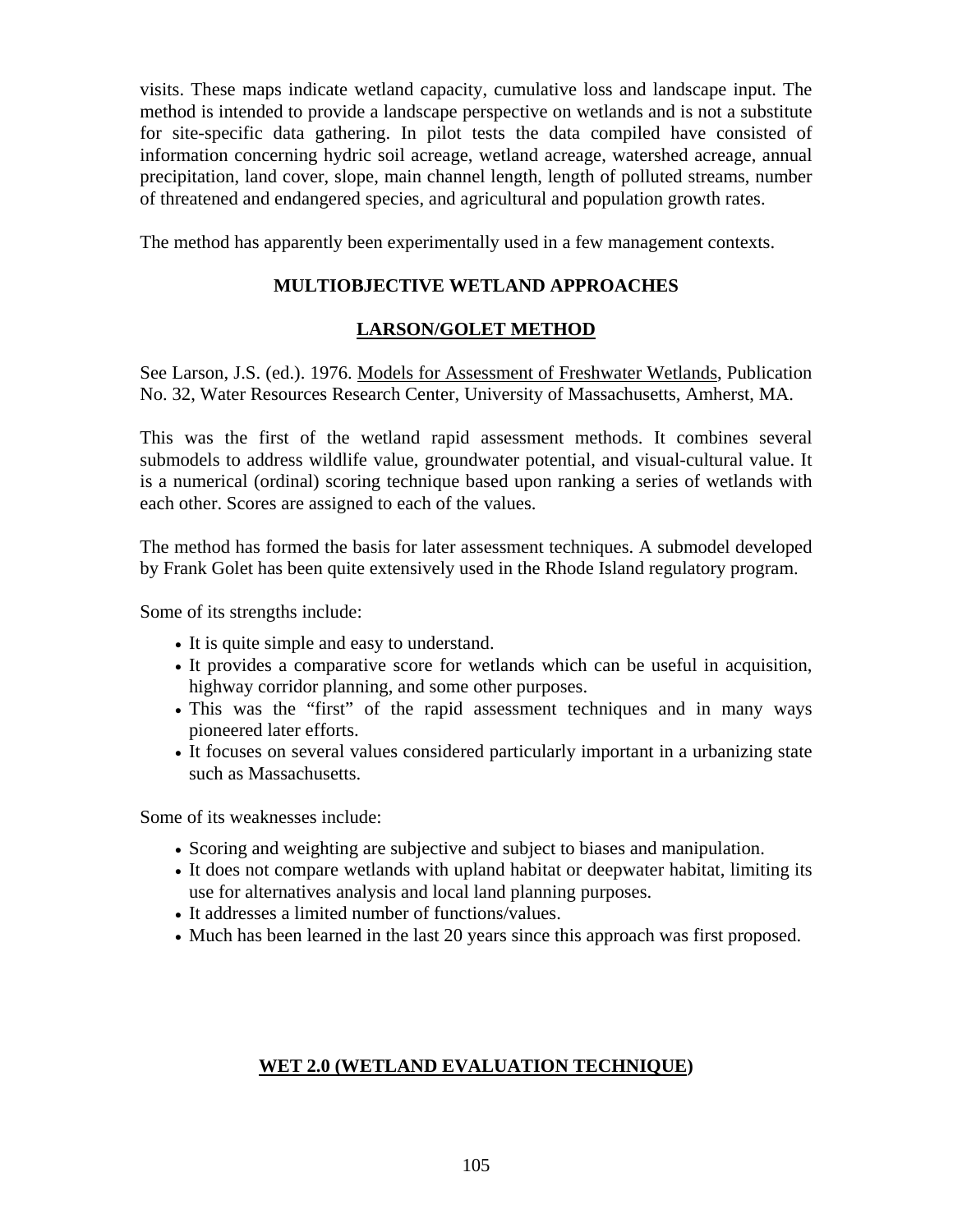See Adamus, P.R. et al. 1987. Wetland Evaluation Technique (WET), Technical Report Y-87, Volume II. U.S. Army Corps of Engineers, Waterways Experiment Station, Vicksburg, MS.

This method addresses eleven functions plus habitat suitability for selected birds and fish. Functions include groundwater discharge, groundwater recharge, floodflow alteration, sediment stabilization, nutrient removal, sediment/toxicant removal, transformation, production export, aquatic diversity/abundance, and wildlife diversity/abundance.

The user also collects data to determine whether a wetland is likely to have special social significance because of its loss rate, landscape position, present designation or other factors. Topographic maps and aerial photos are then used with a field visit to estimate the capacity of a wetland and its opportunities to perform a function. A user's yes/no responses to 80 indicators of function and value are analyzed. The result categorizes a wetland as "high", "moderate", or "low" for social significance, effectiveness, and opportunity for each of the 11 functions. No overall rating is produced for the wetland.

This method was based upon an extensive review of the literature on wetlands. This literature review and discussion of indicators contained in the method documents have proven very useful to planners and regulators. The list of functions and the list of indicators have also proven useful in regulatory efforts. But, regulatory agencies have rarely conducted a full scale WET analysis because the assessment method is ostensibly "rapid" but takes hours to days and requires quite a skilled user. The "high", "middle", and "low" rating has not proven very useful in evaluating the adequacy of proposed impact reduction or compensation measures. Acreage is not taken into account. The method does not compare wetlands with uplands.

WET and variations on WET have been used in a number of U.S. EPA Advance Identification Projects and Corps of Engineers Special Area Management Plans. WET has also served as the basis for a variety of state rapid assessment approaches. See discussion below.

The assessment documents provide a good discussion of the factors contributing to functions and values, an excellent annotated bibliography, an excellent discussion of indicators, and a good list of "red flags".

Some of its weaknesses include: it is quite complex and it requires use by a trained individual; it can be quite time consuming to use; it requires the same sort of analysis for all wetlands without targeting particular functions; and the "high", "middle", and "low" ratings do not permit comparisons between wetlands and uplands or deep water habitat or between wetlands and other wetlands.

## **MINNESOTA WETLAND EVALUATION METHODOLOGY (WEM)**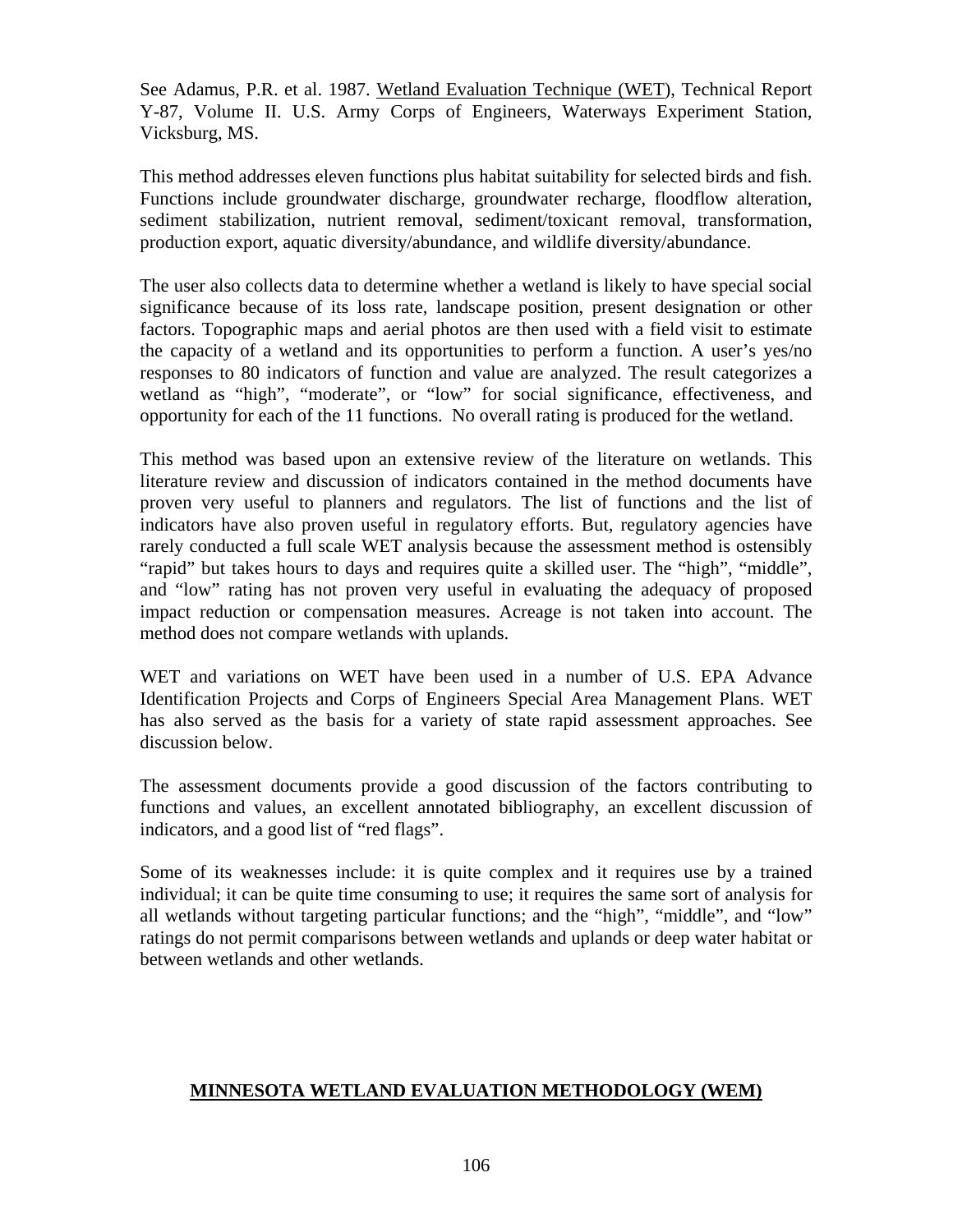See U.S. Army Corps of Engineers. 1988. The Minnesota Wetland Evaluation Methodology for the North Central United States. Minnesota Wetland Evaluation Methodology Task Force and U.S. Army Corps of Engineers, St. Paul District.

This method is similar to WET and the Hollands/Magee methods from which it was partly derived. Eleven functions/values are addressed including peak flow reduction, sediment trapping, nutrient trapping, wildlife diversity and productivity, warm water fish, northern pike spawning habitat, shoreline anchoring, visual variety, visual importance, visual integrity, and special features.

WEM provides the user with an option to assign scores to "high", "moderate", and "low" ratings for individual functions and then assign weights to individual functions. Scores can then be multiplied by function weights to provide an overall score.

Strengths include: it has most the strengths of WET and it provides an overall score (which may be challenged, however).

Weaknesses include: it has most of the weaknesses of WET: it depends, to a considerable extent, upon the expertise (and in some instances) the biases of users for assigning numeric scores and weights and is, therefore, subject to manipulation; and. it can be quite time-consuming.

## **HOLLANDS-MAGEE (NORMANDEAU) METHOD**

See Hollands, G.G., and D.W. Magee. 1985. "A Method for Assessing the Functions of Wetlands," pp. 108-118 *in* J. Kusler and P. Riexinger (eds.), Proceedings of the National Wetland Assessment Symposium (1985), Association of State Wetland Managers, Berne, NY.

The user of this method visits a wetland and answers a series of multiple choice questions pertaining to various structural indicators or elements related to 10 wetland functions. These 10 functions/values include: biological function, hydrologic support, groundwater function, storm and floodwater storage, shoreline protection, water quality maintenance, cultural and economic function, recreational function, aesthetics function, and educational function.

The user assigns each element or indicator a numerical score (e.g., 3=best condition, 0=worst condition) and a weight. The user then multiples each score by the weight to provide a weighted score for each function. The 10 functions are also assigned weights or are ranked in comparison with other wetlands. From this, each wetland is assigned an overall score.

The method does not place wetlands in a high, moderate, or low category but allows wetlands to be assigned to a numeric group in comparison with other wetlands the user has assessed.

Some of the strengths of this method include: it is quite simple and easy to understand; it stresses hydrologic and geomorphic indicators which determine overall functions and values over time despite fluctuations in water levels and vegetation; it allows flexible weighting based upon "common sense" judgments.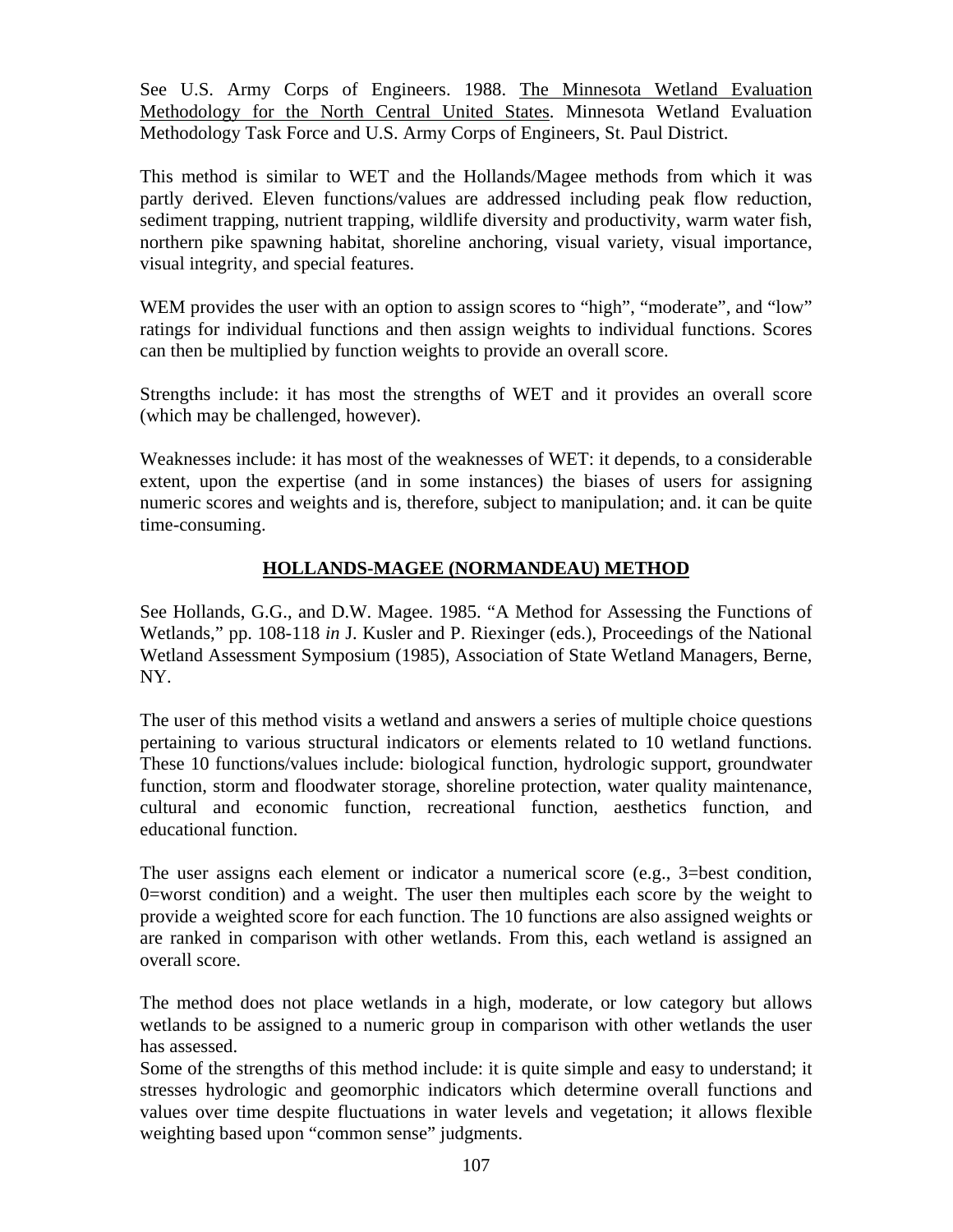Some weaknesses include: accuracy depends, to a considerable extent, upon the expertise (and in some instances) the biases or users for assigning numeric scores and weights and is, therefore, subject to manipulation; it can be quite time-consuming; it requires geologist/hydrologists and botanist/ecologist expertise which often is not available; it multiplies ordinal numbers (considered invalid by many statisticians); and, it is a proprietary method.

#### **CONNECTICUT/NEW HAMPSHIRE METHODS**

See Ammann, A.P. and A.L. Stone. 1991. Method for the Comparative Evaluation of Nontidal Wetlands in New Hampshire, NHDES-WRD-1991-3, New Hampshire Department of Environmental Services, Concord, NH.

This method was first developed for use in Connecticut and then refined for use in New Hampshire. It is a numerical (ordinal) scoring approach similar to the Hollands-Magee method. Fourteen functions or values are addressed including wildlife habitat, ecological integrity, finfish habitat, educational potential, visual/aesthetic quality, flood control potential, water-based recreation, ground water potential, sediment trapping, nutrient attenuation, shoreline anchoring, historical site potential, urban quality of life, and noteworthiness.

With this method, wetlands are compared with other wetlands and scored based upon a series of indicators. Functional scores may be (optionally) multiplied by acreage to give a total wetland score as with HEP. For flood control, a deterministic model is used but other functions are evaluated based on indicators.

This method has not been broadly used in Connecticut or New Hampshire although there has been some use by consultants, agencies, and by a fair number of local governments.

Some of the strengths of the method include: the list of functions/values coincide with state, federal, and local government regulatory goals and criteria (e.g., flood, recreation, aesthetics); the generation of point totals (function times acreage) is useful in establishing compensation ratios; it is quite easy to understand and was designed for use by a local government official; it's list of functions/values coincide with the expertise and interests of various groups (fishermen, water recreation enthusiasts), facilitating input from these groups; it focuses, to some extent, on hydrologic setting and context.

Some of the weaknesses include: it uses ordinal data for integrative mathematical calculations; it compares wetlands with wetlands rather than wetlands with the rest of the landscape, reducing its usefulness for alternatives analysis or planning; and it is quite time-consuming to apply.

### **ONTARIO METHOD**

See Euler, D.L. et al. 1983. An Evaluation System for Wetlands of Ontario South of the Precambrian Shield. Ontario Ministry of Natural Resources and Canadian Wildlife Service, Ontario, Canada.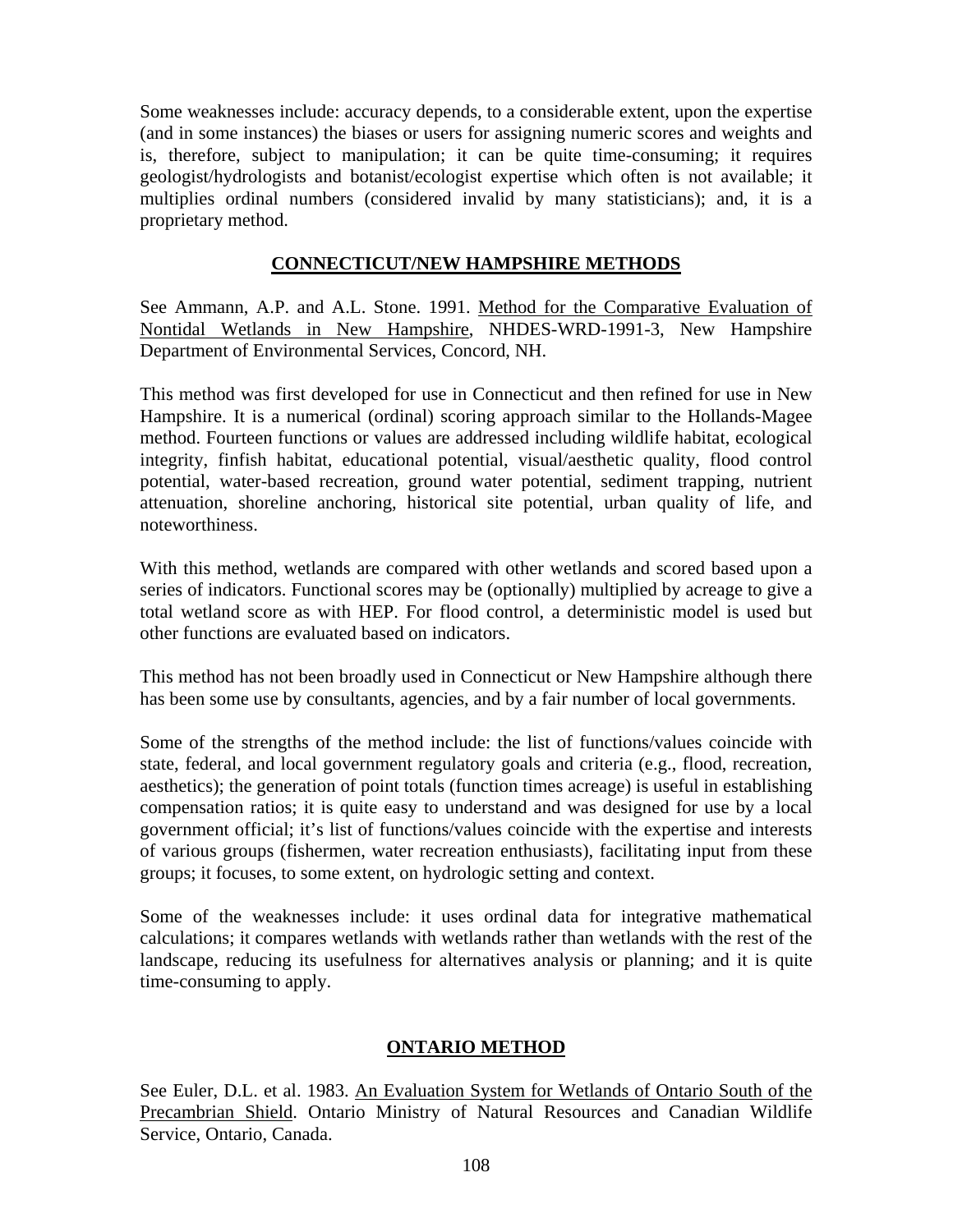This approach is similar to the Hollands/Magee approach but the numbers and types of functions/values examined are somewhat larger. Fifteen functions/values are addressed including flow stabilization, water quality improvement, erosion control, biological productivity, biological diversity, marketable resources, recreation, aesthetics, education, rarity/scarcity, special habitat features, ecological age, size, ownership, and proximity to urban areas.

Some strengths include: it has been under development since 1980 and quite extensively used to characterize wetlands in southern Ontario; it is understandable and intended for use by local planners and other relatively untrained personnel; it has virtually all of the strengths of the Hollands/Magee method; it examines additional functions/values such as rarity/scarcity, special habitat features, ecologic, age, size, ownership, and proximity to urban areas; it considers in significant depth the definition of the assessment area; and it focuses more specifically on "opportunity" and "social significance" than other approaches.

Some weaknesses include: it has most of the weaknesses of the Hollands/Magee method. See above. It is also quite time-consuming to apply.

### **HYDROGEOMORPHIC ASSESSMENT APPROACH (SEE DISCUSSION IN APPENDIX C BELOW)**

### **QUALITATIVE WETLAND ASSESSMENT**

(Note, all of the above methods are qualitative but the following method stresses qualitative analysis).

### **NEW ENGLAND CORPS OF ENGINEERS, THE HIGHWAY METHODOLOGY WORKBOOK SUPPLEMENT**

See U.S. Army Corps of Engineers. 1995. The Highway Methodology Workbook Supplement, Wetland Functions and Values, A Descriptive Approach, NEDEP-360-1- 30a, New England Division.

This descriptive approach is quite different from earlier approaches and retreats from the attempt to assign numerical scores (ordinal) to functions and values. It is more qualitative and it is the only approach which has been developed primarily by regulators. It was developed in a region of the country where there has been extensive experimentation with WET, Hollands/Magee, and other approaches. It is based upon much of what has proven to be "workable" on individual permits.

This approach uses a multidisciplinary regulatory team (applicant's consultant, Corps of Engineers staff, and State and Federal agency staff) to evaluate the impact of project proposals upon 13 wetland functions and values including ground water recharge/discharge, floodflow alteration, fish and shellfish habitat, sediment/toxicant/pathogen retention, nutrient removal/retention/transformation, production export, sediment/shoreline stabilization, wildlife habitat, recreation,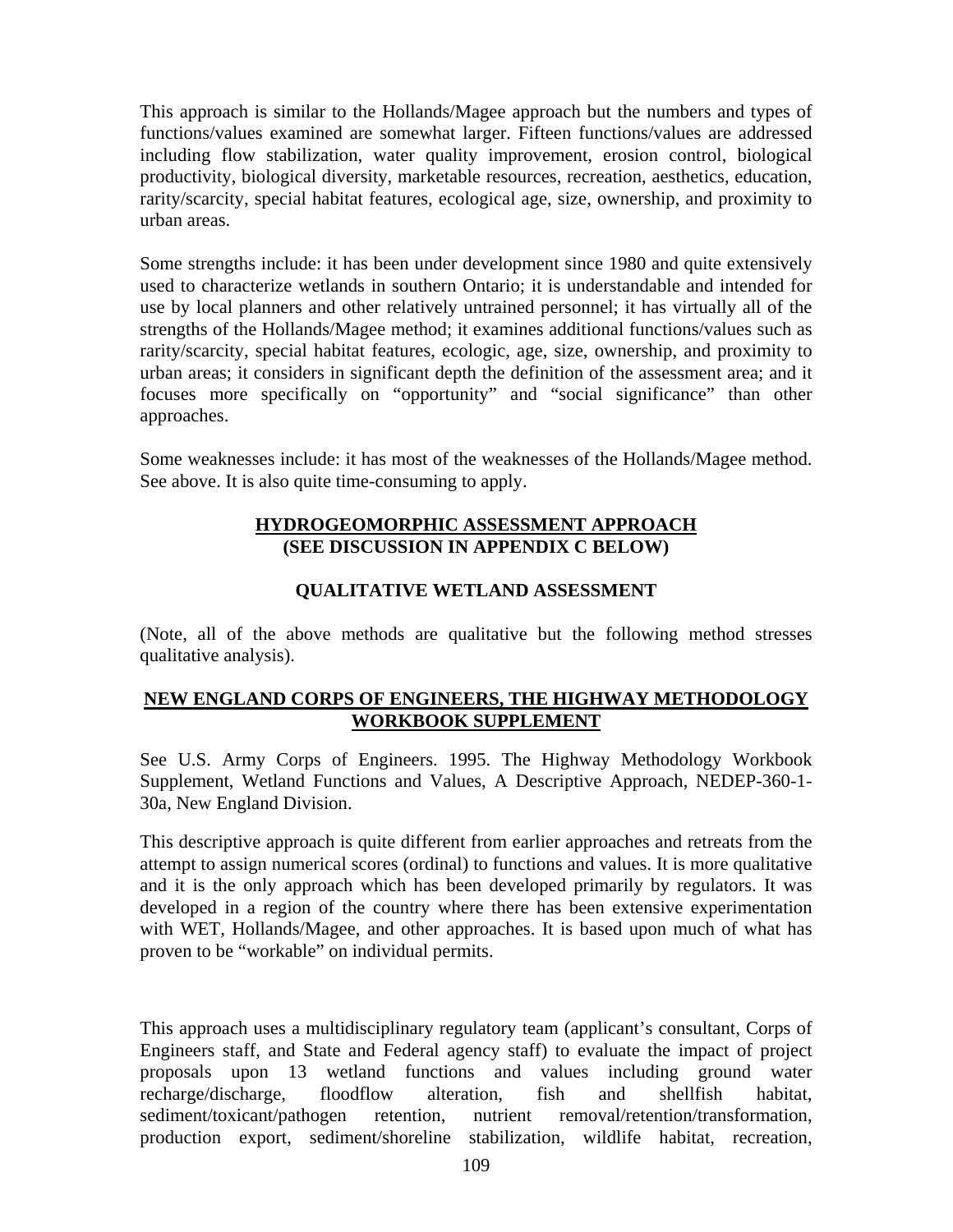education/scientific value, uniqueness/heritage, visual quality/aesthetics and threatened or endangered species habitat.

The document setting forth the assessment method recommends that the project consultant first seek guidance from the Corps of Engineers, then evaluate the wetlands. The team will either be a party to this effort directly or review work products and offer comments.

The evaluation is to be a qualitative description of the physical characteristics of the wetlands including a determination of the "principal" functions and values exhibited. The method rejects "numerical methods" unless the data is available to support the analysis. It prohibits arbitrary weighing of wetland functions and the ranking of dissimilar functions. The guide provides a simple evaluation form and calls for attachments such as a sketch of a wetland in relation to the impact area and surrounding landscape and an inventory of vegetation and potential wildlife species. It calls for a graphical approach to wetland evaluation.

The document sets forth a draft evaluation form and provides an example of "considerations" that were taken into account for a New Hampshire highway project.

Some of the strengths of this approach include the following:

- It ties into regulatory processes and can be used in conjunction with comment and notice and hearings.
- It is designed for a federal/state/local team.
- It is flexible and depends upon discussion and negotiation.
- It uses a hierarchical, sorting approach to first determine relevant functions and then to focus on those factors in greater depth.
- It rejects ordinal ratings.
- It asks for graphic, qualitative analysis from a project proponent which can be understood by all members of a team.
- It relies on professional judgment.
- It does not attempt to rigorously separate policy from fact.
- It requires consideration of off-site as well as on-site factors.
- It considers a broad range of functions such as recreation, heritage, education, and archaeological values.

Some of its weaknesses include:

- It cannot be used for up-front, area wide assessment; this approach is specifically designed for case-by-case permitting.
- It is primarily a "red flag" process which leads into more detailed analysis of specific functions and issues where these are identified in the early stages of red-flagging.
- It does not consider the same features in all instances.
- It relies on professional judgment (both a strength and a weakness).
- "Red flags" are not clearly identified.
- It mixes factual, objective factors with more subjective factors.

## **HYDROLOGY, FLOODING, STREAM MORPHOLOGY**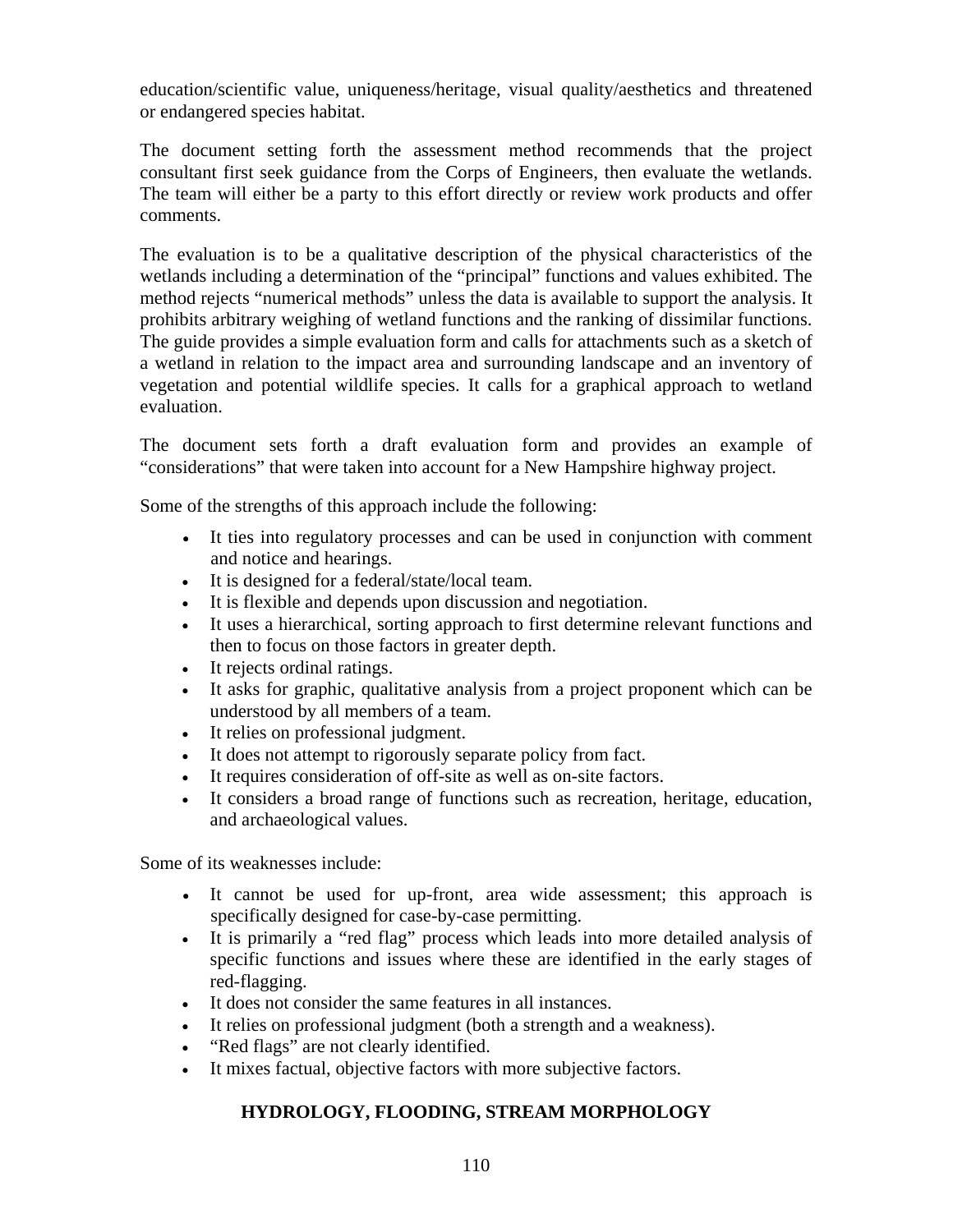### **HYDROLOGIC AND HYDRAULIC MODELS**

Regulatory agencies or landowners/consultants have available a variety of hydrologic and hydraulic models to investigate overall wetland hydrology, flood conveyance, flood storage, erosion control, wave attenuation and other hydrologic functions/values. They can also use the models to determine flood and erosion natural hazards at a site and determine the impact of a proposed activity upon hazards.

For example, the "Rational Formula" and various variations and computerized models can be used to compute the quantity of runoff from a defined watershed area based upon rainfall, slope, area, and other factors. See, for example, NRCS (SCS) TR-20 computer program for Project Formulation Hydrology and TR-55 Urban Hydrology for Small Watersheds.

The Computer Program HEC-2, "Water Surface Profiles", is widely used by engineers in hydrologic studies to determine floodplains and floodways and the effects of fills, culverts, bridges, and other obstruction upon water surface elevations. See, e.g., U.S. Army Corps of Engineers, Hydrologic Engineering Center, Floodway Determination Using Computer Program HEC-2 (1988); U.S. Army Corps of Engineers, Hydrologic Engineering Center, Training Document No. 26, Computing Water Surface Profiles With HEC-2 on a Personal Computer (1992). See also, Chow, V.T., Open Channel Hydraulics, McGraw-Hill Book Company, New York, 1959; Chow, V.T., Handbook of Applied Hydrology, McGraw-Hill, New York, New York.

These models have been broadly used in other contexts for floodplain management, stormwater management, watershed planning, stormwater, and other water-related programs to predict runoff, floodplain and floodway boundaries and elevations, flow velocities, and other hydrologic and hydraulic features. They have been used to evaluate not only the seriousness of flood hazards at a site (e.g., the 100 year flood elevation) but the impacts of fills and other activities upon such hazards (e.g., backwater computations using HEC). They can also be used to project future hydrologic conditions by assuming various degrees of urbanization, impermeable surface, and density of development.

Hydrologic and hydraulic models typically use information gathered from stream gauging, rainfall estimates, and other sources of information combined with topographical, soils, vegetative cover, and land use information. These models provide quantified, "real number" outputs for analysis of project impacts and evaluation of the adequacy of impact reduction and compensation. These models do not evaluate social significance. But, they can be used to determine the impact of various activities including land use changes on specific downstream flood heights, etc. at specific locations (e.g., groups of residential structures). Hydrologic and hydraulic models are increasingly combined with GIS models to help predict future changes in hydrology.

Basic hydrologic information generated by these models including mean depth of water, water velocities, and frequency and depth of flooding can be very useful in evaluating all wetland functions/values since all functions/values depend, in part, upon water regime. They can be more specifically used to determine flood conveyance and flood storage potential for a wetland and wave retardation and erosion control potential. They can be used to determine flood and erosion threats at a site and the impact of proposed wetland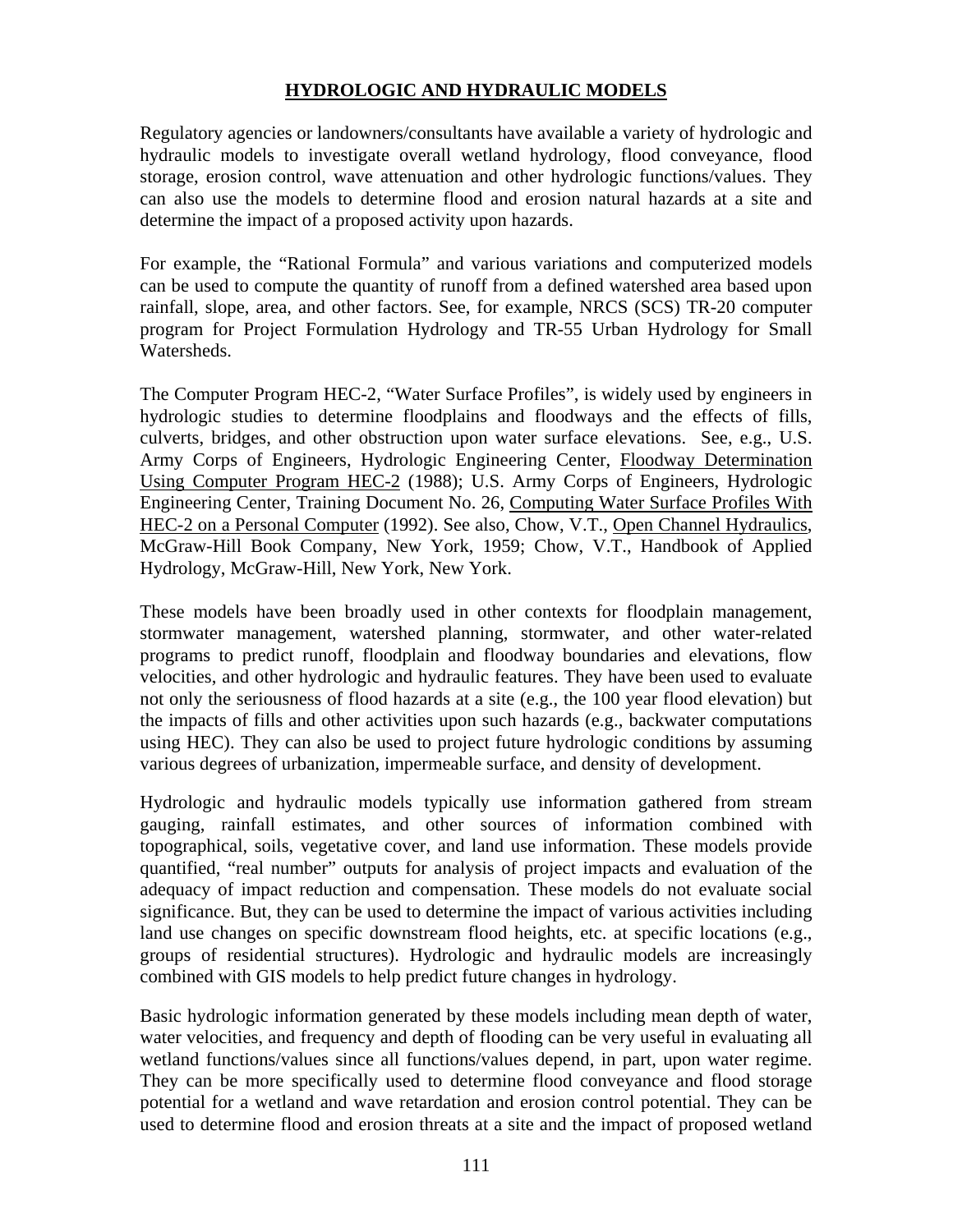activities upon those threats. They can be used to evaluate the adequacy of project impact reduction and compensation measures.

Data gathering to apply these models is relatively expensive since detailed topographic information is needed. However, use of Global Positioning Systems and other techniques is reducing the cost of detailed topographic information. In addition, hydrologic information gathered for floodplain management, stormwater management, and other purposes can often be used for assessment of activities in wetlands including wetland functions/values as well.

### **APPLIED RIVER MORPHOLOGY**

A number of models are available to evaluate the condition of streams to help determine functions/values and restoration and management needs. The models evaluate stream condition and departures from normal stream conditions. These approaches are increasingly used to determine possible erosion, flooding and other problems, the impact of activities upon these problems, and the design and adequacy of compensation measure**.** 

See Dave Rosgen, Applied River Morphology, Wildland Hydrology, Pagosa Springs, Colorado (1997); L.B. Leopold, A View of the River, Harvard University Press, Cambridge, Mass. (1994).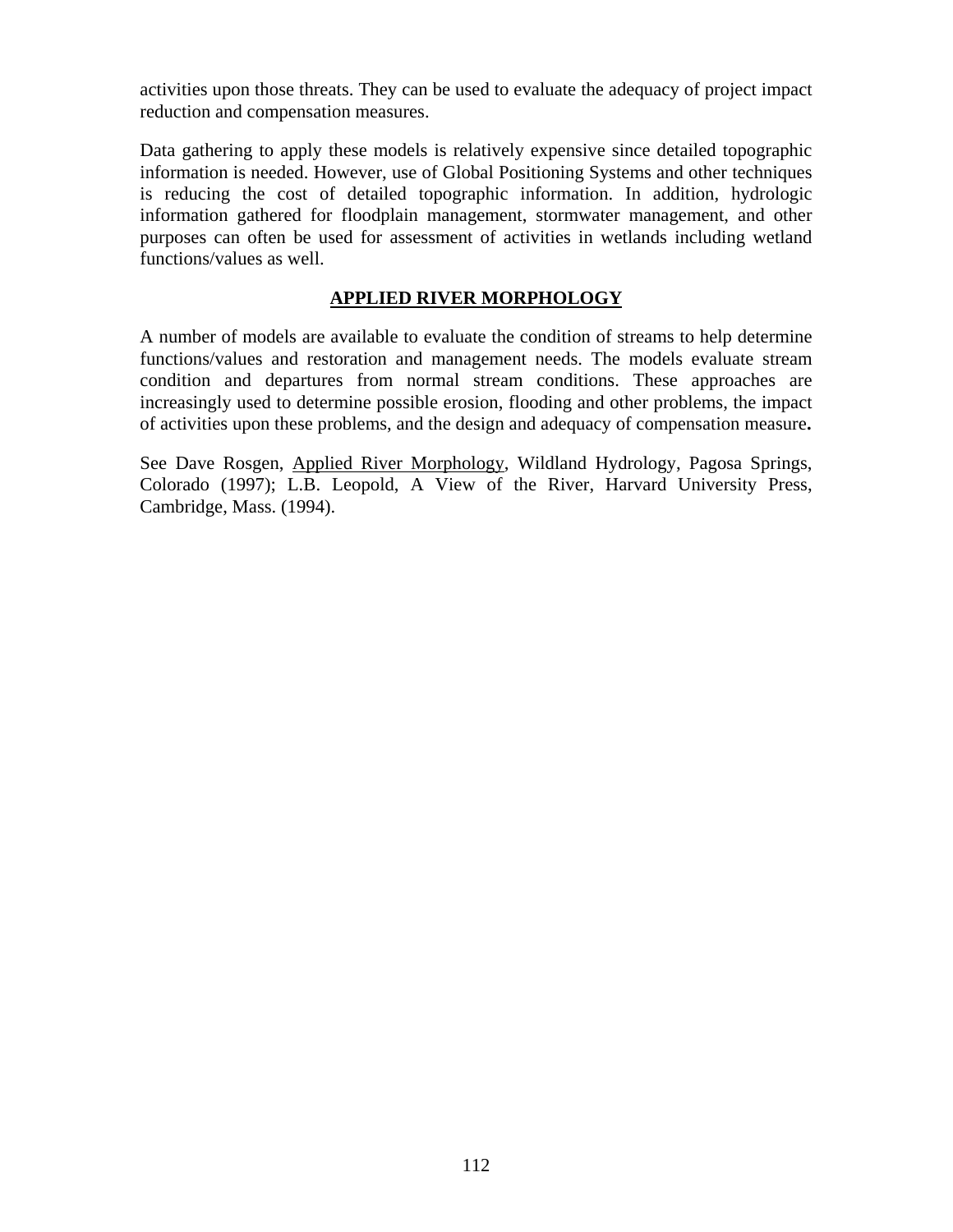## *APPENDIX C: SELECTED READINGS*

(Note, some but not all are cited in the text.)

Adamus, P.R. 1987. Wetland Evaluation Technique for Bottomland Hardwood Functions. (Draft). Office of Wetlands Protection, U.S. Environmental Protection Agency, Washington, D.C.

Adamus, P.R., E.J. Clairain, R.D. Smith, and R.E. Young. 1987. Wetland Evaluation Technique (WET); Vol. II: Methodology. Operation Draft Technical Report Y-87. U.S. Army Corps of Engineers Waterways Experiment Station. Vicksburg, Mississippi.

Agency of Environmental Conservation. 1982. Vermont Wetlands: Identifying Values and Determining Boundaries. Montpelier, Vermont.

Amacher, G.S., R.J. Brazee, J.W. Bulkley, and R.A. Moll. 1989. Application of Wetland Valuation Techniques: Examples from Great Lakes Coastal Wetlands. School of Natural Resources, The University of Michigan. Ann Arbor, Michigan.

Amacher, G.S., R.J. Brazee, J.W. Bulkley, and R.W. Moll. 1988. An Interdisciplinary Approach to Valuation of Michigan Coastal Wetlands. The University of Michigan, School of Natural Resources.

Ammann, A.P., and A.L. Stone. 1991. Method for the Comparative Evaluation of Nontidal Wetlands in New Hampshire. New Hampshire Department of Environmental Service. Concord, New Hampshire. NHDES-WRD-1991-3.

Association of State Wetland Managers, Inc. 1994. Effective Mitigation: Mitigation Banks and Joint Projects in the Context of Wetland Management Plans. *Proceedings* of national symposium held in Palm Beach Gardens, Florida, June 24-27, 1992. Berne, New York.

Association of State Wetland Managers, Inc. 1993. State Perspectives on Wetland Classification (Categorization) for Regulatory Purposes. Berne, New York.

Association of State Wetland Mangers, Inc. 1993. Wetlands of the Great Lakes. *Proceedings* of a international symposium held May 16-18, 1990 in Niagara Falls, New York. Berne, New York.

Association of State Wetland Managers, Inc. 1991. Ecotourism and Resource Conservation. Vol. 1 and Vol. II. Berne, New York.

Association of State Wetland Managers, Inc. 1990. Wetlands and River Corridor Management. *Proceedings* of a international symposium held on July 5-9, 1989 in Charleston, South Carolina. Berne, New York.

Association of State Wetland Managers, Inc. 1988. Wetland Hydrology. *Proceedings* of a national wetland symposium held on September 16-18, 1987 in Chicago, Illinois. Berne, New York.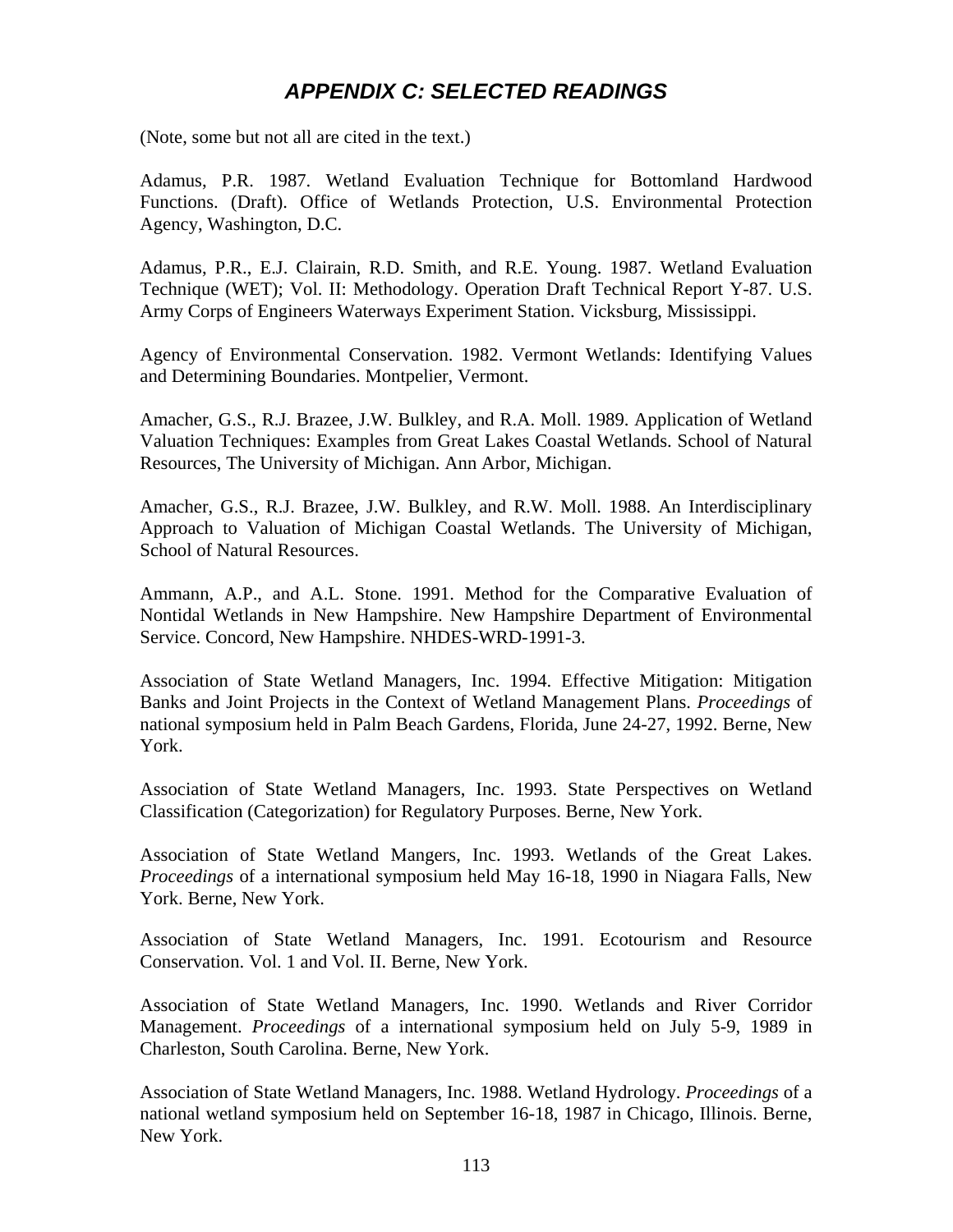Association of State Wetland Managers, Inc. 1986. Mitigation of Impacts and Losses. *Proceedings* of a national wetland symposium held on October 8-10, 1986 in New Orleans, Louisiana. Berne, New York.

Association of State Wetland Managers, Inc. 1987. National Wetlands Assessment Symposium. *Proceedings* of a national symposium held on June 17-29, 1985 in Portland, Maine. Berne, New York.

Atkinson, R.B., J.E. Perry, E. Smith, and J. Cairns, Jr. 1993. Use of Created Wetland Delineation and Weighted Averages as a Component of Assessment. *In* Wetlands, Vol. 13, No. 3, September. The Society of Wetland Scientists.

Bartoldus, C.C., E.W. Garbisch, and M.L. Kraus. 1994. Evaluation for Planned Wetlands (EPW). Environmental Concern, Inc. St. Michaels, Maryland.

Bartoldus, C.C., E.W. Garbisch, and M.L. Kraus. Operational Draft. Wetland Replacement Evaluation Procedure (WREP). Environmental Concern, Inc. St. Michaels, Maryland.

Berger, J.J. (ed.) 1990. Environmental Restoration: Science and Strategies for Restoring the Earth. *Proceedings* of a conference held at the University of California at Berkeley in January 1988. Island Press, Washington, D.C.

Bond, W.K., K.W. Cox, T. Heberlein, E.W. Manning, D.R. Witty, and D.A. Young. 1992. Wetland Evaluation Guide. North American Wetlands Conservation Council (Canada). Ottawa, Ontario, Canada.

Boon, J.D., III and M.P. Lynch. 1972. Tidal Datum Planes and Tidal Boundaries and Their Use As Legal Boundaries: A Study With Recommendations for Virginia. Virginia Institute of Marine Science. Gloucester Point, Virginia. Special Report No. 22.

Bovee, K.D. and R. Milhous. 1978. Hydraulic Simulation in Instream Flow Studies: Theory and Techniques. Cooperative Instream Flow Service Group. Fort Collins, Colorado. Paper No. 5. FWS/OBS-78/33.

Brinson, M. 1996. Assessing Wetland Functions Using HGM. *In* National Wetlands Newsletter. January-February Issue. pp.

Brinson, M. 1995. The HGM Approach Explained. *In* National Wetlands Newsletter. November-December Issue. Environmental Law Institute, Washington, D.C.

Cairns, J., Jr. 1991. The Use of Community- and Ecosystem-Level End Points in Environmental Hazard Assessment: A Scientific and Regulatory Evaluation. *In*  Environmental Auditor. Vol. 2, No. 4. Springer-Veriag New York, Inc.

Clark, J.R. and J. Benforado. 1981. Workshop Report on Bottomland Hardwood Wetlands. National Wetlands Technical Council. Washington, D.C.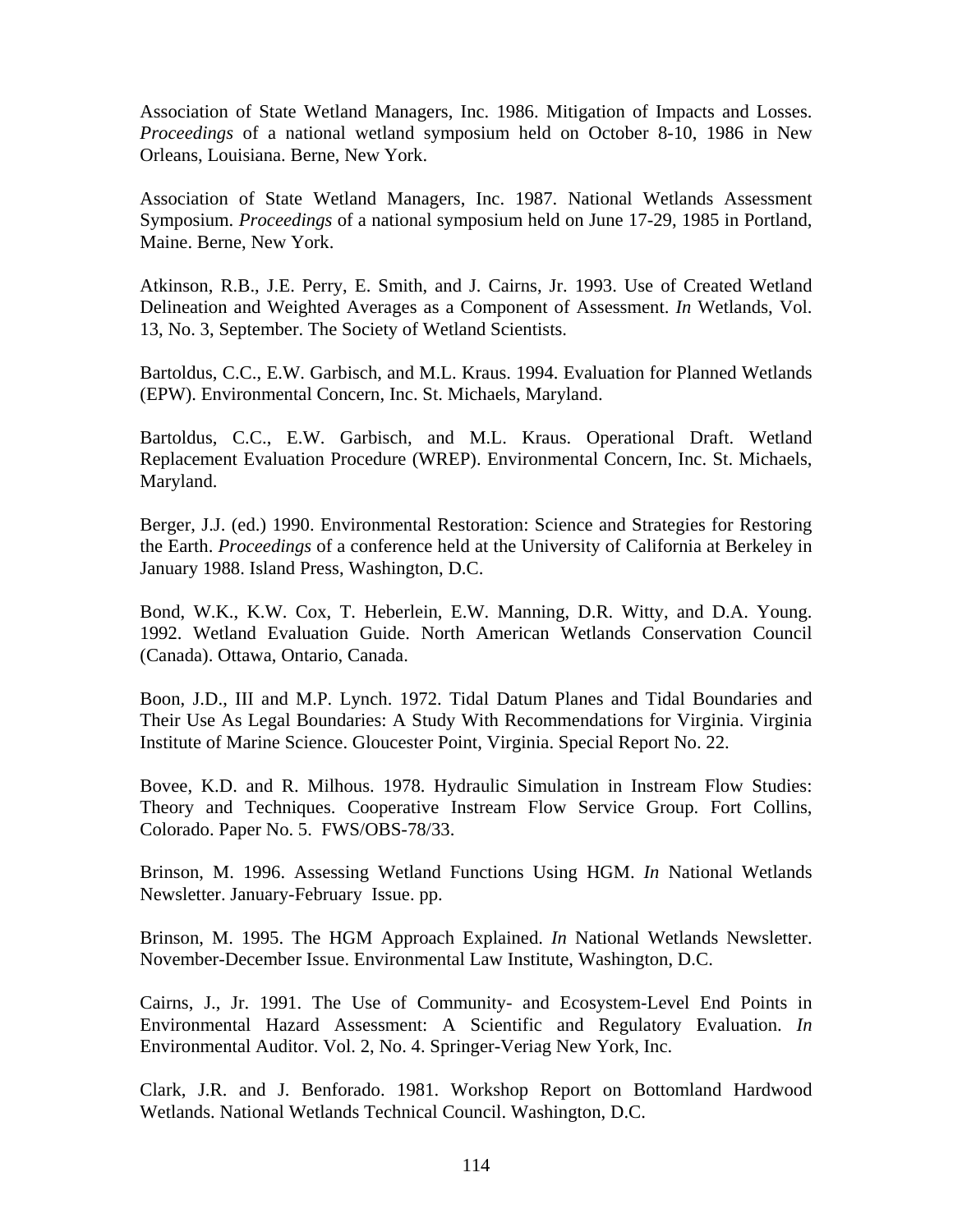The Conservation Foundation. 1988. Protecting America's Wetlands: An Action Agenda. Washington, D.C.

Cowardin, L., V. Carter, F.C. Golet, and E.T. LaRoe. 1979. Classification of Wetlands and Deepwater Habitats of the United States. U.S. Department of Interior, Fish and Wildlife Service, Washington, D.C. FWS/OBS-79/31.

The Environmental Institute. Alaska: Regional Wetland Functions. *Proceedings* of a workshop held at Anchorage, Alaska, May 28-29, 1986. University of Massachusetts. Pub. No. 90-1.

The Environmental Institute. 1986. Great Basin/Desert and Montana Regional Wetland Functions. *Proceedings* of a workshop held at Logan, Utah on February 27-28. University of Massachusetts. Pub. No. 90-4.

Erwin, K.L. 1996. A Bibliography of Wetland Creation and Restoration Literature. Association of State Wetland Managers, Inc. Berne, New York.

Federal Interagency Floodplain Management Task Force. 1995. Protecting Floodplain Resources: A Guidebook for Communities. Washington, D.C.

Federal Interagency Floodplain Management Task Force. 1994. A Unified National Program for Floodplain Management. Washington, D.C.

Golet, F. C. 1972. Classification and Evaluation of Freshwater Wetlands as Wildlife Habitat in the Glaciated Northeast. Ph.D. dissertation. University of Massachusetts. Amherst, Michigan.

Gopal, B. (ed.) Handbook of Wetland Management. World Wide Fund for Nature-India. New Delhi, India.

Gopal, B., A. Hillbricht-Ilkowska, and R.G. Wetzel (eds.). 1993. Wetlands and Ecotones: Studies on Land-Water Interactions. National Institute of Ecology and International Scientific Publications, New Delhi, India.

Gosselink, J.G., E.P. Odum, and R.M. Pope. 1974. The Value of the Tidal Marsh. Center for Wetland Resources, Louisiana State University. Baton Rouge, Louisiana. Pub. No. LSU-SG-74-03.

Greeson, P.E., J.R. Clark, and J.E. Clark (eds.). 1979. Wetland Functions and Values: The State of Our Understanding. American Water Resources Association. Minneapolis, Minnesota.

Hey, D. 1991. Evaluation Criteria for Successful Restoration of Aquatic Ecosystems. Chicago, Illinois.

Hughes, J.M.R. and L. Heathwaite. 1995. Hydrology and Hydrochemistry of British Wetlands. Wiley Press. New York, New York.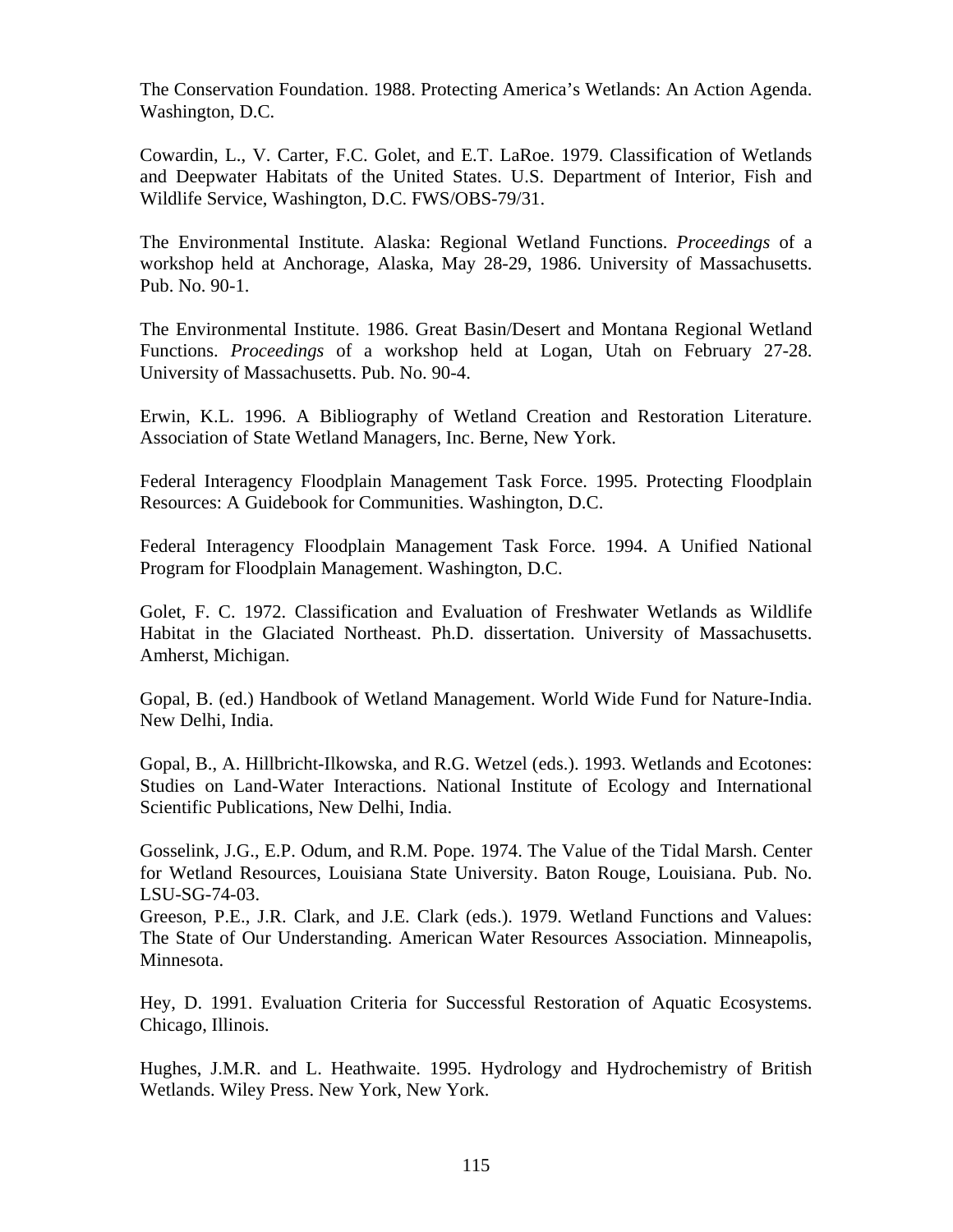Imhof, J.G., J. Fitzgibbon, and W.K. Annable. 1995. A Hierarchical Evaluation System for Characterizing Watershed for Fish Habitat. Can. J. Fish. Aquat. Sci.

Kadlec, R.H. and R.L. Knight. 1995. Treatment Wetlands: Theory and Implementation. Lewis Publishers. Boca Raton, Florida.

Kent, D.M. (ed.). Applied Wetlands Science and Technology. Lewis Publishers. Boca Raton, Florida.

Kentula, M.E., R.P. Brooks, S.E. Gwin, C.C. Holland, A.D. Sherman, and J.C. Sifneos. 1992. An Approach to Improving Decision Making in Wetland Restoration and Creation. Island Press. Washington, D.C.

Kusler, J.A. 1983. Our National Wetland Heritage: A Protection Guidebook. The Environmental Law Institute, Washington, D.C.

Kusler, J.A. and L. Krantz (eds.). 1994. Improving Wetland Public Outreach, Training and Education, and Interpretation. *Proceedings* of a national symposium held in Madison, Wisconsin, June 15-19, 1993.

Kusler, J.A. and M.E. Kentula (eds.). 1990. Wetland Creation and Restoration: The Status of the Science. Island Press, Washington, D.C.

Kusler, J.A. and T. Opheim. 1996. Our National Wetland Heritage: A Protection Guide, Second Edition. Environmental Law Institute. Washington, D.C.

Kusler, J.A., D. Willard, and C. Hull (eds.). 1996. Wetlands and Watershed Management: Science Applications and Public Policy. *Collection of papers* from a national symposium and several workshops. Berne, New York.

Larson, J.S. (ed.). 1976. Models for Assessment of Freshwater Wetlands. Water Resources Research Center. University of Massachusetts at Amherst, Amherst, Massachusetts. Pub. No. 32.

Larson, J.S. (ed.). 1973. A Guide to Important Characteristics and Values of Fresh Water Wetlands in the Northeast. Water Resources Research Center. University of Massachusetts at Amherst. Amherst, Massachusetts. Pub. No. 31.

Larson, J.S. (ed.) Reprint 1981. A Guide to Important Characteristics and Values of Fresh Water Wetlands in the Northeast: Models for Assessment of Freshwater Wetlands. Water Resources Research Center. University of Massachusetts at Amherst. Amherst, Massachusetts. Pub. No. 31.

Larson, J.S. and C. Neill (eds.). 1986. Mitigating Freshwater Wetland Alterations in the Glaciated Northeastern United States: An Assessment of the Science Base. *Proceedings*  of a workshop held September 29-30 at the University of Massachusetts. Amherst, Massachusetts. Pub. No. 87-1.

Lavigne, Peter M. 1995. The Watershed Innovators Workshop. *Proceedings* of River Network, June 4-5, Cummington, Massachusetts.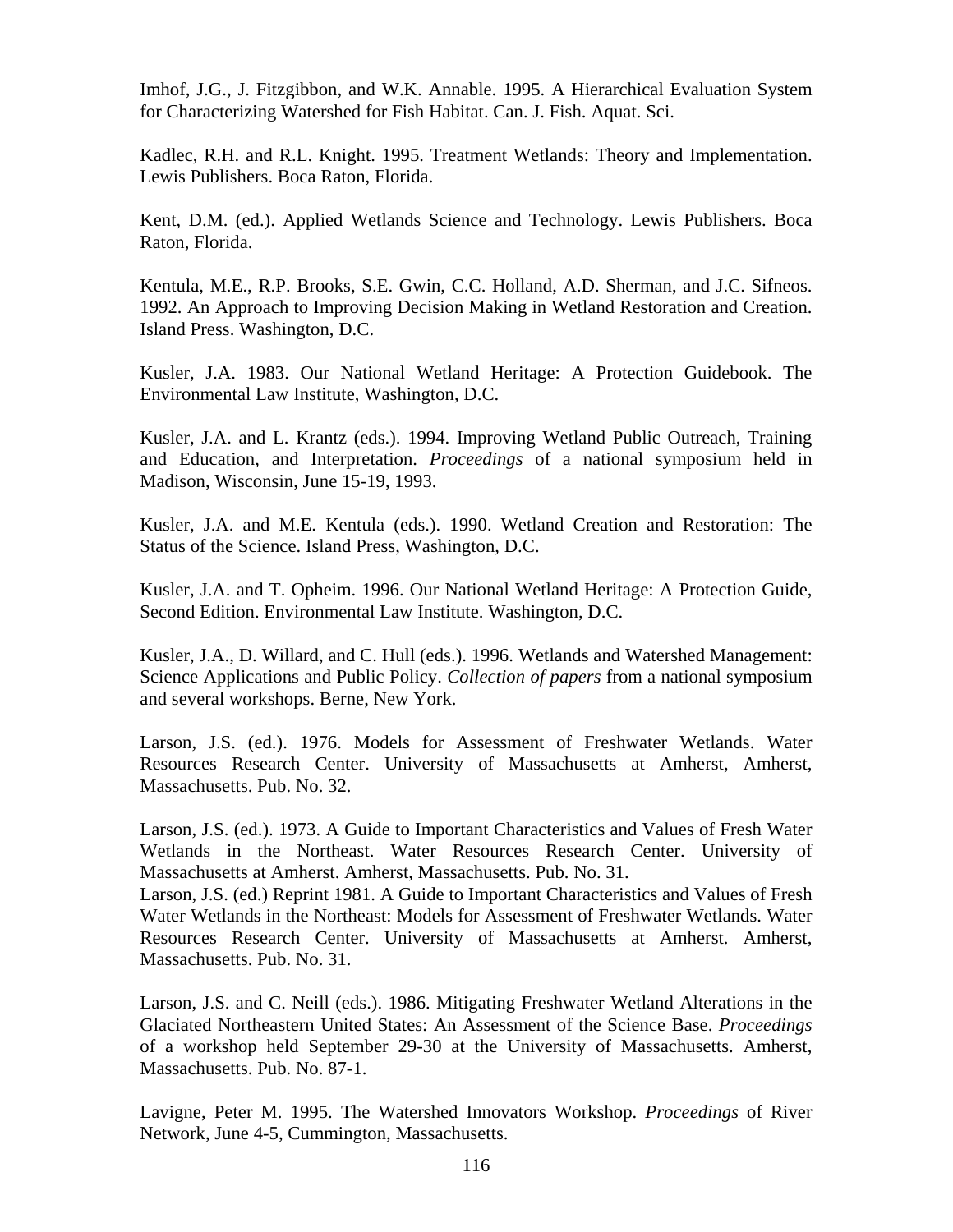Leibowitz, S.G., B. Abbruzzese, P.R. Adamus, L.E. Hughes, and J.T. Irish. 1992. A Synoptic Approach to Cumulative Impact Assessment: A Proposed Methodology. U.S. Environmental Protection Agency, Corvallis, Oregon. EPA/600/R-92/167.

Lodge, T.E. 1994. The Everglades Handbook: Understanding the Ecosystem. St. Lucie Press. Delray Beach, Florida.

Lonard, R I., E.J. Clairain, Jr., R.T. Huffman, J.W. Hardy, L.D. Brown, P.E. Ballard, and J.W. Watts. 1981. Analysis of Methodologies Used for the Assessment of Wetlands Values. U.S. Water Resources Council. Washington, D.C.

Louisiana State University Agricultural Center. 1995. Wetlands Functions & Values in Louisiana. Louisiana Cooperative Extension Service. Pub. 2519.

Lyon, J.G. and J. McCarthy. 1995. Wetland and Environmental Applications of GIS. Lewis Publishers. Boca Raton, Florida.

Marsh, L.L., D.R. Porter, and D.A. Salvesen. 1996. Mitigation Banking: Theory and Practice. Island Press. Washington, D.C.

Maurizi, S. and F. Poillon. 1992. Restoration of Aquatic Ecosystems: Science, Technology, and Public Policy. National Academy Press. Washington, D.C.

Minnesota Board of Water & Soil Resources. 1995. Minnesota Routine Assessment Method for Evaluating Wetland Functions. (Draft.) St. Paul, Minnesota.

Mitsch, W.J. (ed.). 1994. Global Wetlands Old World and New. Elsevier Science. New York, New York.

Mitsch, W. J. and J.G. Gosselink. 1993. Wetlands: Second Edition. Von Nostrand Reinhold, New York, New York.

Moshiri, G.A. (ed.). 1994. Constructed Wetlands for Water Quality Improvement. Lewis Publishers. Boca Raton, Florida.

Musgrave, R.S. and M.A. Stein. 1993. State Wildlife Laws Handbook. Government Institutes. Rockville, Maryland.

NCASI. 1991. Forested Wetlands Classification and Mapping: A Literature Review. Technical Bulletin No. 606. New York, New York.

National Research Council. 1992. Restoration of Aquatic Ecosystems. National Academy Press. Washington, D.C.

National Wetlands Technical Council. 1985. Northern Prairie Regional Wetland Functions. *Proceedings* of a workshop held at Jamestown, North Dakota; November 11- 12.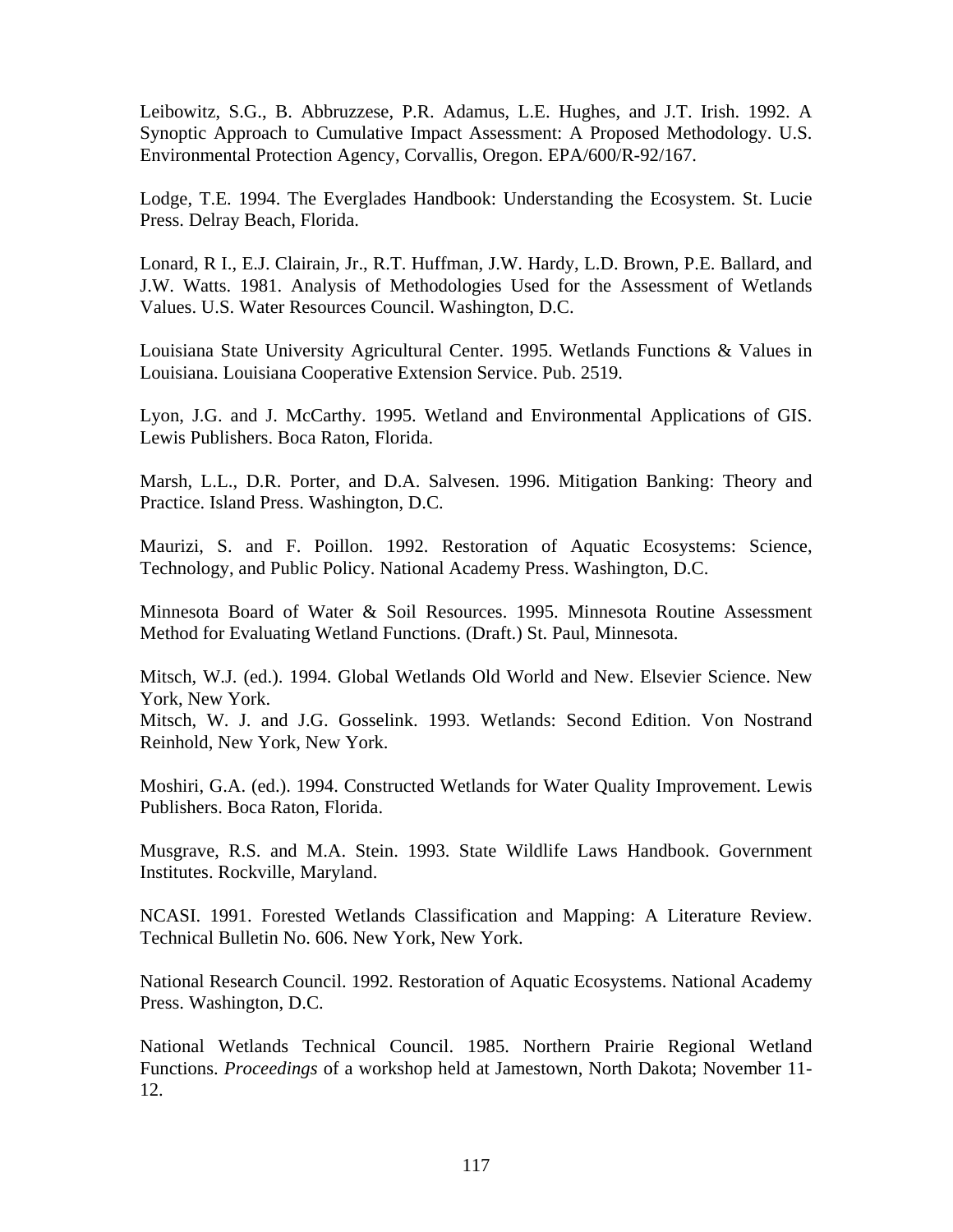Nelson, R.W., G.B. Shea, and W.J. Logan. 1982. Ecological Assessment and Reduction of Impacts from Inland Dredge and Fill Operations. U.S. Fish and Wildlife Service. Kearneysville, West Virginia. FWS/OBS-82/19.

Nelson, R.W., G.B. Shea, W.J. Logan, and E.C. Weller. 1982. The Nature and Mitigation of Wetland Ecological Impacts from Construction and Development. (Draft). Oceans and Environmental Program, Office of Technology Assessment, Washington, D.C.

New York State Department of Environmental Conservation. 1980. Freshwater Wetlands Maps and Classification Regulations. 6NYCRR, Part 664. Albany, NY.

Ogawa, H. and J.W. Male. 1983. The Flood Mitigation Potential of Inland Wetlands. Water Resources Research Center, University of Massachusetts. Amherst, Massachusetts. Pub. No 138.

Ontario Ministry of Natural Resources. 1984. An Evaluation System for Wetlands of Ontario South of the Precambrian Shield, Second Edition. Wildlife Branch Outdoor Recreation Group, and Canadian Wildlife Service, Ontario Region.

Pacific Estuarine Research Laboratory. 1990. A Manual for Assessing Restored and Natural Coastal Wetlands: With Examples from Southern California. California Sea Grant Report No. T-CSGCP-021. La Jolla, California.

Porter, D.R. and D.A. Salvesen. (eds.). 1995. Collaborative Planning for Wetlands and Wildlife: Issues and Examples. Island Press. Washington, D.C.

Roth, E.M., R.D. Olsen, P.L. Snow, and R.R. Sumner. 1993. Oregon Freshwater Wetland Assessment Methodology. (ed.) by S.G. McCannell. Oregon Division of State Lands. Salem, Oregon.

Ruta Stuber, P.J. 1986. User's Handbook for the Wetland Values Data Base: 1986 Update. National Wetlands Inventory, Fish and Wildlife Service, U.S. Department of the Interior, Washington, D.C.

Sample. V.A. (ed.). 1994. Remote Sensing and GIS in Ecosystem Management. Island Press. Washington, D.C.

Shabman, L.A. and M.A. Bertelsen. 1978. The Development Value of Natural Coastal Wetlands: A Framework for Analysis of Residential Values. Sea Grant, Department of Agricultural Economics, Virginia Polytechnic Institute and State University. Blacksburg, Virginia. Research Report A.E. 35.

Shiyam, C.A. and R.C. Smardon. 1990. Methodology and Literature Review as Part of Wetland Evaluation Technique (WET). IEPP Report #90-4.

Silverberg, S.M. and M.S. Dennison. 1993. Wetlands and Coastal Zone Regulation and Compliance. Wiley Press. New York, New York.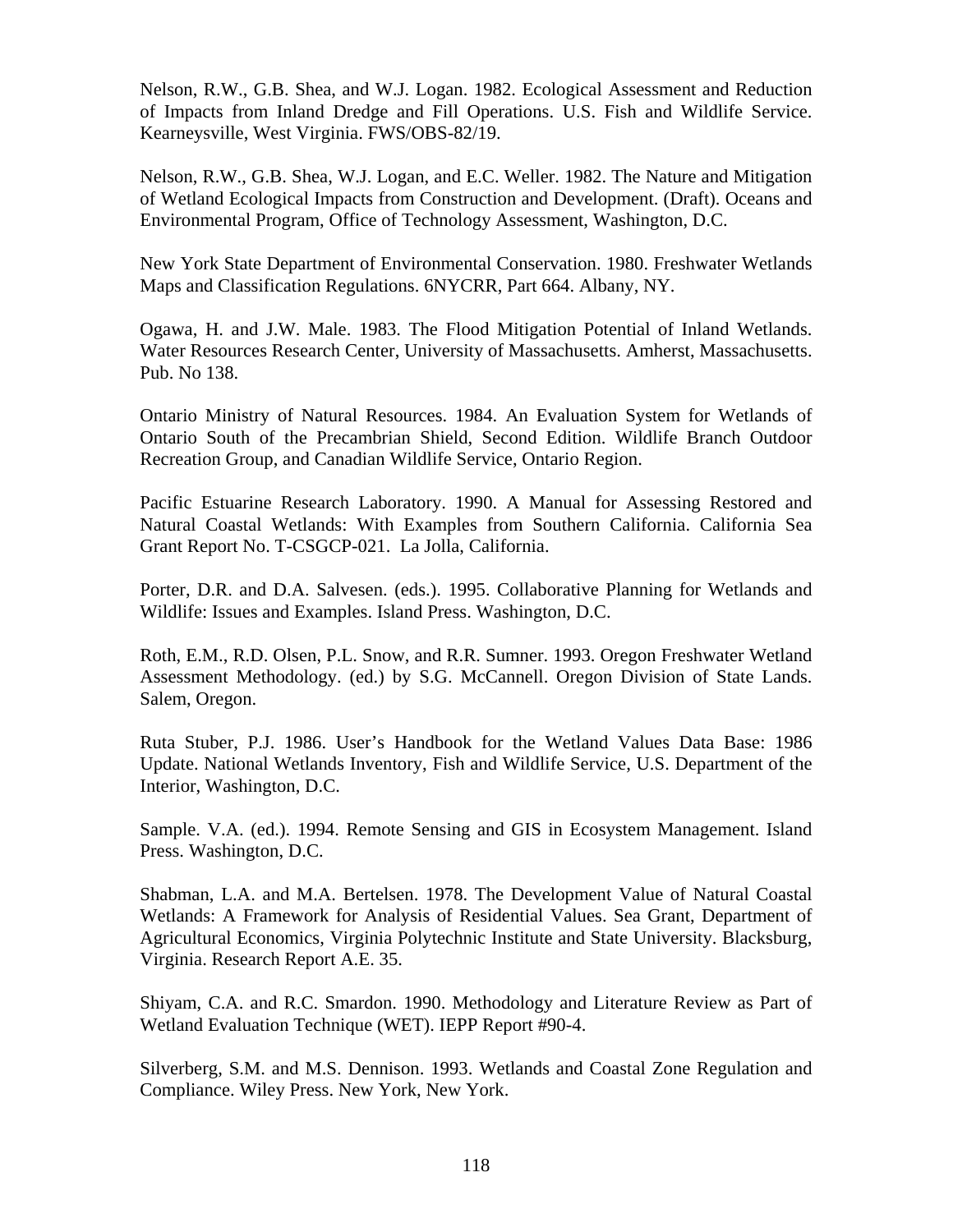Smardon, R.C., J. Smith, J.E. Palmer, and S. Winters. 1986. Assessing Human-Use Values of Wetlands With the City/Borough of Juneau, Alaska. Human Ecology Conference, October 18-19. Bar Harbor, Maine.

Smith, R.A., R.B. Alexander, and K.J. Lanfear. 1992. Stream Water Quality in the Conterminous United States-Status and Trends of Selected Indicators During the 1980's. U.S. Geological Survey Water-Supply Paper 2400. Reston, Virginia.

State of Maine. 1990. Natural Resources Protection Act Wetland Protection Rules, Chapter 310. Department of Environmental Protection.

State of Wisconsin. 1995. Basic Guide to Wisconsin's Wetlands and Their Boundaries. Department of Administration, Wisconsin Coastal Management Program, Madison, Wisconsin.

Steinberg, R.E. 1991. Wetlands and Real Estate Development Handbook, 2nd Edition. Government Institutes. Rockville, Maryland.

Strand, M. 1996. Wetlands Deskbook. Environmental Law Institute, Washington, D.C.

Strickland, R. (ed.). 1986. Wetland Functions, Rehabilitation, and Creation in the Pacific Northwest: The State of Our Understanding. *Proceedings* of a conference held April 30- May 2. Fort Worden State Park, Port Townsend, Washington. Pub. No. 86-14. U.S. Army Corps of Engineers. 1995. Section 404 of the Clean Water Act and Wetlands. Special Statistical Report. Washington, D.C.

U.S. Army Corps of Engineers. 1990. Department of the Army Regulatory Program: An Overview. CECW-OR. Washington, D.C.

U.S. Department of the Interior. 1991. A Casebook in Managing Rivers for Multiple Uses. National Park Service, Washington, D.C.

U.S. Department of the Interior. 1975. Information/Data Handling Requirements for Selected State Resource Management Programs. Office of Land Use and Water Planning and U.S. Geological Survey, Resource and Land Investigation Program. Technical Supporting Report C. Washington, D.C.

U.S. Environmental Protection Agency. 1995. Wetland Fact Sheets. Office of Wetlands, Oceans, and Watersheds. Washington, D.C. No. EPA 843-F-95-001.

U.S. Environmental Protection Agency, Region 2. 1993. Building Near Wetlands. Pub. No. EPA-902-F-93-001. New York, New York.

U.S. Environmental Protection Agency, Region IV. 1993. High Risk Geographic Areas Targeted for Wetlands Advance Identification. Wetlands Planning Unit. Atlanta, Georgia.

U.S. Environmental Protection Agency. 1993. Natural Wetlands and Urban Stormwater: Potential Impacts and Management. Office of Wetlands, Oceans and Watersheds, Wetlands Division. Washington, D.C. 843-R-001.